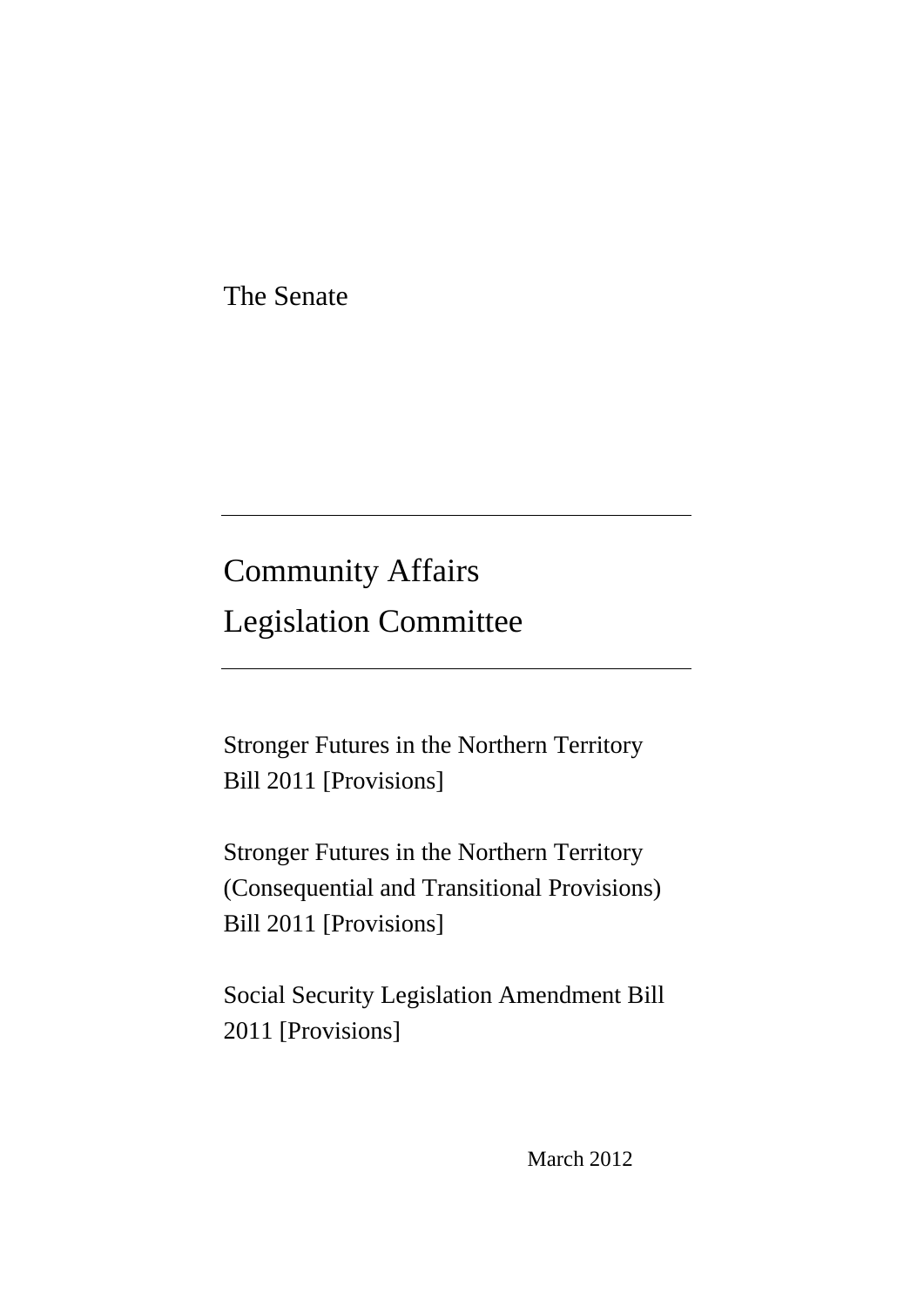© Commonwealth of Australia 2012 ISBN 978-1-74229-605-0

Printed by the Senate Printing Unit, Parliament House, Canberra.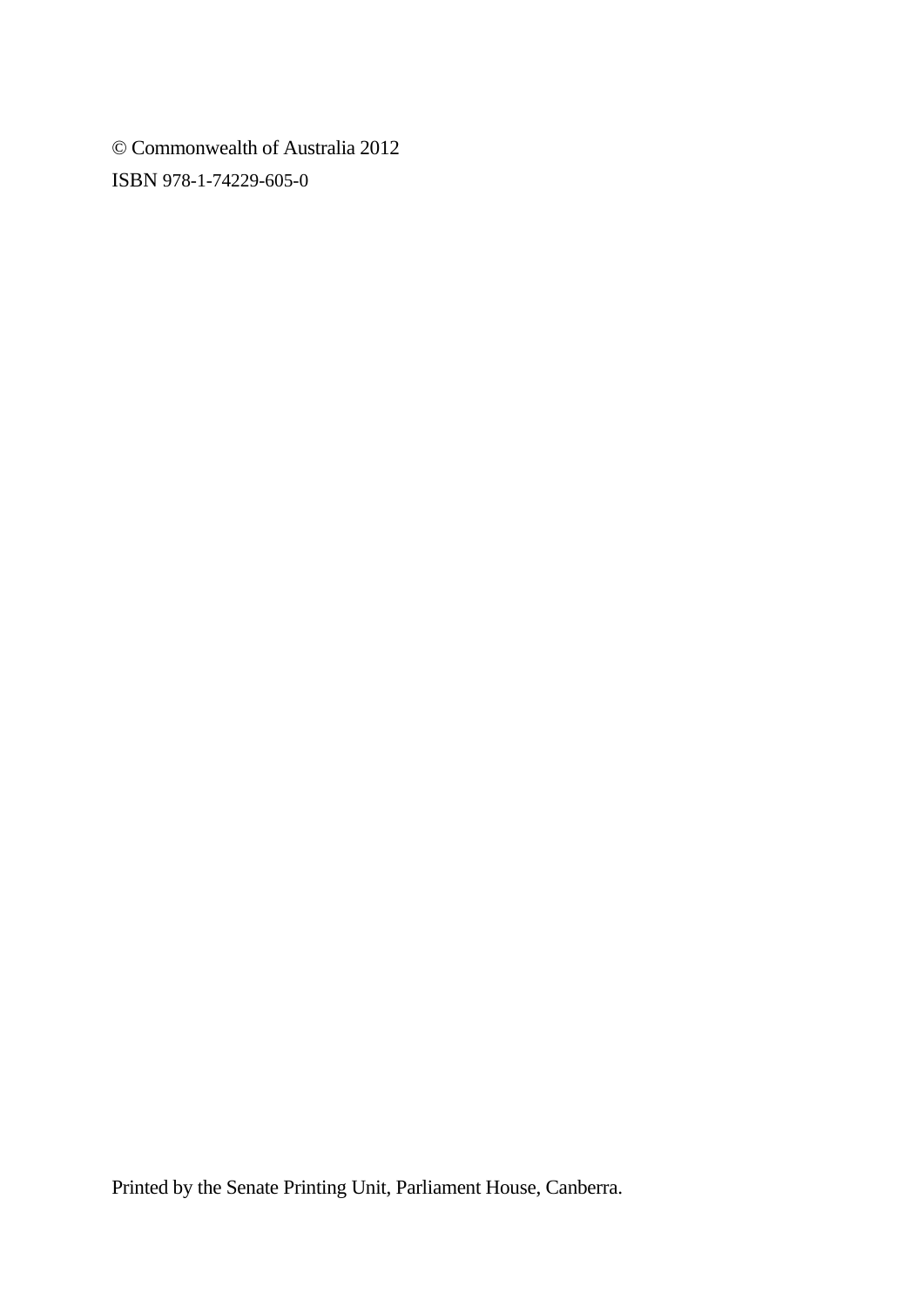# **MEMBERSHIP OF THE COMMITTEE**

**43rd Parliament** 

#### **Members**

| Senator Claire Moore, Chair                                 | Queensland, ALP         |
|-------------------------------------------------------------|-------------------------|
| Senator Rachel Siewert, Deputy Chair                        | Western Australia, AG   |
| <b>Senator Judith Adams</b>                                 | Western Australia, LP   |
| <b>Senator Mark Furner</b>                                  | Queensland, ALP         |
| Senator Bridget McKenzie                                    | Victoria, NATS          |
| Substitute member for this inquiry                          |                         |
| <b>Senator Sue Boyce</b>                                    | Queensland, LP          |
| for Senator Judith Adams (from 7 February to 30 March 2012) |                         |
| <b>Senator Trish Crossin</b>                                | Northern Territory, ALP |

**Participating members** 

Senator Carol Brown Tasmania, ALP Senator Nigel Scullion Northern Territory, CLP

#### **Secretariat**

Dr Ian Holland, Committee Secretary Ms Toni Matulick, Committee Secretary Ms Sandra Kennedy, Principal Research Officer Ms Callie Regan, Principal Research Officer Mr Gerry McInally, Principal Research Officer Ms Janice Webster, Senior Research Officer Mr Tim Hillman, Administrative Officer Mrs Dianne Warhurst, Administrative Officer Mr Dylan Harrington, Administrative Officer

for Senator Carol Brown (from 25 November 2011)

With assistance from Ms Penny Bear, Ms Diana Harris and Ms Hannah Dibley

PO Box 6100 Parliament House Canberra ACT 2600 Ph: 02 6277 3515 Fax: 02 6277 5829 E-mail: community.affairs.sen@aph.gov.au Internet: [http://www.aph.gov.au/Parliamentary\\_Business/Committees/Senate\\_Committees?url=](http://www.aph.gov.au/Parliamentary_Business/Committees/Senate_Committees?url=clac_ctte/index.htm) [clac\\_ctte/index.htm](http://www.aph.gov.au/Parliamentary_Business/Committees/Senate_Committees?url=clac_ctte/index.htm)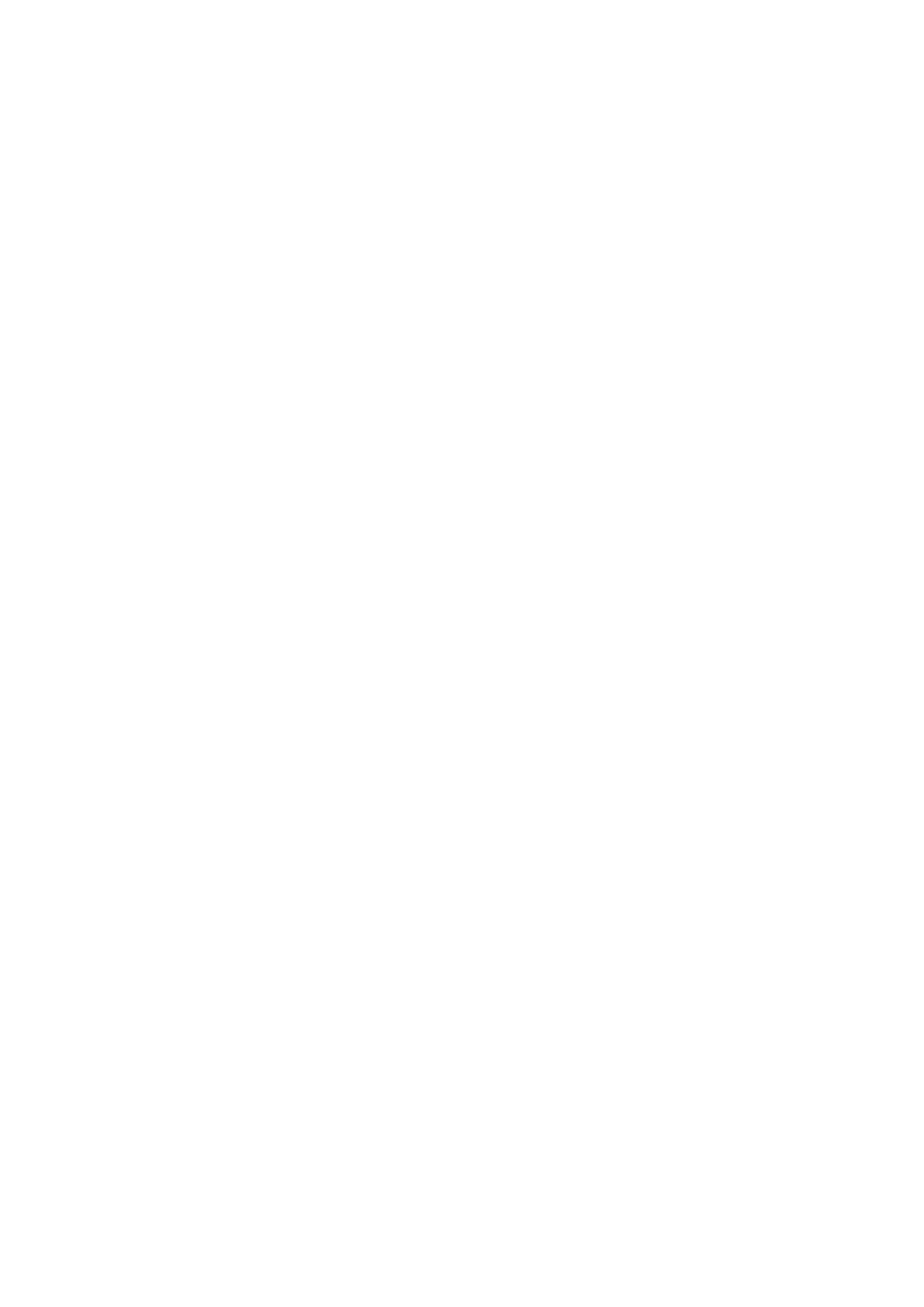# **TABLE OF CONTENTS**

# **Chapter 1**

| Stronger Futures in the Northern Territory Bill 2011; Stronger Futures in the<br>Northern Territory (Consequential and Transitional Provisions) Bill 2011; and |  |
|----------------------------------------------------------------------------------------------------------------------------------------------------------------|--|
|                                                                                                                                                                |  |
|                                                                                                                                                                |  |
|                                                                                                                                                                |  |
|                                                                                                                                                                |  |
|                                                                                                                                                                |  |
|                                                                                                                                                                |  |

# **Chapter 2**

| Stronger Futures in the Northern Territory (Consequential and Transitional |  |
|----------------------------------------------------------------------------|--|
|                                                                            |  |
|                                                                            |  |

# **Chapter 3**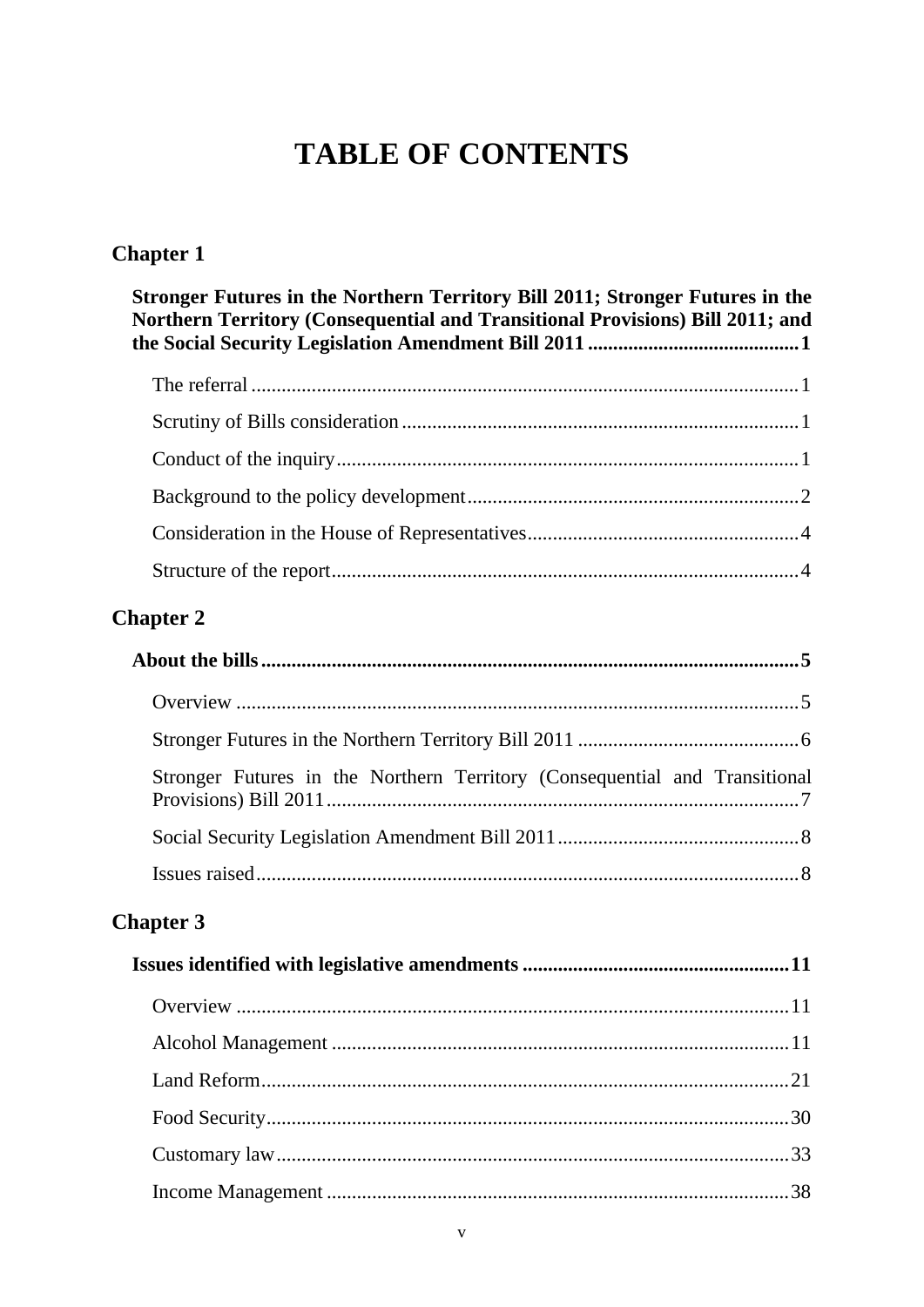| <b>Chapter 4</b>                                                              |
|-------------------------------------------------------------------------------|
|                                                                               |
|                                                                               |
|                                                                               |
|                                                                               |
| <b>Dissenting Report</b>                                                      |
|                                                                               |
|                                                                               |
|                                                                               |
|                                                                               |
|                                                                               |
|                                                                               |
|                                                                               |
|                                                                               |
| School Enrolment and Attendance through Welfare Reform Measure (SEAM) 92      |
| A call for a culturally competent approach which supports local governance 97 |
|                                                                               |
|                                                                               |
| <b>Appendix 1</b>                                                             |
|                                                                               |
|                                                                               |
|                                                                               |
| <b>Appendix 2</b>                                                             |
| .125                                                                          |
|                                                                               |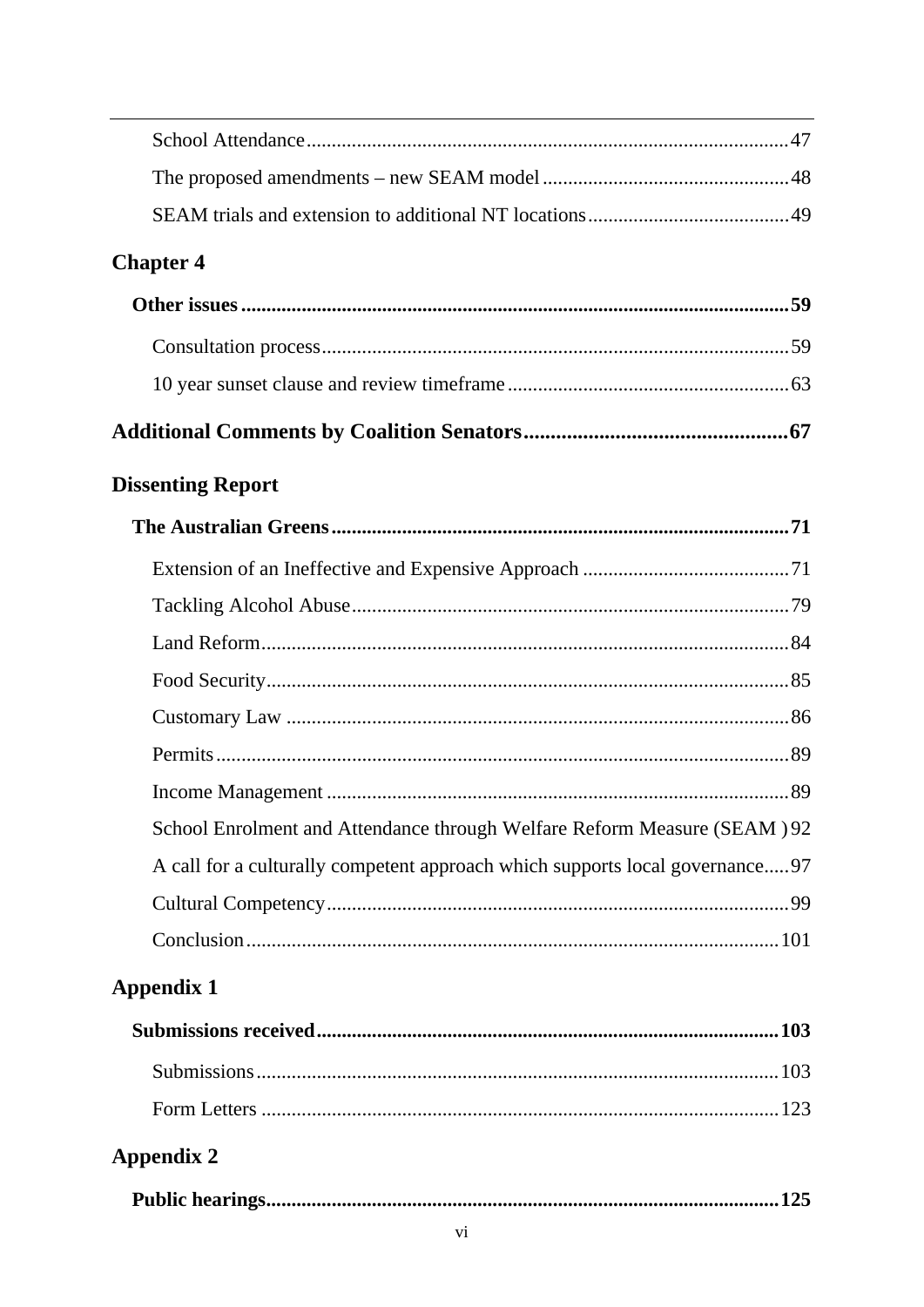# **Appendix 3**

| Tabled documents, additional information and answers to questions taken on |  |
|----------------------------------------------------------------------------|--|
|                                                                            |  |
|                                                                            |  |
|                                                                            |  |
| Appendix 4                                                                 |  |
|                                                                            |  |
|                                                                            |  |
| Appendix 5                                                                 |  |
|                                                                            |  |
| Appendix 6                                                                 |  |
|                                                                            |  |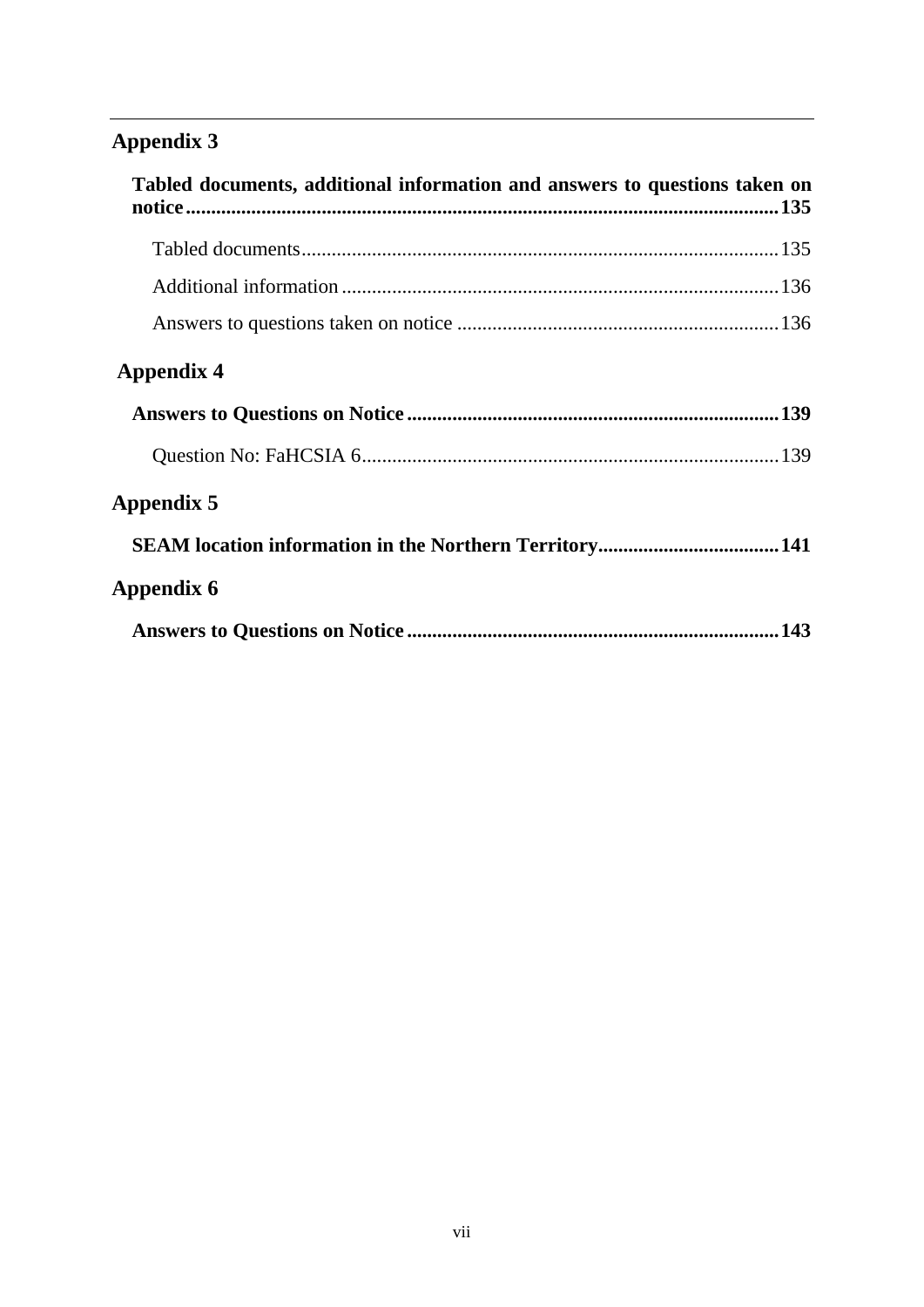# **Recommendations**

#### **Recommendation 1**

**3.18 The committee recommends that the Stronger Futures in the Northern Territory Bill 2011 be amended to allow infringement notices to be issued in relation to minor alcohol offences and to make it clear that infringement notices may be issued relating to the possession and supply of liquor.** 

#### **Recommendation 2**

**3.27 The committee recommends that processes be implemented to ensure that the Minister responds to alcohol management plan applications in a timely manner.** 

#### **Recommendation 3**

**3.50 The committee recommends section 23 (1)(eb) of the** *Aboriginal Land Rights (Northern Territory) Act 1976* **be amended to remove the text "at the Land Councils expense".** 

#### **Recommendation 4**

**3.94 The committee recommends that the Commonwealth include in its engagement program with remote NT communities going forward a specific component designed to build understanding of customary law provisions and support for this measure and in particular to clear up misunderstandings that have arisen.** 

#### **Recommendation 5**

**3.95 The committee also recommends that the measure and its level of understanding in communities be reviewed in 5 years time as part of the review and evaluation of the proposed National Partnership agreement.** 

#### **Recommendation 6**

**3.129 The committee recommends that the government amend the Social Security Legislation Amendment Bill to require that only agencies that have in place appropriate internal and external review and appeal processes be approved by the Minister to make income management referrals.** 

#### **Recommendation 7**

**3.147 The committee recommends the Commonwealth and NT governments provide greater clarity regarding SEAM and the** *Every Child, Every Day* **measures, how they interact and will operate in parallel together. Further education needs to be provided to communities where these policy changes will**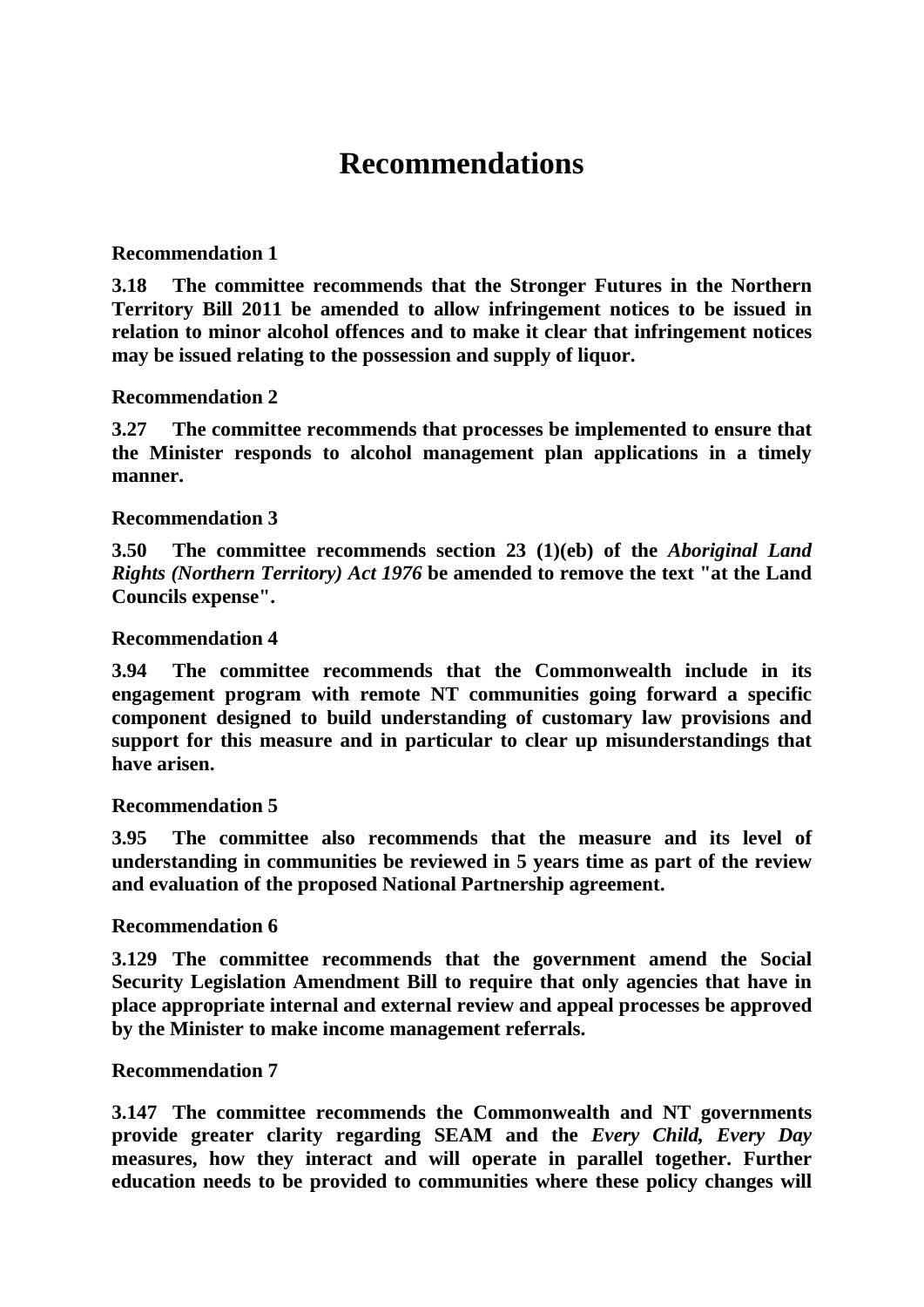**apply in the Northern Territory as of 1 July 2012 and advice provided by both governments must be clear as to what policy applies in different areas throughout the Northern Territory.** 

#### **Recommendation 8**

**3.153 The committee recommends the SEAM 2012 evaluation, and any other material monitoring the effectiveness of SEAM and the** *Every Child, Every Day* **initiative, be made publicly available as soon as possible following its completion. Timing of the evaluation's release is particularly important given the inappropriate delay in releasing the 2010 evaluation of SEAM.** 

#### **Recommendation 9**

**4.9 The committee recommends governments work closely with the Australian Human Rights Commission to build a culturally competent workforce.** 

#### **Recommendation 10**

**4.17 The committee recommends that when conducting further consultation in relation to Stronger Futures the Commonwealth government:** 

- work with the framework provided by the Australian Human Rights **Commission for meaningful and effective consultation processes that are culturally safe, secure and appropriate; and**
- **give consideration to the effective use of Land Councils in consultation processes given their knowledge and expertise in consulting appropriately with communities.**

#### **Recommendation 11**

**4.25 The committee recommends that in addition to the reviews of the legislation already announced, the Commonwealth also ensure that any National Partnership Agreement is the subject of an independent and public review and evaluation after 5 years.**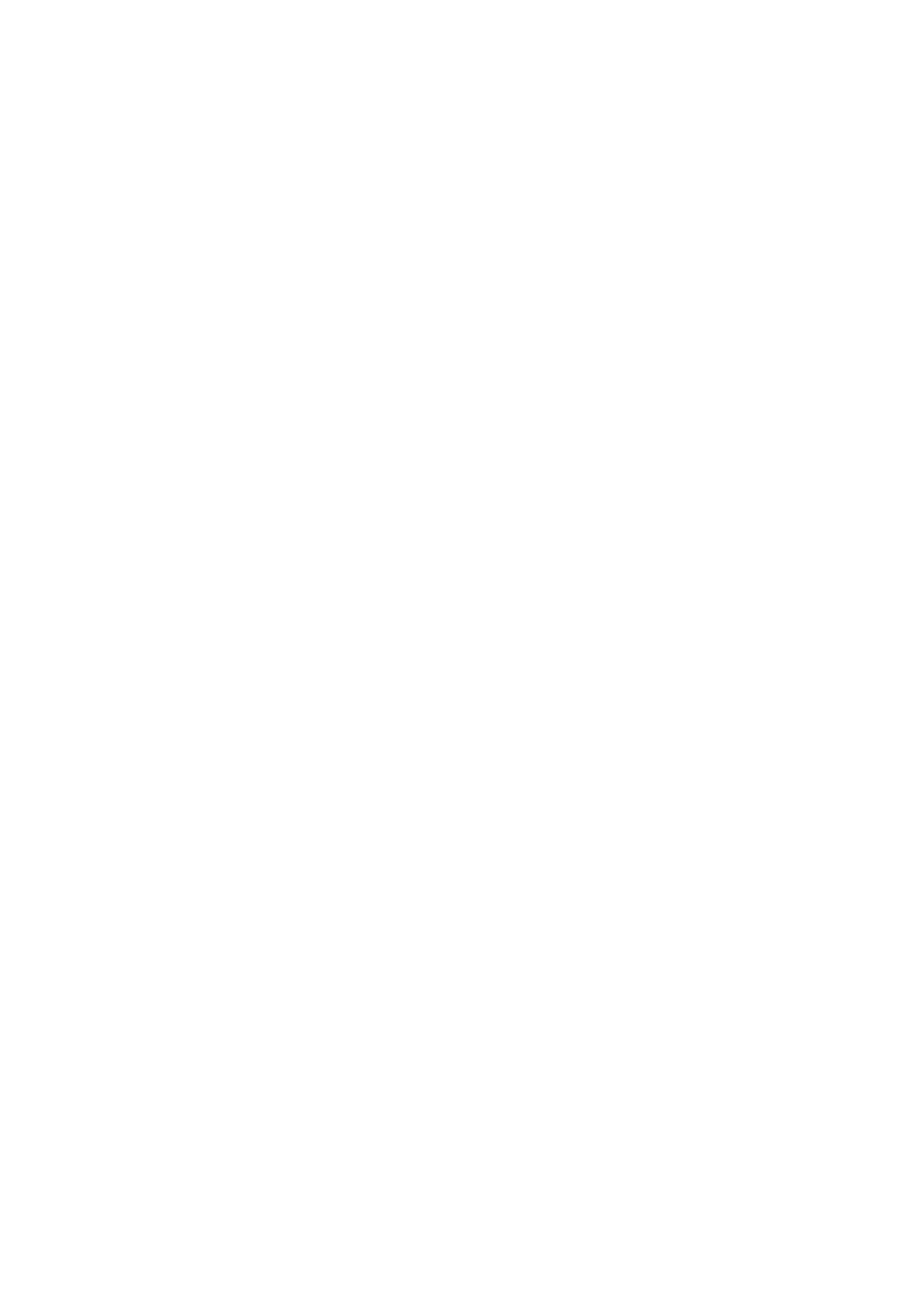# **Chapter 1**

# **Stronger Futures in the Northern Territory Bill 2011; Stronger Futures in the Northern Territory (Consequential and Transitional Provisions) Bill 2011; and the Social Security Legislation Amendment Bill 2011**

## **The referral**

1.1 On 25 November 2011, on the recommendation of the Selection of Bills Committee, the Senate referred the provisions of the Stronger Futures in the Northern Territory Bill 2011, the Stronger Futures in the Northern Territory (Consequential and Transitional Provisions) Bill 2011, and the Social Security Legislation Amendment Bill 2011 to the Community Affairs Legislation Committee for inquiry and report by 29 February  $2012<sup>1</sup>$  $2012<sup>1</sup>$  $2012<sup>1</sup>$  On 8 February 2012, the Senate extended the reporting date to 13 March  $2012<sup>2</sup>$  $2012<sup>2</sup>$ 

1.2 References to page numbers in Committee Hansards are references to the Proof Hansard transcripts. Page numbers may differ to those in the Official Hansard when the Official Hansard becomes available.

## **Scrutiny of Bills consideration**

1.3 The bills were considered by the Scrutiny of Bills Committee in its *Alert Digest No. 1 of 2012*. The Scrutiny of Bills Committee commented extensively about its concerns with elements of the bills in this Alert, and then considered the Minister's response to issues raised by the Scrutiny of Bills committee in its *Second Report of 2012*.

## **Conduct of the inquiry**

1.4 The committee advertised the inquiry in the national press and on its website and invited a large number of known stakeholders to make submissions. The committee received 452 submissions (listed at Appendix 1) and form letters from approximately 560 individuals. Submissions and examples of the form letters are available for viewing on the committee's website [http://www.aph.gov.au/Parliamentary\\_Business/Committees/Senate\\_Committees?url=](http://www.aph.gov.au/Parliamentary_Business/Committees/Senate_Committees?url=clac_ctte/strong_future_nt_11/submissions.htm) [clac\\_ctte/strong\\_future\\_nt\\_11/submissions.htm.](http://www.aph.gov.au/Parliamentary_Business/Committees/Senate_Committees?url=clac_ctte/strong_future_nt_11/submissions.htm) Seven public hearings were held in a number of locations: Ntaria (Hermannsburg), Alice Springs, Maningrida, Darwin and Canberra. A list of stakeholders who appeared before the committee is set out in

<span id="page-10-0"></span><sup>1</sup> *Journals of the Senate,* 2011, p. 1961.

<span id="page-10-1"></span><sup>2</sup> *Journals of the Senate,* 2012, p. 2057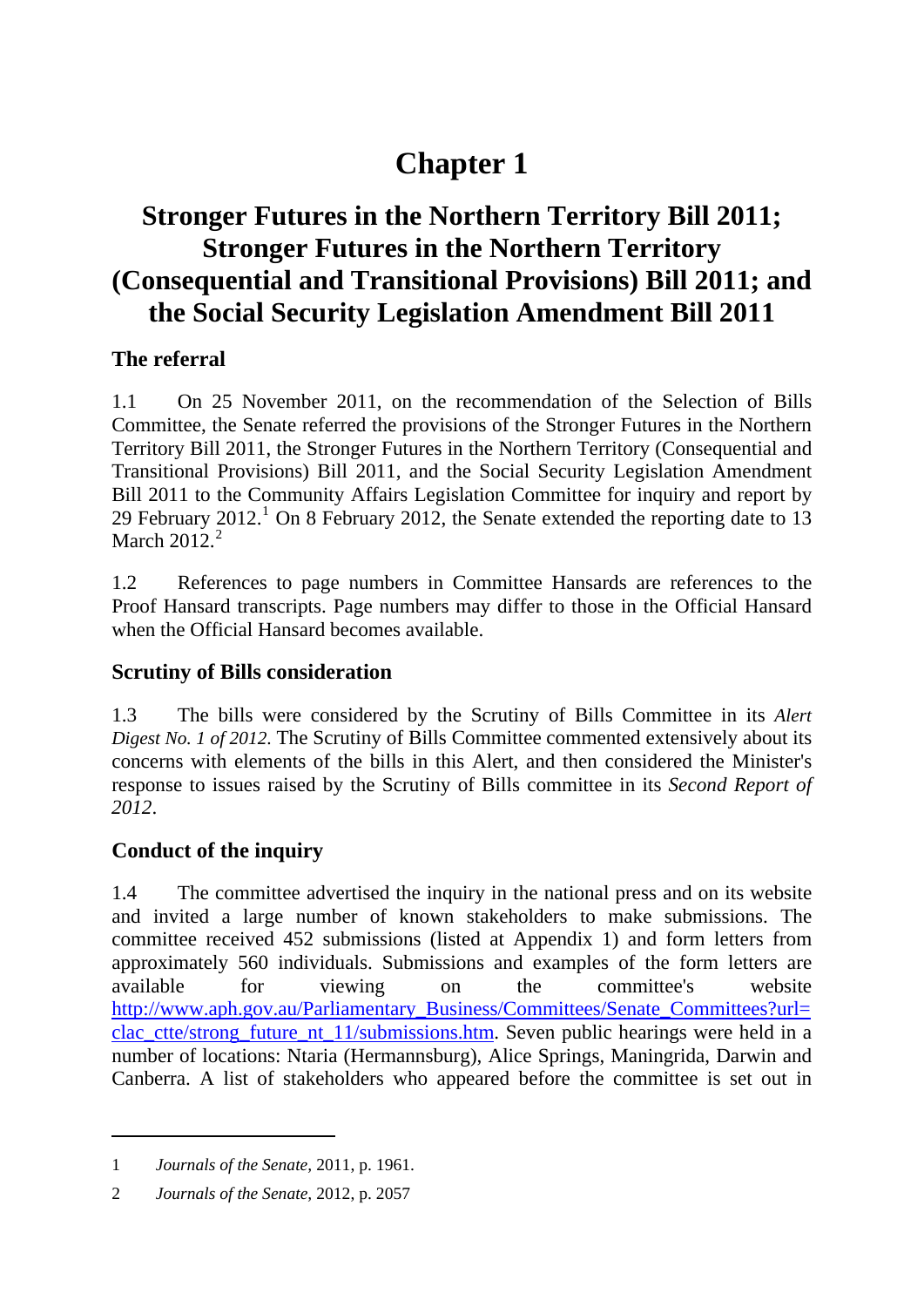Appendix 2. Tabled documents and additional information provided at these hearings are at Appendix 3.

1.5 A representative of the National Congress of Australia's First Peoples was present at all hearings of the committee. This was a valuable exercise and the committee looks forward to continuing to work with Congress. The committee sincerely thanks all submitters and witnesses for their contribution and participation in the inquiry process. The committee wishes to extend its gratitude to the communities of Ntaria and Maningrida for their hospitality. It also wishes to thank representatives of communities who travelled long distances to appear before the committee during its hearings in the Northern Territory.

1.6 The committee noted the high level of interest in the inquiry, which included it being followed by documentary makers associated with a group of concerned Australians, as well as reporting of the hearings through National Indigenous Television.

# **Background to the policy development**

1.7 The Stronger Futures in the Northern Territory (Consequential and Transitional Provisions) Bill 2011 (the Consequential Amendments Bill) contains five schedules. The first of these schedules repeals the *Northern Territory National Emergency Response Act 2007* (NTNER Act) and sets out necessary savings and transitional provisions.<sup>[3](#page-11-0)</sup> Measures implemented through the NTNER Act are commonly referred to as the Northern Territory Emergency Response (NTER) or 'the intervention'.

1.8 On 21 June 2007 the Commonwealth government announced a set of measures known as the NTER. These measures were stated to be in response to *Ampe Akelyernemane Meke Mekarle "Little Children are Sacred"*, the Report of the Northern Territory Board of Inquiry into the Protection of Aboriginal Children from Sexual Abuse.<sup>[4](#page-11-1)</sup> The legislative package to provide the legal basis for implementation of the NTER comprised of five acts, and provisions of the NTER were excluded from the *Racial Discrimination Act 1975* (RDA).

1.9 A key plank of the NTER legislation was the creation of 'prescribed areas', to provide the legislative basis for many of the measures in the NTER to operate within these prescribed areas. Prescribed areas include all freehold land held by a Land Trust under the *Aboriginal Land Rights (Northern Territory) Act 1976*, other Aboriginal communities described as Northern Territory Community Living Areas,<sup>[5](#page-11-2)</sup> town camps

<span id="page-11-0"></span><sup>3</sup> Stronger Futures in the Northern Territory (Consequential and Transitional Provisions) Bill 2011, *Explanatory Memorandum*, p. 3.

<span id="page-11-1"></span><sup>4</sup> Report of the Northern Territory Board of Inquiry into the Protection of Aboriginal Children from Sexual Abuse, *Ampe Akelyernemane Meke Mekarle "Little Children are Sacred",* 2007.

<span id="page-11-2"></span><sup>5</sup> Community Living Areas are a form of freehold title issued to Aboriginal corporations by the Northern Territory Government.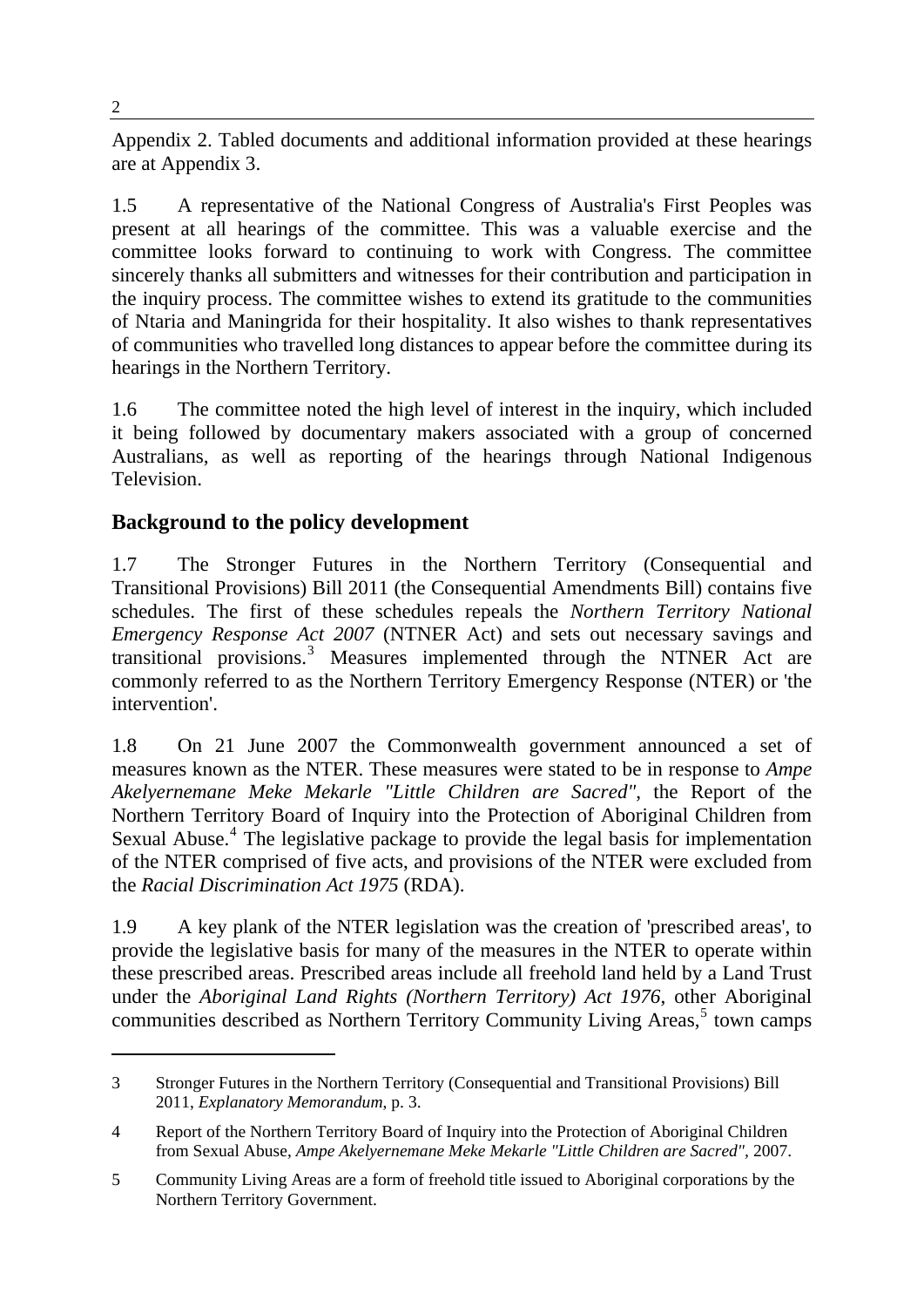declared by the Minister for Families, Housing, Community Services and Indigenous Affairs under the *Northern Territory National Emergency Response Act 2007* and any other area declared by the Minister to be a prescribed area.<sup>6</sup>

1.10 Pornography and alcohol were restricted in prescribed areas, and offences were created for possessing and supplying prohibited material in prescribed areas.

1.11 People receiving Centrelink payments who lived in prescribed areas became subject to compulsory income management. A number of the measures, such as school nutrition and community cleanup programs, did not require legislation.

1.12 The NTER was amended in 2010 by the *Social Security and Other Legislation Amendment (Welfare Reform and Reinstatement of Racial Discrimination Act) Act* 2009. The RDA was reinstated and income management was redefined.<sup>[7](#page-12-0)</sup>

1.13 Between 2008 and 2010, a former Senate committee, the Select Committee on Regional and Remote Indigenous Communities, tabled five reports to the Senate, and reported extensively on the impact of the NTER measures on people living in the Northern Territory. This committee made a number of recommendations over the life of the inquiry, and had regard to the extensive reports conducted by a review committee chaired by Peter Yu in 2008 as well as ongoing implementation and evaluation reports published by the Commonwealth government.

1.14 The Stronger Futures package repeals the NTER Acts but retains policy elements of this legislation. A breakdown of key differences between the NTER and the Stronger Futures package were provided by FAHCSIA, this information is at Appendix 4. The Commonwealth government states that:

Between the end of June and mid-August 2011, wide-ranging consultations were held with Aboriginal people and other Territorians on new approaches and new ideas for the future beyond the Northern Territory Emergency Response. This built on conversations and consultations the Australian Government has been conducting over the past four years.

There were more than 470 consultation meetings in over 100 hundred towns and communities. A discussion paper, Stronger Futures in the Northern Territory, outlined eight priority areas for the future and provided a starting point for discussion.

These eight key areas are school attendance and educational achievement, economic development and employment, tackling alcohol abuse,

<sup>6</sup> Described in detail in *First Report,* Senate Select Committee on Regional and Remote Indigenous Communities, 2008.

<span id="page-12-0"></span><sup>7</sup> Dr. J. Gardiner-Garden and K. Magarey, Bills Digest No. 103, 2011-12, *Stronger futures in the Northern Territory Bill 2011*, Parliamentary Library, 8 February 2012, p. 5.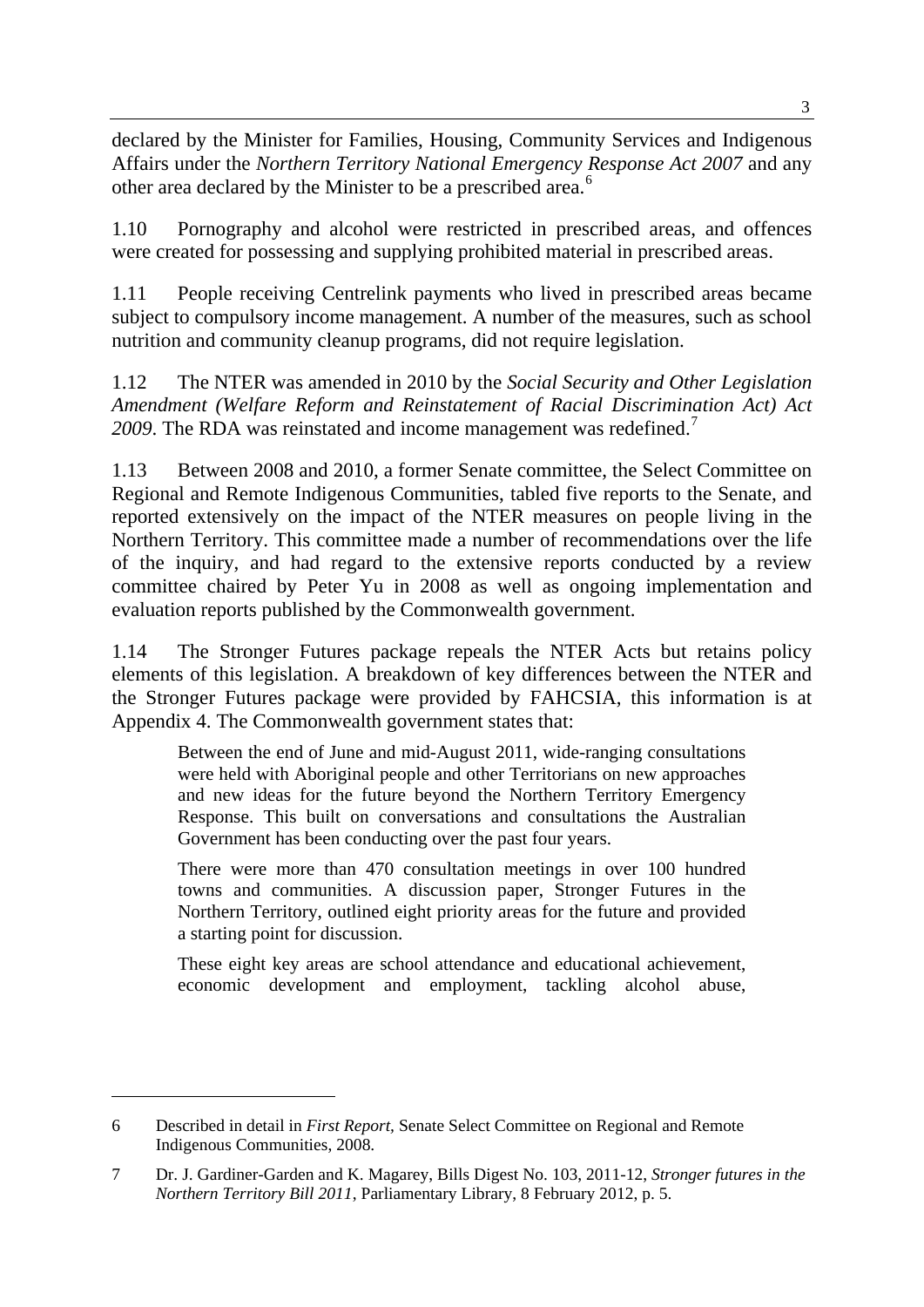community safety and the protection of children, health, food security, housing and governance.<sup>[8](#page-13-0)</sup>

## **Consideration in the House of Representatives**

1.15 On 27 February 2012, the bills were considered in the House of Representatives. Amendments proposed by both the Government and Opposition in relation to the Stronger Futures in the Northern Territory Bill 2011 were agreed to by the House.<sup>[9](#page-13-1)</sup>

### **Structure of the report**

- 1.16 This report is comprised of 4 Chapters.
	- Chapter 2 provides an overview of the package of bills.
	- Chapter 3 identifies and examines the main issues that were raised throughout the inquiry in light of the evidence which the committee received.
	- Chapter 4 addresses those broader matters raised with the committee throughout the inquiry process.

<span id="page-13-0"></span><sup>8</sup> Australian Government, *Stronger Futures in the Northern Territory,* Policy Statement, November 2011, p. 1.

<span id="page-13-1"></span><sup>9</sup> Information on the passage of Bills and amendments can be found at the following webpage: [http://parlinfo.aph.gov.au/parlInfo/search/display/display.w3p;query=Id%3A%22legislation%2](http://parlinfo.aph.gov.au/parlInfo/search/display/display.w3p;query=Id%3A%22legislation%2Fbillhome%2Fr4736%22) [Fbillhome%2Fr4736%22](http://parlinfo.aph.gov.au/parlInfo/search/display/display.w3p;query=Id%3A%22legislation%2Fbillhome%2Fr4736%22) (accessed 12 March 2012).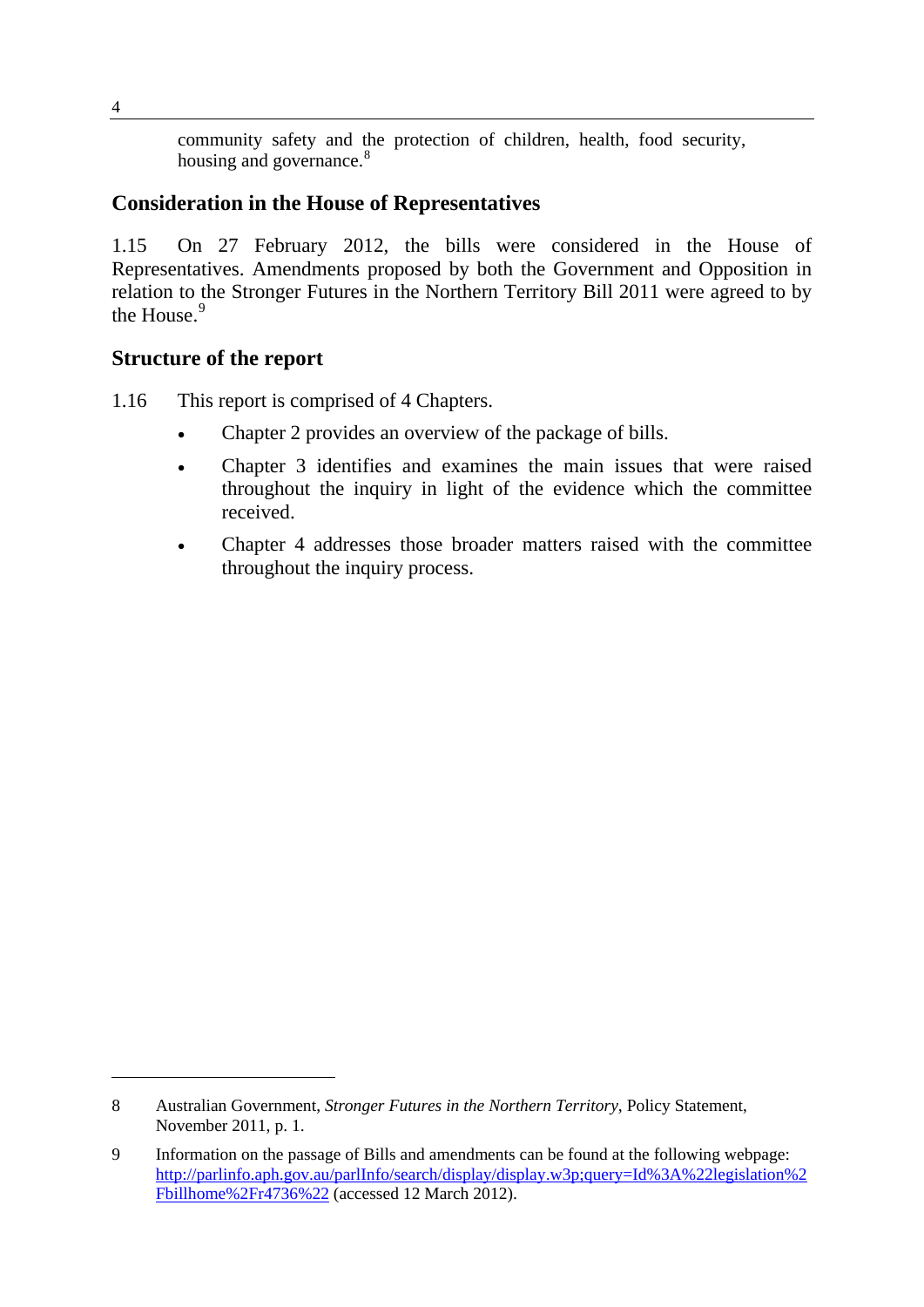# **Chapter 2**

# **About the bills**

## **Overview**

2.1 The Stronger Futures in the Northern Territory legislative package comprises three bills: the Stronger Futures in the Northern Territory Bill 2011; the Stronger Futures in the Northern Territory (Consequential and Transitional Provisions) Bill 2011; and the Social Security Legislation Amendment Bill 2011. The package of bills was introduced into the House of Representatives on 23 November 2011 by the Hon. Jenny Macklin MP, Minister for Families, Housing, Community Services and Indigenous Affairs.<sup>[1](#page-14-0)</sup>

2.2 On introducing the bills the Minister stated:

Together, these bills form a part of our next steps in the Northern Territory, undertaken in partnership with Aboriginal people and the Northern Territory government.

These are steps taken with a clear eye to the future.

A stronger future which sees a substantial and significant change for Aboriginal people in the Northern Territory.

Where people live in good houses, and in safe communities.

Where parents go to work, and children go to school each day.

A stronger future, grounded in a stronger relationship between government and Aboriginal people in the Northern Territory.

...

Across the Territory, people have told us that more needs to be done to achieve the change we all want to see for Aboriginal people who live there.

People in the Northern Territory want for their children what each of us, right across the country, want for our children:

- that they will grow up healthy and safe and get a good education,
- that they have a bright future that includes a roof over their heads, food on the table, and a good job, and
- that they will be strong people, proud of who they are.

It is clear that, if we are to see these stronger futures take shape, we must not walk away and we must continue to work hard.

...

<span id="page-14-0"></span><sup>1</sup> The Hon. Jenny Macklin MP, Minister for Families, Housing, Community Services and Indigenous Affairs, Second Reading Speech, *House of Representatives Hansard*, 23 November 2011, p. 13539.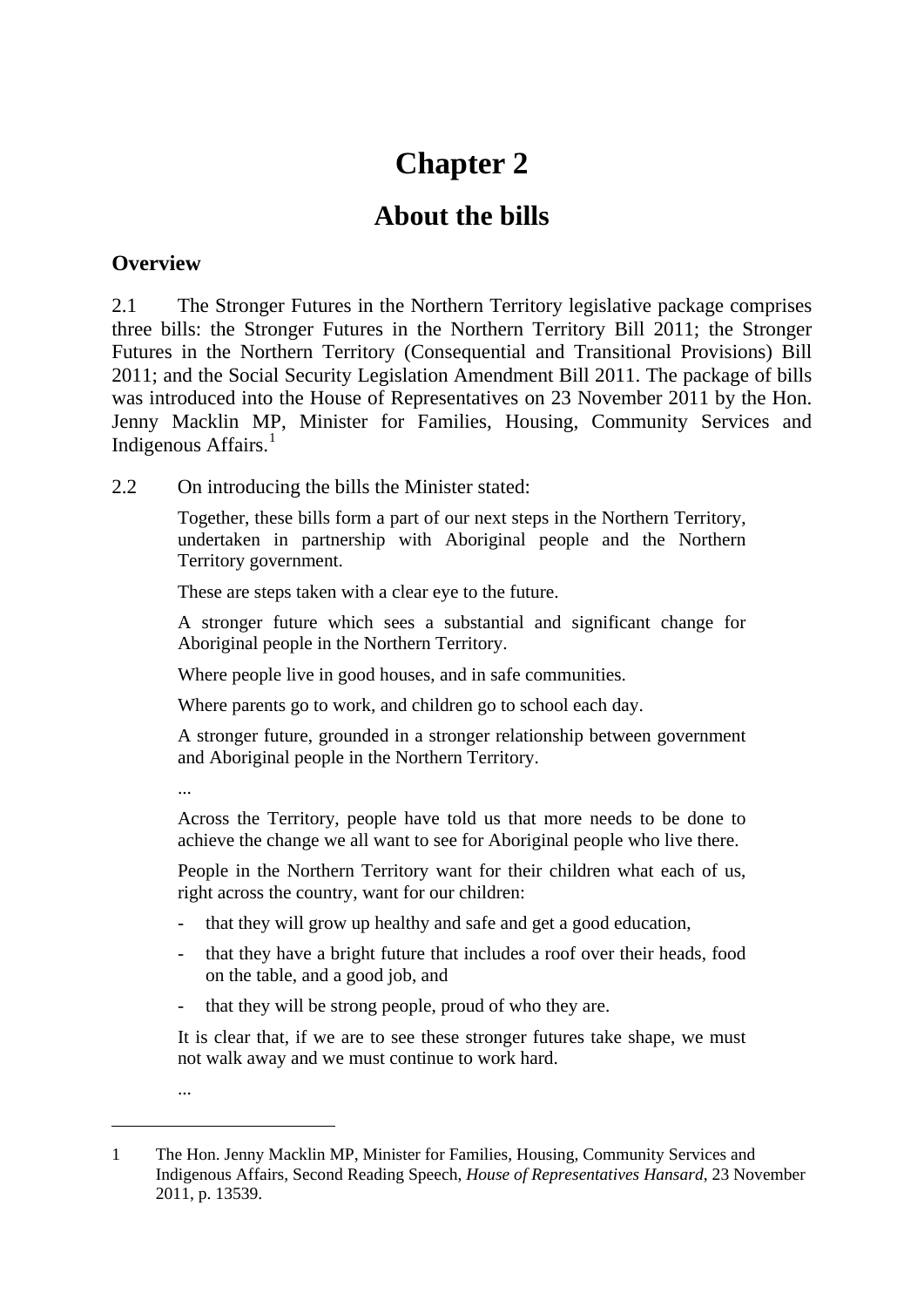...[I]f children do not go to school, the best teachers and the best classrooms cannot give them a good education. The strongest work ethic and the most driving ambitions will be wasted if there are no jobs.

If people cannot get sober, if they cannot set the best example for their children—a parent who goes to work each day and brings home a pay cheque each fortnight.

The measures in this legislative package I am introducing to the parliament today help tackle the barriers to change. They clear the path for us to walk together and work together for the change we all want to see.

They make clear our expectations of parents—that they will send their children to school to get a good education.

They support more jobs in the Northern Territory.

And they do more to tackle alcohol abuse.<sup>[2](#page-15-0)</sup>

2.3 The three bills contain measures that address the areas identified in the Minister's second reading speech. All three follow through on measures that had their origin in the Northern Territory Emergency Response (NTER). The measures contained in the Stronger Futures legislative package however have been modified to take account of the consultation that has occurred since the NTER in 2007.<sup>[3](#page-15-1)</sup>

2.4 The passage of the bills will ensure that measures are in place following the sunsetting (in August 2012) of the 2007 Northern Territory National Emergency Response legislation.

2.5 During hearings, FAHCSIA provided information to the committee to clarify existing NTER measures that would be discontinued under the Stronger Futures bills package. This response is contained in Appendix 4.

## **Stronger Futures in the Northern Territory Bill 2011**

2.6 The Stronger Futures in the Northern Territory Bill 2011 (Stronger Futures bill) contains three measures to address:

- alcohol abuse;
- land reform; and
- food security. $4$

 $\overline{a}$ 

2.7 These measures are set out in Parts 2, 3 and 4 of the bill.

<span id="page-15-0"></span><sup>2</sup> The Hon. Jenny Macklin MP, Minister for Families, Housing, Community Services and Indigenous Affairs, Second Reading Speech, *House of Representatives Hansard*, 23 November 2011, pp 13539, 13541, 13542.

<span id="page-15-1"></span><sup>3</sup> Dr. J. Gardiner-Garden and K. Magarey, Bills Digest No. 103, 2011-12, *Stronger futures in the Northern Territory Bill 2011*, Parliamentary Library, 8 February 2012, p. 3.

<span id="page-15-2"></span><sup>4</sup> Stronger Futures in the Northern Territory Bill 2011, *Explanatory Memorandum*, p. 1.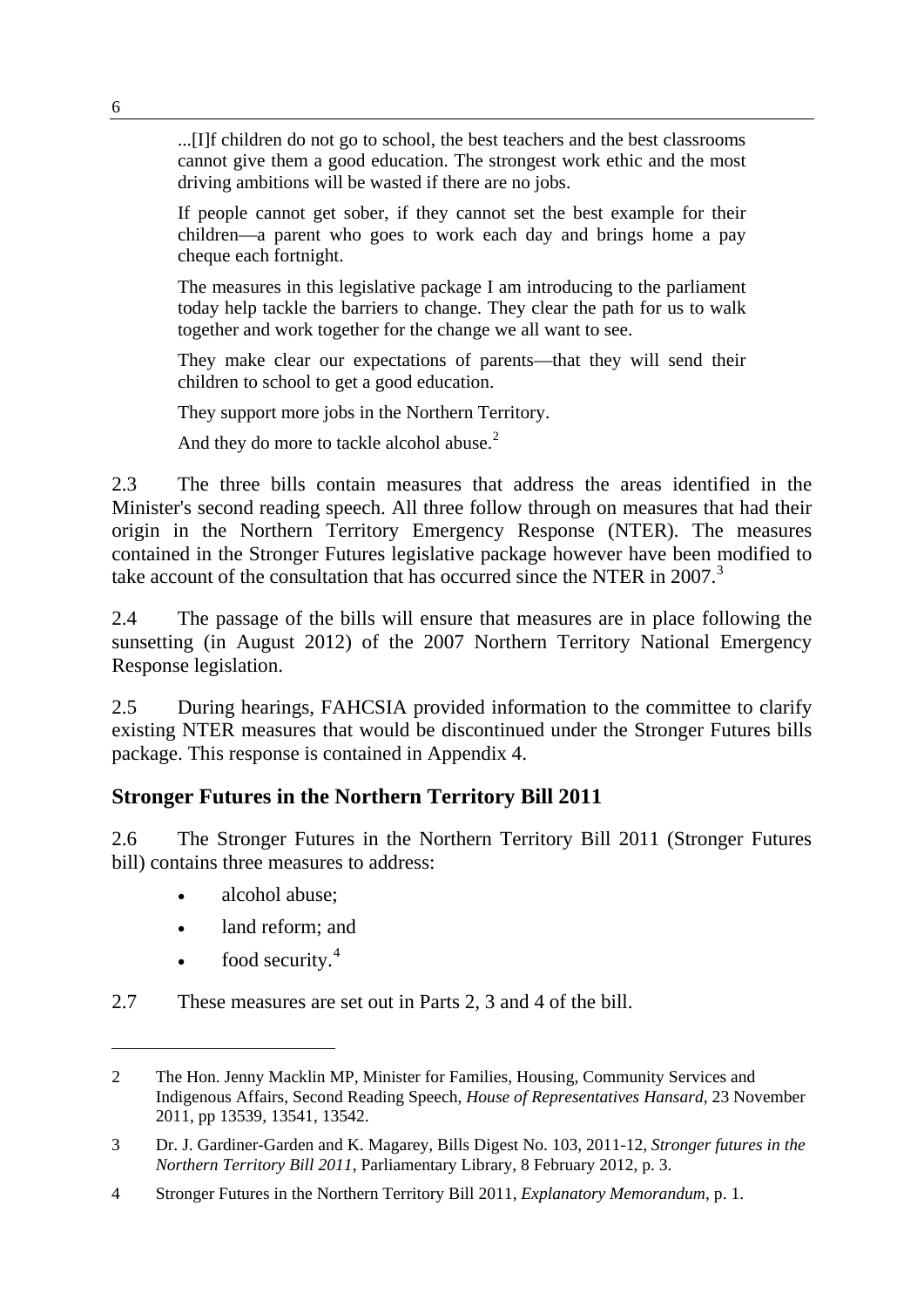2.8 The remaining parts of the Stronger Futures bill deals with introductory matters, setting out the commencement date of the provisions, a guide to the bill and dictionary of terms (Part 1); and contain miscellaneous provisions including both a requirement that an independent review of the operation of the Act occur after the first seven years of its operation and that the Act sunsets at the end of ten years after its commencement (Part [5](#page-16-0)). $5$ 

## **Stronger Futures in the Northern Territory (Consequential and Transitional Provisions) Bill 2011**

2.9 The Stronger Futures in the Northern Territory (Consequential and Transitional Provisions) Bill 2011 (the Consequential Amendments Bill) contains five schedules.

- Schedule 1 of the bill repeals the *Northern Territory National Emergency Response Act 2007* (NTNER Act) and sets out necessary savings and transitional provisions.<sup>[6](#page-16-1)</sup>
- Schedule 2 of the Consequential Amendments bill amends the *Aboriginal Land Rights (Northern Territory) Act 1976* (Land Rights Act) to ensure that its operation is consistent with the repeal of the NTNER Act.<sup>[7](#page-16-2)</sup> Schedule 2 also repeals Part IIB of the Land Rights Act and introduces an additional function for Land Councils to provide assistance to community living area landowners, in relation to dealings in their land. $8$
- Schedule 3 will amend the *Classification (Publications, Films and Computer Games) Act 1995* (Classification Act) to add a sunset and review date to the provision in Part 10 of that Act and to make other minor amendments.<sup>[9](#page-16-4)</sup> Part 10 of the Classification Act allows special measures to be taken to protect children living in Aboriginal communities in the Northern Territory from being exposed to material that is, or is likely to be, classified as restricted material or  $X18+$ <sup>[10](#page-16-5)</sup>

<span id="page-16-0"></span><sup>5</sup> Stronger Futures in the Northern Territory Bill 2011, Clauses 1–5 and 118.

<span id="page-16-1"></span><sup>6</sup> Stronger Futures in the Northern Territory (Consequential and Transitional Provisions) Bill 2011, *Explanatory Memorandum*, p. 3.

<span id="page-16-2"></span><sup>7</sup> Stronger Futures in the Northern Territory (Consequential and Transitional Provisions) Bill 2011, *Explanatory Memorandum*, p. 8.

<span id="page-16-3"></span><sup>8</sup> Stronger Futures in the Northern Territory (Consequential and Transitional Provisions) Bill 2011, *Explanatory Memorandum*, p. 8.

<span id="page-16-4"></span><sup>9</sup> Stronger Futures in the Northern Territory (Consequential and Transitional Provisions) Bill 2011, *Explanatory Memorandum*, p. 12.

<span id="page-16-5"></span><sup>10</sup> Stronger Futures in the Northern Territory (Consequential and Transitional Provisions) Bill 2011, *Explanatory Memorandum*, p. 12.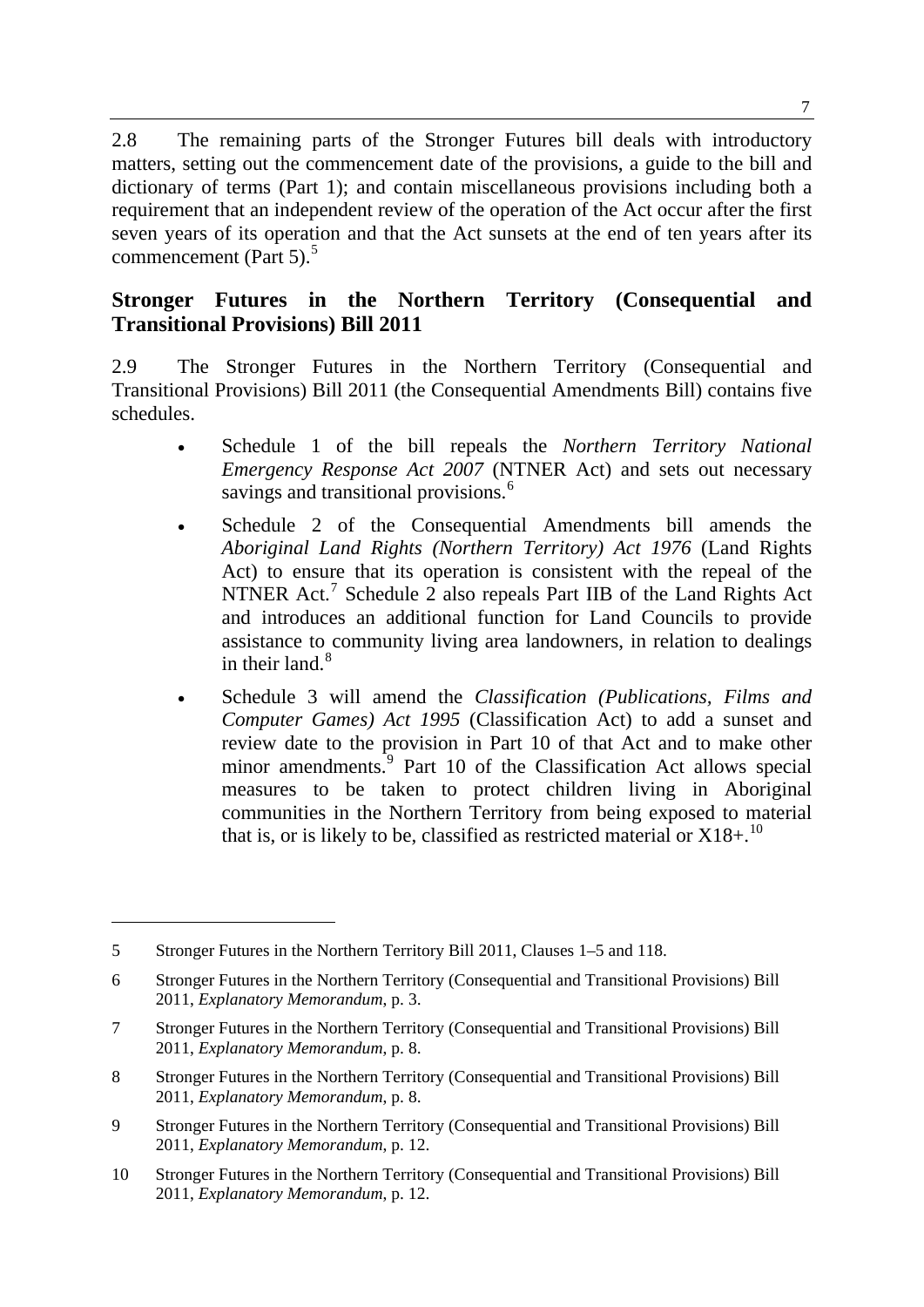- Schedule 4 of the bill amends the *Crimes Act 1914* to ensure that, following repeal of the NTNER Act, customary law and cultural practices can be considered in bail and sentencing decisions for offences against Commonwealth and Northern Territory laws that protect cultural heritage, including sacred sites or cultural heritage objects.<sup>[11](#page-17-0)</sup>
- Schedule 5 of the bill sets out minor amendments to other Acts to give effect to the repeal of the NTNER Act.<sup>[12](#page-17-1)</sup>

# **Social Security Legislation Amendment Bill 2011**

2.10 The Social Security Legislation Amendment Bill 2011 is designed to complement the measures set out in the two schedules to the Stronger Futures in the Northern Territory Bill 2011. The two schedules of this bill relate to income management (Schedule 1) and school attendance (Schedule 2); both of which are designed to support disadvantaged and vulnerable Australians.<sup>[13](#page-17-2)</sup> (The responsibility for determining who is classified as a disadvantaged or vulnerable Australian is determined by the Secretary pursuant to section 123UGA of the *Social Security Administration Act* 1999. In making a determination under section 123UGA the Secretary will consider the guidelines available at http://www.fahcsia.gov.au/guides\_acts/ssg/ssguide-11/ssguide-11.4/ssguide-11.4.2/ssguide-11.4.2.10.html).

2.11 These measures have application broader than the Northern Territory – the government has identified five sites where income management will apply from 1 July 2012. Income management is covered in more detail in Chapter 3.

## **Issues raised**

 $\overline{a}$ 

2.12 Throughout its inquiry, the committee received evidence from a wide range of stakeholders. The evidence consistently identified the following matters as the areas of most concern.

- (a) The alcohol management provisions Part 2 of the Stronger Futures in the Northern Territory Bill 2011.
- (b) The land reform provisions Part 3 of the Stronger Futures in the Northern Territory Bill 2011.
- (c) The food security provisions Part 4 of the Stronger Futures in the Northern Territory Bill 2011.

<span id="page-17-0"></span><sup>11</sup> Stronger Futures in the Northern Territory (Consequential and Transitional Provisions) Bill 2011, *Explanatory Memorandum*, p. 18.

<span id="page-17-1"></span><sup>12</sup> Stronger Futures in the Northern Territory (Consequential and Transitional Provisions) Bill 2011, *Explanatory Memorandum*, p. 25.

<span id="page-17-2"></span><sup>13</sup> Social Security Legislation Amendment Bill 2011, *Explanatory Memorandum*, p. 2.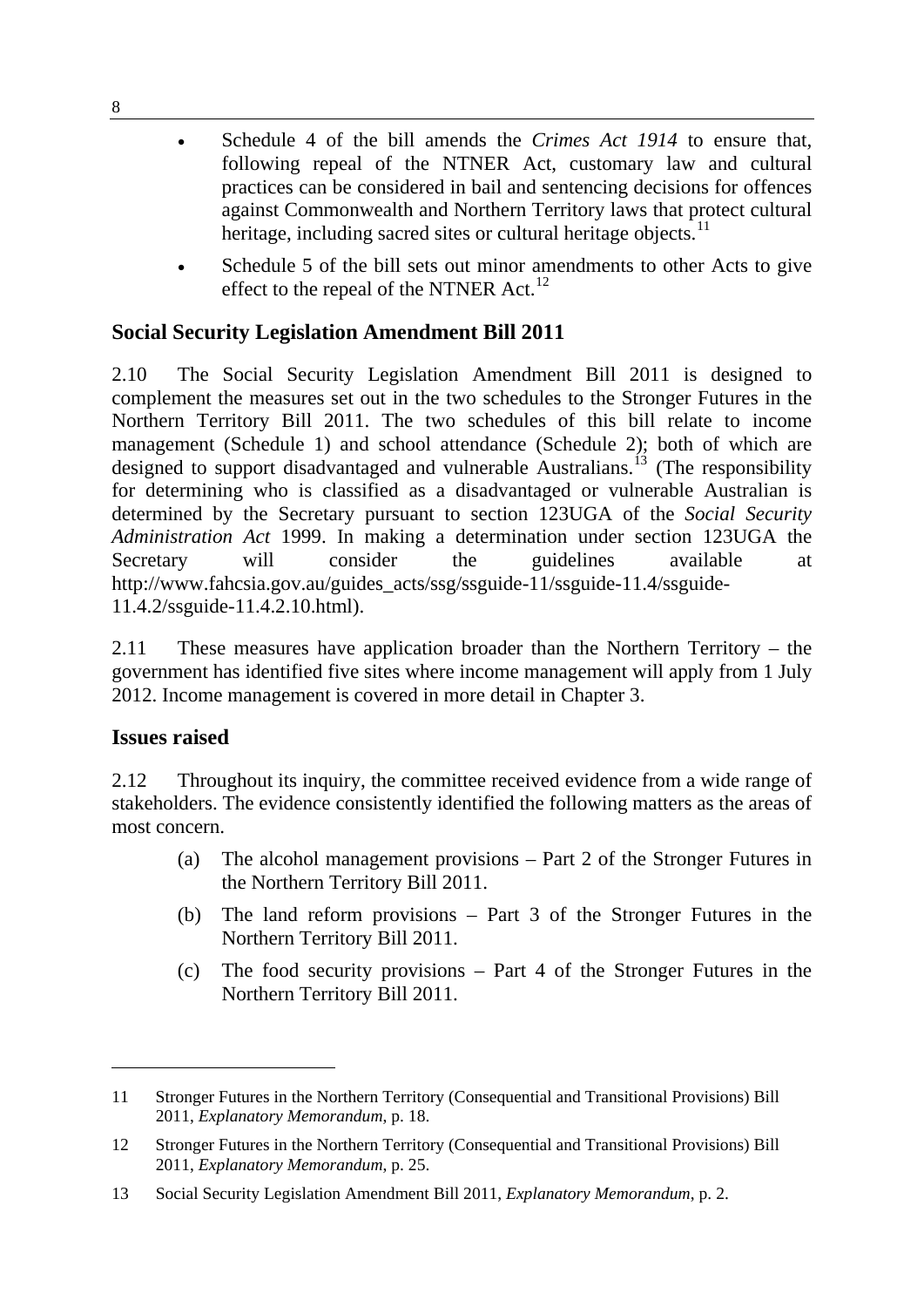- (d) The amendments to the Crimes Act Schedule 4 of the Stronger Futures in the Northern Territory (Consequential and Transitional Provisions) Bill 2011.
- (e) The income management provisions Schedule 1 of the Social Security Legislation Amendment Bill 2011.
- (f) The School Attendance measures Schedule 2 of the Social Security Legislation Amendment Bill 2011.

2.13 Chapter 3 of the report discusses these issues in detail, as well as stores licensing provisions. Chapter 4 expresses the committee's observations on consultation that occurred in the lead up to the announcement of the measures and afterwards.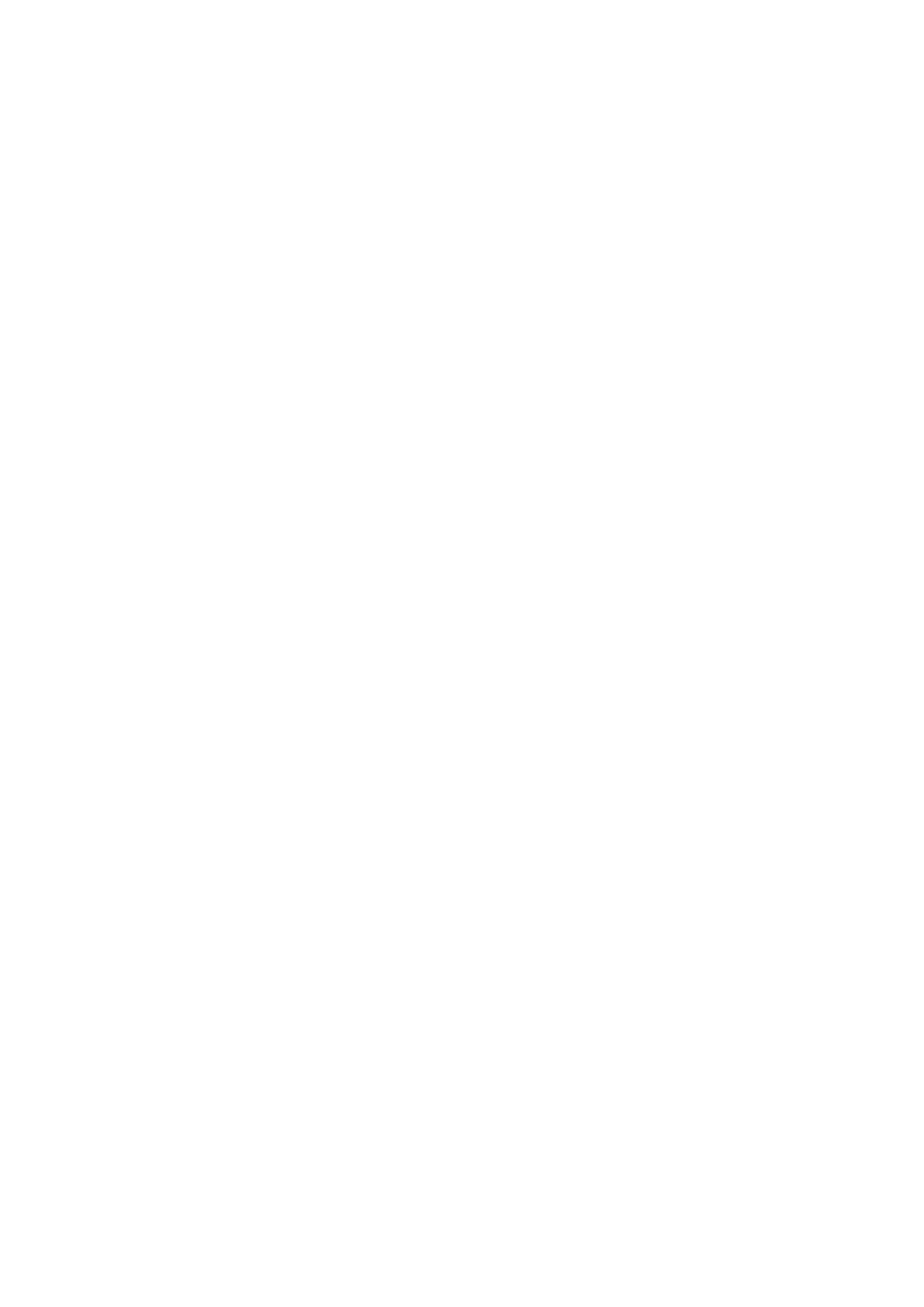# **Chapter 3**

# **Issues identified with legislative amendments**

# **Overview**

3.1 The committee received significant evidence regarding the proposals outlined in the Stronger Futures package of bills and six key areas received the majority of commentary. These areas are in all three bills and are as follows:

- (a) **Alcohol Management** (Stronger Futures in the Northern Territory Bill 2011);
- (b) **Land Reform** (Stronger Futures in the Northern Territory Bill 2011);
- (c) **Food Security** (Stronger Futures in the Northern Territory Bill 2011);
- (d) **Customary law** (Stronger Futures in the Northern Territory (Consequential and Transitional Provisions) Bill 2011);
- (e) **Income Management** (Social Security Legislation Amendment Bill 2011); and
- (f) **School attendance** (Social Security Legislation Amendment Bill 2011).

3.2 This chapter explores these key areas as ordered and draws on evidence to highlight issues that were raised by submitters to this inquiry. It also sets out the committee's views and recommendations in each area.

# **Alcohol Management**

3.3 Provisions relating to alcohol management are contained in Part 2 of the Stronger Futures in the Northern Territory Bill 2011 (hereafter referred to as the Stronger Futures bill). The measures set out in Part 2 of the bill (tackling alcohol abuse) propose various initiatives designed to tackle alcohol–related harm to Aboriginal people.

- 3.4 These initiatives include:
- a review of the relevant Commonwealth and Northern Territory alcohol and licensing laws, in relation to alcohol regulation aimed at reducing alcoholrelated harm to Aboriginal people;
- enabling the Minister for Indigenous Affairs to request that Northern Territory licensing assessors assess premises that sell, or allow for the consumption of alcohol, where there is concern that they are contributing to alcohol-related harm to Aboriginal people;
- retaining current alcohol restrictions in Aboriginal communities including offences arising from those restrictions; and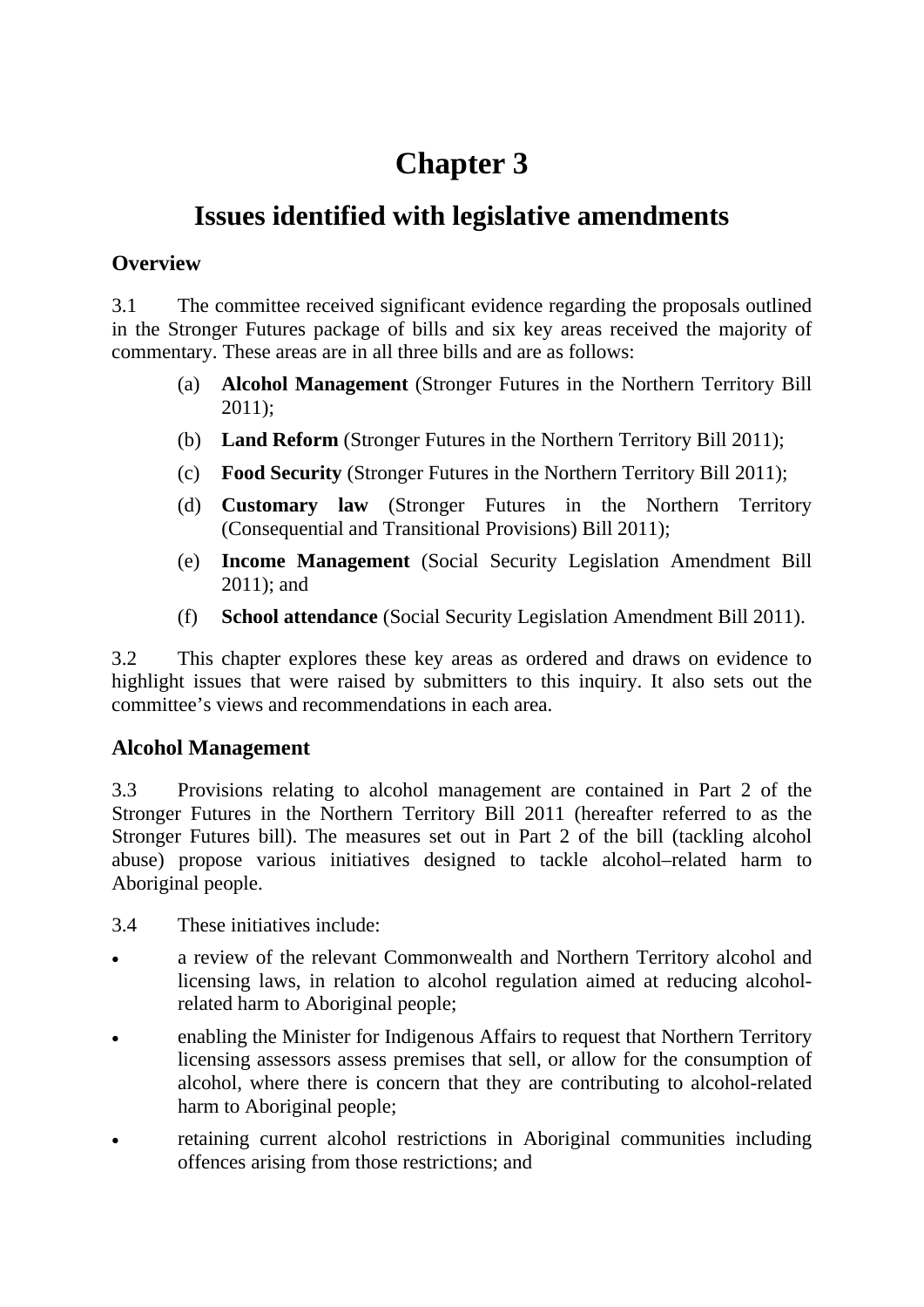strengthening alcohol management plans to help bring about local solutions for Aboriginal communities that are focused on harm minimisation.<sup>[1](#page-21-0)</sup>

3.5 The measures set out in the bill have been developed in response to general community support for ongoing alcohol restrictions that aim to reduce the incidence of alcohol related harm.<sup>[2](#page-21-1)</sup>

3.6 Although there is support for some continued Commonwealth Government involvement, there is a clear consensus that how support is rolled out should involve consultation with those affected.

...Aboriginal people want to be directly engaged in the development of alcohol approaches impacting their communities. As most Aboriginal members of the Uniting Church live in Aboriginal communities, we call for the further development of local community and, as applicable, regional alcohol management plans. Funding for development of these plans should be increased and made more widely available so that Aboriginal people, on a community-by-community basis, may develop their own solutions in partnership with other relevant stakeholders.<sup>[3](#page-21-2)</sup>

3.7 Although not broadly supportive of the Stronger Futures legislation, in relation to consultation, the Australian Hotels Association stated their support for government involvement:

The Northern Territory's per capita consumption of alcohol rate is about 1.5 times the National average. There is no doubt that the Northern Territory has a significant problem with alcohol misuse. The AHA (NT) is, and has always been, keen to be part of the solution in reducing alcohol related harm in the Territory and we will never be successful in doing so without all stakeholders sitting at the table.<sup>[4](#page-21-3)</sup>

## *Harsh penalties*

3.8 Division 2 of Part 2 of the Stronger Futures bill will amend the NT Liquor Act and the NT Liquor Regulations to amend the penalties for the possession and supply of liquor in alcohol protected areas. Throughout its inquiry many stakeholders raised concerns with the committee in respect of these matters given their very punitive nature.

We have concerns about a way of dealing with alcohol issues that plays the law-and-order card and being seen to introduce tougher penalties in response to the consumption of alcohol. Our concerns are that there are a number of initiatives from the Territory government and some of them this legislative framework that have the effect of increasing the likelihood that Aboriginal people will end up in jail and for longer periods of time. That is

<span id="page-21-0"></span> 1 Stronger Futures in the Northern Territory Bill 2011, *Explanatory Memorandum*, p. 3.

<span id="page-21-1"></span><sup>2</sup> Stronger Futures in the Northern Territory Bill 2011, *Explanatory Memorandum*, p. 3.

<span id="page-21-2"></span><sup>3</sup> Mr Peter Jones, Uniting Church Northern Synod, *Committee Hansard*, 23 February 2012, p.10

<span id="page-21-3"></span><sup>4</sup> Australian Hotels Association (NT), *Submission 190*, p. 1.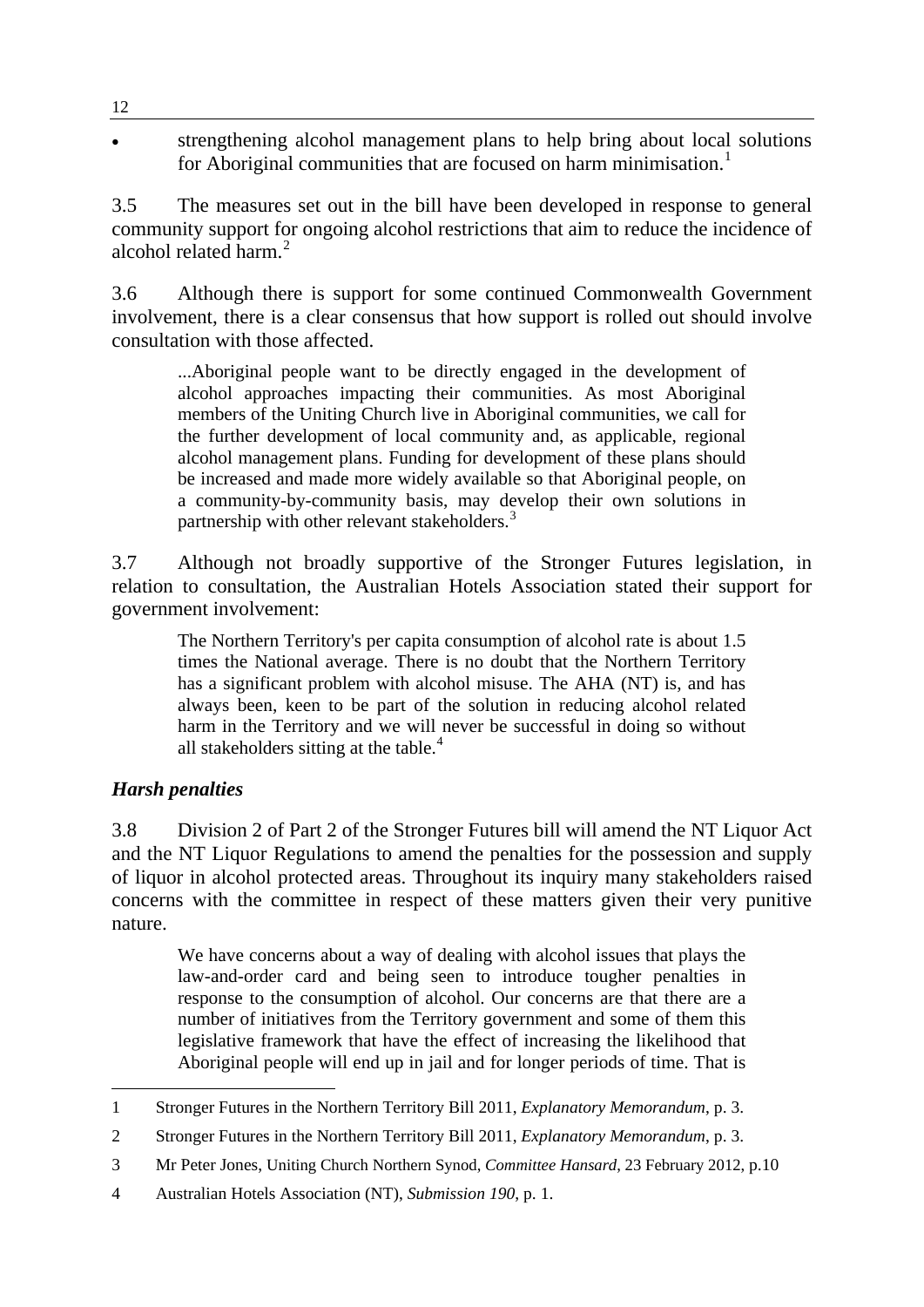an issue that we really should be backing away from. We should be trying to implement steps that reduce the rate of incarceration rather than ones that are likely to increase it.

...our underlying philosophy is that communities need to be given some responsibility for developing their own responses to alcohol management.<sup>[5](#page-22-0)</sup>

3.9 When these matters were raised with government officials, information was provided detailing that the amendments set out in the bill merely act to bring consistency with existing laws.

Senator SCULLION: If it assists, Madam Chair: my understanding, following discussions with the minister, is that they had been requested by the Northern Territory government to make this legislation consistent with the existing Northern Territory regulation outside the prescribed areas.

**Mr Brodie:** I am responsible for the licensing regulation scheme in the Northern Territory. The provisions that are being mooted in the Stronger Futures bill essentially deactivate the penalty provisions in the existing Northern Territory Liquor Act and replace new sets of penalty provisions in respect of offences in what is now called a 'prescribed area' but under the new act will be called an 'alcohol protection zone'. Essentially, you get only one set of penalty provisions that are in force in those alcohol protection zones at any one point in time. Obviously, where there is a general restricted area under the Northern Territory legislation that is not concurrent with an alcohol protection zone in the normal provisions in the Northern Territory Liquor Act would take effect at that point in time.

...We were asked what the Northern Territory law looked like, but we found out what the proposal was without necessarily being consulted about what an appropriate structure would look like.

Mr Henderson: But in terms of the principles: I am not sure what happened at the departmental level, but in my discussions with Minister Macklin it was about having consistency of legislation and penalties across both pieces of legislation... The policy intent was to try to get alignment and consistency around penalties.<sup>[6](#page-22-1)</sup>

3.10 The provisions that are of the greatest concern are those set out in subclause 75C(7) which specify that if a person supplies liquor to a third person in an alcohol protected area and the amount of liquor involved in greater than 1,350 millilitres, the maximum penalty for the offence is 680 penalty units or imprisonment for 18 months. Among submitters, there is concern that the use of such harsh penalties will result in greater levels of aboriginal incarceration.

3.11 Mr Hunyor, Principal Legal Officer of the Northern Australian Aboriginal Justice Agency explained:

<span id="page-22-0"></span><sup>5</sup> Central Australian Aboriginal Legal Aid Service, *Committee Hansard*, 21 February 2012, p. 10.

<span id="page-22-1"></span><sup>6</sup> Mr Micheile Brodie, Northern Territory Licensing Commission, *Committee Hansard*, 24 February 2012, p. 17.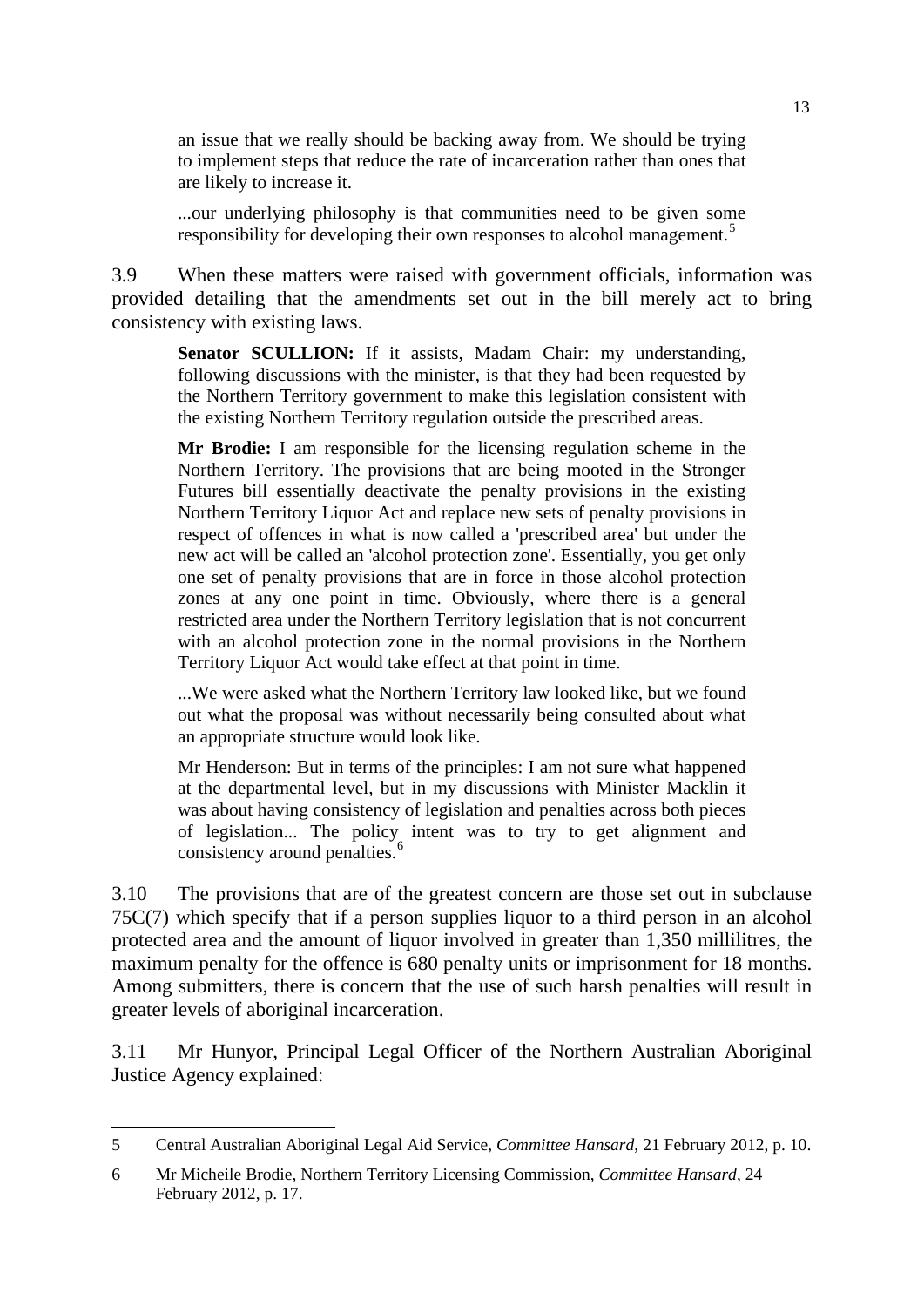Where is the evidence that it is going to make any difference to increased penalties? I think one of the issues we need to look at every time an increase in penalty and an increase in imprisonment is imposed is: what is the opportunity cost if realistically that is going to mean sending more people to jail? Jail costs more than \$100,000 per person per year, according to the Productivity Commission. Surely there are better ways to be spending that money on the sorts of things that Ms Rosas has touched on today that are lacking in our communities—that is, rehabilitation, culturally appropriate services and culturally relevant treatment. That is where we think we should be putting the energy and resources, not on increasing the potential for people to go to jail. It is unlikely to lead to a greater number of cases for our service, but it will mean we will need to put more work into a number of cases. If someone is facing a period of imprisonment, we will obviously be wanting to spend more time on that case and more time before the court. So it will be another work pressure on us. [7](#page-23-0)

3.12 The Maningrida Progress Association voiced similar concerns:

During a recent board of committee meeting, our board members indicated that the proposed changes under the Stronger Futures bill, under the penalty for liquor offences, for under 1,350 ml to include six months imprisonment is very harsh. There are very few instances of grog running in Maningrida compared to other types of illicit drug running. Illicit drug running of cannabis or kava in remote communities is a very lucrative business.

...

All we are concerned with is that, if the bill is passed, our jail will be overcrowded by people with grog offences and punishment for illicit drug runners will be much lighter due to insufficient prison space. I have got statistics here that indicate the number of offences during the last court hearing: for drug offences, including cannabis and kava, there were 14 cases; for drink driving there were four cases; for other motor vehicle offences there were 12 cases; for domestic violence there were six cases; there were 21 break-ins; and there were 22 cases of public disorderly behaviour.[8](#page-23-1)

3.13 When responding to the concerns raised by submitters regarding the harsh and punitive nature of the penalty provisions, FaHCSIA explained:

**Ms Edwards:** The first point to make is that penalties for supply of an amount of alcohol under 1,350 mils was an offence with strong penalties prior to the NTER. When the new provisions came in and that was displaced, it was something that caused some concern. Some magistrates and so on had seen people many times with relatively small amounts of alcohol coming before the courts and no longer had the option of the stronger penalty. So that was one of the key factors directing the

<span id="page-23-0"></span><sup>7</sup> Mr Jonathon Hunyor, Northern Australian Aboriginal Justice Agency, *Committee Hansard*, 23 February 2012, p. 40.

<span id="page-23-1"></span><sup>8</sup> Mr Jimmy Woon Tan, Maningrida Progress Association, *Committee Hansard*, 22 February 2012, pp 21–22.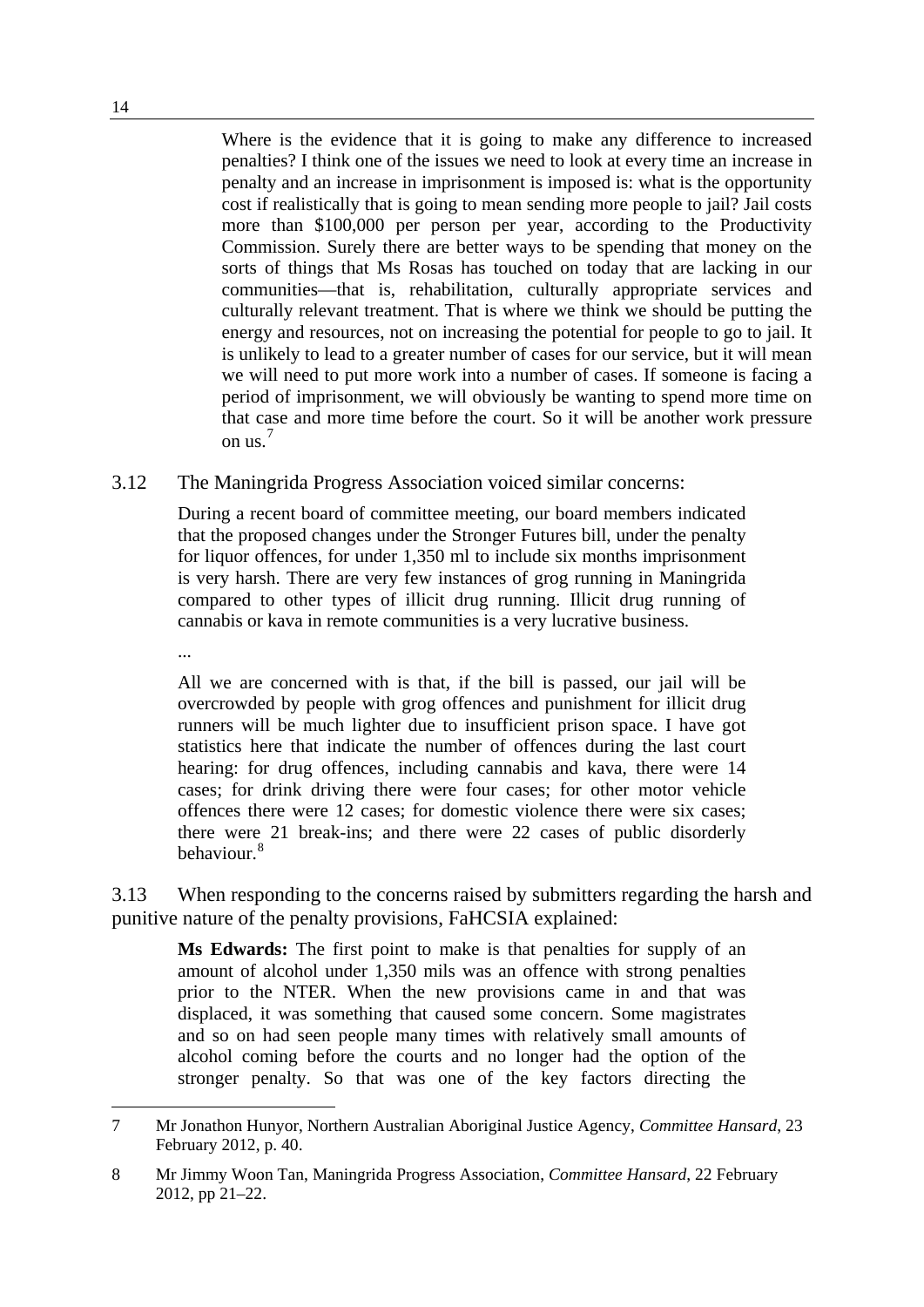government. We needed to make sure we gave a full range of options and, as has been in the public statements of the minister, were really tough on grog running.

The second point to make is that the penalty of so much of a fine or up to six months in prison is, of course, a maximum penalty for supply of, say, an amount of alcohol up to 1,350. The key thing to remember about 1,350 is that that equates to three cartons of full-strength beer or 6.25 flagons of wine. I think it is 4.something bottles of gin. So we are not talking about totally insubstantial amounts of alcohol here.

**Senator SIEWERT:** Yes, but it is also less than, so you could be talking about small amounts of alcohol.

**Ms Edwards**: You could be talking about someone committing the offence of supply of less than 1,350. That would be an offence which would be punishable by a penalty of up to the fine or amount of imprisonment. You would expect the court, as it would normally, to look at the range of penalty and the severity of the offence and apply a penalty within that range. So, for a first offence or one for a very small amount of alcohol, you would normally expect the court to apply at the lower end of that range. The provisions return to the courts who are looking at these offenders the full range of penalties. For supplying of over 1,350 there are more stringent penalties to recognise. It provides a range that in the ordinary discretion judicial officers apply. We have handed over to them to apply the penalty that fits the offence. $\frac{5}{9}$  $\frac{5}{9}$  $\frac{5}{9}$ 

3.14 There is a common view among submitters that more action is required to treat substance abuse and address rehabilitation; penalties alone will not achieve the desired outcomes. The Australian Human Rights Commission:

...reiterates its recommendation from the Social Justice Report 2007 for the Australian Government to ensure alcohol restrictions are supplemented by investment in infrastructure in the health and mental health sectors (including culturally appropriate detoxification facilities) and investment in culturally appropriate community education programs delivered by Indigenous staff [Recommendation no.  $15$ ].<sup>[10](#page-24-1)</sup>

#### *Committee view*

3.15 The committee acknowledges the advice given by the Australian Government Departments to explain the proposed penalty provisions.

3.16 The committee shares the concern of witnesses, including the Commonwealth and NT Government officials who appeared before it, that penalties may lead to increased Aboriginal imprisonment. The committee acknowledges however the advice provided by the Commonwealth and NT Government Departments who clarified that

<span id="page-24-0"></span><sup>9</sup> Ms Caroline Edwards, Department of Families, Housing and Community Services and Indigenous Affairs, *Committee Hansard*, 1 March 2012, pp 39-40.

<span id="page-24-1"></span><sup>10</sup> Australian Human Rights Commission, *Submission 351*, p. 10.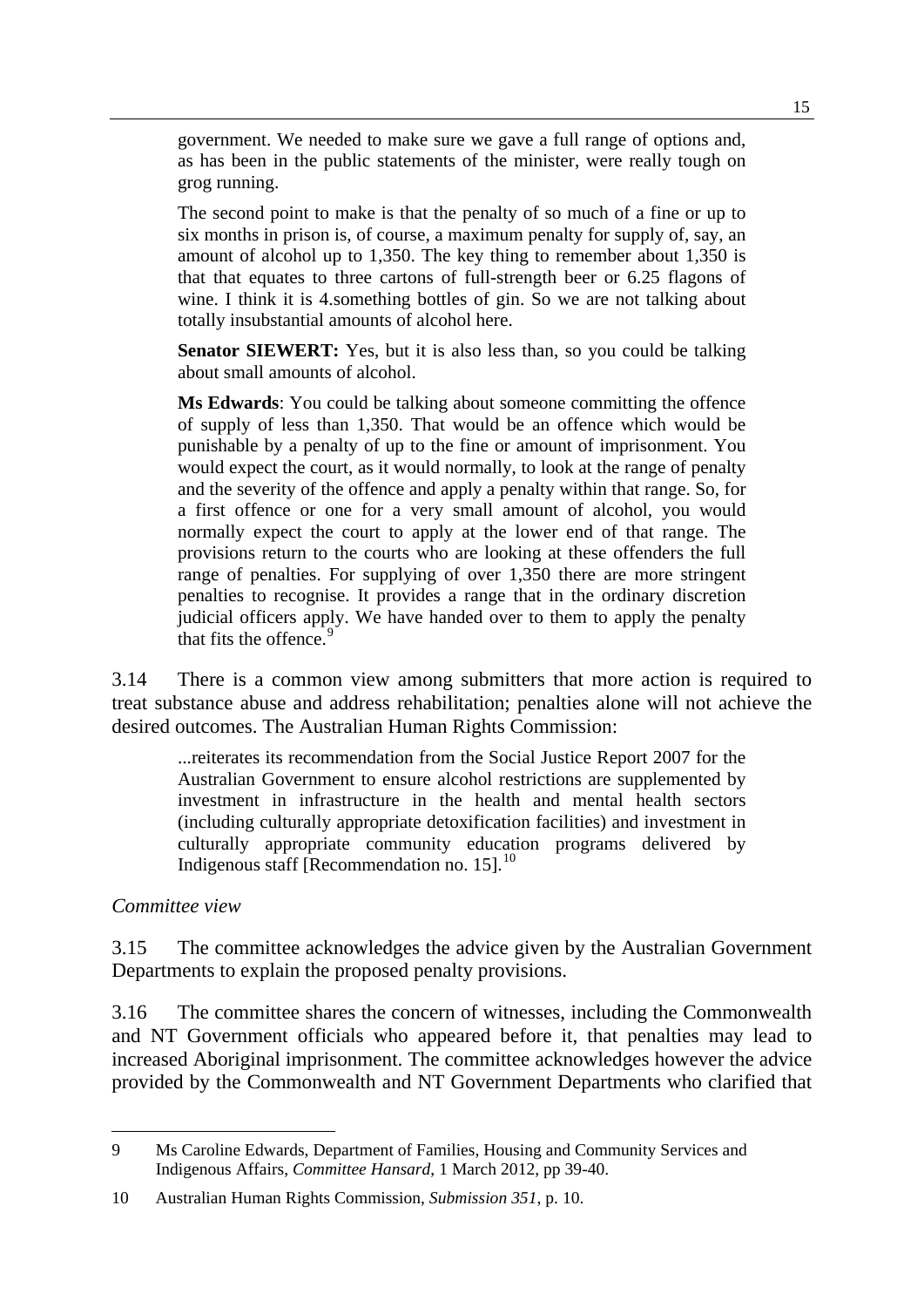the penalty provisions are maximum amounts not default amounts and that it is the courts that will apply the penalty to fit the offence.

3.17 The committee agrees with witnesses such as the Central Australian Aboriginal Legal Aid Service that infringement notices are a useful tool. The committee also agrees that more needs to be done to facilitate effective rehabilitation, treatment and education programs that target prevention and that rehabilitation should be conducted in a culturally appropriate way.

# **Recommendation 1**

**3.18 The committee recommends that the Stronger Futures in the Northern Territory Bill 2011 be amended to allow infringement notices to be issued in relation to minor alcohol offences and to make it clear that infringement notices may be issued relating to the possession and supply of liquor.** 

## *Assessing licensed premises*

3.19 Division 5 of the Stronger Futures bill provides the Minister with the authority to request that the relevant Northern Territory Government Minister appoint an assessor to conduct an assessment of a licensed premise if it is believed that the sale or consumption of liquor at or from a premise is causing substantial alcohol-related harm to Aboriginal people.<sup>[11](#page-25-0)</sup>

3.20 The People's Alcohol Action Coalition (PAAC) presented evidence to the committee that suggested alcohol-related harm is not a racial issue in the Northern Territory and the operation of the bill could be enhanced through a minor change to Clause 15(1)(b) of Division 5 of Part 2 of the Stronger Futures Bill.<sup>[12](#page-25-1)</sup>

3.21 PAAC suggested to the committee that this provision, which enables the Minister to assess licensed premises where it is reasonably believed that the sale or consumption of liquor at those premises is causing substantial alcohol related harm to 'Aboriginal people' (Clause 15(1)(b) of Division 5 of the bill) could be amended so that it refers to 'the community'.

...it would be preferable to remove the reference to Aboriginal people in the provision that gives the Commonwealth the powers to intervene and ask for an independent audit on particular alcohol outlets. It is not a racial issue. I think that could be amended to read that where any particular outlet is deemed to be causing excessive problems for 'the community', and not for 'Aboriginal people'. This is not a racial issue. In the Northern Territory, non-Aboriginal people drink at twice the level of other Australians and have much higher rates of alcohol related problems. Non-Aboriginal people who are addicted to alcohol are just as likely to gravitate towards the cheapest forms of alcohol as Aboriginal people are. There is nothing racially based about the message we are proposing and we do not think the

<span id="page-25-0"></span> 11 Stronger Futures in the Northern Territory Bill 2011, Clause 15, lines 2–27, p. 21.

<span id="page-25-1"></span><sup>12</sup> Dr John Boffa, PAAC, *Committee Hansard*, 21 April 2012, p. 34.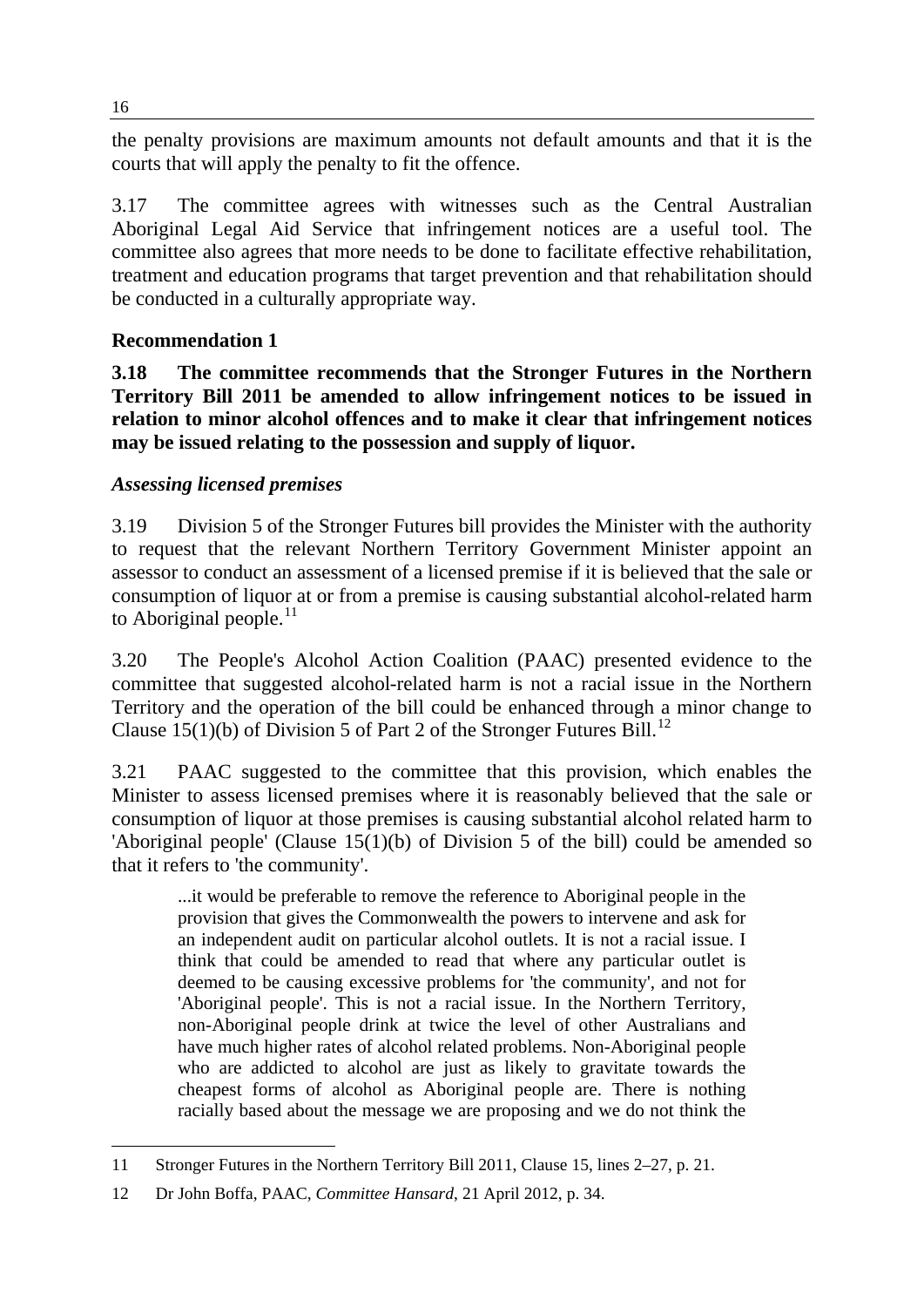bill should single out Aboriginal people in that way, although we do support very much the intent behind giving the Commonwealth minister the powers to order an independent review of particular outlets that are causing particular harm to the community.<sup>[13](#page-26-0)</sup>

#### *Committee comment*

3.22 The committee considers that the evidence provided demonstrates that excessive alcohol consumption leading to alcohol-related harm is a serious matter in the Northern Territory.

#### *Alcohol Management Plans*

3.23 Division 6 of Part 2 of the Stronger Futures bill introduces an application process for the approval of alcohol management plans  $(AMPs)$ .<sup>[14](#page-26-1)</sup> The changes being introduced will ensure that all AMPs are brought to the attention of the Commonwealth Minister for Indigenous Affairs who in approving a plan must consider all its elements to ensure it is aimed at minimising alcohol-related harm.<sup>[15](#page-26-2)</sup>

3.24 The committee received evidence that suggests there is general support for the continued use of AMPs, particularly as it enables communities to tailor plans to suit their individual circumstances.

**Mr Hoffman: ...**It is not a one-fits-all solution and all communities basically need to have sets of rules for their own needs.<sup>[16](#page-26-3)</sup>

**\*\*\***

**Senator CROSSIN:** Do you think that having an alcohol management plan, camp by camp or community by community, is a good way to go?

**Miss Shaw:** Yes. It is no good my camp having an alcohol management plan for our camp and then using that in my grandfather's community; it should be his people in his community making up their own rules. But we residents have done our own.[17](#page-26-4)

CAAAPU supports and encourages alcohol management plans that are developed by the communities with professional support and input from our organisation. Alcohol management plans should be completed with professional assistance from persons qualified and experienced in the field of alcohol and substance abuse issues.[18](#page-26-5)

<span id="page-26-0"></span><sup>13</sup> Dr John Boffa, PAAC, *Committee Hansard*, 21 April 2012, p. 34.

<span id="page-26-1"></span><sup>14</sup> Stronger Futures in the Northern Territory Bill 2011, *Explanatory Memorandum*, p. 13

<span id="page-26-2"></span><sup>15</sup> Stronger Futures in the Northern Territory Bill 2011, *Explanatory Memorandum*, p. 13.

<span id="page-26-3"></span><sup>16</sup> Mr Rodney Hoffman, *Committee Hansard*, 23 February 2012, p. 60.

<span id="page-26-4"></span><sup>17</sup> Miss Barbara Shaw, *Committee Hansard*, 21 February 2012, p. 21.

<span id="page-26-5"></span><sup>18</sup> Ms Eileen Hoosan, Central Australian Aboriginal Alcohol Programs Unit, *Committee Hansard*, 21 February 2012, pp 44–45.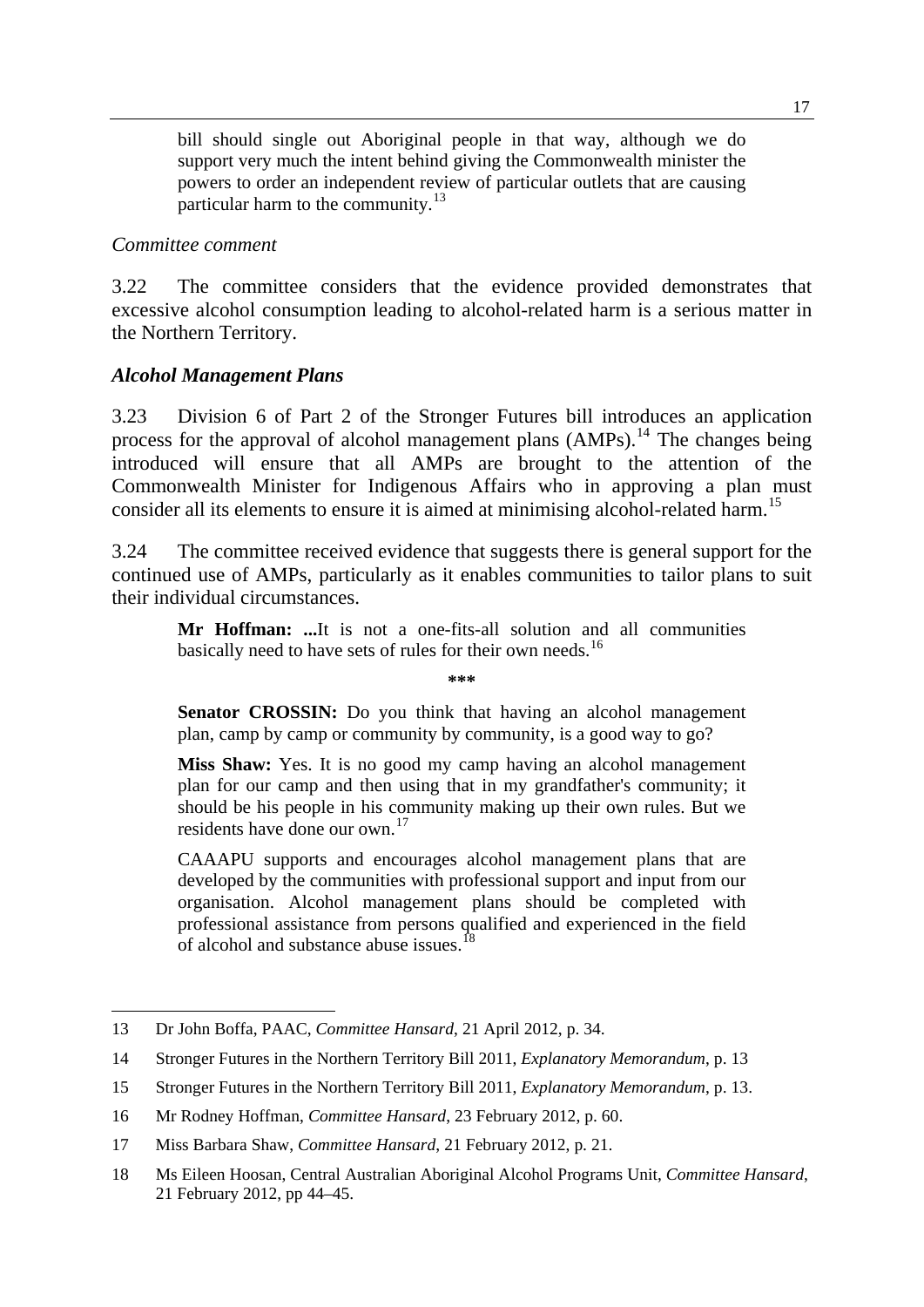3.25 Although there is community support for the continued use of AMPs, there is some concern around the approval process; the concern being that AMPs will be 'hijacked' through the approval process given the 'layers' of bureaucracy involved leading to unnecessary delays in the process.

**Ms Hoosan**: ...but our concern is the delay of government. This plan has to go through before it gets to the minister.

...

**Miss Shaw**: We do not want it hijacked by them saying, 'We are going to look at the Mount Nancy camp as a model.' It needs to work and it needs to be supported. We need a chance to make it work. If we announce it today or tomorrow, then somebody else might hijack it—an organisation or another community. We want to be able to use it as a model to allow it to get off the ground.[19](#page-27-0)

### *Committee view*

3.26 The committee agrees with the view that the effectiveness of AMPs will be impeded if prolonged delays in the approval process are experienced. The committee notes that at present the bill does not prescribe a timeframe in which the Minister is required to make a decision concerning an AMP application. The committee considers that there must be urgency in any such approval process.

### **Recommendation 2**

#### **3.27 The committee recommends that processes be implemented to ensure that the Minister responds to alcohol management plan applications in a timely manner.**

#### *More needs to be done*

3.28 The evidence presented to the committee suggests a level of community support for ongoing Commonwealth Government involvement in alcohol management matters, however, the committee consistently heard that stakeholders would like to see more done in addition to the measures set out in the bill.

#### *Reducing supply*

3.29 Several stakeholders suggest that reducing the supply of alcohol is required.

We believe that, until the flow of alcohol in Central Australia is reduced, we are not going to see a long-term improvement in Indigenous health, school attendance or employment. Access to alcohol in Alice Springs must be reduced. Recent territory moves such as the buyout of two liquor shops, the introduction of ID scanners and the Banned Drinkers Register have helped a lot. But more needs to be done.<sup>[20](#page-27-1)</sup>

<span id="page-27-0"></span><sup>19</sup> Ms Eileen Hoosan, Central Australian Aboriginal Alcohol Programs Unit, *Committee Hansard,*  21 February 2012, p. 44.

<span id="page-27-1"></span><sup>20</sup> Mr David Hewitt, *Committee Hansard*, 21 February 2012, p. 59.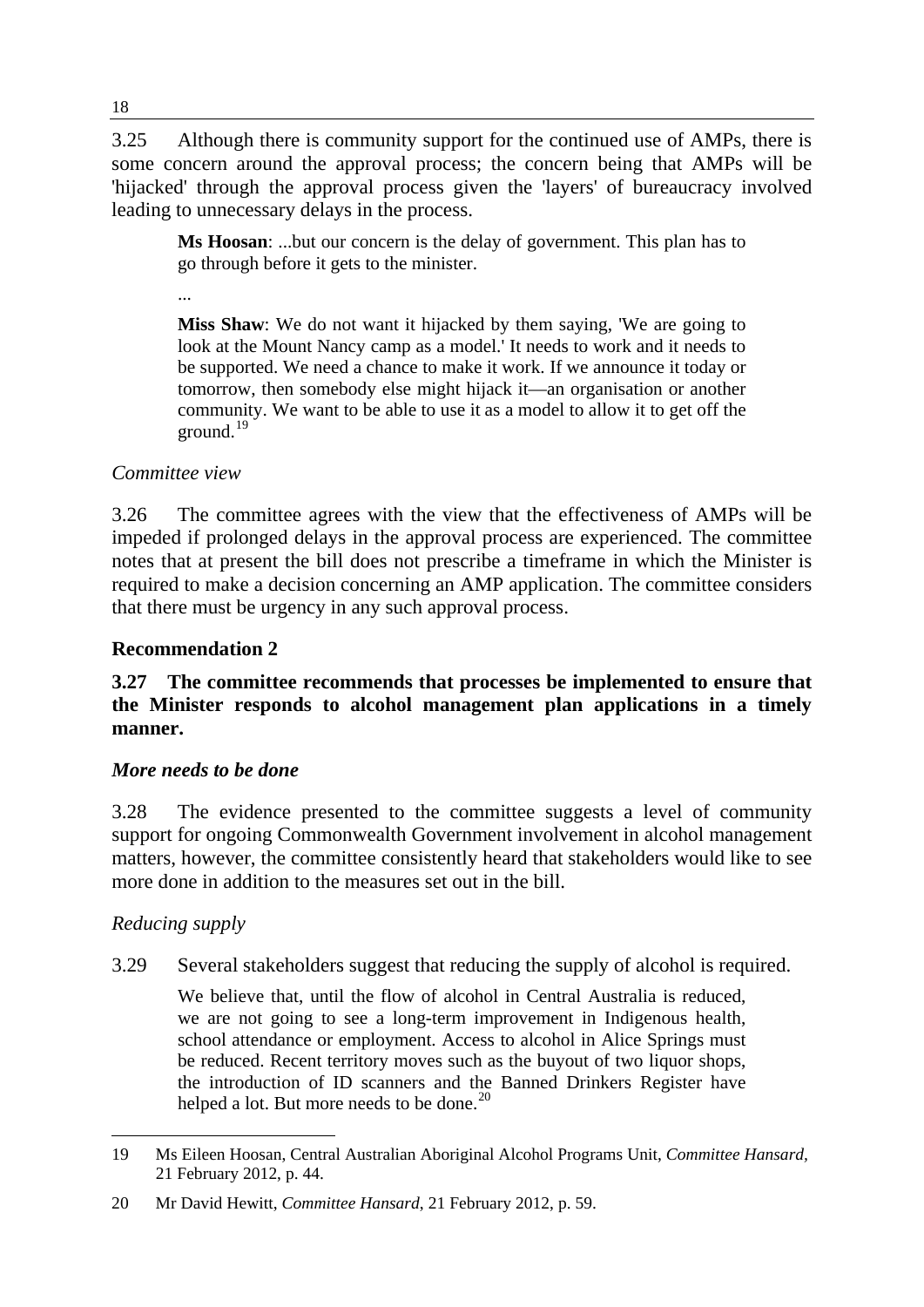The association supports the retention of the current restrictions on the availability of alcohol imposed under the Northern Territory emergency response measures and considers that restrictions are an important element of overall alcohol management and for reducing harm in communities. The association also considers that more needs to be done to restrict the sale of takeaway alcohol given that it can lead to uncontrolled consumption and often contributes the greatest harm in communities. This would require focus on restricting current and future liquor licences. $21$ 

3.30 Similarly, PAAC advocate reducing supply through the introduction of a floor price. They believe that this would reduce supply, particularly of cheap wine which is causing substantial alcohol-related harm in the Northern Territory.

The Northern Territory has a much higher level of alcohol consumption and alcohol-related harm than any other jurisdiction in the country; higher than other countries that are going to implement a floor price, such as Scotland. It seems to me that we cannot afford to wait for deliberations which are clearly going to come up and say that the overwhelming weight of evidence is that a minimum price on alcohol is a key population measure which will reduce alcohol-related harm. We think there is a strong case to argue that this jurisdiction should have a minimum price—a floor price—on alcohol imposed on it by the Commonwealth government in the absence of this jurisdiction itself being able to do that. $^{22}$  $^{22}$  $^{22}$ 

3.31 The Distilled Spirits Industry Council of Australia (DSICA) however suggests that the idea that introducing a floor price for alcohol will fix alcohol-related problems in any part of Australia is flawed and will not work.

DSICA acknowledges that there is a current policy and media focus on minimum floor pricing for alcohol products. In particular, the Australian National Preventative Health Agency (ANPHA) has been tasked with the development of a minimum floor price concept. It is understood that the potential introduction of a minimum floor price is a likely response to claims of misuse of cheap wine products, particularly in Indigenous communities.

DSICA strongly opposes the introduction of a minimum floor price on a number of grounds, including:

- The fact that there is a lack of economic evidence confirming the effectiveness of minimum floor pricing in reducing risky and high-risk drinking behaviours;
- A minimum floor price will negatively impact the population at large (particularly responsible consumers and those of lower socio-economic backgrounds), rather than targeting at-risk drinkers and those who are determined to misuse alcohol; and

<span id="page-28-0"></span><sup>21</sup> Mr David Jan, Local Government Association of the Northern Territory, *Committee Hansard*, 23 February 2012, p. 62.

<span id="page-28-1"></span><sup>22</sup> Dr John Boffa, PAAC, *Committee Hansard*, 21 February 2012, p. 33.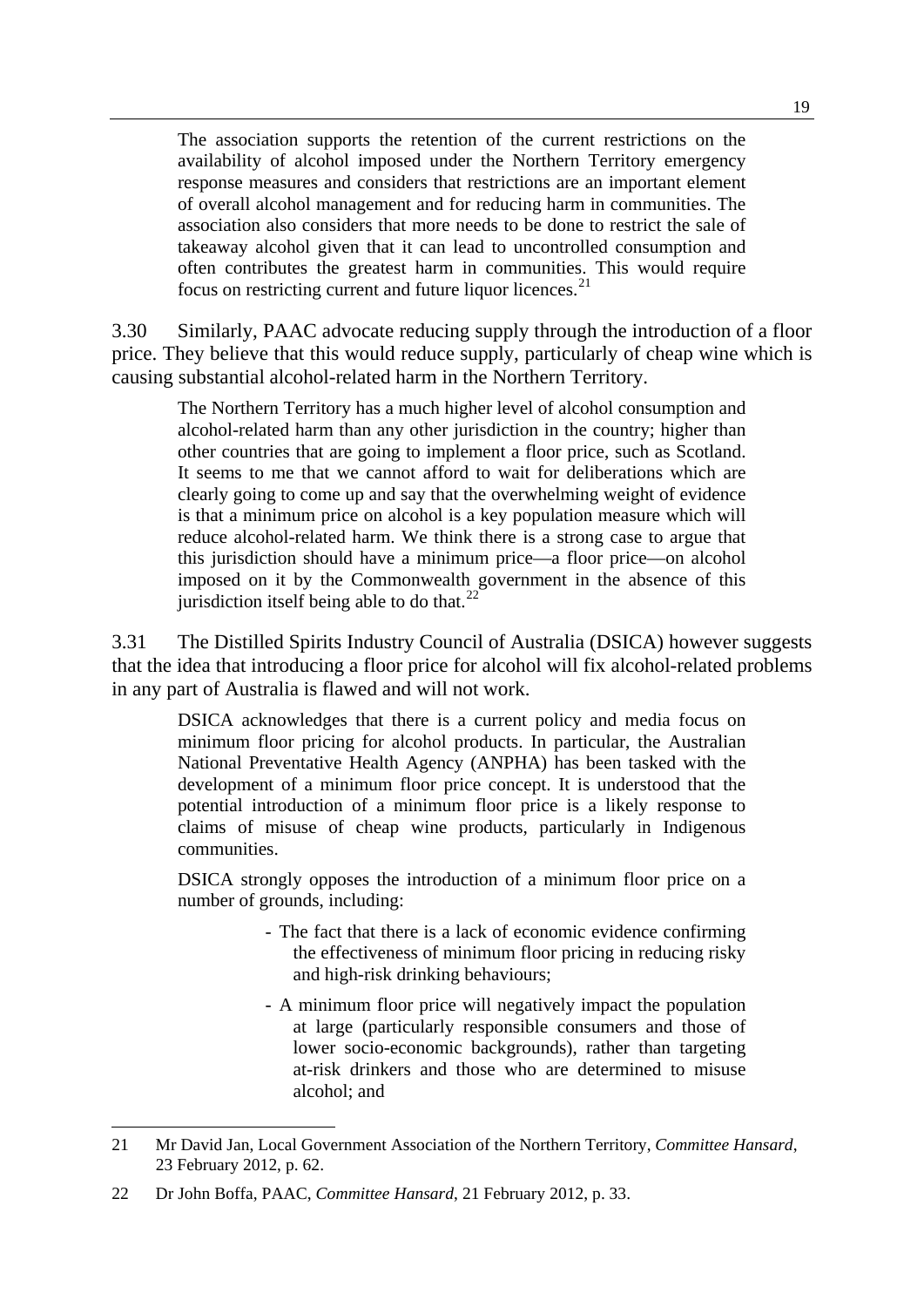- International experience demonstrates the difficulties associated with implementing a minimum floor price which delivers desired health and social policy objectives.<sup>[23](#page-29-0)</sup>

3.32 The committee raised these matters with the Commonwealth Department of Families and Community Services and Indigenous Affairs. In response, the Department commented that:

...The National Preventative Health Task Force is looking at the minimum price mechanisms, and the new Australian National Preventive Health Agency will develop the public interest case for a minimum price. They are expected to provide initial advice to their minister in 2012—this year.<sup>[24](#page-29-1)</sup>

#### *Education is lacking*

3.33 The committee heard concerns that more education around responsible drinking and alcohol awareness is required as is support for treatment and rehabilitation.

3.34 The Local Government Association of the Northern Territory identified that there is a lack of education around responsible drinking in the Northern Territory.

...there does not seem to be much work done in the area of education. The Living with Alcohol program run by the Territory government some years ago was an excellent education program but unfortunately was not ongoing. The association would like to see more resources employed in the area of alcohol education $^{25}$  $^{25}$  $^{25}$ 

3.35 Ms Hoosan of the Central Australian Aboriginal Alcohol Programs Unit (CAAAPU) outlined that although CAAAPU support alcohol management initiatives, more needs to be done to support rehabilitation.

We would like to see the Australian government commit to increasing the support and funding for treatment and rehabilitation facilities for Aboriginal people, especially for residential treatment for families. Implementing a holistic preventative approach will reduce the demand for alcohol and problem drinking. It is critical to reduce the demand for alcohol through increasing employment opportunities, training, improving health services, early intervention at school, improving community stores, having better housing schemes and building community capacity and leadership. It is about good governance.

<sup>...</sup> 

<span id="page-29-0"></span> 23 Distilled Spirits Industry Council of Australia, Pre-budget Submission 2012-13, January 2012, p. 19.

<span id="page-29-1"></span><sup>24</sup> Ms Caroline Edwards, Department of Families, Housing and Community Services and Indigenous Affairs, *Committee Hansard*, 1 March 2012, p. 42.

<span id="page-29-2"></span><sup>25</sup> Mr David Jan, Local Government Association of the Northern Territory, *Committee Hansard*, 23 February 2012, p. 62.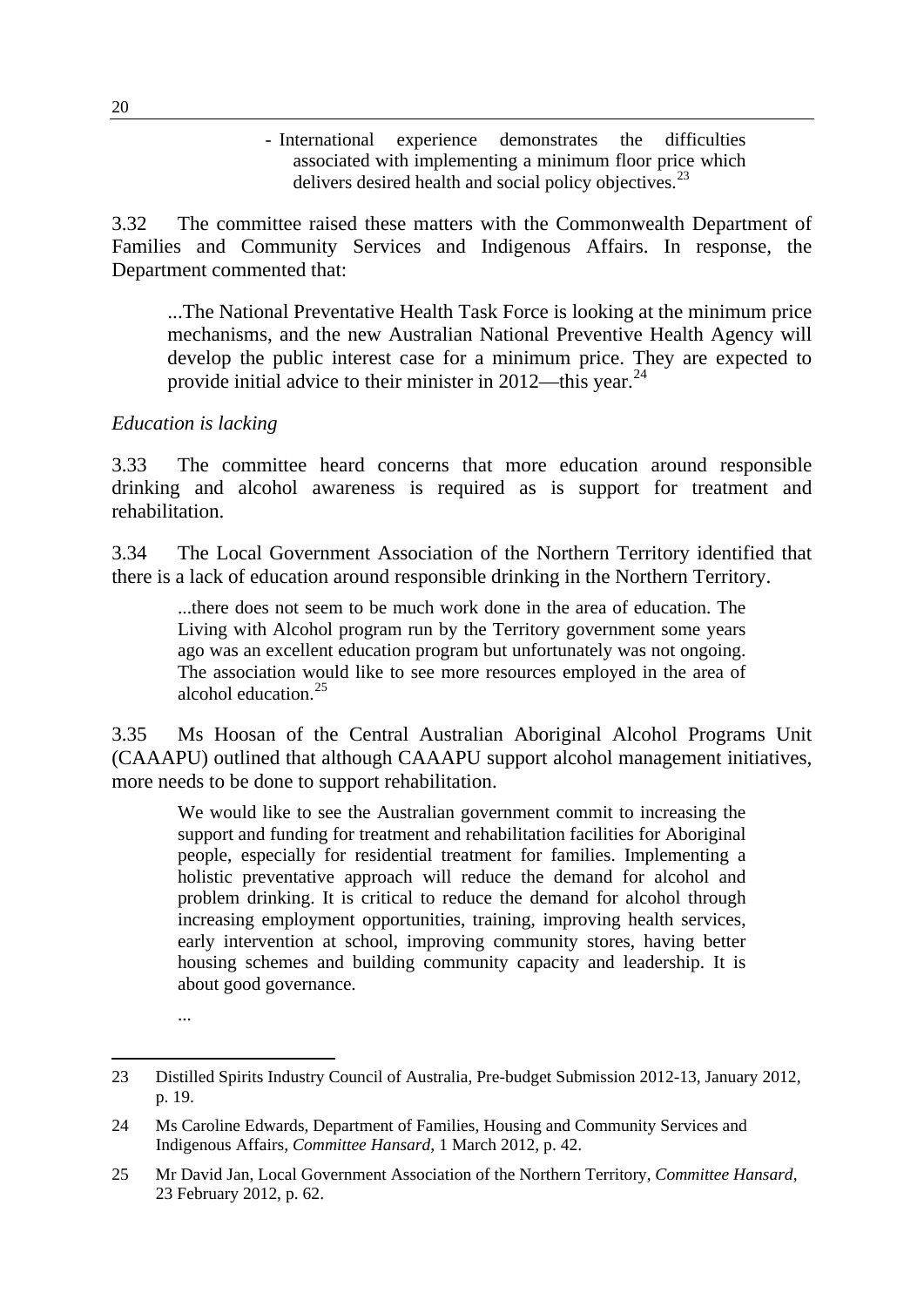We recognise that there are some good decisions in the Stronger Futures NT plan, including the NT government's 'Enough is Enough' alcohol reform campaign. We refer to the substance misuse assessment and referral for treatment courts for alcohol related offences. The CAAAPU organisation are doing everything possible to support the Northern Territory government's campaign by providing culturally appropriate rehabilitation treatment services, delivered by highly qualified Aboriginal employees and elders.[26](#page-30-0)

### *Committee view*

3.36 The committee acknowledges the serious challenges facing the Northern Territory to reduce alcohol-related harm. The committee is of the view that the evidence it received indicates that alcohol is causing substantial harm in parts of the Northern Territory however, that increasingly, other drugs, such as marijuana and kava, are also causing problems. The committee considers that the measures in the Stronger Futures bill will go some way to supporting the Northern Territory as it seeks to address alcohol-related harm however the committee concedes that more does need to be done, particularly in the areas of alcohol education and rehabilitation.

3.37 The committee notes the importance of the independent review that is planned to occur three years after the commencement of the proposed provisions and takes the view that any policy changes recommended by the independent review should be acted upon.

## **Land Reform**

3.38 Land reform provisions are outlined in Part 3 of the Stronger Futures bill. These provisions enable the Commonwealth to make regulations to amend Northern Territory legislation relating to town camps (Division 2) and community living areas (Division 3) to facilitate voluntary long-term leasing, including for the granting of individual rights or interest and the promotion of economic development. $27$ 

3.39 The broad objectives of the land reform measures outlined in Part 3 of the bill are designed to overcome Northern Territory (NT) legislative restrictions and impediments relating to residential and economic development in town camps and community living areas. Introduction of a regulation making power provides a practical way of being able to implement, appropriate, sustainable and community supported residential and economic models designed in consultation with, and supported by, relevant stakeholders, including the relevant interest holders in the land and the NT Government.<sup>[28](#page-30-2)</sup>

<span id="page-30-0"></span> 26 Ms Eileen Hoosan, Central Australian Aboriginal Alcohol Programs Unit, *Committee Hansard*, 21 February 2012, pp 44–45.

<span id="page-30-1"></span><sup>27</sup> Senate Standing Committee for the Scrutiny of Bills, *Alert Digest No. of 2012*, 8 February 2012, pp 48-49

<span id="page-30-2"></span><sup>28</sup> Senate Standing Committee for the Scrutiny of Bills, *Second Report for 2012*, pp 90-91.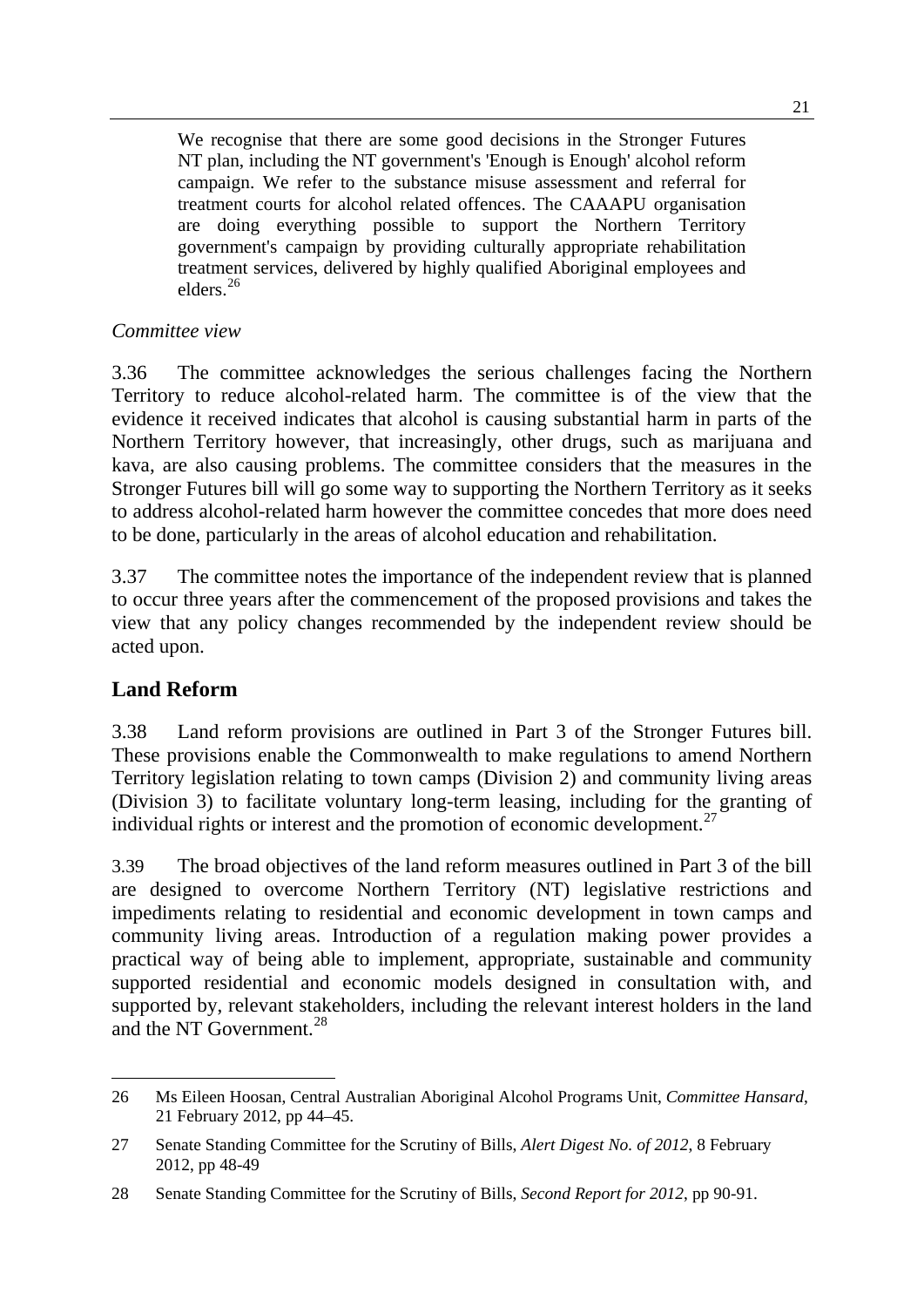3.40 Given the complex nature of the relevant NT legislation, restrictions and impediments in NT legislation must be identified through a thorough analysis of the relevant models developed in consultation with stakeholders. The proposed land reform regulation powers will allow implementation of models to commence once this analysis has been completed and also ensure that appropriate safeguards in relation to dealings in land can be maintained where necessary or relevantly modified under NT legislation. $^{29}$  $^{29}$  $^{29}$ 

3.41 Related to the land reform amendments, Schedule 2, item 4 of the Consequential Amendments bill amends the *Aboriginal Land Rights (Northern Territory) Act 1976* (Land Rights Act) to ensure that its operation is consistent with the repeal of the NTNER Act.<sup>[30](#page-31-1)</sup> Schedule 2 also repeals Part IIB of the Land Rights Act and introduces an additional function for Land Councils to provide assistance to community living area landowners, in relation to dealings in their land.<sup>[31](#page-31-2)</sup> This Part also constitutes a special measure for the purposes of the RDA, affording 'Aboriginal people opportunities for home ownership and economic development.'[32](#page-31-3)

# *Removal of section 23(1)(eb) of the Aboriginal Land Rights (Northern Territory) Act 1976 Act*

3.42 The inclusion of a provision, section 23 (1)(eb), into the Land Rights Act expressly provides that Land Councils have a statutory function to assist Aboriginal associations or corporations which own community living areas when requested to do so.<sup>[33](#page-31-4)</sup> While this was accepted as a role for Land Councils, an issue was raised by both the Central Land Council (CLC) and the Northern Land Council regarding the limited nature of this provision as making it explicit only Land Councils should meet these costs.

3.43 The CLC explained that funding for this role is a matter between the Government and the Land Councils and should not be made explicit in the legislation:

**Ms Newell:** We have been consistently urged to do more cost recovery, so it would be remiss of us not to mention that as an issue that is of concern to the land council. In terms of the new power for land councils to be inserted into the Land Rights Act, none of our powers are constrained by a clause at the end that says, 'at your own expense.' That just seems an unnecessary clause to have in there.

**Senator CROSSIN:** I am just trying to find the Northern Land Council's reference—

**...**

<span id="page-31-0"></span> 29 Senate Standing Committee for the Scrutiny of Bills, *Second Report for 2012*, pp 89–90.

<span id="page-31-1"></span><sup>30</sup> Northern Land Council, *Submission 361*, p. 4.

<span id="page-31-2"></span><sup>31</sup> Stronger Futures in the Northern Territory Bill 2011, *Explanatory Memorandum*, p. 20.

<span id="page-31-3"></span><sup>32</sup> Stronger Futures in the Northern Territory Bill 2011, *Explanatory Memorandum*, p. 20.

<span id="page-31-4"></span><sup>33</sup> Northern Land Council, *Submission 361*, p. 4.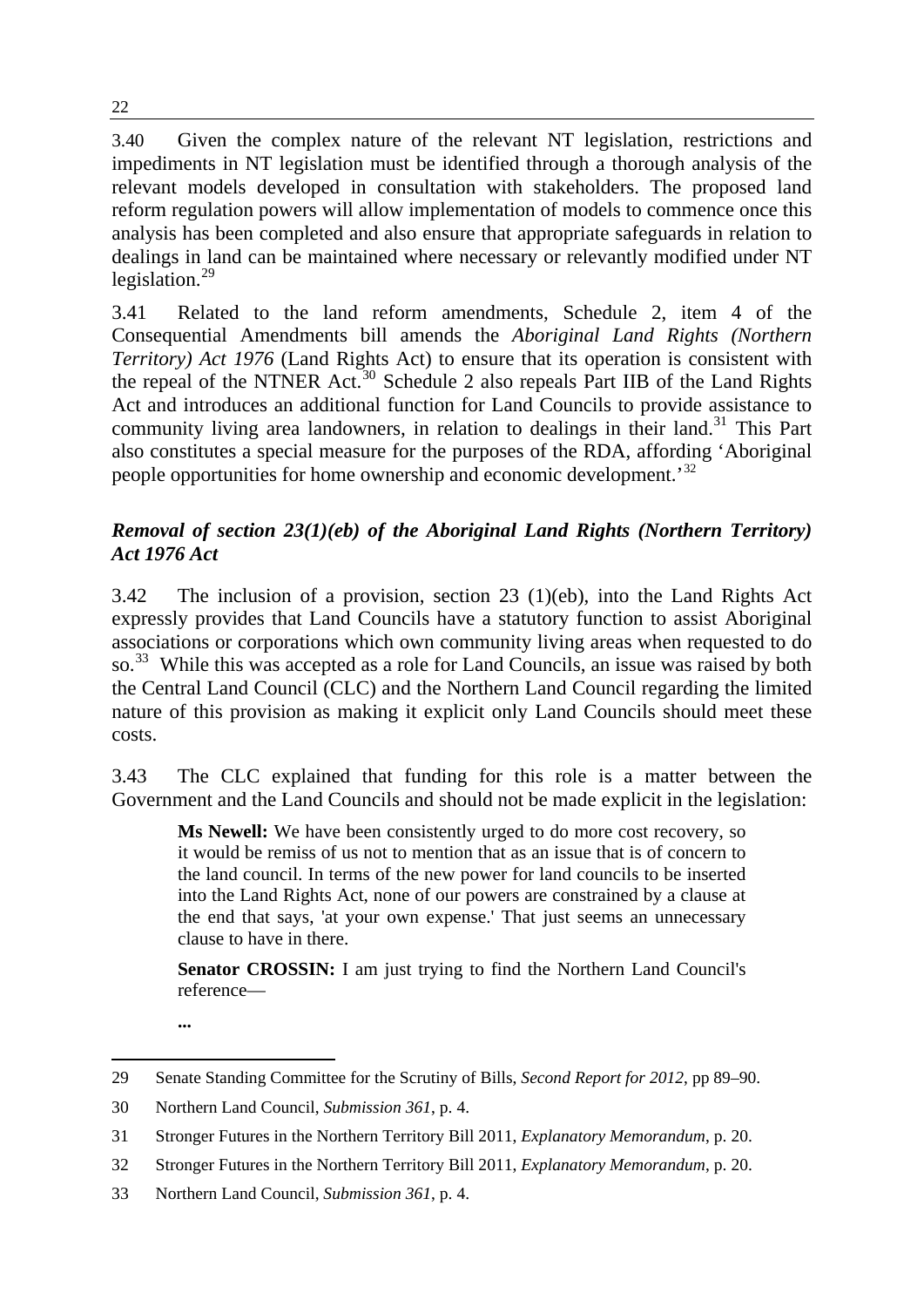**Senator CROSSIN:** It is proposed section 23(1)(eb) should be removed, which is to delete the words 'at the land council's expense'.

**Ms Newell:** That is our submission as well. We have said that we do not support it in its current form and that that phrase should be removed. How we get funded by the government is totally for the government and us to discuss. There should not be a clause there that says 'at our own expense' going on in perpetuity. It is just not appropriate.

**Senator CROSSIN:** So it is an anomaly in relation to what currently exists.

**Ms Newell:** That is it.<sup>[34](#page-32-0)</sup>

#### 3.44 The NLC reiterated this view in their submission and explained that:

 $\ldots$  as presently drafted the proposed s 23(1)(eb) inappropriately includes a constraint. If assistance is provided regarding a community living area, this must and can only be "at the Land Council's expense". This constraint which appears inadvertent - is inappropriate, both in practical terms and also from the perspective of broader Commonwealth policy. Ordinarily Land Councils would meet the expense of providing assistance, however exceptions will appropriately arise especially where a proponent is able to contribute to those expenses. For example, a mining company which seeks tenure for a road across Aboriginal land would ordinarily contribute to expenses (eg the costs of meetings and sacred site surveys). There is no constraint in the statute to preclude such cost recovery; indeed s 33A contemplates that this will occur. Where a portion of that road also crosses a community living area, a mining company would likewise contribute to such expenses. As presently drafted, the proposed s  $23(1)(eb)$  appears to preclude such contribution.

Since 2002 (pursuant to orders made by the Finance Minister), Commonwealth policy has required full recovery of costs by Commonwealth entities, including Land Councils, except "where it is not cost effective, where it is inconsistent with government policy objectives or where it would unduly stifle competition or industry innovation." As presently drafted, the proposed s 23(1)(eb) is inconsistent with that policy. The drafting of the proposed  $s$  23(1)(eb) appears to have inadvertently been adopted from the existing  $s$  23(1)(f), which empowers a Land Council to provide legal assistance in relation to traditional land claims "at the expense of the Land Council". That constraint has not caused difficulty in the context of land claim litigation, but is inappropriate where development is proposed on existing titles. The appropriate precedent is  $s$  23(1)(e) which empowers a Land Council to negotiate leases regarding development on Aboriginal land. That provision does not include any cost recovery constraint. It is submitted that the cost recovery constraint in the proposed s 23(1)(eb) should be removed. This can be achieved by deleting the words "at the Land Council's expense".<sup>[35](#page-32-1)</sup>

<span id="page-32-0"></span><sup>34</sup> Ms Virginia Newell, Central Land Council, *Committee Hansard*, 21 February 2012, pp 4–5.

<span id="page-32-1"></span><sup>35</sup> Northern Land Council, *Submission 361*, p. 5.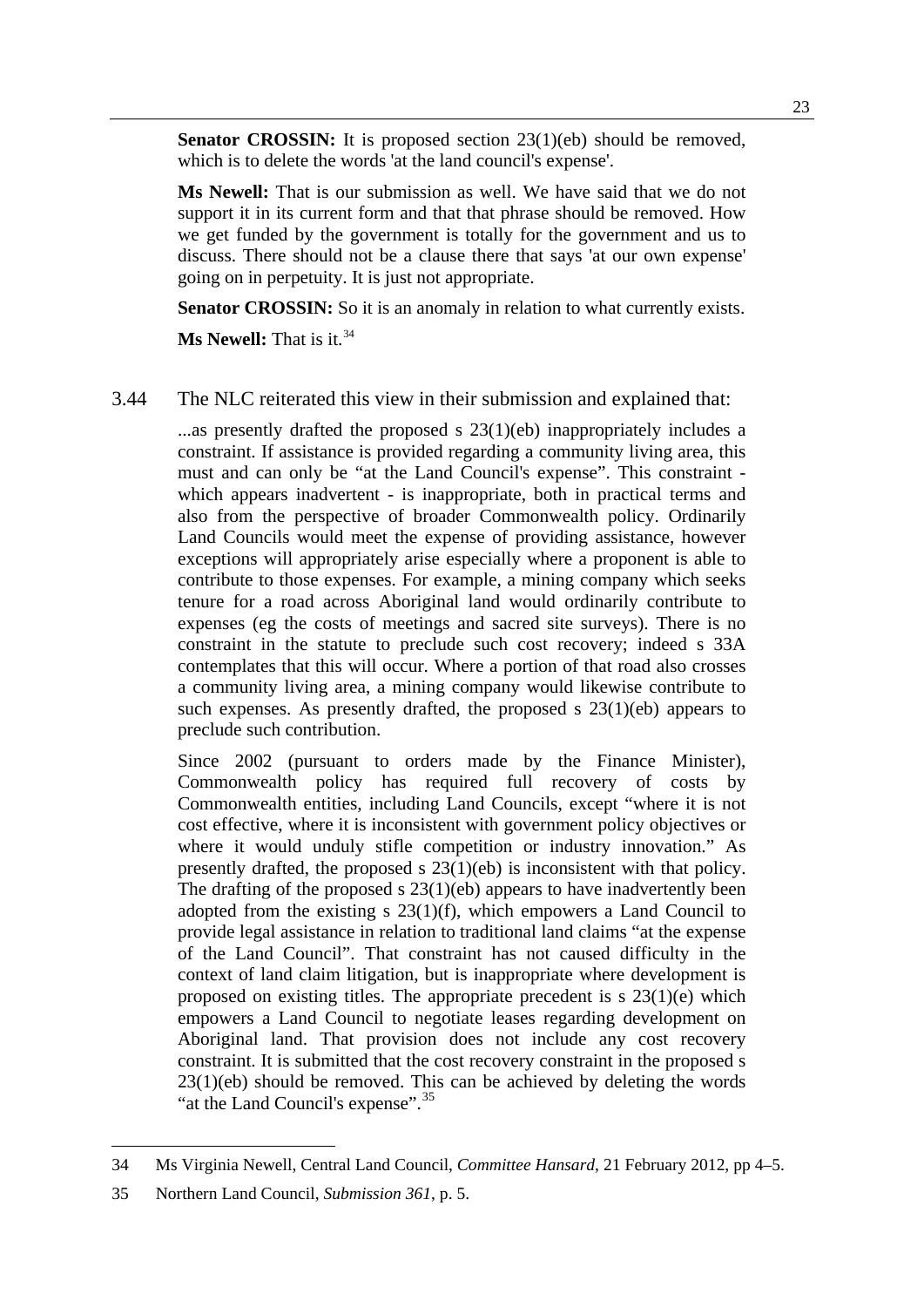3.45 The Commonwealth Department of Families, Housing, Community Services and Indigenous Affairs (FaHCSIA) explained the intent behind the drafting of this provision:

**Ms Moyle:** It was intended to make clear that the work the land councils would be able to do under the Aboriginal Land Rights Act would not be at the expense of the CLA association, which is unfunded. It was intended to make clear—

Senator CROSSIN: It does not do that, though, does it?

**Ms Moyle:** Our advice is that it does. It enables the land council to perform its functions in the usual way and to be funded in the usual way, and that is, as Mr Dillon said, through the ABA or by some cost recovery from lease proponents but not from the CLA association.<sup>[36](#page-33-0)</sup>

3.46 However, as the NLC pointed out, the Land Councils also do not receive funding for this and there are issues with current policies regarding cost recovery:

The question for us is more or less the role of the NLC in providing assistance to these peoples. We do not get funding. It also clashes with Commonwealth policies with regard to how we extract cost recovery in representing these peoples. We are doing it merely because some of the people who are occupying this are actual traditional owners.[37](#page-33-1)

3.47 The fact that Land Councils are not presently funded for this purpose was confirmed by FaHCSIA when the committee queried whether they were actually funded to represent the organisations on CLAs under the current funding they receive:

**Senator CROSSIN:** So why would they do that work if they are not funded to do it? How would they fund themselves to do it?

**Ms Moyle:** They absorb that cost at present. To the extent that they are doing work for CLA associations, it is absorbed by the land councils.

Senator CROSSIN: They do not like it, though, do they?

**Ms Moyle:** I am sure they would rather be funded for the work they do.<sup>[38](#page-33-2)</sup>

3.48 The Australian Human Rights Commission (AHRC) also emphasised the need for adequate resourcing and stated:

...if this function is to rest with the Land Councils, the Government must ensure the Land Councils are adequately resourced to perform this task. This would be consistent with Article 39 of the Declaration which outlines the right of Indigenous peoples access to financial and technical assistance from the States, for the enjoyment of their rights.

<span id="page-33-0"></span> 36 Ms Sally Moyle, Department of Families, Housing and Community Services and Indigenous Affairs, *Committee Hansard*, 1 March 2012, p. 39.

<span id="page-33-1"></span><sup>37</sup> Mr Kim Hill, Northern Land Council, *Committee Hansard*, 23 February 2012, p. 30.

<span id="page-33-2"></span><sup>38</sup> Ms Sally Moyle, Department of Families, Housing and Community Services and Indigenous Affairs, *Committee Hansard*, 1 March 2012, p. 39.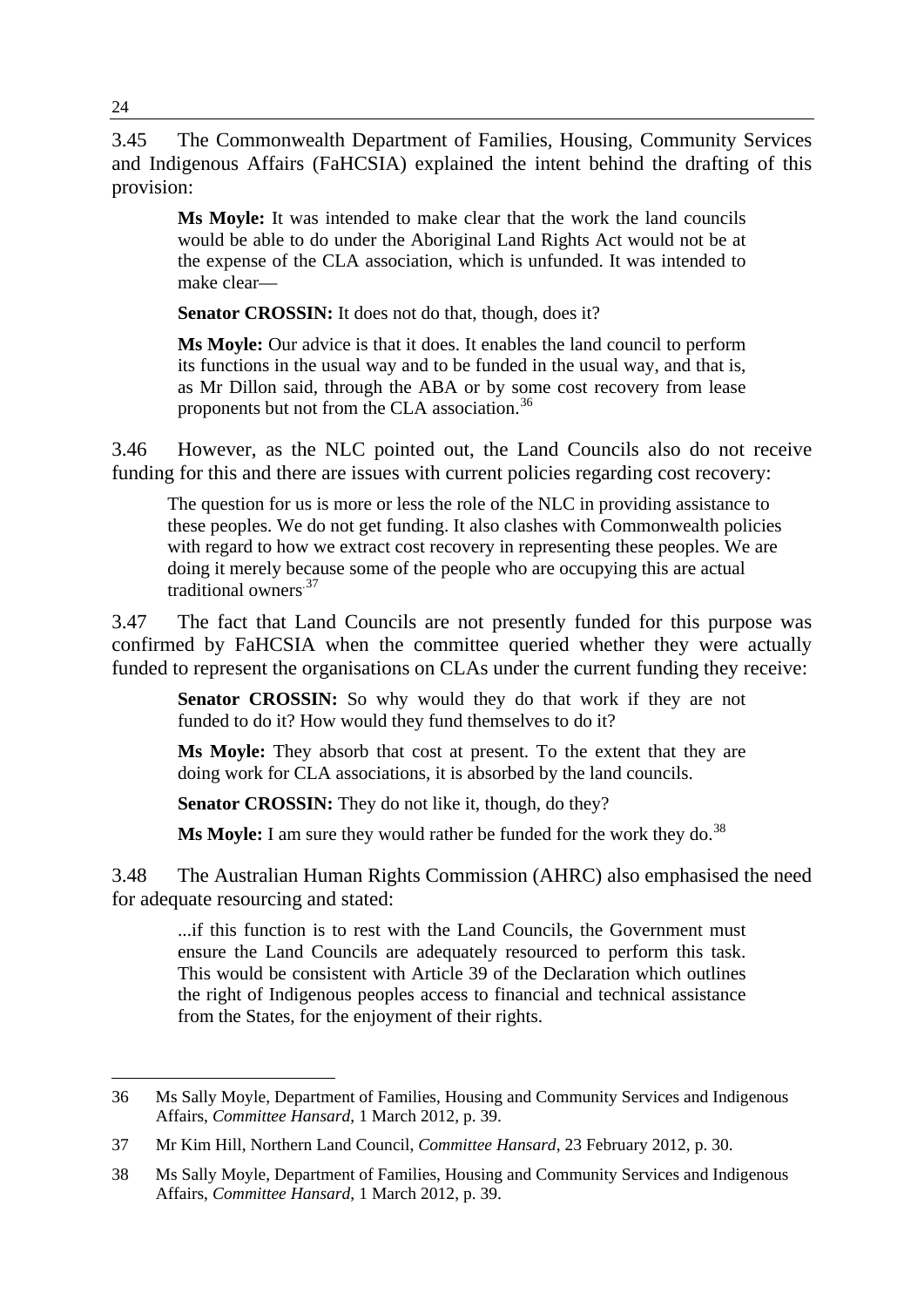Similarly, the Government should ensure town camp councils also have access to sufficient financial and technical assistance to enable them to utilise any new provisions affecting town camp leasing.<sup>[39](#page-34-0)</sup>

#### *Committee view*

3.49 The Committee agrees that section 23 (1)(eb) should be amended to remove "at the Land Councils expense". The Committee believes this drafting is appropriate only when the Land Councils are funded for this purpose.

#### **Recommendation 3**

#### **3.50 The committee recommends that section 23 (1)(eb) of the** *Aboriginal Land Rights (Northern Territory) Act 1976* **be amended to remove the text "at the Land Councils expense".**

*Support for five year leases being abolished under Stronger Futures and move toward voluntary leasing arrangements* 

3.51 The Committee received evidence that the Commonwealth Government recognised that the compulsory nature of the five-year lease arrangements were 'counter-productive' and would expire on 17 August 2012.[40](#page-34-1)

3.52 There was broad support from submitters regarding these five-year lease  $\arctan^4$  not continuing under the Stronger Futures bill. The AHRC clearly expressed this view in their submission to the Committee:

The Consequential and Transitional Provisions Bill repeals the NTNER Act, which contains the provisions relating to the acquisition of five-year leases. This Bill also repeals Part IIB of the *Aboriginal Land Rights (Northern Territory) Act 1976 (Cth)*  (ALRA). The Commission strongly supports the repeal of these provisions, and is encouraged by the Australian Government's commitment to transition to voluntary leasing arrangements in the Northern Territory.<sup>[42](#page-34-3)</sup>

#### *Removal of Part 3 (Divisions 2 and 3) of the Stronger Futures Bill*

3.53 Although the Committee was provided with evidence supporting land reform as it brings attention to a 'genuine and pressing need for comprehensive reform,<sup>[43](#page-34-4)</sup>

<span id="page-34-0"></span><sup>39</sup> Australian Human Rights Commission, *Submission 351*, p. 53.

<span id="page-34-1"></span><sup>40</sup> Department of Families, Housing, Community Services and Indigenous Affairs, *Submission 343*, p. 33.

<span id="page-34-2"></span><sup>41</sup> Under the Northern Territory Emergency Response the Australian Government held five-year leases over 64 Northern Territory communities; [http://www.fahcsia.gov.au/sa/indigenous/progserv/ntresponse/about\\_response/housing\\_land\\_re](http://www.fahcsia.gov.au/sa/indigenous/progserv/ntresponse/about_response/housing_land_reform/Pages/five_year_leased_aboriginal_land.aspx) [form/Pages/five\\_year\\_leased\\_aboriginal\\_land.aspx;](http://www.fahcsia.gov.au/sa/indigenous/progserv/ntresponse/about_response/housing_land_reform/Pages/five_year_leased_aboriginal_land.aspx) (accessed 2 March 2012).

<span id="page-34-3"></span><sup>42</sup> Australian Human Rights Commission, *Submission 351*, p. 52.

<span id="page-34-4"></span><sup>43</sup> Aboriginal Peak Organisations of the Northern Territory, *Submission 330*, p. 12.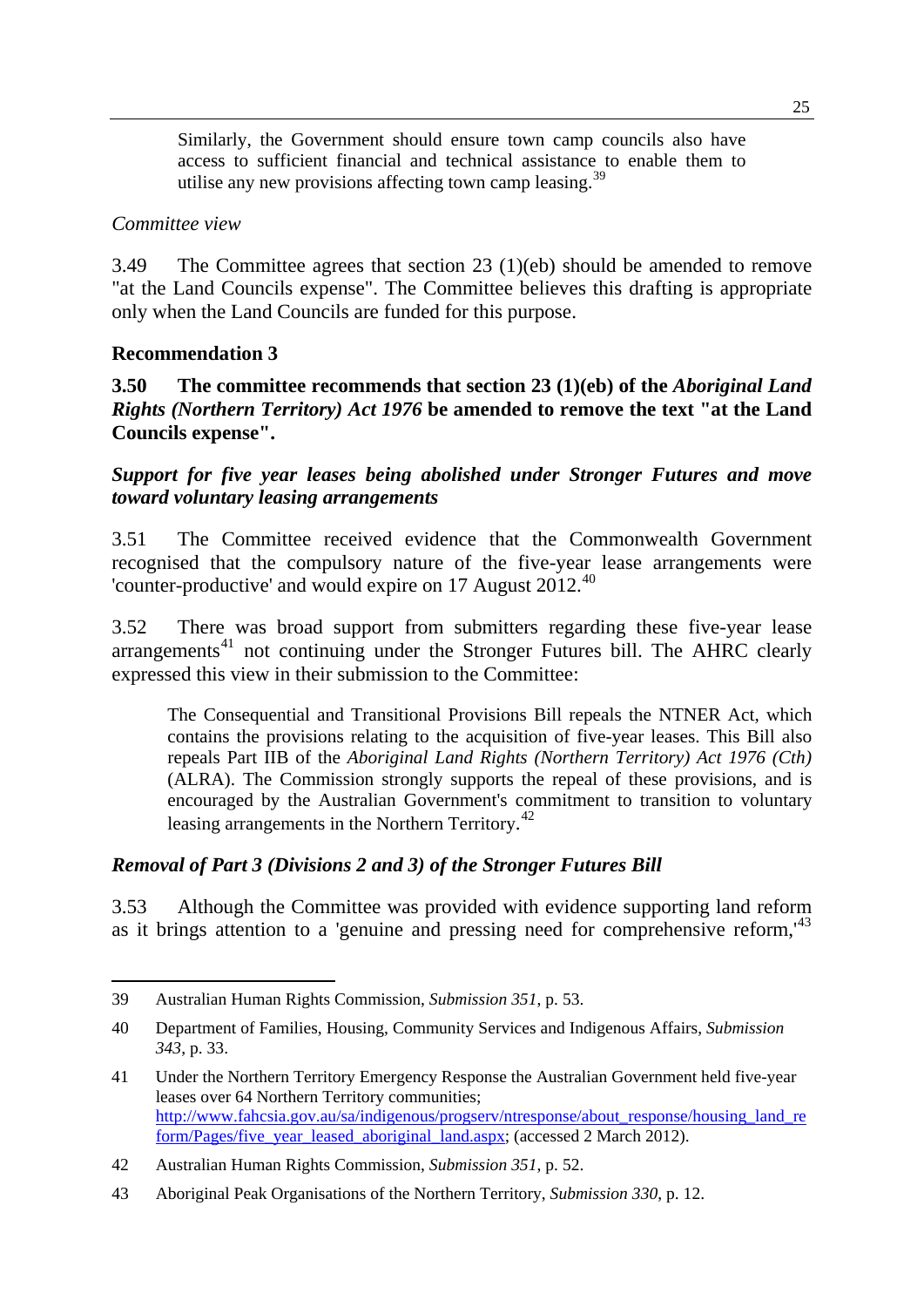many submitters outlined arguments for having Part 3 removed from the Stronger Futures bill.

3.54 The CLC explained to the committee that they would prefer a comprehensive legislative package that affects CLAs (Division 3) and title in order to overcome current constraints, through a process separate to the Stronger Futures bill:

CLAs—generally small excisions from pastoral properties—were granted by the Northern Territory government. Unlike the land rights act, there is a suite of Northern Territory legislation that constrains land dealings on CLAs. These include, among other things, the inability to grant leases and licences for all but a limited number of purchasers. Ten of these larger communities in the Central Land Council region are CLAs, including Lake Nash, Titjikala and Imanpa.

...

The Central Land Council would prefer the Australian government to devolve a comprehensive and detailed CLA reform agenda and introduce a bill that expressly sets out the reform for debate and comment.<sup>[44](#page-35-0)</sup>

3.55 In relation to town camps (Division 2), the Tangentyere Council Inc. also stated this should be removed:

**Senator CROSSIN:** Mr Shaw, under part 3, division 2 as to town camps, there is a very similar treatment to the community living areas whereby this just specifies that for the Commonwealth government it provides for regulation-making powers. What are you saying about this actual division, that there is no need for it or that it needs to be changed or that if any regulation-making power were instigated you would want to be part of the consultations?

**Mr Shaw:** I think what we are saying is that the minister should explore all options for time ownership and the excision of land whether it be dealing with private home ownership or economic development as per the residents of the town camps without the loss of secure land tenure. This could be achievable with the community land trust model without the regulationmaking powers under this legislative package. I think at this point in time Aboriginal people really want a commitment of negotiations with the current government and Aboriginal people are over consulted with the raft of social policies and we want to move towards proper negotiations to ensure that models suit the community, community expectations versus government policy and government legislation.

**Senator CROSSIN:** So you would like to see all of division 2 actually deleted? It is unnecessary and should be taken out; is that what you are saying?

Mr Shaw: Yes.<sup>[45](#page-35-1)</sup>

<span id="page-35-0"></span><sup>44</sup> Mr David Ross, Central Land Council, *Committee Hansard*, 21 February 2012, p. 2

<span id="page-35-1"></span><sup>45</sup> Mr Walter Shaw, Tangentyere Council Inc, *Committee Hansard*, 21 February 2012, p. 28.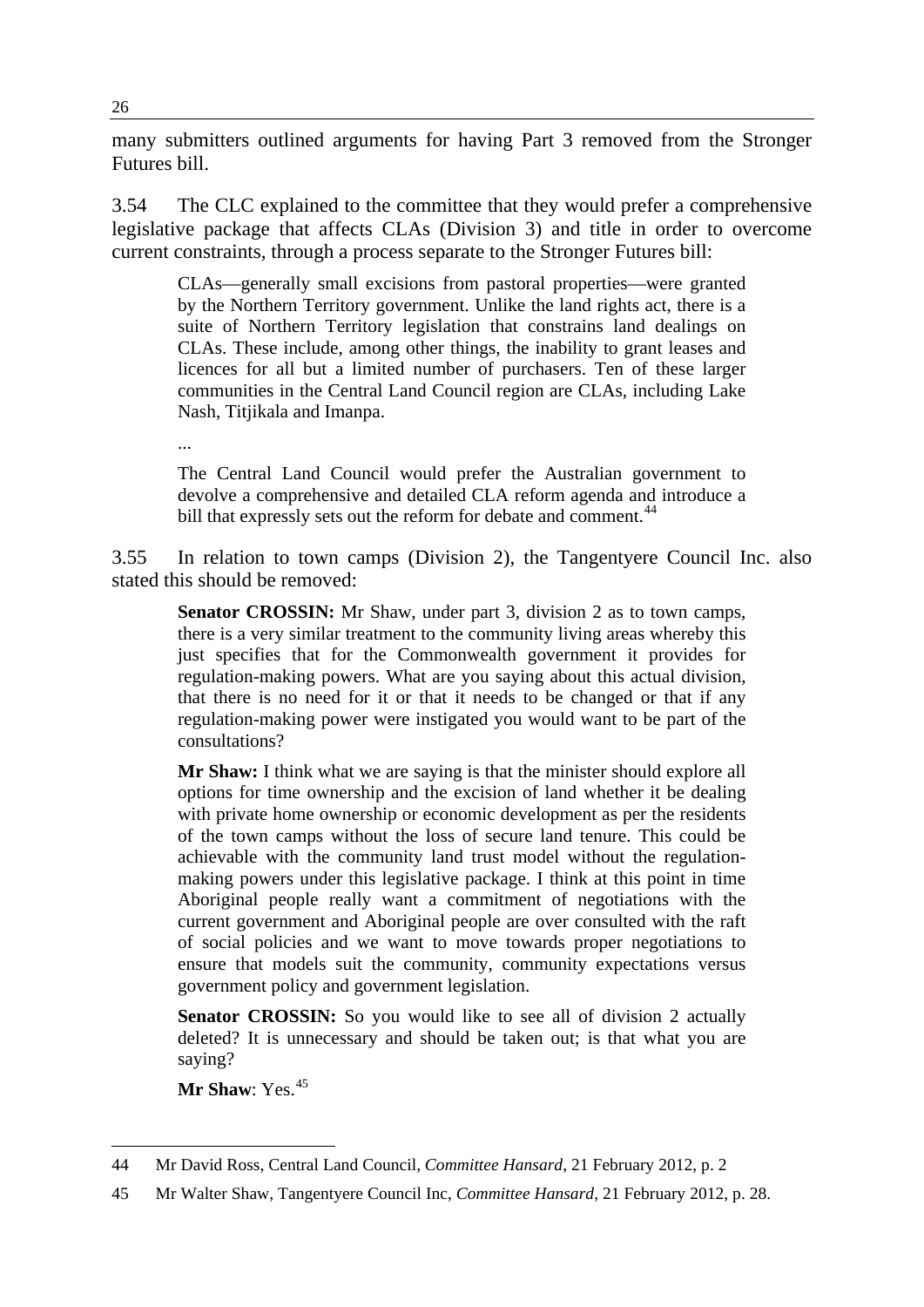#### *Broad Commonwealth regulation powers*

3.56 Division 3 allows for broad Commonwealth regulation making powers that will amend any NT legislation relating to land matters, should the Northern Territory Government not amend relevant legislation themselves. The committee received evidence outlining concerns regarding these broad powers. The AHRC stated they were:

...cautious that given the lack of detail provided concerning the proposed Regulations, we are unable to comment on whether the proposed Regulations, and therefore subsequent amendments to Northern Territory laws and leases, will be consistent with human rights obligations...<sup>[46](#page-36-0)</sup>

3.57 FaHCSIA explained to the Committee that these regulation powers need to be broad in scope as:

...the precise form of home ownership and economic development models is a matter for consultation between the town camp landholders, residents and the Territory and Commonwealth governments, and because of the complex nature of the relevant Territory legislation.<sup>[47](#page-36-1)</sup>

3.58 Although broad in scope, the Commonwealth cannot make regulations to modify NT law until appropriate consultations with relevant stakeholders have been undertaken; these requirements are outlined in subclauses  $34(9)$  and  $35(5)$ .<sup>[48](#page-36-2)</sup>

3.59 The Commonwealth regulation making power does not prevent the NT from concurrently using its legislative powers in relation to the same matters<sup>[49](#page-36-3)</sup> and should the NT Government implement reforms that meet the commitments outlined in the bill for more flexible land tenure, the Commonwealth regulation will not be required. $50$ 

3.60 The CLC advised the committee that work was already being undertaken with the NT Government regarding amending the suite of NT legislation to accommodate changes:

...the Northern Territory has been considering amendments of its own, so it is possible that the Northern Territory may introduce amendments which could deal with this comprehensively. The alternative is—as we set out in our submission—that the Commonwealth could actually take the time, instead of just giving the broad regulation-making power to the executive, to sit down and map out what changes were necessary in order to provide certainty for CLAs for secure tenure and economic development.

<span id="page-36-0"></span> 46 Australian Human Rights Commission, *Submission 351*, p. 54.

<span id="page-36-1"></span><sup>47</sup> Mr Michael Dillon, Department of Families, Housing and Community Services and Indigenous Affairs, *Committee Hansard*, 1 March 2012, p. 28.

<span id="page-36-2"></span><sup>48</sup> Senate Standing Committee for the Scrutiny of Bills, *Second Report for 2012*, p. 90.

<span id="page-36-3"></span><sup>49</sup> Stronger Futures in the Northern Territory Bill 2011, *Explanatory Memorandum*, p. 21.

<span id="page-36-4"></span><sup>50</sup> Stronger Futures in the Northern Territory Bill 2011, *Explanatory Memorandum*, p. 22.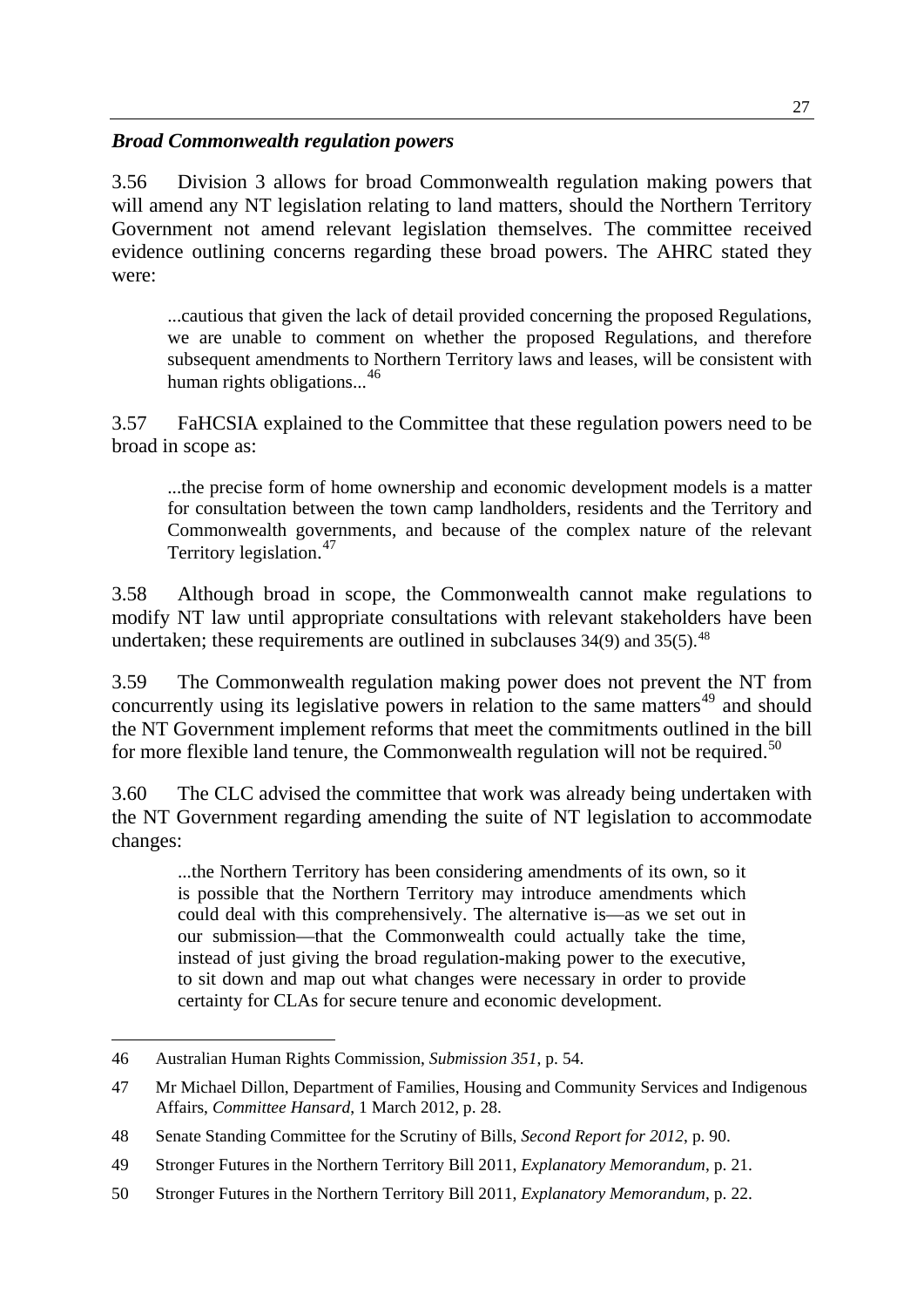**Senator SIEWERT**: In your submission, you go into the various acts which need to be amended. If I understood correctly, it has been on the Northern Territory government's agenda for some time but has not happened. Is that correct?

**Ms Newell**: Certainly we have been pushing for it for a number of years and the intervention and the focus on formalisation of land tenure has helped it along. We have been in discussions with the Northern Territory government about reform measures for well over 12 months.

**...** 

**Ms Weepers**: Senator, certainly the easiest option is for the Territory to move ahead quickly with a comprehensive reform package. That is the most straightforward solution to the problem.

**Senator SIEWERT**: In terms of taking out of this and then develop a comprehensive package—is that what you meant?

**Ms Weepers**: For the Northern Territory government to implement a comprehensive reform is the simplest solution. $51$ 

3.61 The NT Government advised the committee that they are well placed to progress the changes separate to the Stronger Futures bill and these changes would be subject to consultation with those affected:

**Mr Henderson**: We will do the amendments. Of course, when we are amending legislation that impacts on Aboriginal people, we need to consult. The consultation process has started with the NLC and, in particular, the CLC, about those amendments. We go to an election in August, and parliament will obviously be prorogued after the budget sittings, so it is a bit touch and go, but we have started those discussions. I do not want to ram legislation into the house that would affect community living areas without the support of the land councils to say that the legislation is appropriate.

**Senator SIEWERT**: I apologise, but I really want to understand this bit: do you support the position of the CLC and the NLC that that should come out of the Stronger Futures legislation and be dealt with by the NT? I hope I am not verballing them, but that is my take on their position.

**Mr Henderson**: I would agree. I think those provisions are redundant, given the Territory's commitment to actually doing that. That is a commitment we have made. The legislation is not in the house yet because we are still trying to get agreement, in the same way that, if the Commonwealth were going to legislate, I would hope that the Commonwealth minister would consult with the land councils about appropriate amendments before, once again, legislating for the Northern Territory and affecting Aboriginal people.<sup>[52](#page-37-1)</sup>

<span id="page-37-0"></span><sup>51</sup> Ms Virginia Newell and Ms Jayne Weepers, Central Land Council, *Committee Hansard*, 21 February 2012, p. 3.

<span id="page-37-1"></span><sup>52</sup> The Hon Paul Henderson MP, Chief Minister and Mr Ken Davies, Northern Territory Government, *Committee Hansard*, 24 February 2012, p. 13.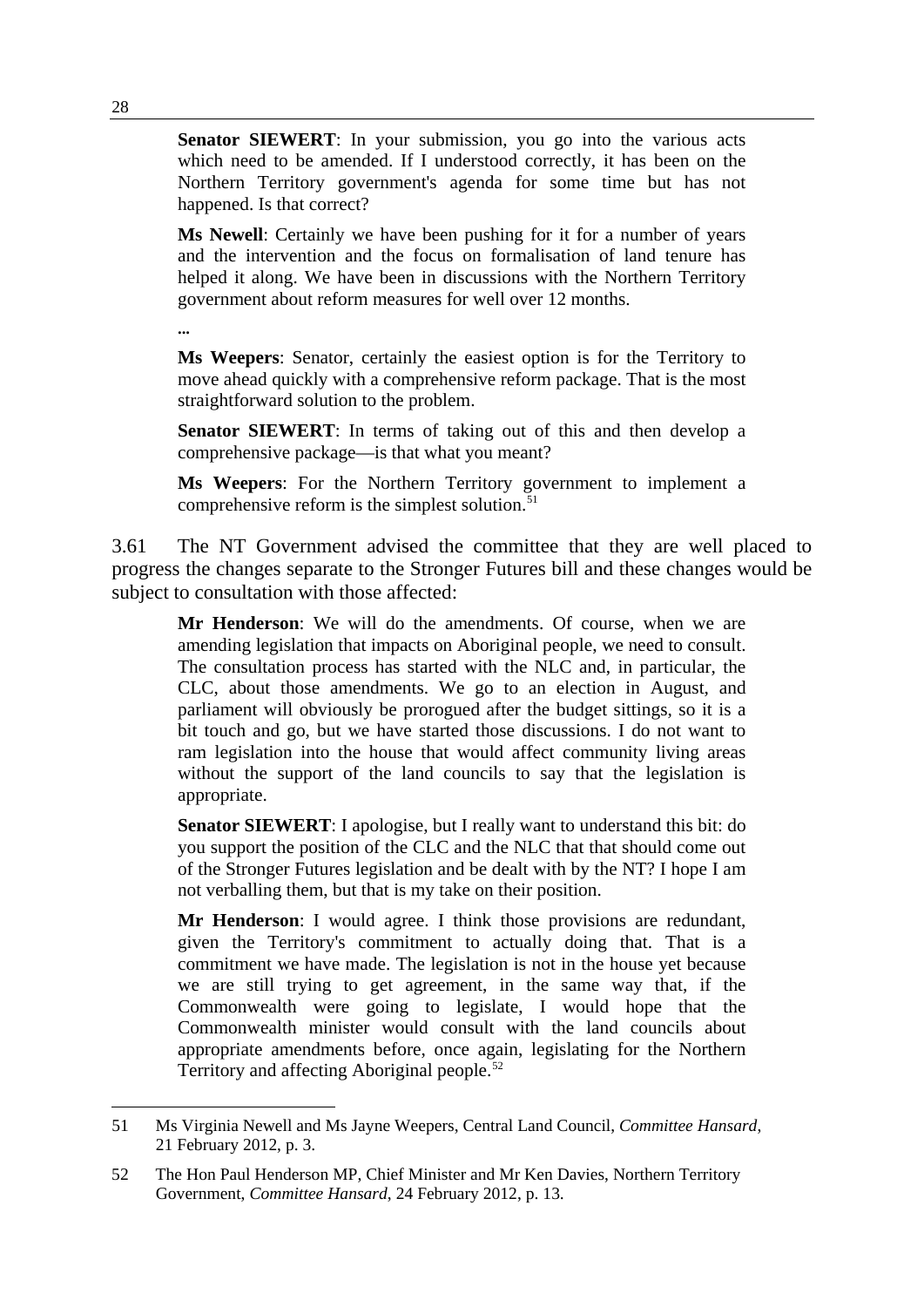3.62 The CLC supported the view of the NT Government being better placed to progress necessary legislative amendments in regard to land reform, but understood the rationale for the Commonwealth having regulation making powers. Ms Newell from the CLC stated:

Ideally, comprehensive reform would be led by the Northern Territory government. In the absence of such proactive leadership by the Northern Territory government, the approach being taken by the Australian government in the Stronger Futures in the Northern Territory Bill 2011 and the Stronger Futures in the Northern Territory (Consequential and Transitional Provisions) Bill 2011 is understandable but is not ideal. The regulation-making power proposed in relation to CLAs is very broad and we do not support it in its current form. The delegation of such extensive power over an important reform agenda to the executive creates difficulties because it requires the Aboriginal land owners and the land councils to unreservedly trust the executive to devise an appropriate reform agenda at an unspecified point in time over the next 10 years.<sup>[53](#page-38-0)</sup>

3.63 The committee inquired about precedent with the Commonwealth and a jurisdiction having dual abilities to amend legislation and whether this will cause confusion:

**Senator BOYCE**: ...Are you aware of any other legal areas where this is happening, where the Northern Territory and the Commonwealth can jointly or dually change the same provisions?

**Ms Newell**: No, I am not aware of a similar provision. I am aware of essentially similar regulation making powers in entirely different fields. In relation to the Northern Territory, I am not aware of a similar one.

**Senator BOYCE**: Do you share the concern about 'interesting results'?

**Ms Newell**: I am not sure what that refers to. I do not know that critique.

**Senator BOYCE:** I think the concern is about opposing provisions.

**Ms Newell**: That is implicit in our preference that the land measures be undertaken by the Northern Territory government, who has responsibility for land reform, has the departments and is across the detail of land administration in the Northern Territory. That is implicit in that we said we would prefer it to be done at the Northern Territory level. However, the overriding concern of the land council is that we do get reform in this area. Therefore, if the Commonwealth is able to do that we would be supportive.<sup>[54](#page-38-1)</sup>

3.64 When questioned about whether the Commonwealth regulation powers were required at all given this work between the NT Government and Land Councils, the

<span id="page-38-0"></span><sup>53</sup> Ms Virginia Newell, Central Land Council, *Committee Hansard*, 21 February 2012, p. 2.

<span id="page-38-1"></span><sup>54</sup> Ms Virginia Newell, Central Land Council, *Committee Hansard*, 21 February 2012, p. 7.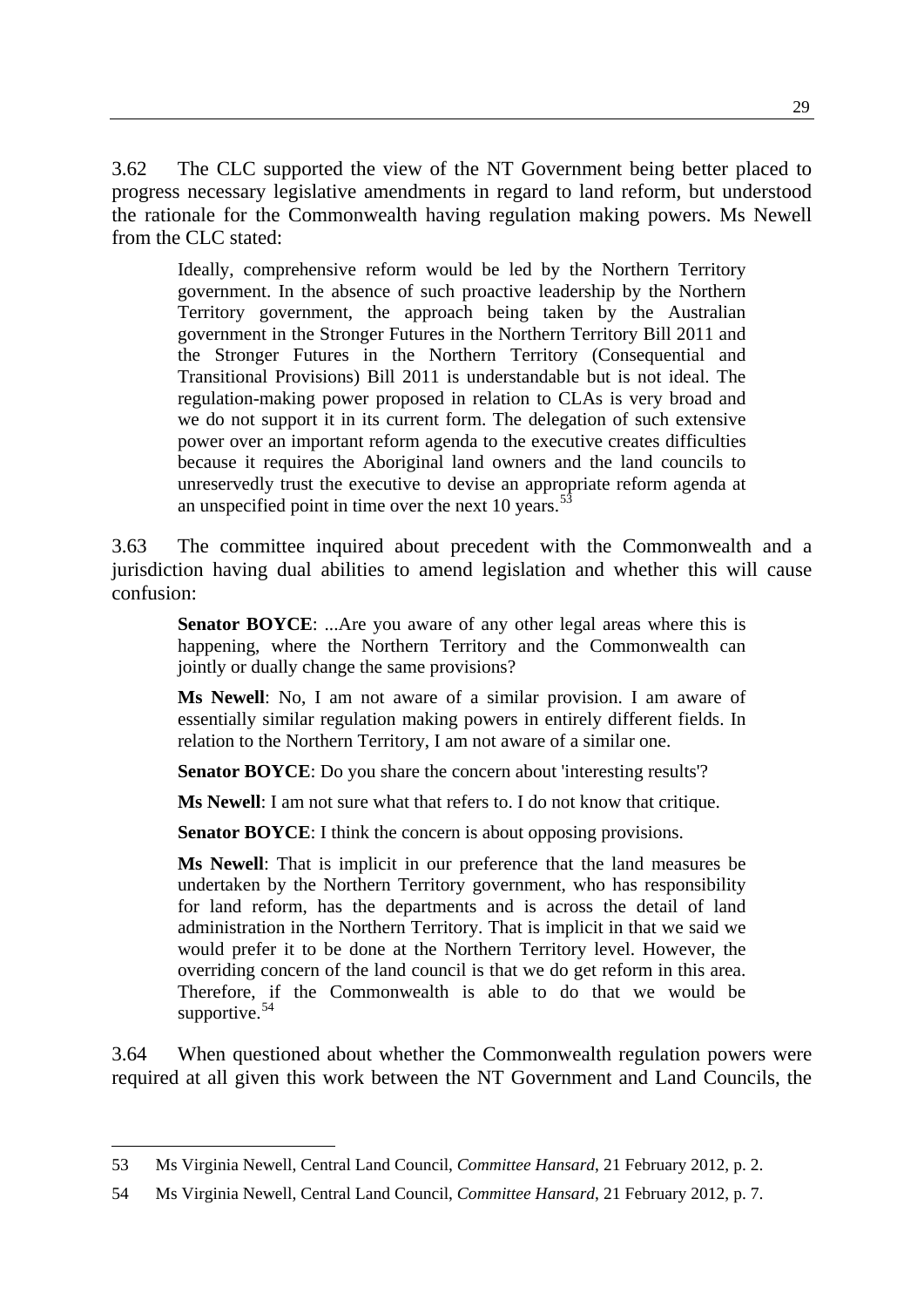CLC response was that it may 'simply serve to incline the Northern Territory government to make those changes.'<sup>55</sup>

#### *Committee view*

3.65 The committee agrees that land reform is needed in the NT and that the move toward voluntary leasing arrangements as outlined in Part 3 of the bill is positive. The committee notes that these amendments must be undertaken with close cooperation between the NT and Commonwealth governments.

3.66 The committee acknowledges the regulation making power for the Commonwealth as outlined in clause 34 and 35 of the bill is broad, however based on the evidence provided, considers these powers will only be drawn on should the Northern Territory Government not progress amendments. Based on advice provided by the Northern Territory Government, the committee understands they will continue to progress the necessary amendments.

# **Food Security**

3.67 Part 4 of the Bill deals with food security measures. The NTER measures of 2007 created the legislative framework for stores in prescribed communities to be licensed. The Stronger Futures bill provides for a community store licensing scheme to operate for a ten-year period to provide food security for Aboriginal communities.<sup>[56](#page-39-0)</sup>

3.68 The Revised Explanatory Memorandum to the Bill states that the measure "...is intended to enhance the contribution currently made by the community stores licensing system to continue to improve access to fresh, healthy food."<sup>[57](#page-39-1)</sup> This was shown in the independent evaluation of the community stores licensing program, which also showed that there are areas "...where the scheme could be strengthened, including addressing problems of non-compliant traders and greater community understanding of store business."<sup>[58](#page-39-2)</sup> The Northern Territory Government agrees that there have been improvements in store governance, and the availability and affordability of fresh fruit and vegetables.

Prior to the intervention, community stores were a world away in terms of their governance, in terms of fresh fruit and in terms of appropriate pricing given freight costs and what have you. Food security is very important and has been a big gain.  $59$ 

 55 Ms Virginia Newell, Central Land Council, *Committee Hansard*, 21 February 2012, p. 4.

<span id="page-39-0"></span><sup>56</sup> Stronger Futures in the Northern Territory, *Policy Statement*, November 2011, p. 9. Available at:<http://www.indigenous.gov.au/stronger-futures-in-the-northern-territory/>(accessed 7 March 2012).

<span id="page-39-1"></span><sup>57</sup> Stronger Futures in the Northern Territory Bill 2011, *Revised Explanatory Memorandum,* p. 2.

<span id="page-39-2"></span><sup>58</sup> Stronger Futures in the Northern Territory Bill 2011, *Revised Explanatory Memorandum,* p. 28.

<span id="page-39-3"></span><sup>59</sup> The Hon Paul Henderson MP, Chief Minister, *Committee Hansard,* 24 February 2012, p. 8.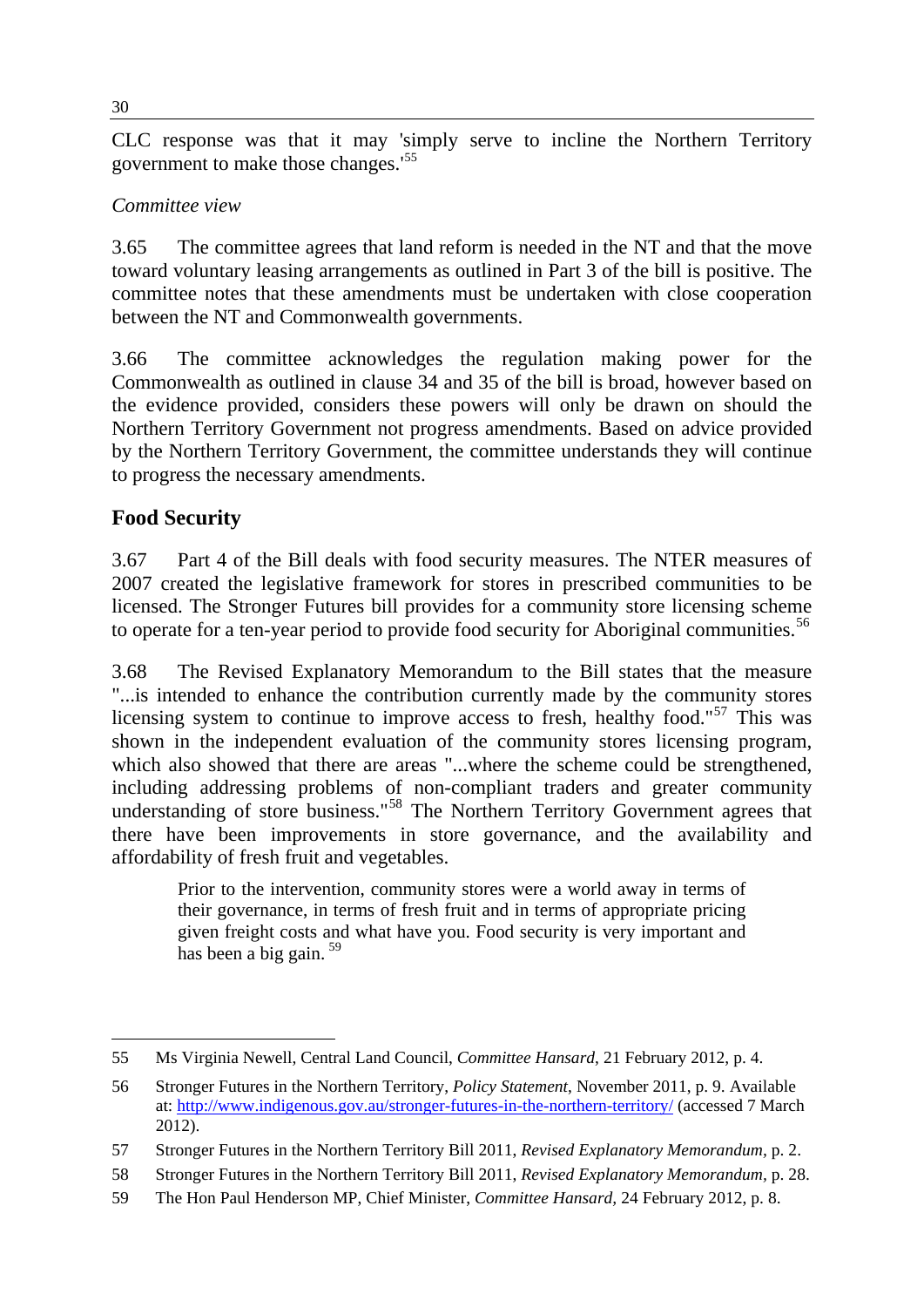3.69 The proposed provisions set out licensing procedures, the conditions under which licences are granted, business registration requirements, and arrangements for the stores to be assessed, and introduces a penalty scheme for breaches of licenses including fines and injunctions, and the withdrawal of a license in some circumstances.

3.70 All stores in 'designated food security areas'<sup>[60](#page-40-0)</sup> will be required to be licensed. The Revised Explanatory Memorandum explains:

The Bill recognises that community stores differ greatly and that the regulation of the store should be tailored to its individual circumstances. Community stores licensing will only apply to stores that are an important source of food, drink or grocery items for an Aboriginal community. Community stores licensing will not apply in areas that are major centres of the Northern Territory where there is adequate competition and choice in the supply of food, drink and grocery items.<sup>[61](#page-40-1)</sup>

3.71 Existing licences will be transitioned and communities will be consulted before a decision is made as to whether any further stores should be required to hold a licence. In order for a community store to be required to hold a license it must fulfil the criterion of being an 'important source of food, drink or grocery items for an Aboriginal community'. $62$ 

3.72 The Financial Impact Statement in the Revised Explanatory Memorandum states that the cost of implementing the food security measure will be  $$40.9$  million.<sup>[63](#page-40-3)</sup>

3.73 The Commonwealth government considers the food security measure to be a special measure for the purposes of the Racial Discrimination Act, in that it will improve the health and wellbeing of Aboriginal people in the Northern Territory:

It advances the enjoyment by Aboriginal people of human rights, such as the right to an adequate standard of living, including adequate food, and the right to the highest attainable standard of physical and mental health. The licensing of community stores helps to achieve this outcome, resulting in an improved supply of food, drink and grocery items for Aboriginal people living outside of major centres.<sup>[64](#page-40-4)</sup>

3.74 While the committee appreciates the importance of ensuring that there is adequate, affordable and accessible healthy food for communities, it also notes the

<span id="page-40-0"></span> 60 A 'designated food security area' is the whole of the Northern Territory other than an area that is prescribed by the rules as outlined in see section 74 of the Bill.

<span id="page-40-1"></span><sup>61</sup> Stronger Futures in the Northern Territory Bill 2011, *Revised Explanatory Memorandum,*  pp 2–3.

<span id="page-40-2"></span><sup>62</sup> Stronger Futures in the Northern Territory Bill 2011, *Revised Explanatory Memorandum,* p. 28.

<span id="page-40-3"></span><sup>63</sup> Stronger Futures in the Northern Territory Bill 2011, *Revised Explanatory Memorandum,* p. 3.

<span id="page-40-4"></span><sup>64</sup> Stronger Futures in the Northern Territory Bill 2011, *Revised Explanatory Memorandum,* p. 29.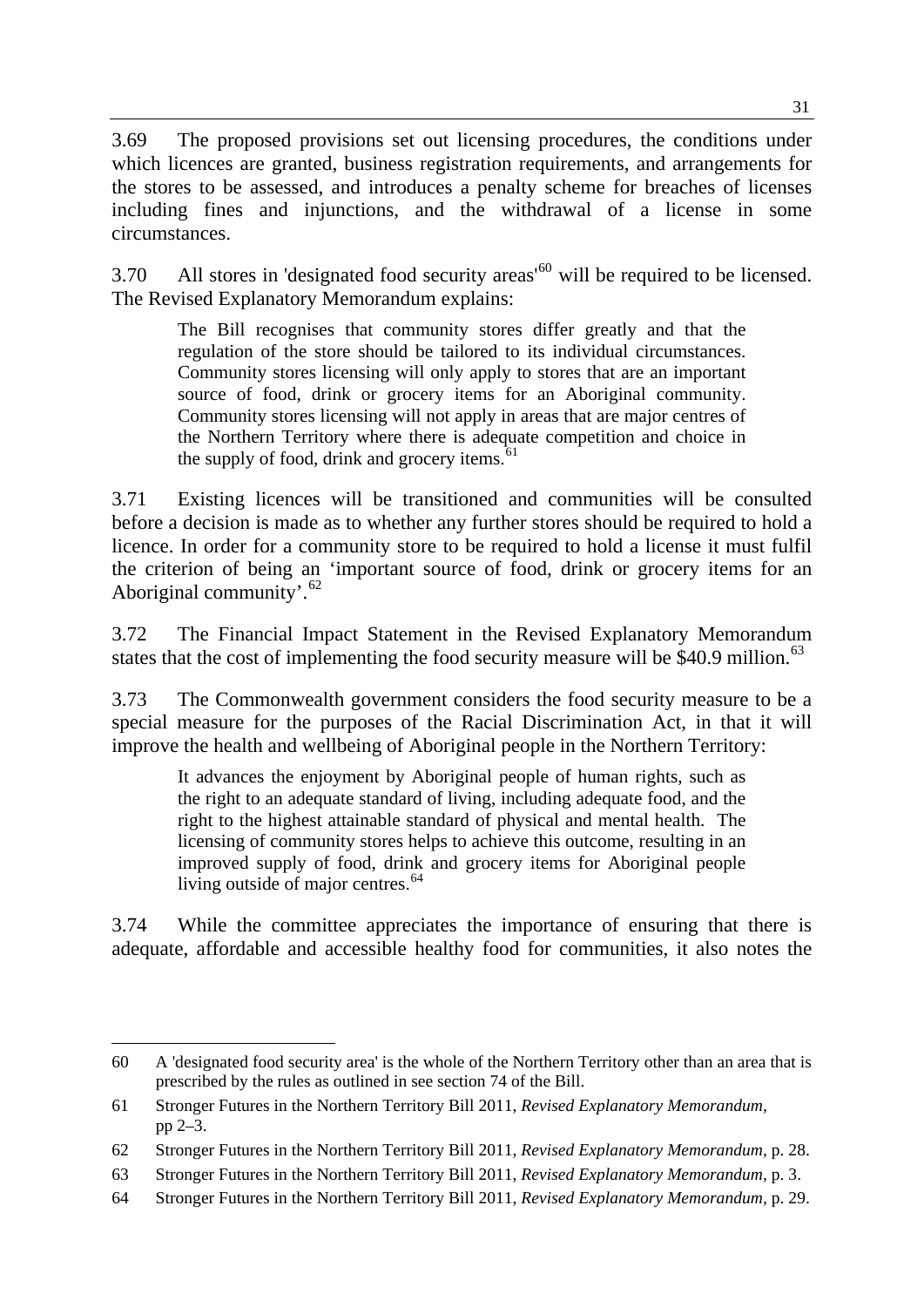concerns raised during the inquiry that it is setting up a separate set of business rules for this type of enterprise. $65$ 

3.75 Evidence was also provided to the committee concerning the need for direct action to immediately reduce healthy food prices and make sure people have easy access to this healthy food:

At no point in Part 4, is there any provision relating to the cost of food, or ensuring that a store will be available and open within 20km of a community for a community to access food, despite licensing regulation and conditions.

The omission of any such provisions, appears to point out how far removed Part 4 is from its promoted object to promote food security.

Ultimately, increasing regulation on these stores, and increasing pressure, is not going to drive prices downwards.<sup>[66](#page-41-0)</sup>

3.76 The Northern Territory Coordinator General of Remote Services, Ms Havnen suggested that the Commonwealth government should expand its food security activities to ensure there is more monitoring of stock to ensure it is of good quality, and to consider food supplement programs to increase nutrition in communities:

…whilst the licensing of community stores has probably been a useful exercise, things could actually go a little further, and I would include a recommendation around the systematic monitoring and assessment of store turnover, particularly of healthy foods. Simply licensing a store as a one-off licence and assuming that store managers and so on will ensure that adequate food supply is available at affordable prices and of a good quality, I think, is an assumption that ought not to be left untested.

There needs to be further consideration given to governments looking at other food supplementation programs,—like those in the United States such as the Women, Infants, and Children program—particularly in remote areas where you have such high levels of failure to thrive and nutrition related illness. By way of noting, that particular program in the US has continued to be funded and supported by the federal government and has been expanded over last 10 to 20 years.<sup>[67](#page-41-1)</sup>

3.77 Mr Morrish, the Chief Executive Officer of Bawinanga Aboriginal Corporation which operates a store in Maningrida, suggested that subsidies or other forms of assistance to reduce the cost of food would be more helpful than the licensing system:

…the bottom line is that we are saying we do not agree with that piece of legislation because we do not need to be licensed. We have run our store for a long time. We have run it properly and there have been no questions

<sup>65</sup> Australian Lawyers Alliance, *Submission 319,* p. 31.

<span id="page-41-0"></span><sup>66</sup> Australian Lawyers Alliance*, Submission 319,* p. 35.

<span id="page-41-1"></span><sup>67</sup> Ms Olga Havnen, Northern Territory Coordinator General for Remote Services, *Committee Hansard,* 23 February 2012, p. 22.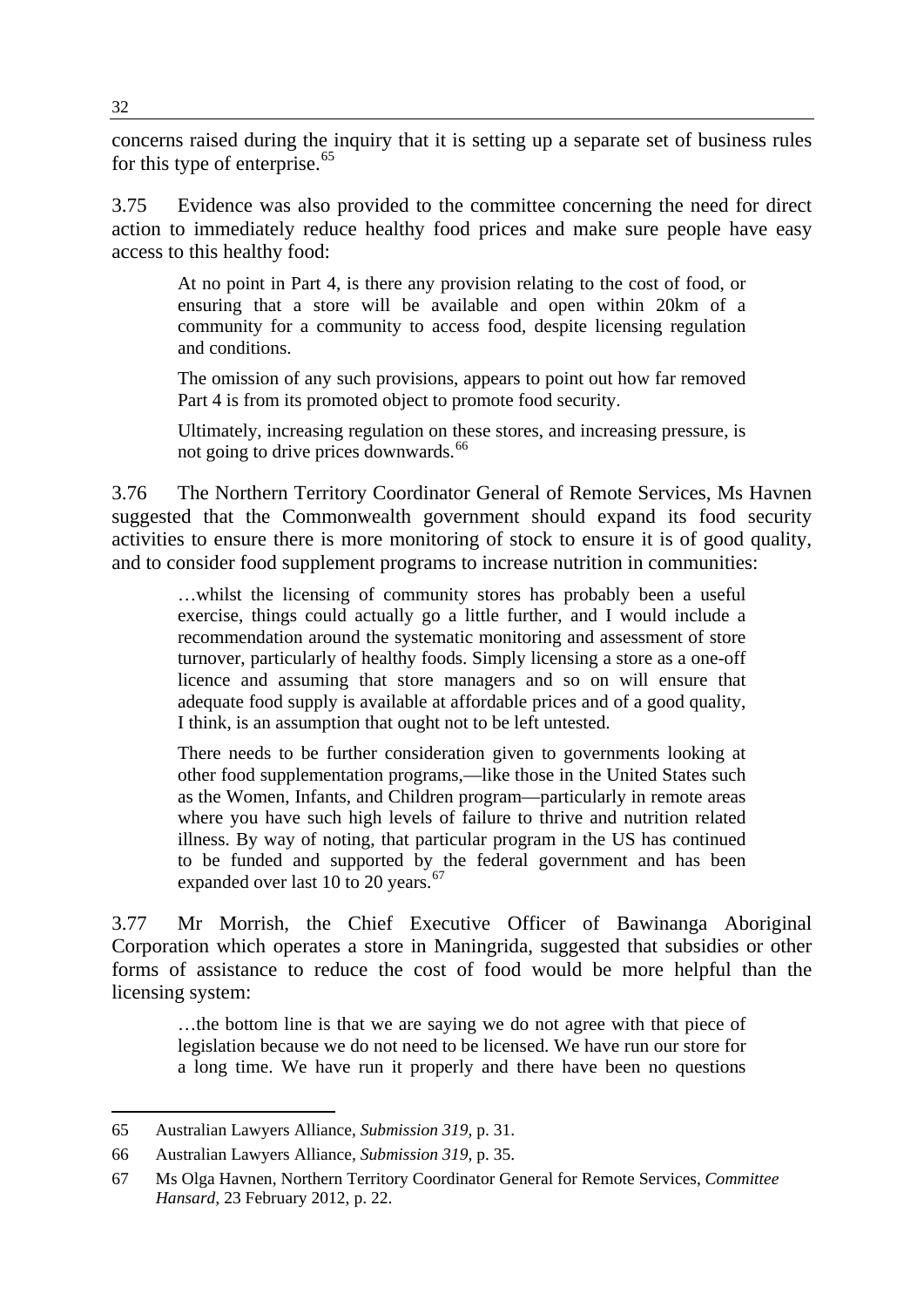raised about how we have run it. What we are saying is: government, work with us on the issues that affect us. Freight is a killer.<sup>[68](#page-42-0)</sup>

...our stores do not make money on fruit and vegetables because we cannot afford to pass on the freight costs. To do that to the consumer makes it unaffordable. We would price out people's ability to buy fresh food, so we hold those costs down on those particular items so that the affordability and the food security are there. I can say, about the amount of money spent on legislating and monitoring from a store licence point of view, that, if we invested that in a freight subsidy to this community or other communities, it would go a long way to ensuring the food security, as opposed to store licensing.<sup>[69](#page-42-1)</sup>

3.78 Mr Tan, from the Maningrida Progress Association that also operates a store in Maningrida, provided the committee with more information on this issue:

Generally, fresh fruits and healthy foods in remote communities cost significantly more than in urban town centres because of the freight component. The freight costs for bringing freezer goods from Brisbane to Darwin are 80c per kilo and then 91c from Darwin to Maningrida by barge. For example, if we were to buy a kilo of apples from a Brisbane supplier at \$3.50 per kilo, by the time it reaches Maningrida—if we include the freight costs—that kilo of apples costs \$5.21. With our mark-up of only 10 per cent, we have to sell that kilo of apples for \$5.73 compared to the original cost of \$3.50. In view of the high freight costs of bringing healthy fruit into the community, we are seeking subsidy for freight from the government. This would definitely help to bring down the price of healthy foods to sell in the supermarket. With better affordability, this will encourage locals to spend more on healthy food.<sup>[70](#page-42-2)</sup>

#### *Committee Comment*

3.79 The committee acknowledges that more needs to be done in the area of guaranteeing food security in remote communities. In particular, the committee agrees that there is a need for ongoing work with the communities regarding the issues identified in relation to the freight and delivery costs associated with getting healthy food into communities. Ensuring healthy food is available in communities at an affordable cost is essential and should remain on the agenda for future action.

#### **Customary law**

3.80 Schedule 4 of the Stronger Futures in the Northern Territory (Consequential and Transitional Provisions) Bill 2011 (The Consequential and Transitional Provisions

<span id="page-42-0"></span><sup>68</sup> Mr Luke Morrish, Bawinanga Aboriginal Corporation, *Committee Hansard,* 22 February 2012, p. 12.

<span id="page-42-1"></span><sup>69</sup> Mr Luke Morrish, Bawinanga Aboriginal Corporation, *Committee Hansard*, 22 February 2012, p. 11.

<span id="page-42-2"></span><sup>70</sup> Mr Jimmy Woon Tan, Maningrida Progress Association, *Committee Hansard*, 22 February 2012, p. 21.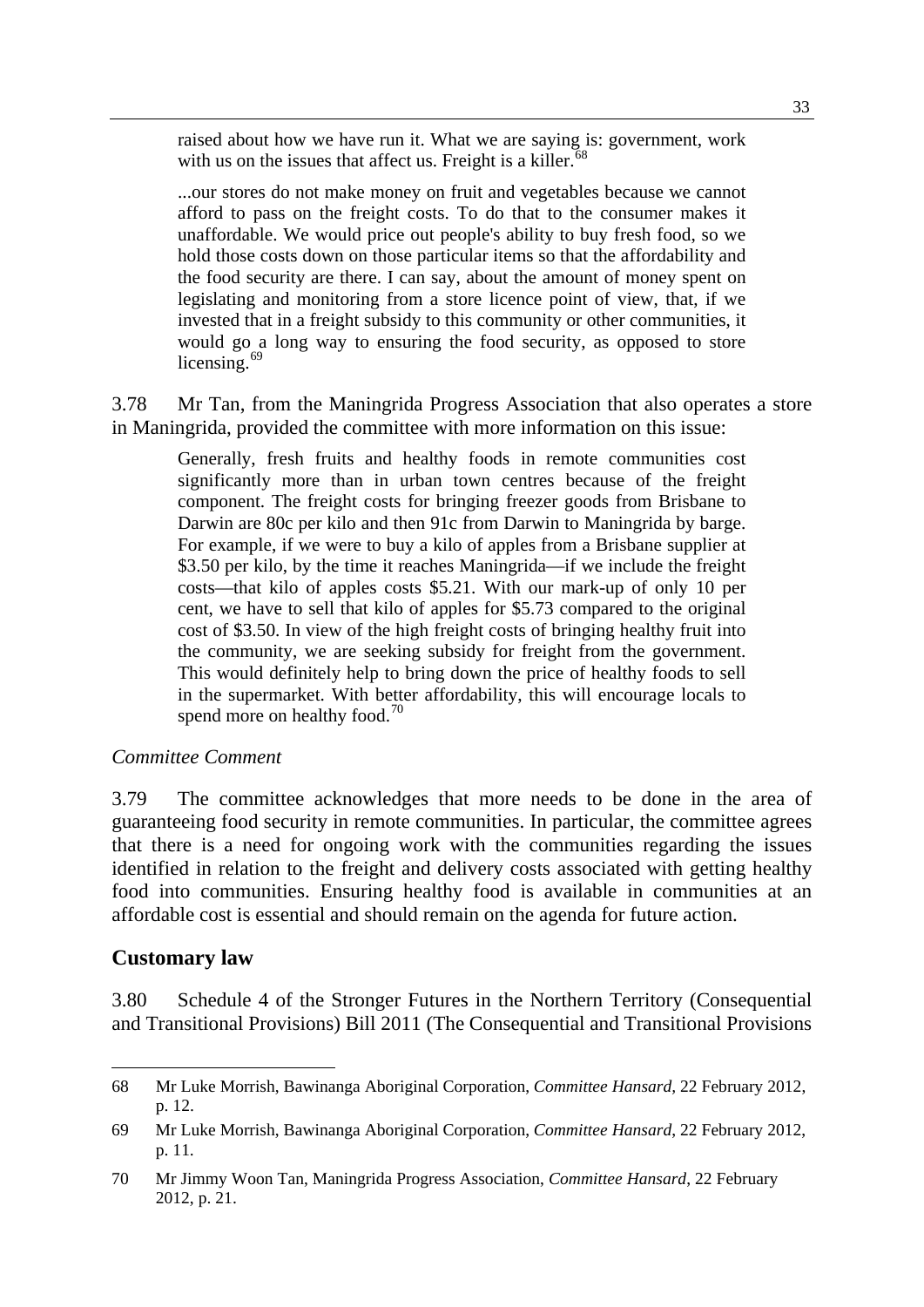Bill) contains the proposed amendments that will ensure that customary law and cultural practices cannot be considered in bail or sentencing decisions for offences under Commonwealth or Northern Territory law **except for** situations when considering bail or sentencing decisions for offences against such laws that protect cultural heritage, including sacred sites or cultural heritage objects.<sup>71</sup>

3.81 The existing provisions which prevent the consideration of customary law and cultural practices are contained within the intervention legislation and although they were introduced to prevent customary law and cultural practice being used to mitigate the seriousness of any offence involving violence against women and children, their application has had unintended adverse consequences for offences against cultural heritage, including cultural heritage objects and sacred sites.<sup>[72](#page-43-0)</sup>

3.82 The current prohibition on considering customary law in bail and sentencing decision will continue to apply for offences against Commonwealth and Northern Territory laws including those that relate to violence against women and children.<sup>[73](#page-43-1)</sup>

# *Calls for broader reform*

3.83 Evidence received by the committee throughout its inquiry was supportive of the changes set out in the bill given that their application has resulted in unintended adverse consequences. However many submitters gave evidence to the committee suggesting that the amendments should go further and that there is a need to ensure that these practices are in fact considered in all sentencing and bail applications.

3.84 The Central Australian Aboriginal Legal Aid Service (CAALAS) have recommended that Clauses 3 and 8 of Schedule 4 to the Consequential and Transitional Provisions Bill be removed. CAALAS 'strongly oppose the exclusion of cultural practice and customary law from bail and sentencing considerations' as they are of the view that:

...this puts Aboriginal people into a different position for sentencing and bail purposes than any other member of the population when they come before the courts. It is a discriminatory practice that needs to be abolished. The argument that this gives better protection to Aboriginal women and children is a fallacious argument and in some instances people will be worse off because of this particular provision.<sup>[74](#page-43-2)</sup>

Basically the legislation means that for an Aboriginal person coming before the court charged with an offence the court is not able to look at the reasons

<sup>71</sup> Stronger Futures in the Northern Territory (Consequential and Transitional Provisions) Bill 2011, *Explanatory Memorandum*, p. 18.

<span id="page-43-0"></span><sup>72</sup> Stronger Futures in the Northern Territory (Consequential and Transitional Provisions) Bill 2011, *Explanatory Memorandum*, p. 18.

<span id="page-43-1"></span><sup>73</sup> Stronger Futures in the Northern Territory (Consequential and Transitional Provisions) Bill 2011, *Explanatory Memorandum*, pp 21–23.

<span id="page-43-2"></span><sup>74</sup> Mr Mark O'Reilly, Central Australian Aboriginal Legal Aid Service, Committee Hansard, 21 February 2012, p. 8.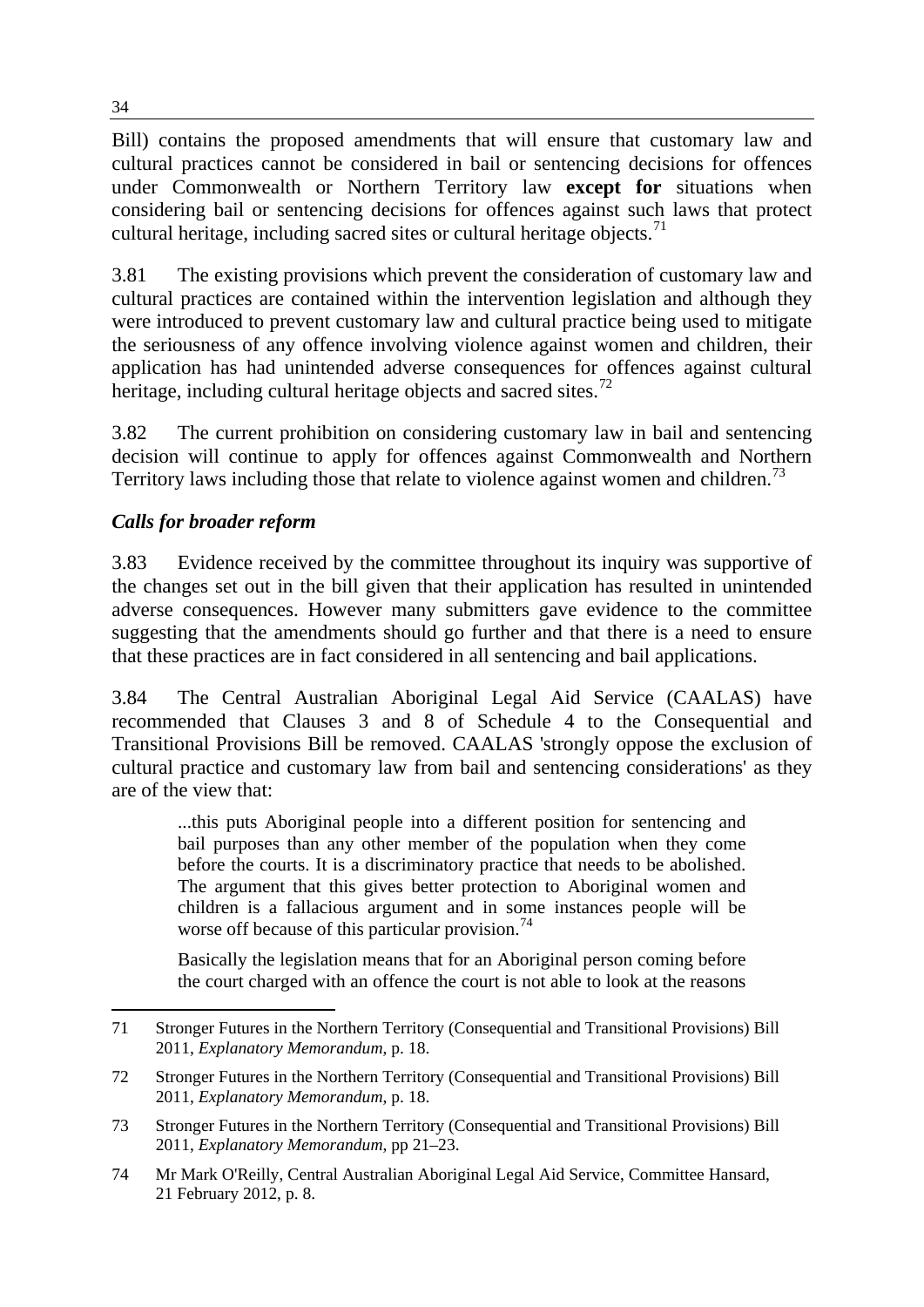for committing the offence which may have been influenced by cultural practice or some aspect of Aboriginal culture.<sup>[75](#page-44-0)</sup>

3.85 The Northern Australian Aboriginal Justice Agency is of the same view as CAALAS. When appearing before the committee, NAAJA provided compelling evidence of how the exclusion of customary law and cultural practice results in unjust outcomes for Aboriginal people.

Possibly a good example would be a situation involving a non-Aboriginal person who was being prosecuted for having received too much by way of Centrelink and not having declared their true income. Let us say that person had received overpayments in the period leading up to Christmas and they came to court and, by way of mitigation, said to the court, 'Yes, I agree; I knew I was getting paid too much, but Christmas was coming around and I wanted to buy presents for the kids.' You can expect that the court might say, 'Well, you've still done the wrong thing, but I take that into account. That's relevant. It was not a situation of greed; it was something that you did for that reason.' That relates to a cultural practice: the cultural practice of giving presents at Christmas time. This provision either applies to that in which case I think most Australians would think that that is ludicrous or it does not or is not intended to apply to that, in which case it is clearly discriminatory, because we are trying to target one set of cultural practices and not another.<sup>[76](#page-44-1)</sup>

3.86 NAAJA also explained that prior to the introduction of the provisions in the original intervention legislation, the courts were well able to apply the laws appropriately without mitigating the seriousness of offences:

The position of the law before these provisions was simply that those sorts of considerations for non-Aboriginal people or for Aboriginal people could be taken into account. Frequently in cases where cultural law was raised in the difficult and sensitive cases involving, for example, sex with girls under 16—the courts made it very clear that it was a factor they took into account, for example, to distinguish the person from a sexual predator, so it was relevant to try to figure out where in the scale of things this offending came, but that factor was outweighed by the need to protect women and children.

...

The point that I would really seek to draw out of them is that the court has never placed those considerations of customary law and culture above the interests of protecting women and children. So I think it is a misconception—if it exists—that really should be laid to rest.<sup>[77](#page-44-2)</sup>

<span id="page-44-0"></span><sup>75</sup> Mr Mark O'Reilly, Central Australian Aboriginal Legal Aid Service, Committee Hansard, 21 February 2012, p. 11.

<span id="page-44-1"></span><sup>76</sup> Mr Jonathon Hunyor, NAAJA, *Committee Hansard,* 23 February 2012, pp 40–41.

<span id="page-44-2"></span><sup>77</sup> Mr Jonathon Hunyor, NAAJA, *Committee Hansard*, 23 February 2012, p. 44.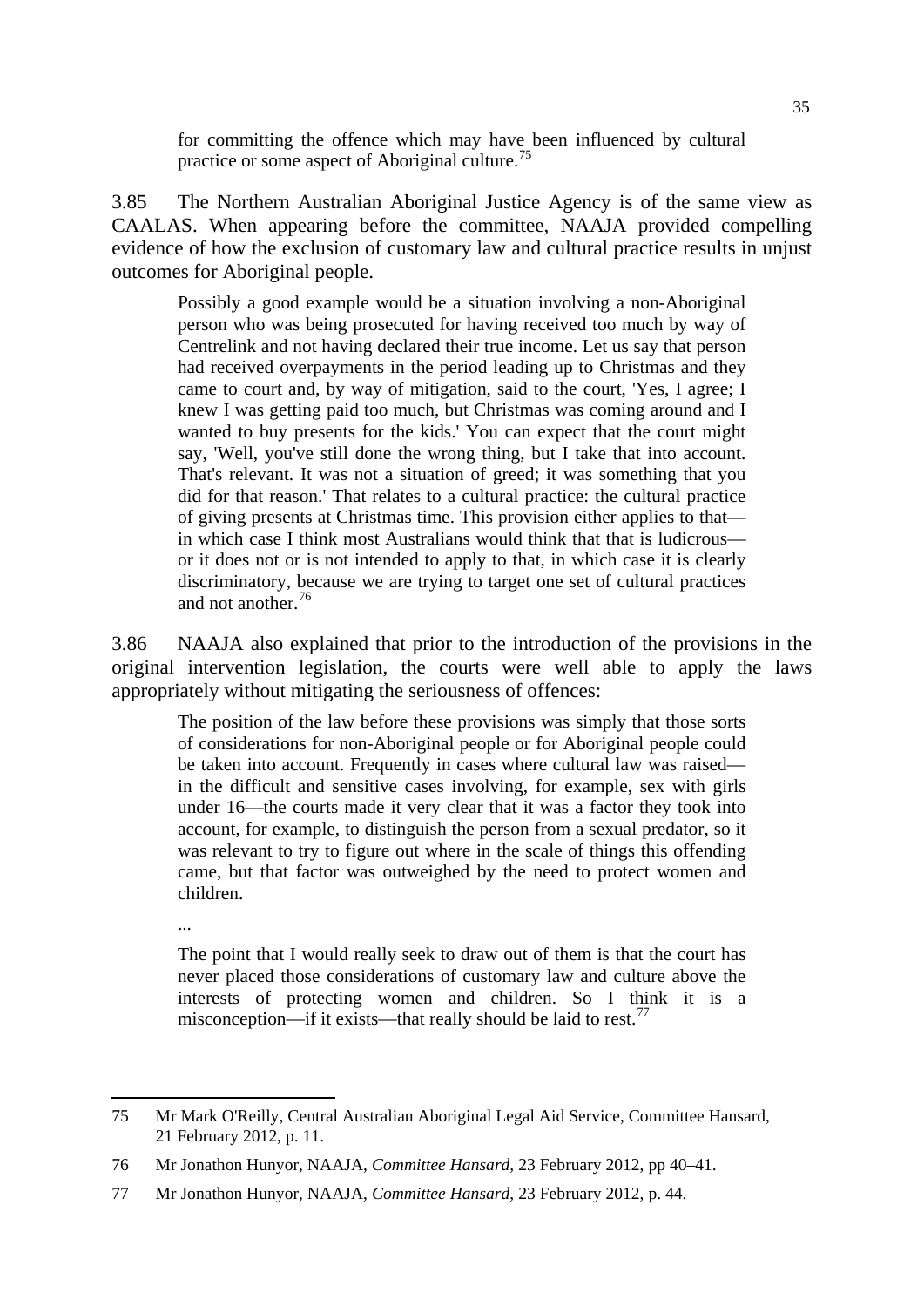3.87 While supporting reform, not all submitters suggested that it go as far as suggested by CAALAS and NAAJA. The Human Rights Commission in its submission recommended that the changes concerning the consideration of cultural law and customary practice in the Consequential and Transitional Provisions bill could go further but suggested that they continue to be excluded from situations involving violence or sexual abuse:

The Commission considers that the continued exclusion of customary law and cultural practice from bail and sentencing decisions is too broad. Sections 15AB(1)(b) and 16(A) of the Crimes Act 1914 (Cth) should instead be amended to prevent authorities from considering customary law or cultural practices only when considering offences that involve violence or sexual abuse.[78](#page-45-0)

3.88 Asked about witnesses' concerns about customary law provisions, representatives of the Attorney General's Department commented:

**Senator CROSSIN:** Supreme Court Justice Riley...has some grave concerns about the impact of the fact that the courts can no longer take into account the custom and practice in relation to bail and sentencing, and he makes some very strong comments...about the impact that it has on Indigenous people...It is pretty unusual, I think, for magistrates to be saying, 'Please have another look at section 91.' Why do you believe that could not be seriously re-examined?

**Ms Chidgey**: We have seen Chief Justice Riley's comments. I have them in front of me. Our view would be different. He made a comment about Aboriginal offenders not having the same rights as offenders from other sections of the community. We would maintain that that is not correct.

**Senator CROSSIN:** Why do you think it is not correct?

**Ms Chidgey**: Because the provisions apply to not being able to take into account any cultural practice to mitigate the seriousness of the conduct of an offender, and that would apply to cultural practices regardless of whether they were Indigenous or from other cultures.<sup>[79](#page-45-1)</sup>

3.89 In 2009, the Attorney General's Department expressed the view that there was no evidence that the limiting of consideration of customary law and cultural practice in bail and sentencing decisions was having any unintended adverse consequences.<sup>[80](#page-45-2)</sup> It also noted the case of *The Queen v Wunungmurra*, [81](#page-45-3) which addressed the laws in question. It concluded that:

If this interpretation is taken up as a precedent, it appears likely that the provision will only preclude consideration of customary law and cultural practice in sentencing decisions to the limited extent intended.

<span id="page-45-0"></span><sup>78</sup> Australian Human Rights Commission, *Submission 351*, p. 62.

<span id="page-45-1"></span><sup>79</sup> Ms Sarah Chidgey, Attorney-General's Department, *Committee Hansard*, 1 March 2012, p. 43.

<span id="page-45-2"></span><sup>80</sup> Attorney General's Department Criminal Justice Division, *Review of customary law amendments to bail and sentencing laws*, November 2009, p. 4.

<span id="page-45-3"></span><sup>81</sup> *The Queen v Wunungmurra* [2009] NTSC 24.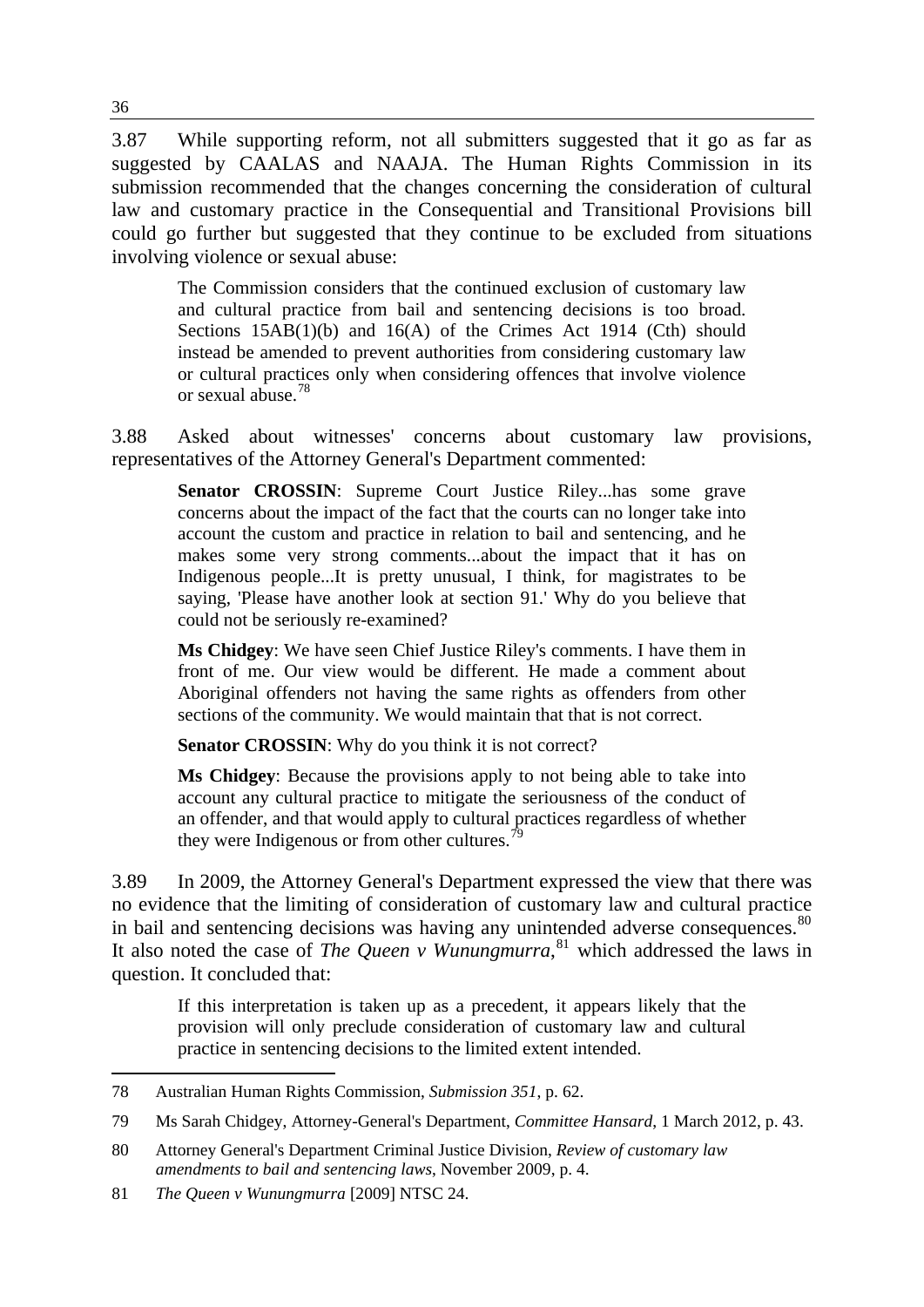#### 3.90 And:

According to Southwood J's remarks, the affidavit [of Ms Laymba Laymba, a senior member of three Aboriginal clan groups who is knowledgeable about the customary laws and cultural practices of the Yolngu people] contained information on circumstances in which an Aboriginal man from a particular clan group who is also a Dalkaramirri (said to have a similar role to judicial officer) may inflict severe corporal punishment on his wife with the use of a weapon. His remarks indicate that Ms Laymba Laymba states that the defendant was acting in accordance with his duty as a Dalkarra man. This contradicts the argument put by stakeholders and commentators who have argued that Aboriginal customary law does not condone violence. While it may be the case that Aboriginal customary law does not condone domestic violence or sexual abuse, it appears that in some cases it may permit or require physical punishment.<sup>[82](#page-46-0)</sup>

3.91 Attorney General's Department representatives also made a point that was important to the committee's consideration of the issue:

They are forbidden to consider cultural practice as a factor that would mitigate the seriousness of the offence, but there are other factors that they can consider such as the nature and circumstance of the offence, and there has been at least one case where, for example, they did not consider it in terms of cultural practice to mitigate the seriousness but did consider the fact that the families involved were supportive of the actions. So there are some lines to be drawn, but there is some ability, still, to take factors into account in other ways.<sup>[83](#page-46-1)</sup>

#### *Committee view*

3.92 The committee acknowledges the opposition expressed to it regarding continued restrictions on consideration of customary law and cultural practice in bail and sentencing decisions. It recognises the importance of customary law and cultural practice in Aboriginal and Torres Strait Islander communities, and understands that people want to ensure that those laws and practices are kept strong in communities, through ensuring their continuing relevance. At the same time, it believes that nothing in customary law should be allowed to in any way condone violence or sexual abuse.

3.93 The committee believes that the 2009 case *The Queen v Wunungmurra* has demonstrated that the current provisions provide a framework within which customary law and cultural practice can play an appropriate role in cases involving Aboriginal and Torres Strait Islander Australians. The amendments in the current bill will ensure that there will be no unintended consequences regarding cultural heritage, including sacred sites and cultural heritage objects.

<span id="page-46-0"></span><sup>82</sup> Review of customary law amendments to bail and sentencing laws, 2009.

<span id="page-46-1"></span><sup>83</sup> Ms Sarah Chidgey, Attorney-General's Department, *Committee Hansard*, 1 March 2012, pp 43–44.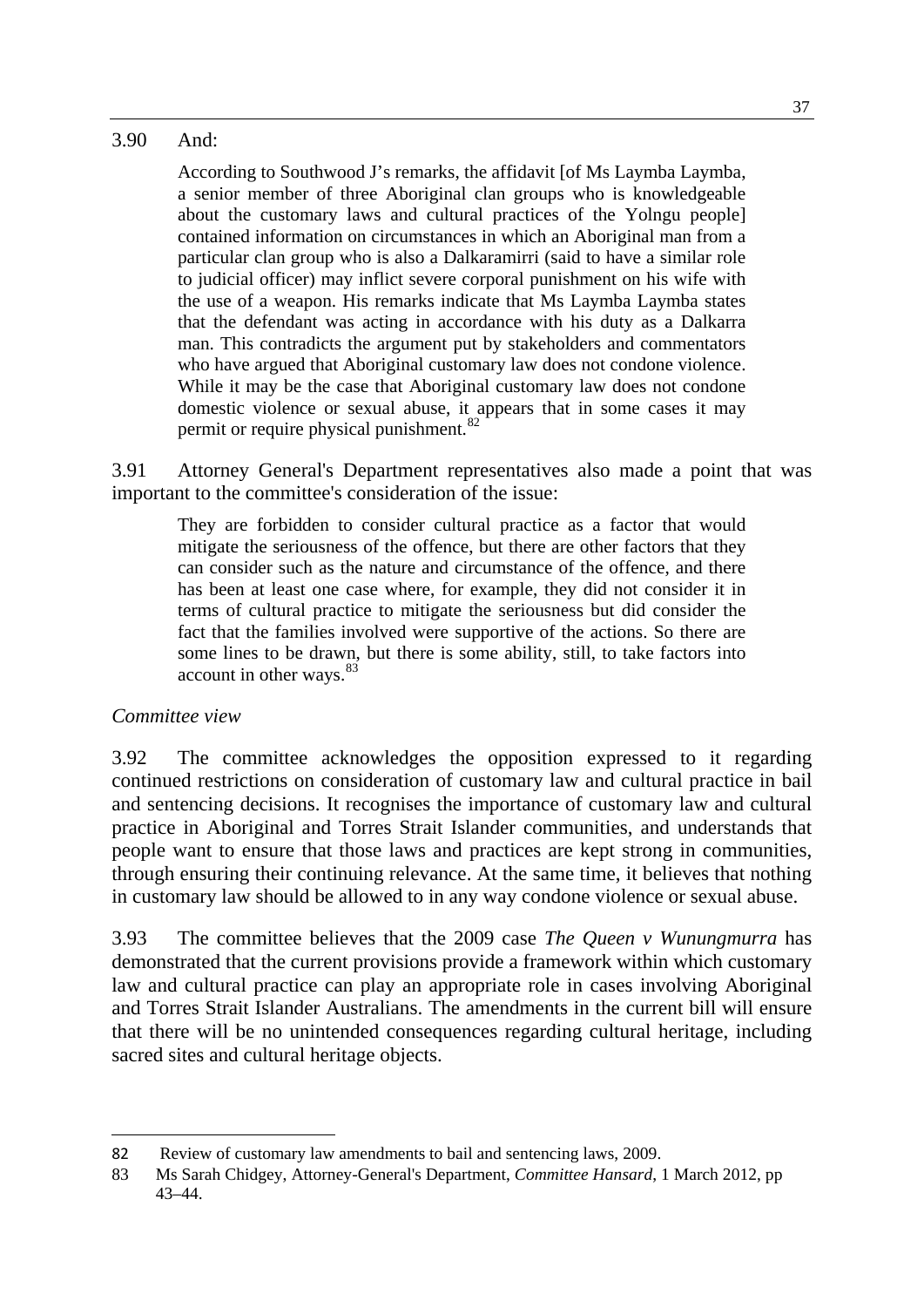#### **Recommendation 4**

**3.94 The committee recommends that the Commonwealth include in its engagement program with remote NT communities going forward a specific component designed to build understanding of customary law provisions and support for this measure and in particular to clear up misunderstandings that have arisen.** 

#### **Recommendation 5**

**3.95 The committee also recommends that the measure and its level of understanding in communities be reviewed in 5 years time as part of the review and evaluation of the proposed National Partnership agreement.** 

#### **Income Management**

3.96 Schedule 1 of the Social Security Legislation Amendment Bill 2011 contains proposed changes to income management regime for vulnerable individuals<sup>[84](#page-47-0)</sup> and families outlined in Part 3B of the Social Security Administration Act 1999.

3.97 Part 3B of the *Social Security (Administration) Act 1999*, provides for an income management regime, the purpose of which is outlined in the Act as being to reduce immediate hardship and deprivation by ensuring that the whole or part of certain income support payments is directed to meeting priority needs, reduce expenditure on certain goods, and encourage socially responsible behaviour.<sup>[85](#page-47-1)</sup>

3.98 Under the existing regime, the following criteria must be met before a person can be made subject to involuntary income management.

(a) a child protection officer of a State or Territory requires the person to be subject to the income management regime; or

(b) the Secretary has determined that the person is a vulnerable welfare payment recipient; or

(c) the person meets the criteria relating to disengaged youth; or

(d) the person meets the criteria relating to long-term welfare payment recipients; or

(e) the person, or the person's partner, has a child who does not meet school enrolment requirements; or

<span id="page-47-0"></span><sup>84</sup> For a person to be assessed as a vulnerable welfare payment recipient, a delegate, in this case a Centrelink social worker, must make a written determination that the person is a vulnerable welfare payment recipient. In making such a determination, the delegate must consider: whether the person is experiencing an indicator of vulnerability  $(11.4.2.20)$ , whether the person is failing to meet their priority needs or the priority needs of their partner, children or other dependants, as a result of experiencing the indicator of vulnerability, and whether the person's total circumstances could be assisted by income management, having regard to other services and mechanisms available. Source: [http://www.fahcsia.gov.au/guides\\_acts/ssg/ssguide-](http://www.fahcsia.gov.au/guides_acts/ssg/ssguide-11/ssguide-11.4/ssguide-11.4.2/ssguide-11.4.2.10.html)[11/ssguide-11.4/ssguide-11.4.2/ssguide-11.4.2.10.html](http://www.fahcsia.gov.au/guides_acts/ssg/ssguide-11/ssguide-11.4/ssguide-11.4.2/ssguide-11.4.2.10.html), (accessed 7 March 2012).

<span id="page-47-1"></span><sup>85</sup> Section 123TB, *Social Security Administration Act 1999*, pp 173–174.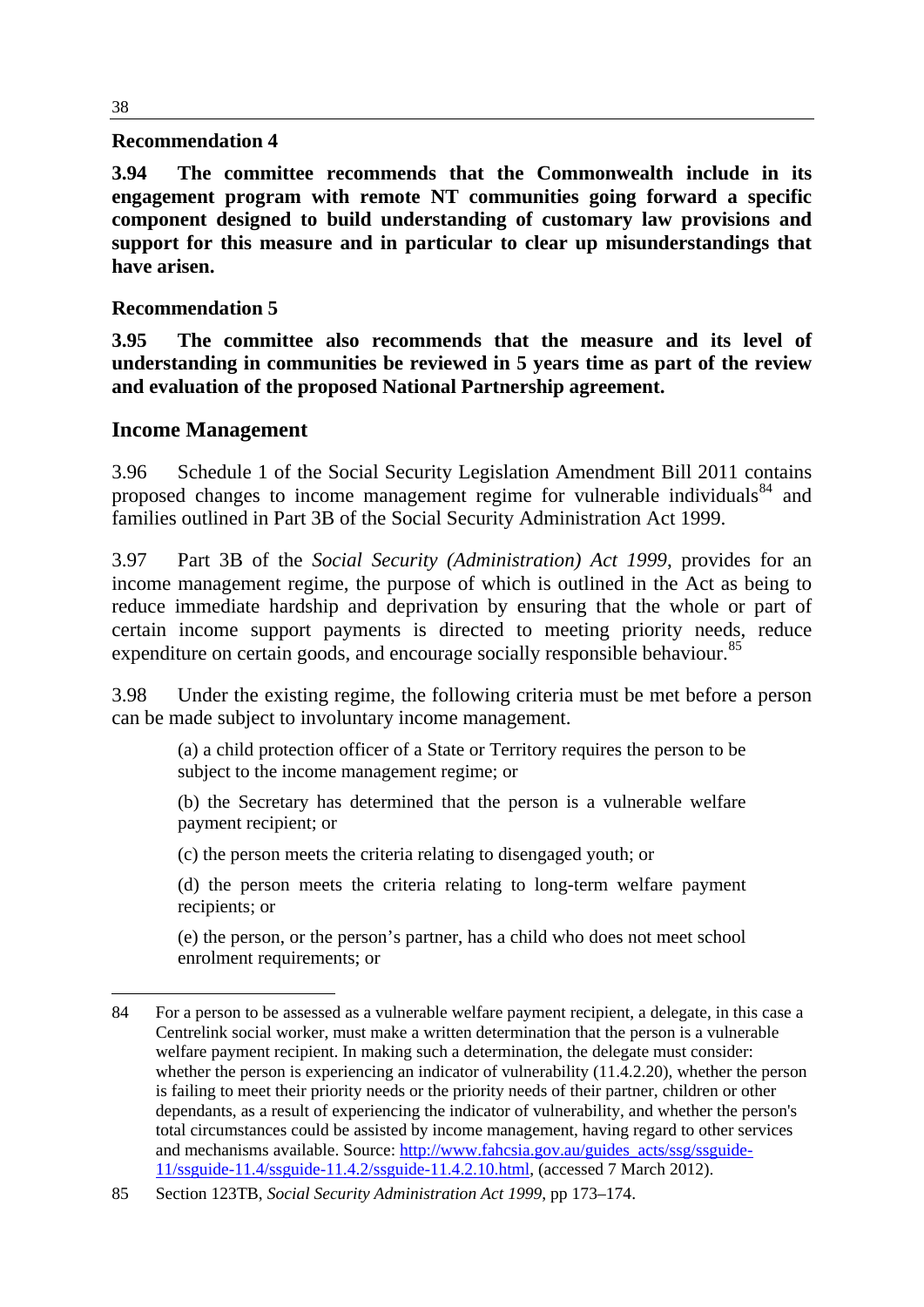(f) the person, or the person's partner, has a child who has unsatisfactory school attendance; or

(g) the Queensland Commission requires the person to be subject to the income management regime; or

(h) the person voluntarily agrees to be subject to the income management regime.<sup>[86](#page-48-0)</sup>

3.99 In circumstances where a person becomes subject to income management, the person will have an income management account. Amounts will be deducted from the person's welfare payments and credited to the person's income management account. However, amounts will be debited from the person's income management account for the purposes of enabling the Secretary to take action directed towards meeting the priority needs of: the person; and the person's children (if any); and the person's partner (if any); and any other dependants of the person.<sup>[87](#page-48-1)</sup>

3.100 Part 3B also provides for a person to voluntarily elect to participate in income management.<sup>[88](#page-48-2)</sup>

3.101 Although the focus is often on the Northern Territory, the committee notes that income management applies more broadly. The Government has identified five trial sites throughout Australia where income management will commence on 1 July  $2012^{89}$  $2012^{89}$  $2012^{89}$  – Playford (South Australia), Bankstown (New South Wales) Shepparton (Victoria), Rockhampton (Queensland) and Logan (Queensland).<sup>[90](#page-48-4)</sup>

3.102 The provisions set out in Part 1 of Schedule 1 will amend Part 3B of the *Social Security Administration Act 1999*, to enable income management referrals from a range of State and Territory authorities. It will do this through the changes proposed by Clause 123UFAA. New Clause 123UFAA will enable referrals for income management to be made by an officer or an employee of a recognised State or Territory authority.<sup>[91](#page-48-5)</sup>

3.103 The 'recognised State or Territory authority' referred to in Clause 123UFAA will be specified by legislative instrument.<sup>[92](#page-48-6)</sup> Under the existing provisions of Part 3B, the authority to refer a person to income management resides with a child protection officer.

<span id="page-48-0"></span><sup>86</sup> Section 123TA, *Social Security Administration Act 1999*, pp 172–173.

<span id="page-48-1"></span><sup>87</sup> Section 123TA, *Social Security Administration Act 1999*, p. 173.

<span id="page-48-2"></span><sup>88</sup> Section 123UM, *Social Security Administration Act 1999*, p. 202.

<span id="page-48-3"></span><sup>89</sup> Social Security Legislation Amendment Bill 2011, *Explanatory Memorandum*, p. 3.

<span id="page-48-4"></span><sup>90</sup> Social Security Legislation Amendment Bill 2011, *Explanatory Memorandum*, p. 2.

<span id="page-48-5"></span><sup>91</sup> Clause 123UFAA, Social Security Legislation Amendment Bill 2011, lines 23–30, p. 4, lines 1–18, p. 5.

<span id="page-48-6"></span><sup>92</sup> Clauses 123TGAA, 123TGAB, Social Security Legislation Amendment Bill 2011, lines 3–14, p. 4.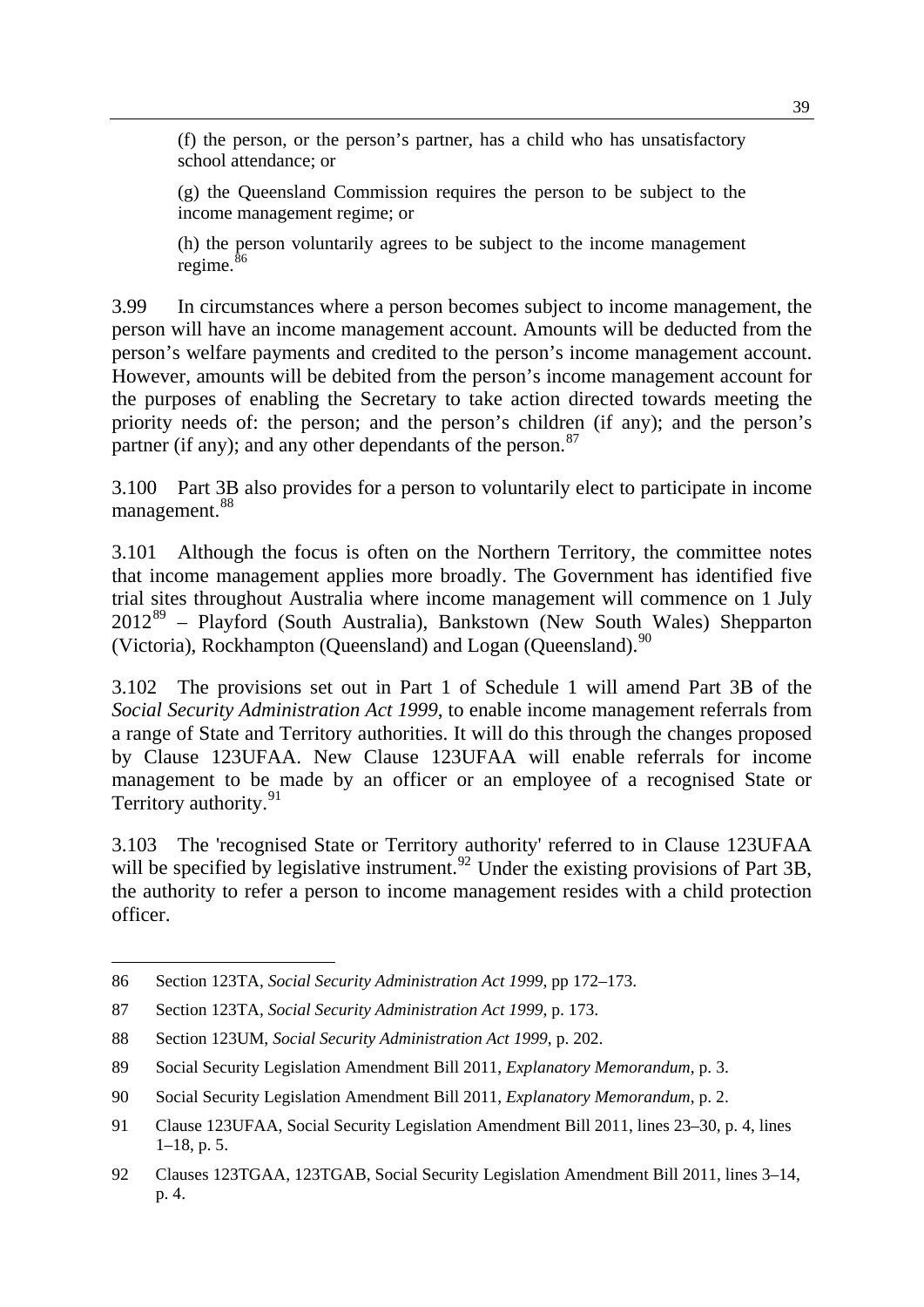#### *Income management – a difficult policy*

3.104 Throughout its inquiry the committee heard conflicting views on income management. Some stakeholders are supportive of income management:

The phrase 'women's counsellor', as it attaches to case management, is our way of providing proper support. Proper support, in terms of case management, is working closely with the client but also with their family.

...

That is another reason why the women are also supportive of income management, because it is the cash economy. It is those that are not engaged in the community, particularly young people, who are using what they do receive to access cannabis.  $93$ 

Without exception, women whom we know in remote communities have supported income management. Last year a friend from a South Australian community who was visiting Alice Springs told us that, when she got back to her community, she was going to get a BasicsCard because she had seen the benefits of having part of her pension quarantined. We had to tell her that, for now, she could not use a BasicsCard in South Australia. I think this illustrates the support that women in the remote communities have given to the BasicsCard. $94$ 

3.105 Others however view the measures as discriminatory and 'dehumanising'.

My objection to the compulsory nature of the BasicsCard is summarised in the following quote from the letter written to the minister for Indigenous affairs, Jenny Macklin, in August last year. I said very clearly to her:

Madayin Traditional laws do not allow the control of an individual's personal possessions or property by another person.

For us molu rrupiya, tax money taken through official processes, become the individual's personal possession when they receive it. Therefore in the light of Madayin traditional law compulsory quarantining of Centrelink payments breaks the right of an individual to control their own life.'

...

The solution the Yolngu people seek is for the Australian government to remove compulsory quarantining of Centrelink payments, and instead respond to the needs of our children with education and assisting their parents with budgeting. It would also be beneficial to have a voluntary quarantining service. Yolngu people are completely capable of providing for their children without being dehumanised and humiliated by having to use the BasicsCard. $95$ 

<span id="page-49-0"></span><sup>93</sup> Ms Andrea Mason, Ngaanyatjarra Pitjantjatjara Yankunytjatjara (NPY) Women's Council, *Committee Hansard,* 21 February 2012, p. 15.

<span id="page-49-1"></span><sup>94</sup> Mr David Hewitt, *Committee Hansard*, 21 February 2012, p. 59.

<span id="page-49-2"></span><sup>95</sup> Dr Djiniyini Gondarra OAM, Dhurili Clan Nation, *Committee Hansard*, 22 February 2012, pp. 29–30.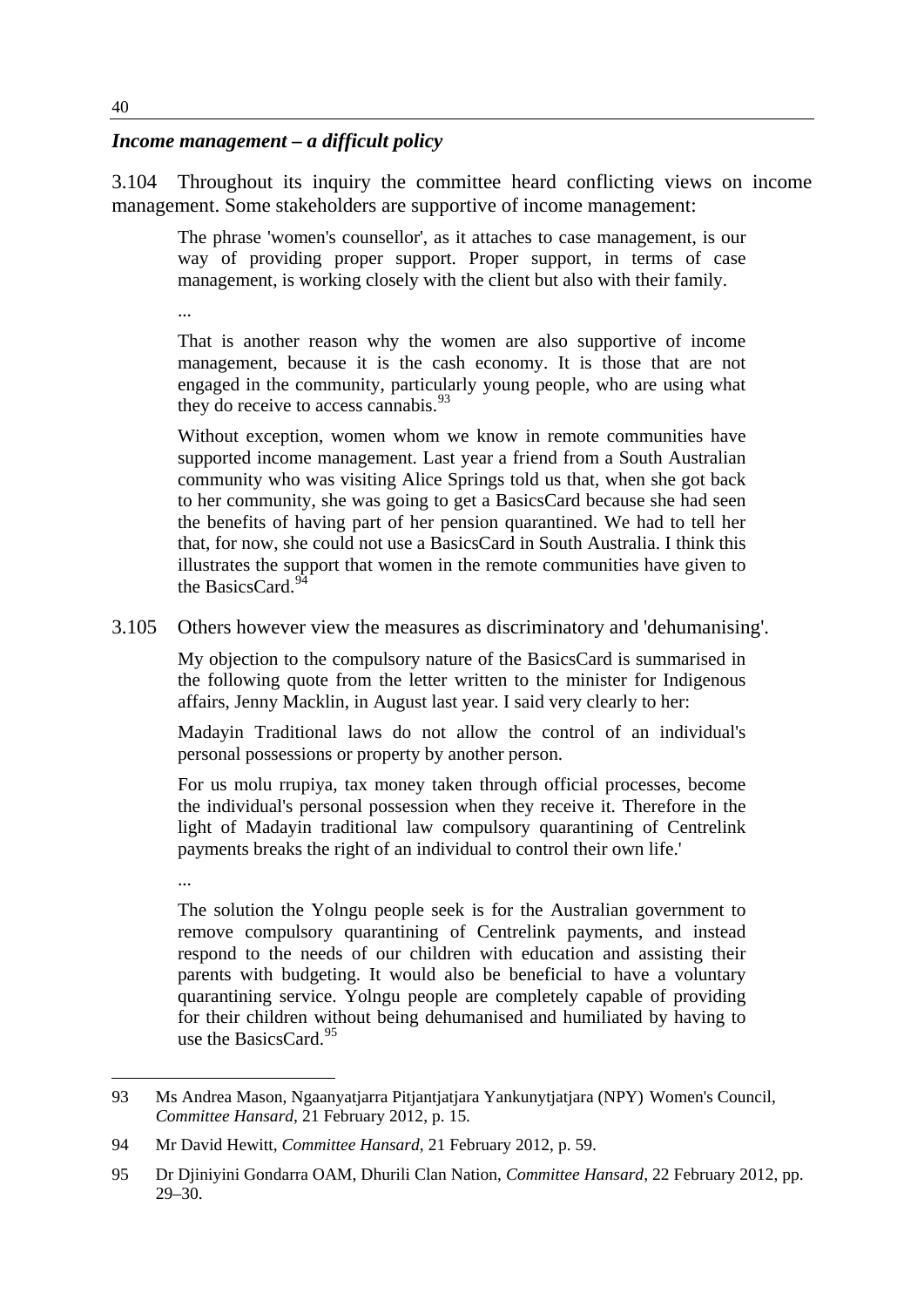3.106 National welfare organisations expressed their strong opposition to income management, and what is regarded by many organisations as the implementation of policy without sufficient evidence to indicate that it works.<sup>[96](#page-50-0)</sup>

3.107 Dr Cassandra Goldie of the Australian Council of Social Services expressed it in this way:

We want to emphasise just how deeply concerned national groups, local groups and regional groups—who have deep expertise in how to provide the right supports to people who are living on low incomes and who are struggling in a particular way—are with the way in which government should be working with those communities. We really want to emphasise that this set of bills takes us off further entrenching what we see as being fundamentally contrary to basic human rights, to what is practical and is working. To the best of our knowledge, there is nothing like this in comparative countries, so we really want to highlight how deeply concerned our groups are with the direction that this legislation will set us off in... $^{97}$  $^{97}$  $^{97}$ 

3.108 Dr Falzon of the St Vincent de Paul Society says:

The Society has consistently opposed compulsory income management and punitive welfare policy that pathologises people in poverty and fails to take into account the complexity of their lives. Topdown imposition of measures such as compulsory income management and SEAM are not only fundamentally antithetical to our mission and vision, but also antithetical to the Australian Governments' commitment to "resetting the relationship'' with First Nations People.<sup>[98](#page-50-2)</sup>The committee heard concerning evidence from submitters that they are encountering discrimination when using their BasicsCard:

That does not read right to me, because this is racist this intervention—call it money management, the BasicsCard. It is an intervention. The government should not have brought this in at all...

They want to put in the BasicsCard in Bankstown. You have to use Woolworths, Coles, Kmart and Target. I do not want to go into Woolworths with my BasicsCard. If I want some cat food for my cat or some ice-cream to give myself a little treat, the girl will get on the intercom at Woolworths and say: 'Item 25, Peters ice-cream. Is that allowed on the BasicsCard?' How humiliating. Woolworths have certain checkouts that you can use because not every one of the checkouts will take this BasicsCard. As then

<span id="page-50-0"></span><sup>96</sup> Ms Gabriel Moore, *Committee Hansard,* 6 March 2012, p. 1; Ms Maree O'Halloran, *Committee Hansard,* 6 March 2012, p. 25; Dr Falzon, *Committee Hansard,* 6 March 2012, p. 17.

<span id="page-50-1"></span><sup>97</sup> Dr Cassandra Goldie, *Committee Hansard,* 6 March 2012, p. 32.

<span id="page-50-2"></span><sup>98</sup> St Vincent de Paul Society, *Submission 24*, p. 1.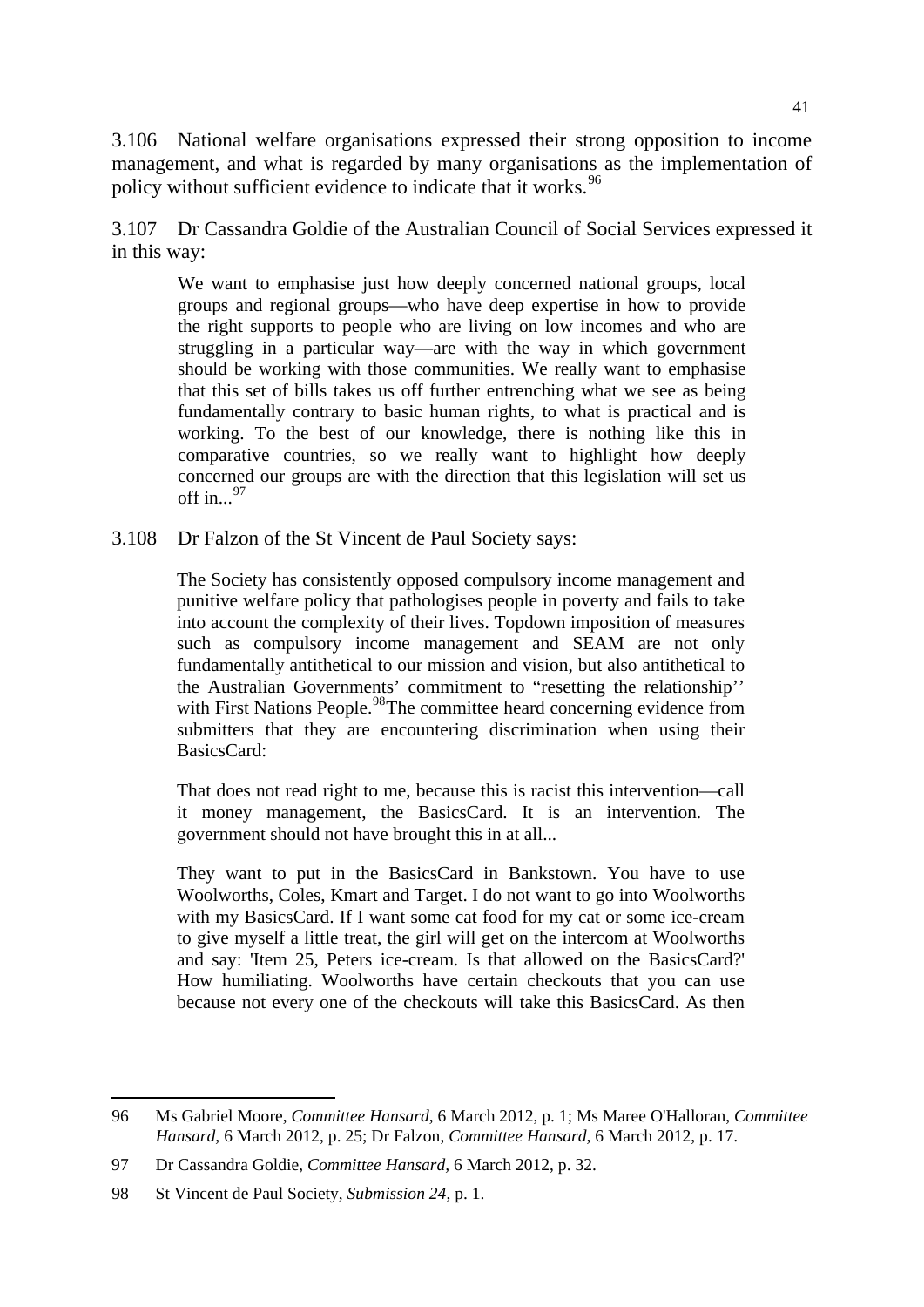Minister Tanya Plibersek said at the closed forum, 'It looks like a credit card.' It does not look like a credit card.<sup>[99](#page-51-0)</sup>

3.109 The Northern Territory Discrimination Commissioner Mr Eddie Cubillo advised the committee that there had been instances where Aboriginal people subject to income management had been treated poorly when using their BasicsCard:

We have had complaints from the urban centres with regard to how they are treated with their cards at shops in various places. We have had to pull a big shopping centre and provide training for them on how they treat Indigenous people with those welfare quarantine cards.

...It was in a major centre in the Territory. The big shopping centre was making people line up in a separate queue even though they lined up previously. They were saying it was a process for them, but people were—

...This was in Alice Springs.<sup>[100](#page-51-1)</sup>

3.110 In addition to the evidence received that may demonstrate instances of discrimination, the committee heard that the limited range of vendors involved in the income management scheme is also causing stress among families:

**Mr Oliver**:...Income management does not really teach people to budget; it just takes half their money away. So you have anxiety issues over that—having enough money to feed your kids, to pay your rent or to have a power card. Even though power cards are \$20, for us people who are working it is nothing but for people who are on income management it is actually something.

**CHAIR**: Thanks, Mr Oliver. Can you buy your power card with your BasicsCard?

**Mr Oliver**: I believe so, yes.

**CHAIR**: And you can buy food with your BasicsCard?

**Mr Oliver**: Yes, that is what it is for, but Centrelink always had that capacity; they called it Centrepay.

**CHAIR**: Sure, but I am just trying to clarify from your previous statement that people have not been refused power cards for electricity because of the BasicsCard.

**Mr Oliver:** No, there has been no refusal of that, but when people go into Darwin there are only a certain number of shops that actually accept BasicsCards.<sup>[101](#page-51-2)</sup>

3.111 The committee also heard evidence that suggests communities, particularly those where income management is being trialled, do not understand how it works:

<span id="page-51-0"></span><sup>99</sup> Miss Carol Carter, Deputy Chairperson, Bankstown Aboriginal and Torres Strait Islander Advisory Committee, *Committee Hansard*, 6 March 2012, p. 10.

<span id="page-51-1"></span><sup>100</sup> Mr Eddie Cubillo, Northern Territory Discrimination Commissioner, *Committee Hansard*, 24 February 2012, p. 3.

<span id="page-51-2"></span><sup>101</sup> Mr Cyril Oliver, Malabam Health Board, *Committee Hansard*, 22 February 2012, p. 8.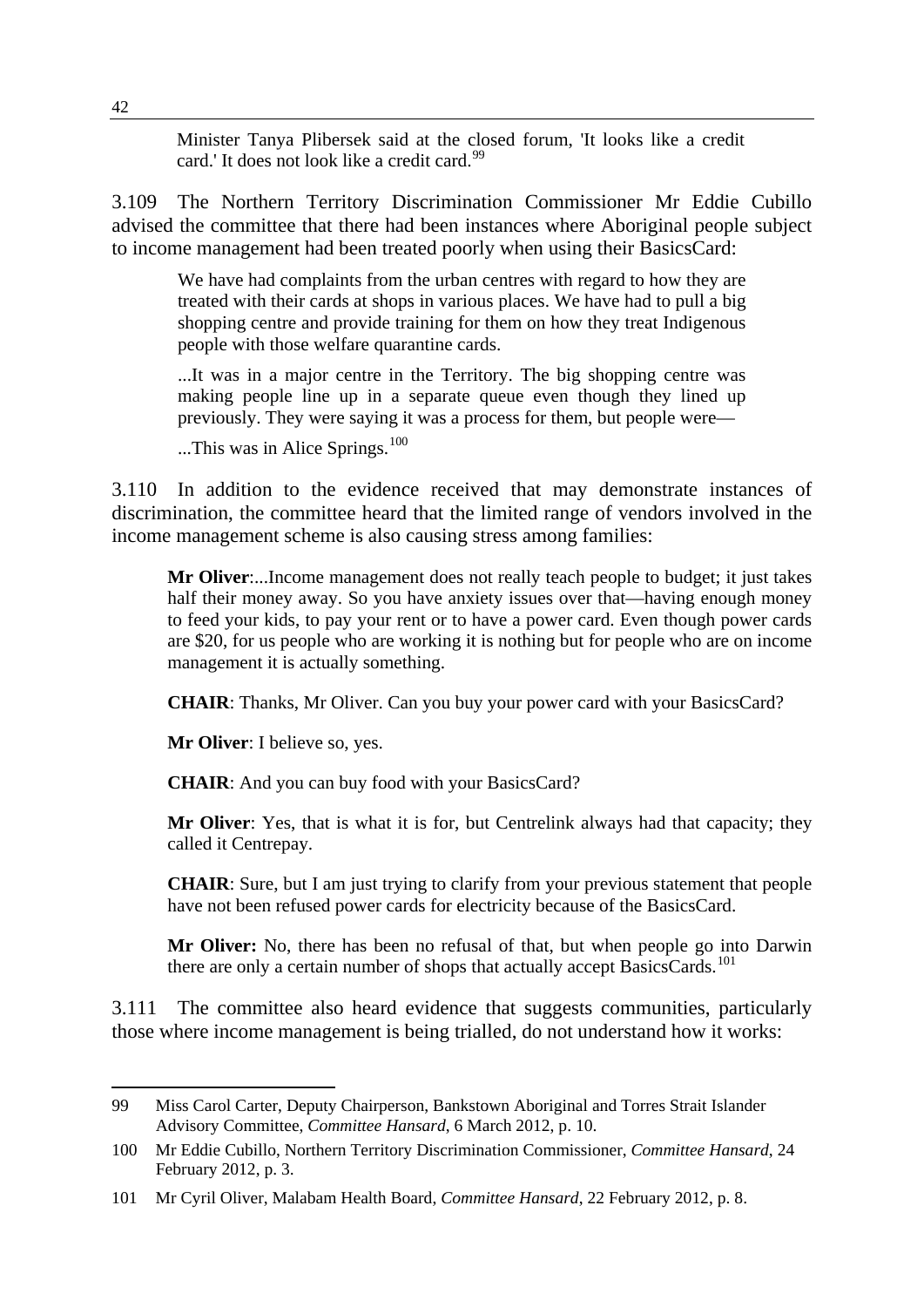**Mr Thomas:** We have been involved in meeting community organisations in Logan just recently. We are finding that there is not a lot of awareness in Logan at the moment about income management, so we have been assisting in explaining the possible changes out there. We have been doing the same thing out at Bankstown as well and have travelled to Shepparton. We are located here in Sydney, in Surry Hills, but we do not have the resources to have a casework service out there or to do some outreach. Certainly we have talked to community groups. We have been talking with Legal Aid and the Aboriginal Legal Service. We still have a legal working party looking at this issue at the moment, and it is our hope that we would be able to provide some outreach in these areas. We have had similar discussions with people at Shepparton about the need for community legal education. We are finding that there is a lot of not misinformation but just distortions, and people are really unclear about the model of income management that is going to be put in place in these locations. So people are needlessly anxious, and that is really unfortunate. Add to that the fact that people tell us that the engagement of the Department of Human Services or Centrelink has been, to quote someone who emailed me yesterday, 'ordinary' in these areas. So there needs to be more engagement there on the ground, and also with people who like income management and people who do not like it as well.

There is also the fact that the focus is on income management. There is confusion about the role of income management and all of the other placebased initiatives, which some groups have been very supportive of in these areas. So we think that is one of the reasons why it is important not just to get the information about people's social security rights but to get clear information about how the other proposals are working in the area as well. We have put this to government in our federal budget submission this year about this particular issue and mentioned it in relation to welfare rights funding overall, because we see a particular growth in the need to address this issue immediately.<sup>[102](#page-52-0)</sup>

3.112 The committee notes that the purpose of income management is to ensure better protection of vulnerable Australians and ensure that priority needs are met and expenditure on certain goods is reduced. The Northern Territory Children's Commissioner, however, identified that in situations of domestic violence, although income management may be helpful in ensuring that expenditure on alcohol or drugs is reduced, the quarantining of money may in fact prevent the person suffering abuse from leaving the domestic violence situation.

**Dr Bath**: I can say this, that I have come across many examples where women and children, in particular, are extremely stuck in terms of knowing what to do when they are exposed to domestic violence. I am sure most of us have personal experience of having to assist people in that situation who are living in Darwin and Alice Springs. So, in a broad sense, I think it is certainly true that many of the victims of domestic violence have very few resources, very few options and very few places to turn. That goes

<span id="page-52-0"></span><sup>102</sup> Mr Gerard Thomas, Policy and Media Officer, National Welfare Rights Centre, *Committee Hansard*, 6 March 2012, p. 28.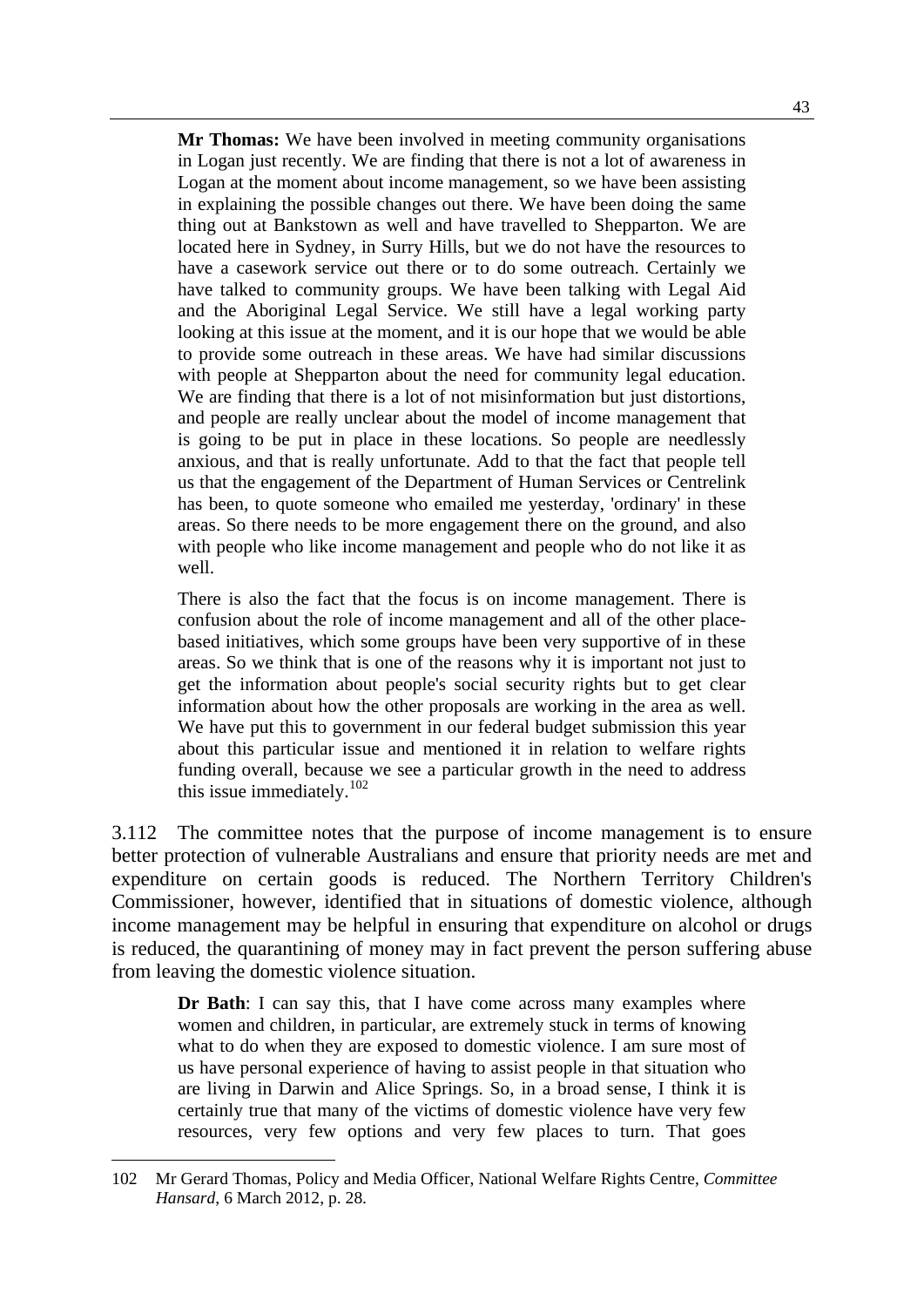absolutely without saying. My ears did prick up when I heard that mentioned because I think the issue is that if someone truly needs to have their income managed it is probably because kids are at risk in that situation. I am talking about if they truly do need to have their income managed. I do not know whether making some sort of blanket statement that the money should be returned is necessarily a good thing. Maybe if it were assessed by a professional I would be more comfortable about it rather than making a blanket statement. But if the issue is that it is being managed because kids have been neglected in the past, I do not think that is a valid contention.[103](#page-53-0)

3.113 Submitters are strongly opposed to compulsory income management and would prefer that it remain voluntary.

CAALAS continues to oppose the current regime of compulsory income management in the Northern Territory but in particular the proposed expansion under the social security bill. We are highly concerned about the continuation of income management and its expansion in the absence of independent evidence that income management is working to protect women and children or to encourage socially responsible behaviour.<sup>[104](#page-53-1)</sup>

...

We are not opposed to income management. We are opposed to compulsory income management. If someone genuinely and voluntarily elects to be income managed, we support that decision. We do not support compulsory income management in the way that it currently exists in the Northern Territory—there is a difference there.<sup>[105](#page-53-2)</sup>

3.114 The Public Health Association of Australia (PHAA) explained why compulsory income management should include clear entry and exist points and be a measure of last resort:

The PHAA acknowledges that there may be a case, in some limited instances, for compulsory income management for targeted individuals, where transparent, priority criteria have been established, such as child abuse or neglect, or alcohol-related violence. If compulsion is to be applied, there should be legal and ethical criteria to govern the process, including transparent methods of decision making, defined criteria to determine 'entry' and enable 'exit' from the scheme, and the right to appeal and review. Compulsory income management should only be implemented as a last resort and as part of a case management program, implemented by a properly consisted non government organisation, with safeguards against arbitrary decision making.<sup>[106](#page-53-3)</sup>

<span id="page-53-0"></span><sup>103</sup> Dr Howard Bath, Northern Territory Children's Commissioner, *Committee Hansard*, 23 February 2012, p. 51.

<span id="page-53-1"></span><sup>104</sup> Ms Katie Robertson, Central Australian Aboriginal Legal Aid Service, *Committee Hansard*, 21 February 2012, p. 8

<span id="page-53-2"></span><sup>105</sup> Ms Katie Robertson, Central Australian Aboriginal Legal Aid Service, *Committee Hansard*, 21 February 2012, p. 13.

<span id="page-53-3"></span><sup>106</sup> Public Health Association of Australia, *Submission 159,* p. 6.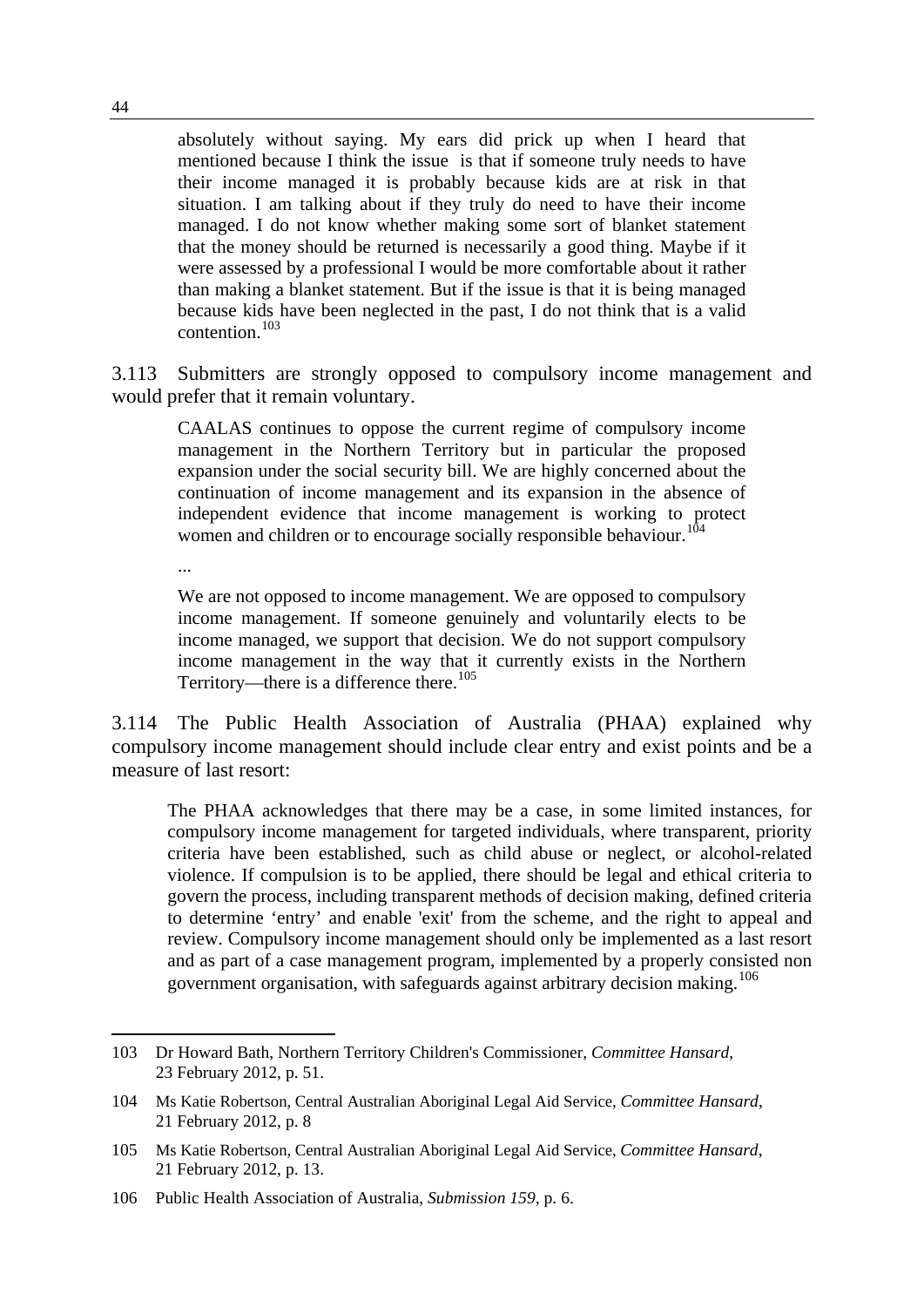#### *Committee view*

3.115 The committee takes the view that public opinion on the effectiveness and public benefit of income management remains divided. The committee is generally supportive of initiatives that aim to empower and protect vulnerable Australians but would be concerned if the measures prevent those in circumstances of distress from improving their situation. The committee is however concerned by the apparent lack of understanding in the place-based communities where income management is being trialled.

3.116 The committee is gravely concerned by the anecdotal evidence it received which suggested people using the BasicsCard are encountering discrimination. The committee views such practices as completely inappropriate and considers cases of discrimination should be addressed.

3.117 Ongoing work is needed with the community, Centrelink, elders and vendors, to ensure an understanding of the BasicsCard, including education for vendors that will ensure there is never discriminatory or stigmatising treatment.

#### *Broadening of the referral powers*

3.118 Throughout its inquiry, the proposed broadening of the referral power contained in Clause 123UFAA of the Social Security Legislation Amendment Bill 2011 was strongly criticised and raised as a concern by many stakeholders, particularly legal representatives. The Central Australian Aboriginal Legal Aid Service (CAALAS) raised concerns with this proposal given that it broadens the referral power to State and Territory authorities which will result in multiple agencies, without relevant knowledge and training of how income management works, making decisions of a significant magnitude.

The main concern that I will talk about today is the referral by a state or territory authority of a recipient on income management. We strongly oppose the ability for staff of a recognised state or territory authority to be able to make a decision regarding whether a welfare recipient should be subject to income management. We recommend that this provision be removed from the social security legislation amendment bill or, should it provide, we strongly recommend that an additional section be inserted into this legislation whereby the secretary has the final discretion as to whether a referral is implemented or actioned.

We have grave concerns about the government seeking to extend income management referral decision-making powers to other Northern Territory government departments based on our experience to with child protection income management. Our greatest anxiety relates to the insufficient understanding among many NT authorities of how income management works, what it involves and whether it will assist a welfare recipient.<sup>[107](#page-54-0)</sup>

<span id="page-54-0"></span> 107 Ms Katie Robertson, Central Australian Aboriginal Legal Aid Service, *Committee Hansard*, 21 February 2012, pp. 8–9.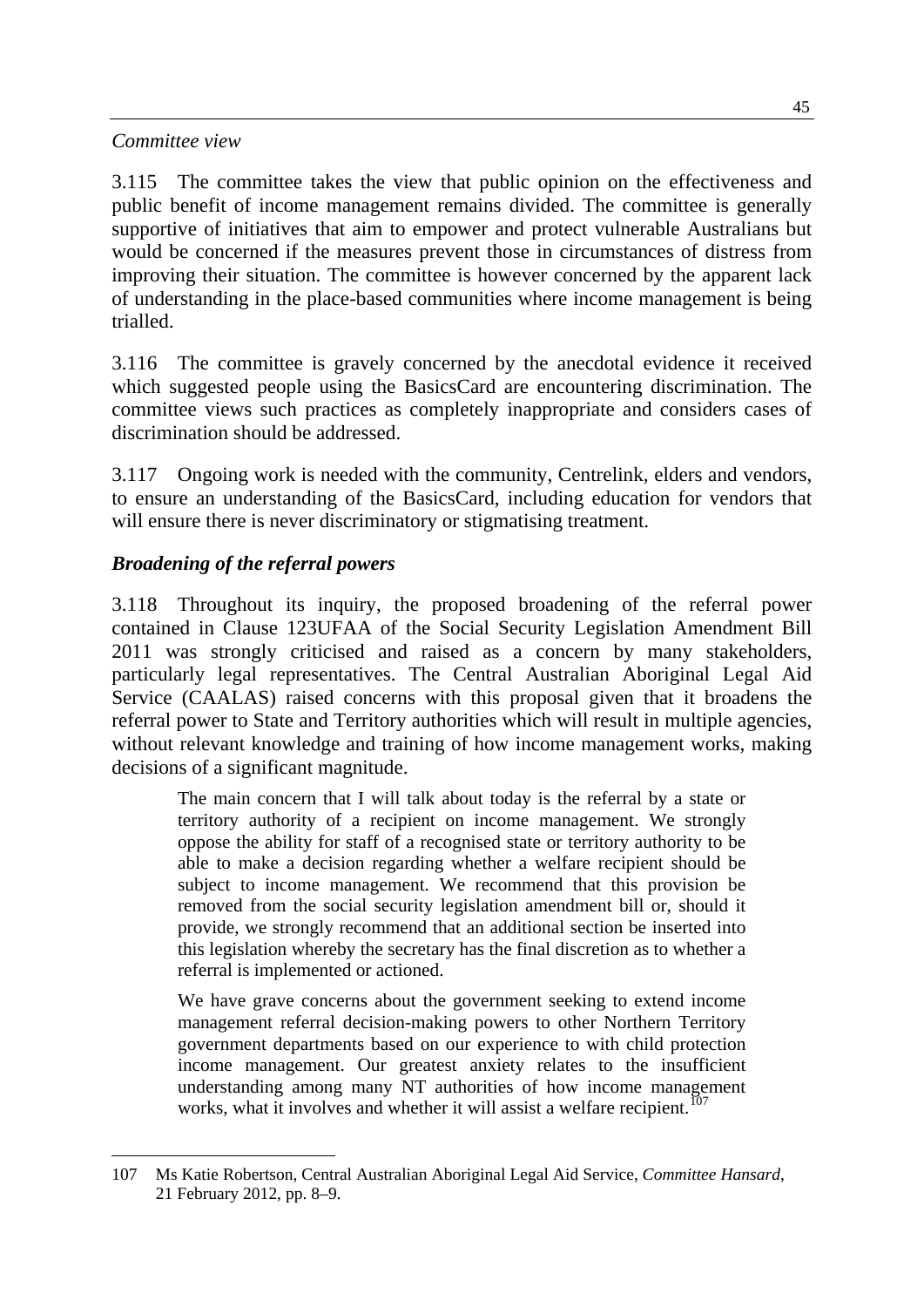3.119 Similarly the Northern Australian Aboriginal Justice Agency (NAAJA) were of the view that "[d]ecisions about social security and administration should be done by Centrelink, and I think that is what people expect."<sup>[108](#page-55-0)</sup>

3.120 CAALAS explained that their concern with the broadening of the referral provisions is twofold. Not only are they concerned that there is a lack of knowledge of income management in state and territory authorities who may be recipients of this delegated legislative power but that in some cases, such as the Northern Territory, such a delegation will create access to justice problems given the absence of an administrative appeals review process.

We are of the opinion that Centrelink income management staff are best placed to determine a recipient's eligibility for income management, given that it is a highly complex regime. Giving Centrelink final discretion will also afford recipients subject to a decision access to Centrelink review mechanisms, such as the authorised review officer, the Social Security Appeals Tribunal and the Administrative Appeals Tribunal.<sup>[109](#page-55-1)</sup>

#### *Committee view*

3.121 The committee shares the concerns of submitters about the delegation of the referral power to authorised state and territory authorities given the potential impact of decisions concerning income management can have on families.

3.122 The committee also notes that it would be an undesirable outcome if the proposed provisions could affect access to justice for vulnerable Australians, and considers that all decisions about whether a person is made subject to income management must allow for appropriate review of administrative power and accord natural justice.

3.123 The committee notes the argument made in a number of submissions, including the Australian Human Rights Commission and Aboriginal Peak Organisations NT, that the usual Social Security appeal mechanisms should be available to Centrelink recipients who are referred for income management by a proposed State/Territory body.

3.124 The committee notes that all decisions made by Centrelink in relation to income management are appealable through the usual Social Security appeal mechanisms. This proposal would bring into the Social Security appeals process decisions that are not made by Centrelink. In this sense it would be a new use of these appeals mechanisms and the committee has been advised by FAHCSIA that it is not practicable. In particular, decision making powers on income management will be provided to state/territory bodies where they have particular expertise e.g. in child

<span id="page-55-0"></span><sup>108</sup> Mr Alexander Clunies-Ross, Northern Australian Aboriginal Justice Agency, *Committee Hansard*, 23 February 2012, p. 44.

<span id="page-55-1"></span><sup>109</sup> Ms Katie Robertson, Central Australian Aboriginal Legal Aid Service, *Committee Hansard*, 21 February 2012, p. 9.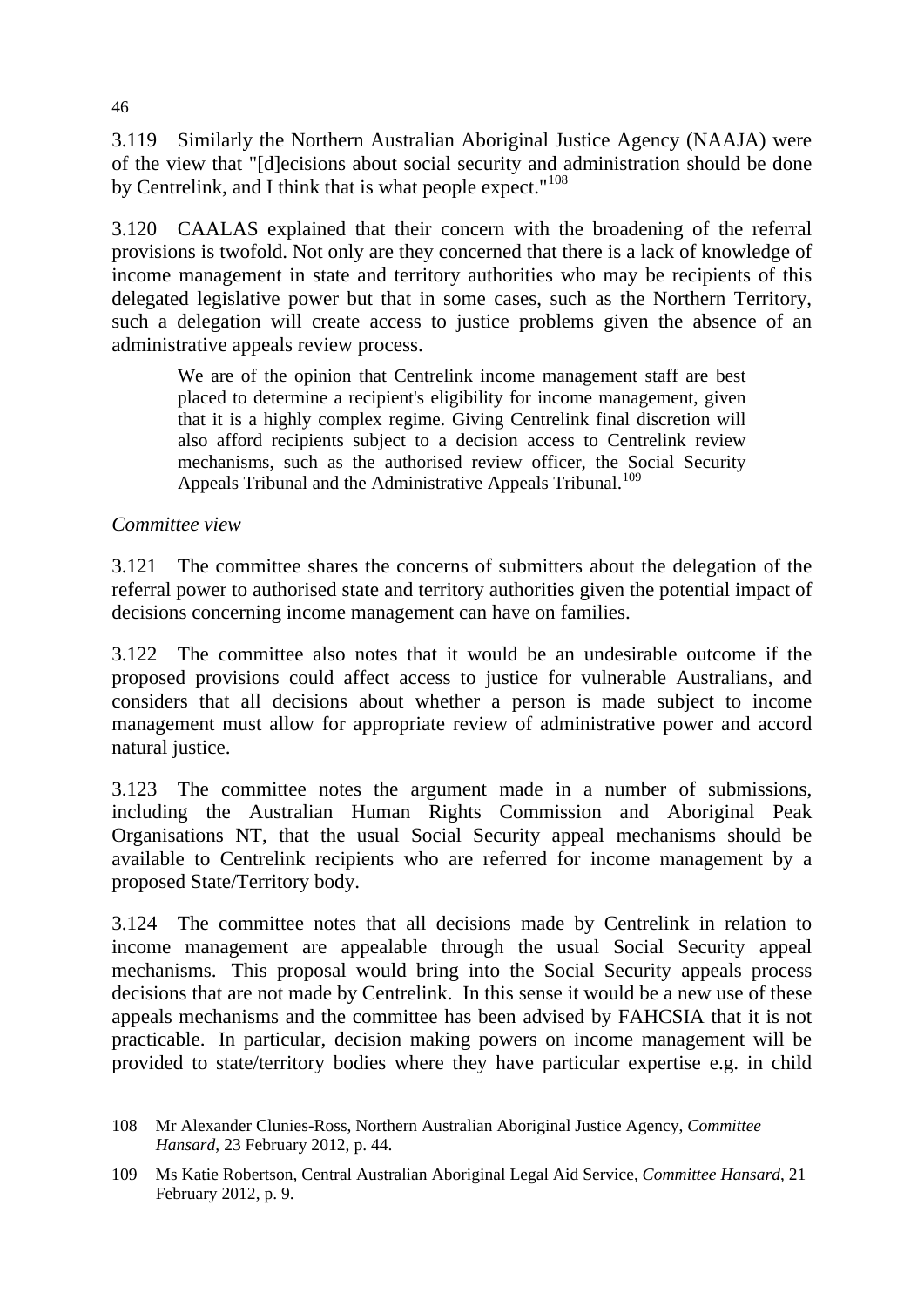protection or substance abuse – and where Centrelink does not have such expertise. It is not practicable that Centrelink would review decisions of a body where they do not hold the expertise.

3.125 It is unclear to the committee how Centrelink would review a decision that may be based upon many years of case files from authorities working closely with families and individuals, without having full access to these case files. It is also questionable whether it is appropriate for Centrelink to be examining case files which will contain intensely personal information about individuals and their children, and may contain a range of unsubstantiated allegations.

3.126 To allow for the usual Social Security appeal mechanisms would essentially require the duplication of expertise that is already held by particularly state or territory bodies.

3.127 However, the committee certainly agrees that there should be opportunities for people to seek review of decisions about income management. Therefore, it would be appropriate for the amended bill to require that the Minister only approve authorities which have an appropriate review process. This would apply specifically to decisions made by the authority to give a notice to place a person on this measure of income management, and would enable people referred under the measure to have that decision reviewed. An appropriate review process would be one where there is review by a person not involved in the original decisions; the review is easily accessible and is provided in a timely fashion, and available at no cost.

# **Recommendation 6**

**3.128 The committee recommends that the government amend the Social Security Legislation Amendment Bill to require that only agencies that have in place appropriate internal and external review and appeal processes be approved by the Minister to make income management referrals.** 

# **School Attendance**

3.129 Schedule 2 of the Social Security Legislation Amendment Bill 2011 amends the provisions in the social security law that underpin the Government's *Improving School Enrolment and Attendance through Welfare Reform Measure* (known as SEAM). It enables some local tailoring of this measure so the operation of SEAM can be integrated with the Northern Territory Government's *Every Child, Every Day*  initiative, to support greater improvement of school attendance. Under the amended arrangements, a parent may be required to attend a compulsory conference to discuss their child's school attendance, to enter into a school attendance plan, and to comply with the plan. Failure to meet the compliance arrangements provided by the Bill would lead to suspension of a parent's income support payment, unless certain circumstances apply. $110$ 

<span id="page-56-0"></span><sup>110</sup> Social Security Legislation Amendment Bill, *Explanatory Memorandum*, p. 12.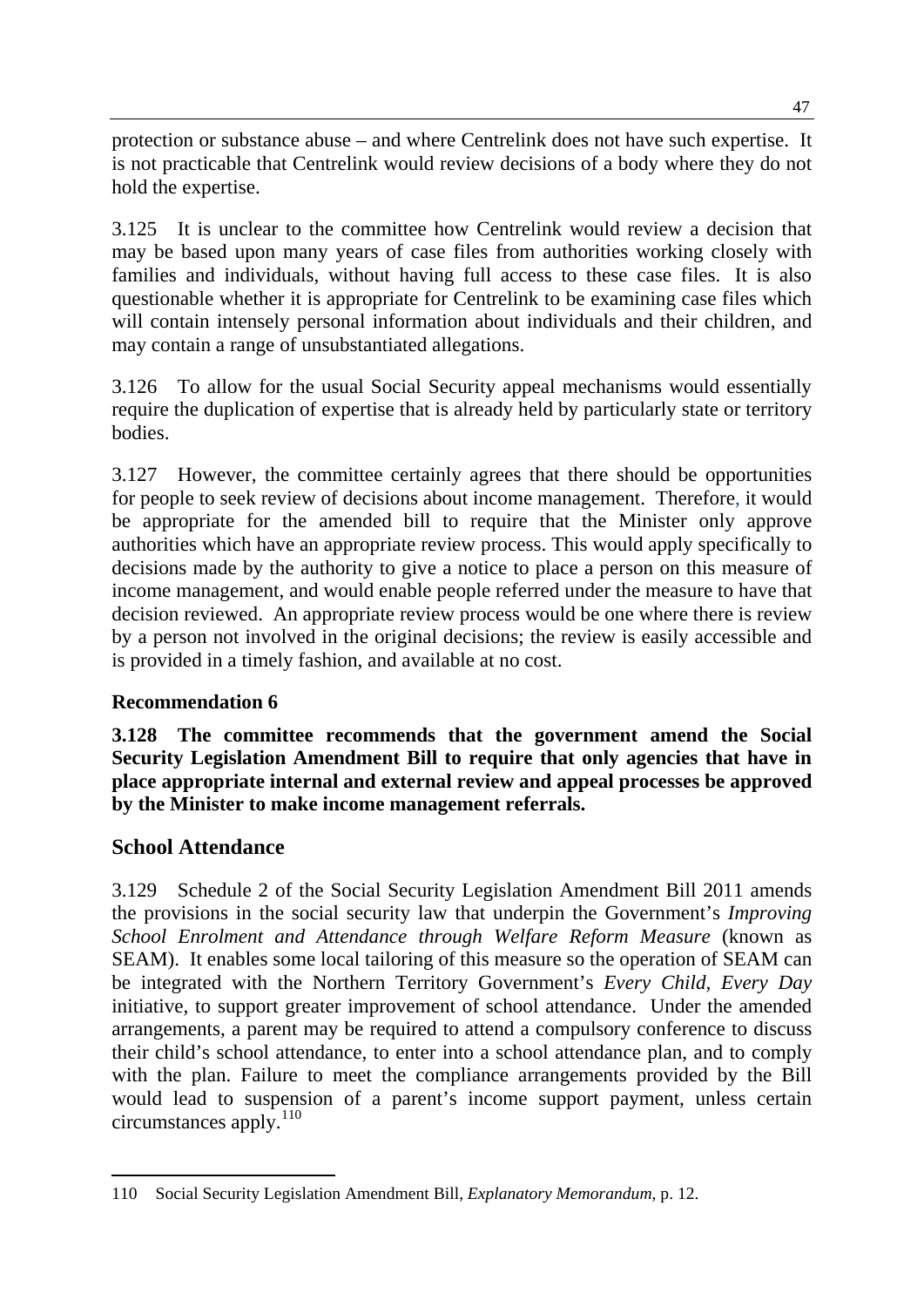3.130 Under the current provisions, failure to comply with Part 3C of the Social Security Legislation results in similar penalties for school non-attendance, such as the temporary suspension of some income support payments.<sup>[111](#page-57-0)</sup> The changes set out in the Bill will introduce additional steps in the process before this suspension occurs, such as conferencing and development of school attendance plans. These additional steps are set out in a new Division 3A of Part 3C of the Bill.

3.131 The financial impact of this Bill in implementing the school attendance measure is \$28.2 million over four years from 1 July 2011, with the measures in this Bill commencing from 1 July 2012.<sup>[112](#page-57-1)</sup>

# **The proposed amendments – new SEAM model**

3.132 Division 3A will be inserted into Part 3C of the Social Security Administration Act, which relates to SEAM and sets out provisions for school attendance plans. Division 3A enables the Secretary or a person responsible for the operation of a school to:

- require a person to attend a conference to discuss the school attendance of their child, to enter into a school attendance plan at the conference, and to comply with the plan;  $^{113}$  $^{113}$  $^{113}$  and
- to give compliance notices where a person fails to attend a conference, fails to enter a plan, or fails to comply with a plan. The compliance notice would require the person to attend a conference, enter a plan, or comply with a plan, depending on circumstances surrounding the giving of the notice.<sup> $114$ </sup>

3.133 Failure to comply with a compliance notice under these amendments will then result in payments being suspended.<sup>[115](#page-57-4)</sup> This suspension of income support remains a last resort measure under the amendments and a suspension is subject to the following exceptions:

- suspension of payments could not occur if the Secretary were satisfied that there were 'special circumstances' to justify the failure to comply with the compliance notice; and
- a determination can be made, having regard to all the circumstances, that, if a person has been fined under a State or Territory law regarding a failure of the person's child to attend school, payments may not be suspended despite

<span id="page-57-0"></span> 111 *Social Security Administration Act 1991*, Part 3C, section 124M.

<span id="page-57-1"></span><sup>112</sup> Social Security Legislation Amendment Bill, *Explanatory Memorandum*, p. 0.

<span id="page-57-2"></span><sup>113</sup> Social Security Legislation Amendment Bill, *Explanatory Memorandum*, p. 12.

<span id="page-57-3"></span><sup>114</sup> Social Security Legislation Amendment Bill, *Explanatory Memorandum*, p. 12.

<span id="page-57-4"></span><sup>115</sup> Department Families, Housing, Community Services and Indigenous Affairs, *Submission 343*, p. 22.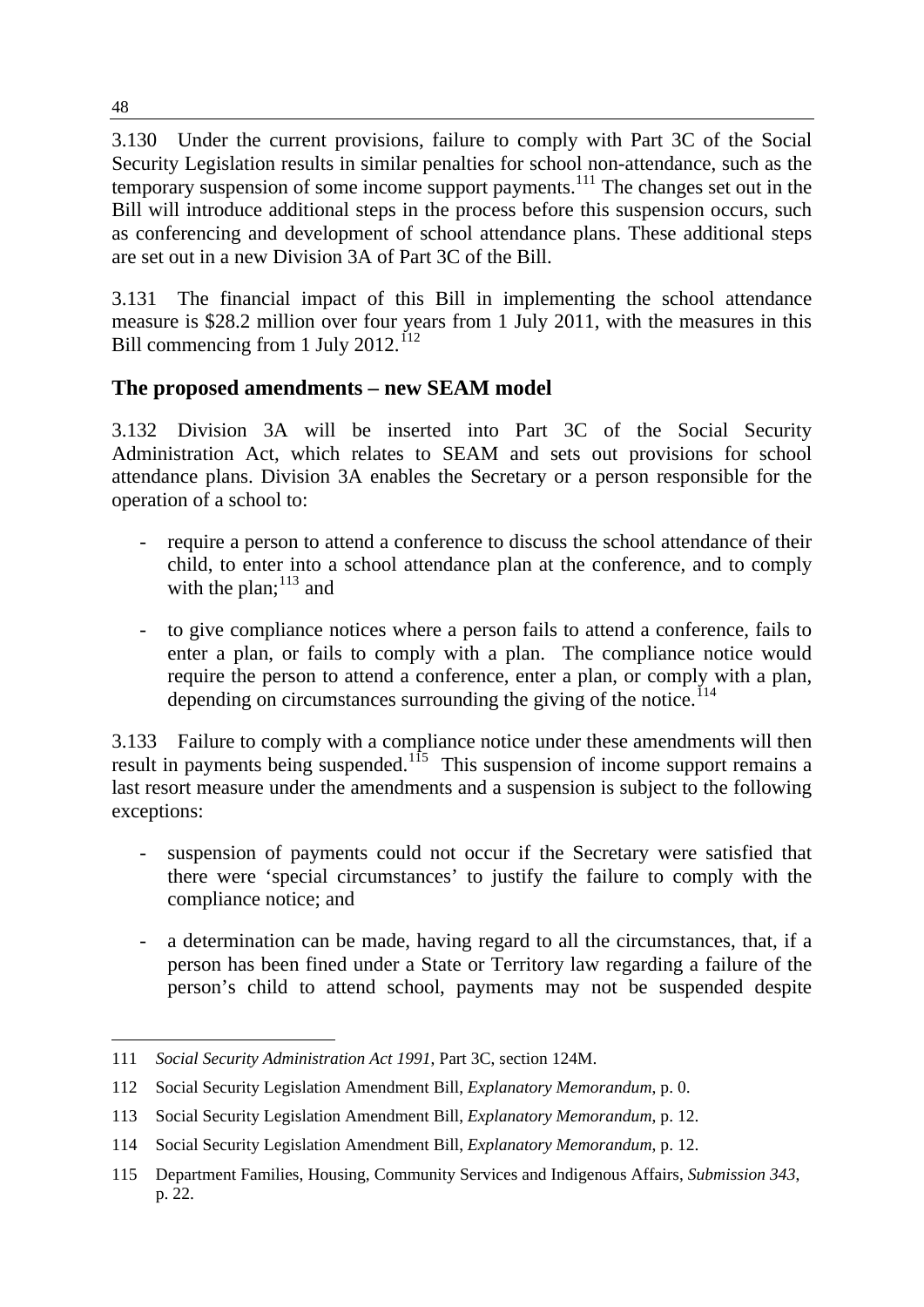non-compliance with the compliance notice, even if no special circumstances exist. $^{116}$ 

3.134 A new section 124NC provides for school attendance plans to be part of SEAM rather than just issuing compliance notices. Under this amendment, the Secretary or the person responsible for the operation of the school may require a parent or carer enter into a school attendance plan which would set out requirements to meet in order to improve attendance for the child/ren that the plan covers.<sup>[117](#page-58-0)</sup>

# **SEAM trials and extension to additional NT locations**

3.135 In 2009, SEAM was trialled in six locations across the Northern Territory and six locations in Queensland. The trials in the Northern Territory have involved a total of 14 schools (including nine government schools). The Australian Government announced in 2011 that SEAM will be extended to an additional 16 sites in the Northern Territory.<sup>[118](#page-58-1)</sup> The locations where SEAM is being implemented in the Northern Territory is set out in Appendix 5.

#### *Importance of school attendance to lift educational outcomes*

3.136 The committee heard broad support from submitters regarding the benefits of education leading to better life outcomes, and the need to lift educational outcomes through school attendance. This was highlighted in the bill's second reading speech:

School attendance in the parts of the Northern Territory is unacceptably low – as low as 40% in some schools. With such a level of absence, a child cannot build a sufficient foundation in literacy and numeracy to enable them to succeed in later schooling and in the modern world.<sup>[119](#page-58-2)</sup>

...

This work must continue, but it is clear that for these improvements in schools to translate into improvements in educational outcomes for students, regular school attendance is essential.

Improving attendance can never be done by governments and schools alone. For all the funding that governments invest and all the skills that teachers bring to their schools, we still ultimately rely on the parents to get their children ready and to the school gate each morning.<sup>[120](#page-58-3)</sup>

 116 Social Security Legislation Amendment Bill, *Explanatory Memorandum*, p. 12.

<span id="page-58-0"></span><sup>117</sup> Social Security Legislation Amendment Bill, *Explanatory Memorandum*, p. 15.

<span id="page-58-1"></span><sup>118</sup> Ministers Macklin and Garrett, Joint Press Release, *Good Progress in improving school enrolment and attendance in Queensland and the Northern Territory*, 2 February 2012 [http://ministers.deewr.gov.au/garrett/good-progress-improving-school-enrolment-and](http://ministers.deewr.gov.au/garrett/good-progress-improving-school-enrolment-and-attendance-queensland-and-northern-territory)[attendance-queensland-and-northern-territory](http://ministers.deewr.gov.au/garrett/good-progress-improving-school-enrolment-and-attendance-queensland-and-northern-territory) (accessed 6 March 2012).

<span id="page-58-2"></span><sup>119</sup> Minister Garrett, Social Security Legislation Amendment Bill 2011, Second Reading Speech, *House of Representatives Hansard*, 23 November 2011, p. 13559.

<span id="page-58-3"></span><sup>120</sup> Minister Garrett, Social Security Legislation Amendment Bill 2011, Second Reading Speech, *House of Representatives Hansard*, 23 November 2011, p. 13559.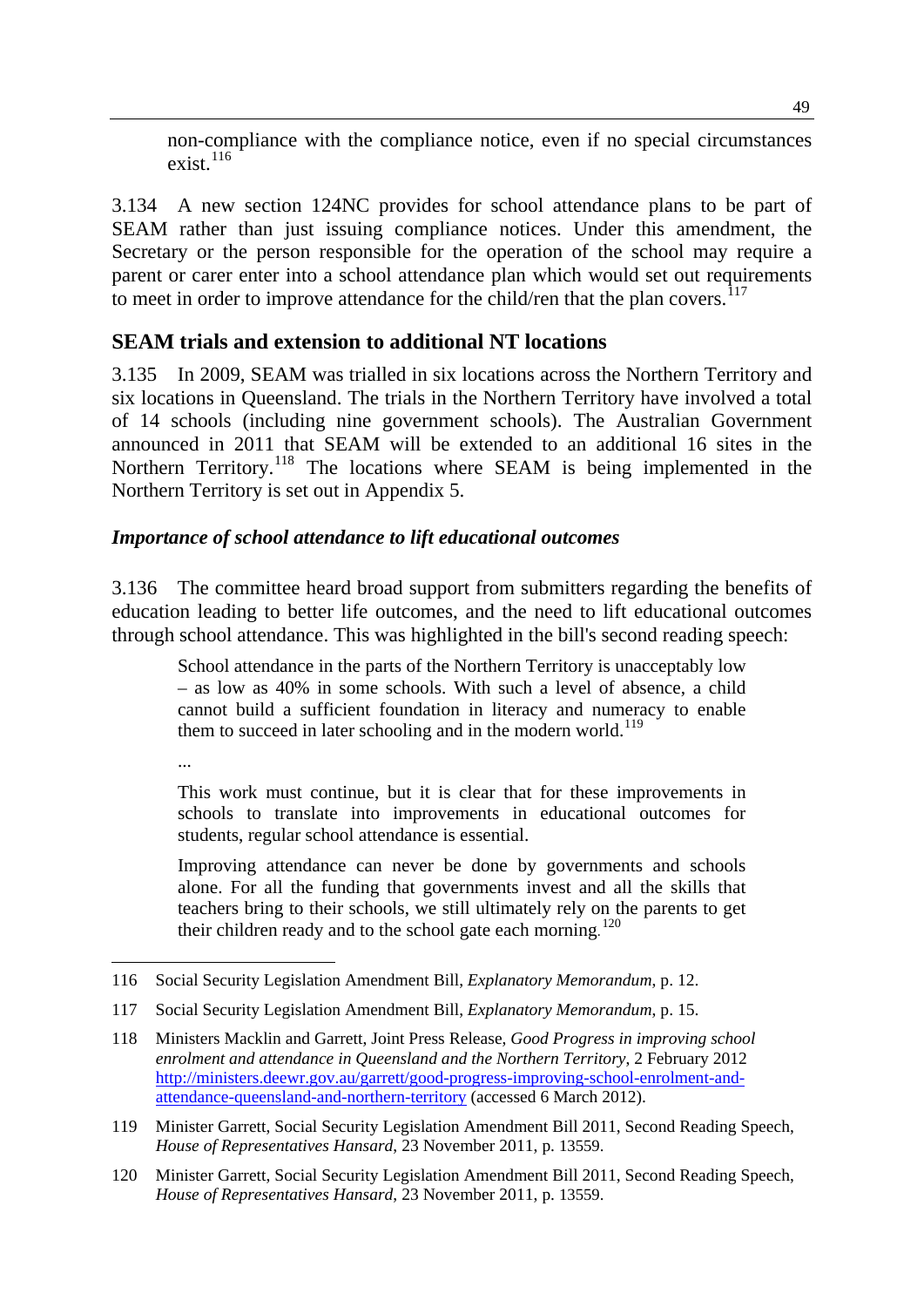3.137 Despite receiving evidence supporting school attendance, the committee received little evidence from stakeholders that supported current measures to address school non-attendance. A number of issues were raised by submitters regarding the approach taken in the Stronger Futures bills, particularly SEAM. These key issues often were not directly related to the proposed legislative amendments but spoke to broader issues relating to the policies being implemented under these arrangements. Issues identified included:

- policy confusion between Commonwealth policies and jurisdiction based policies to improve school attendance;
- lack of evidence supporting SEAM as an effective measure to address school non-attendance; and
- punitive measures are ineffective in addressing school non-attendance and intensive case management approaches are required.

# *Policy confusion between Commonwealth policies and jurisdiction based policies to improve school attendance*

3.138 The Bill's Explanatory Memorandum explains that amendments enables 'local tailoring' so the operation of SEAM can be integrated with the Northern Territory (NT) Government's *Every Child, Every Day* initiative to support school attendance.<sup>[121](#page-59-0)</sup> This integration is not made explicit in the legislative amendments so the new Division 3A can potentially apply outside the Northern Territory.

3.139 Given SEAM will be extended in the Northern Territory to specific locations, and the Territory Government has recently implemented the *Every Child, Every Day* initiative which can include fining parents when children do not attend school, it is unclear to the community how these two policies will interact and what policy will take precedent.

3.140 The Australian Department of Families, Housing, Community Services and Indigenous Affairs (FaHCSIA) explained SEAM will support the NT Government's approach and sought to provide clarity to the committee regarding its integration with the NT *Every Child, Every Day* initiative and stated that SEAM:

...is supported by the Northern Territory government, recognising that it will complement its own every child, every day policy and operate in the context of a range of other measures encouraging improved levels of school attendance. In other words, SEAM is not the only lever being used in this area.

There have been a range of comments about SEAM that it is punitive and that there is a lack of evidence that it works. I would like to respond to those. First, SEAM is a strong measure, but it is not the only measure. SEAM is another strategy to complement others aimed at improving school

<span id="page-59-0"></span> 121 Social Security Legislation Amendment Bill, *Explanatory Memorandum*, p. 12.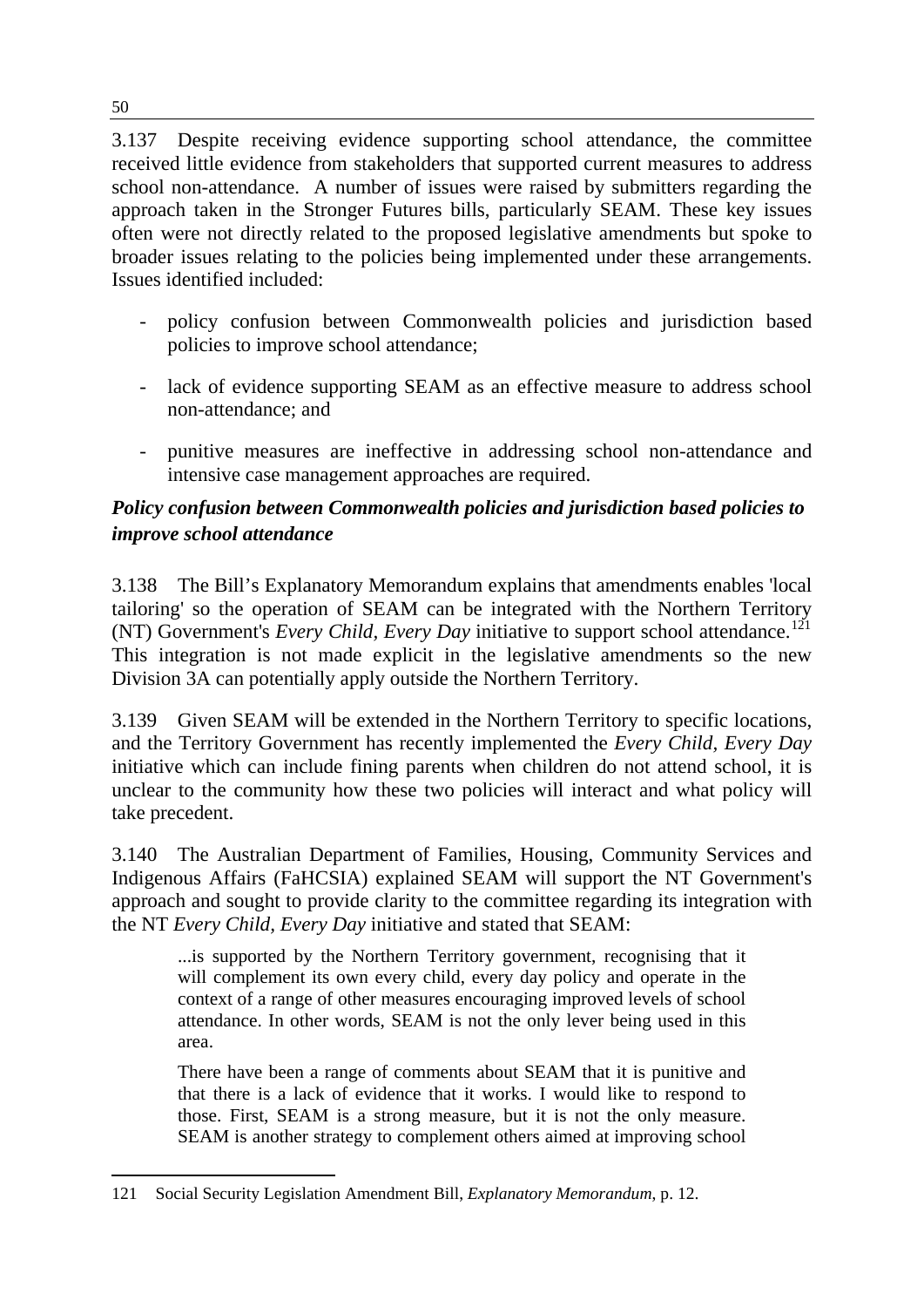attendance. It is not seen as a panacea. The new SEAM model provides positive support to parents and families. It builds on the Territory government's attendance conference process. That process gets families and schools together to try and resolve the barriers to attendance before a suspension of income support occurs. Social work and other support services will be provided to assist the family throughout the SEAM process. Where required, however, the new SEAM enables a tougher approach to be applied. Suspension of income support is the lever at the end of the process for the small number of parents who refuse to engage and in so doing, deprive their children of the opportunities that schooling provides, the opportunities for a life with much greater potential.<sup>[122](#page-60-0)</sup>

3.141 The Northern Territory Government also stated that SEAM is just one aspect of an approach to improving attendance in the Territory, and this measure is part of a broader strategy:

The NTG considers that the SEAM provides a mechanism to enhance school attendance, through its integration with the NTG's Every Child, Every Day school attendance strategy and its Strong Start, Bright Futures comprehensive service delivery modelin [sic] Territory Growih [sic] Towns. However the SEAM alone cannot deliver the educational outcomes being sought, It [sic] must be complemented by effective engagement with families, further enhancing teacher quality and numbers, including growing a strong Indigenous education workforce, teacher housing, and student reengagement strategies.

Investments in the area of re-engaging disengaged students are needed to ensure the desirable impacts of the SEAM legislative reform do not have unintended consequences of disrupting the learning of students who have been more consistently engaged with schooling, as is coordinated support for families of disengaged students' This investment would importantly build on the early encouraging signs of improved outcomes from the collective NT and Commonwealth government investment in remote Indigenous schools and communities.<sup>[123](#page-60-1)</sup>

3.142 These clarification points however do not appear to have filtered out to all the communities which it affects. The committee heard from many submitters that there was still confusion around how the two policies operated together. The Aboriginal Peak Organisations of the NT stated:

...duplicated NT and Federal school attendance regimes provide a confusing and inconsistent policy environment for parents to negotiate and indicate an unwillingness or incapacity to provide a coherent whole-of-government approach to this critical issue. While APO NT appreciates that SEAM will not apply to a family fined under the NT scheme for their child's non-

<span id="page-60-0"></span><sup>122</sup> Mr Michael Dillon, Deputy Secretary of Families, Housing, Community Services and Indigenous Affairs, *Committee Hansard*, 1 March 2012, p. 27.

<span id="page-60-1"></span><sup>123</sup> The Northern Territory Government, *Submission 403*, p. 9.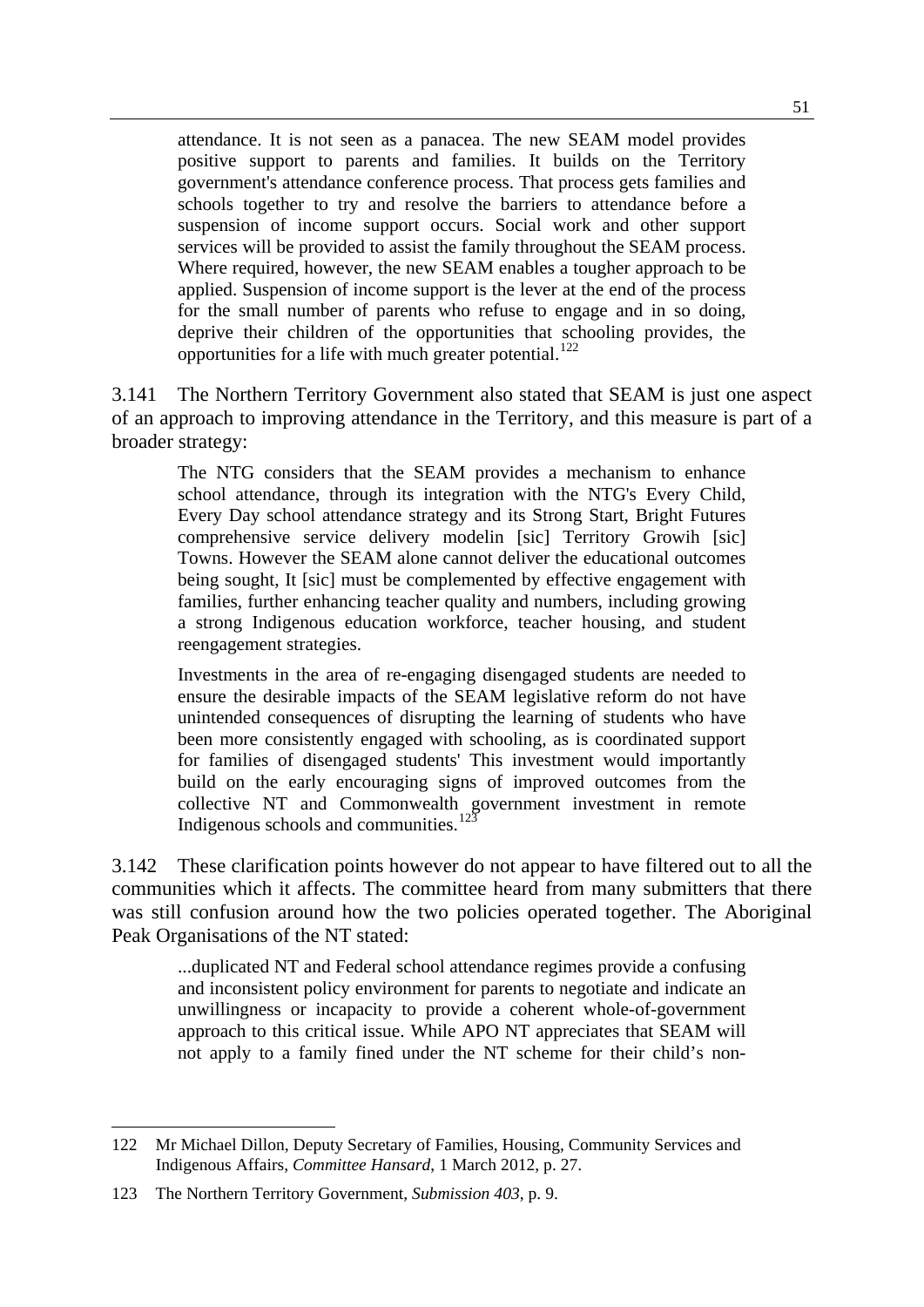attendance at school, the possibility of varied consequences is unnecessarily confusing. $124$ 

3.143 Some community schools, however, did indicate to the committee how SEAM relates to the *Every Child, Every Day* initiative and how this may operate on the ground. When asked what both the Commonwealth and Territory governments provide to address school non-attendance issues, the Principal of Maningrida school stated:

It is very similar to our current NT policy around Every Child, Every Day. It is really coming back even before the fines or any of that are rolled out. It comes back to the communication with parents. So, if Trish Crossin has not come to school for 10 days, we would need to then go around to the family and say, 'What is happening with Trish? What is the story here?' and then, 'How can we help Trish to come to school?' We then work it out with the parents or the family and say, 'Okay, what is the background here?' Our attendance officers will then come to the school and say, 'We need these types of support for this type of child,' and that is different support for different children that are not attending. We can then work with that child and really engage them into the school. But we keep that conversation happening all the time. Even when Trish does come back into the school, we need to have that conversation the week after as well to make sure the parents engage and know what is happening in the class for that student, so the parents can support the students in the classroom, because they know what is happening in each class.<sup>[125](#page-61-1)</sup>

3.144 The need for further education in the community about what these two measures entail, how they will interact and what implications there may be for parents, and communities affected remain. This need was made clear in the Aboriginal Peak Organisations of the Northern Territory submission that stated significant 'community education is needed to ensure Aboriginal People fully understand the new SEAM measure'.<sup>[126](#page-61-2)</sup>

#### *Committee view*

3.145 Based on feedback received in the Northern Territory, the committee believes the distinction between the NT Government's *Every Child, Every Day* initiative and the SEAM measure remains unclear within the community.

#### **Recommendation 7**

**3.146 The committee recommends that the Commonwealth and NT governments provide greater clarity regarding SEAM and the** *Every Child, Every Day* **measures, how they interact and will operate in parallel together. Further education needs to be provided to communities where these policy changes will** 

<span id="page-61-0"></span><sup>124</sup> Aboriginal Peak Organisations of the Northern Territory, *Submission 330*, p. 8.

<span id="page-61-1"></span><sup>125</sup> Mr Stuart Dwyer, Maningrida School Principal, *Committee Hansard*, 22 February 2012, p. 26.

<span id="page-61-2"></span><sup>126</sup> Aboriginal Peak Organisation of the Northern Territory, *Submission 330*, p. 8.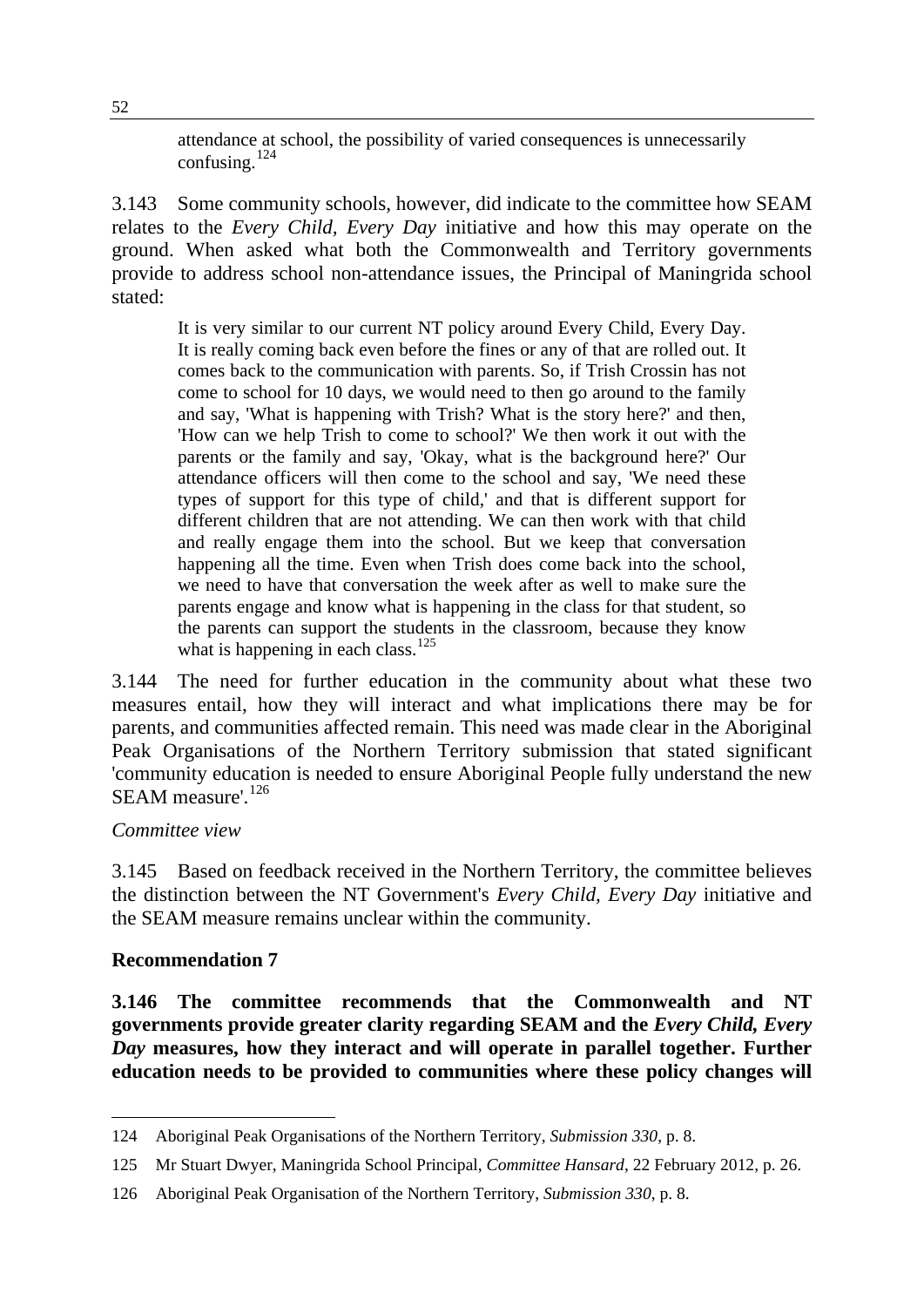**apply in the Northern Territory as of 1 July 2012 and advice provided by both governments must be clear as to what policy applies in different areas throughout the Northern Territory.** 

# *Lack of evidence supporting SEAM as an effective measure to address school nonattendance*

3.147 The committee heard from many stakeholders concerned with SEAM being extended under the legislative amendments despite the apparent lack of evidence that supports it as an effective measure to address non-attendance. The National Congress of Australia's First Peoples stated:

...there is insufficient evidence to support improved attendance and educational outcomes through an expansion and extension of SEAM and that these resources would be better directed at alternatives such as changing the school environment and supporting community-driven initiatives. We note that the Department of Education, Employment and Workplace Relations released an evaluation report on SEAM for 2010 at the concluding stages of the consultation period of this review. Due to the late timing of the release, there has been insufficient time to analyse the evaluation report and its implications. Accordingly, we reserve our position on the evaluation report.<sup>[127](#page-62-0)</sup>

3.148 The Central Australian Women's Legal Service (CAWLS) Inc. expressed shared this concern through their submission and requested the extension of SEAM be put on hold until more evidence is gathered.

CAWLS is concerned at the expansion of SEAM despite a lack of evidence that it has worked to positively impact school attendance in the trial communities. The evaluation of the 2009 model states that "SEAM did not demonstrably improve the rate of attendance of SEAM children overall, nor was any effect apparent at any stage of the attendance process in 2009". CAWLS asks the Committee to recommend that the expansion of SEAM be put on hold until substantive evidence is available to show that the serious step of suspending and/or cancelling parental income support payments works to significantly improve school attendance.<sup>[128](#page-62-1)</sup>

3.149 The committee received advice from FaHCSIA and the Australian Department of Education, Employment and Workplace Relations however that evaluations of SEAM in 2009 and 2010 have found positive outcomes, and that nother evaluation is being conducted in late 2012. FaHCSIA advised that:

...an early 2009 evaluation report relating to SEAM's operation in the Northern Territory was released in mid-December 2011. A subsequent 2010 evaluation report has also been released and a copy has been provided to the committee. The 2010 report showed that SEAM is having a positive effect

<span id="page-62-0"></span><sup>127</sup> National Congress of Australia's First People, *Submission 224*, p. 23.

<span id="page-62-1"></span><sup>128</sup> Central Aboriginal Women's Legal Service Inc., *Submission 317*, p. 4.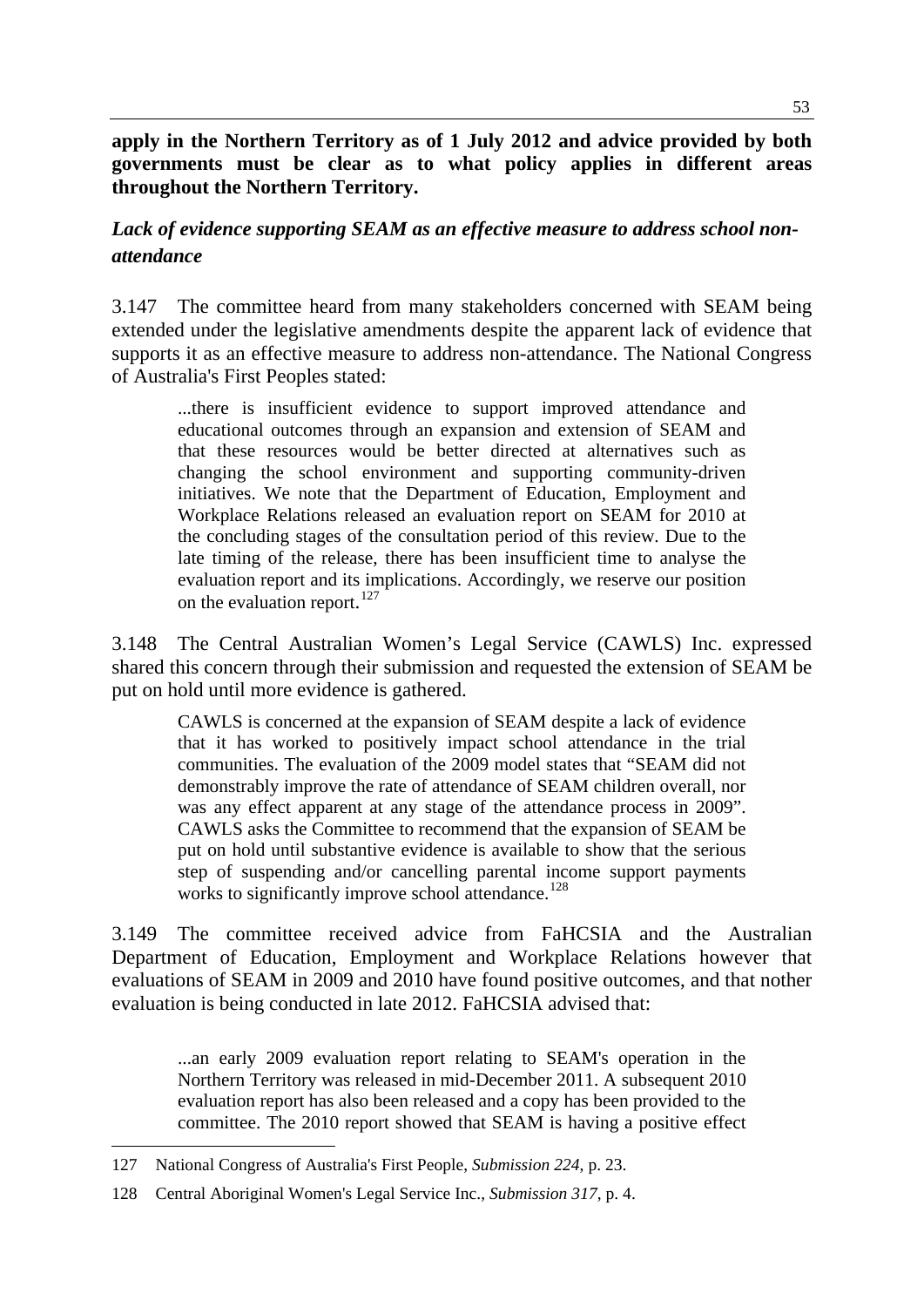on both enrolment and attendance. From 2009 to 2010, students who were involved in the SEAM trial improved their attendance rates more than other children attending the same schools. We understand that this improvement was mostly a result of a decrease in unauthorised absences, those directly targeted by SEAM. Social worker contact provided by Centrelink was also shown to be vital in helping to improve the absence rates of referred students during the compliance period. This is particularly the case for students with higher absence rates, where assistance was provided to address attendance issues, helping to limit a relapse in absence rates.

These evaluations also outlined a number of areas in which SEAM could be improved. The government has acted on these recommendations. Accordingly, the new model of SEAM proposes as part of the Stronger Futures package has key differences from the existing SEAM model.<sup>[129](#page-63-0)</sup>

3.150 The Australian Government also advised that a final evaluation of the SEAM trial will be conducted in 2012 and further evaluations are being planned to monitor the effectiveness of improving and integrating SEAM with the Northern Territory's *Every Child, Every Day strategy.*<sup>[130](#page-63-1)</sup>

#### *Committee view*

3.151 The committee notes the intention for an evaluation of SEAM in 2012 and believes this evaluation, and any others conducted in relation to *Every Child, Every Day*, should be made available as soon as possible and inform future amendments in this policy area.

#### **Recommendation 8**

**3.152 The committee recommends that the SEAM 2012 evaluation, and any other material monitoring the effectiveness of SEAM and the** *Every Child, Every Day* **initiative, be made publicly available as soon as possible following its completion. Timing of the evaluation's release is particularly important given the inappropriate delay in releasing the 2010 evaluation of SEAM.** 

# *Punitive measures are ineffective in addressing school non-attendance and intensive case management approaches are required*

3.153 Suspension of income support payments under amended SEAM arrangements remain a last resort. This information however was often not evident in the understanding expressed by organisations and individuals who presented evidence to the committee. In their submission, the Australian Council of Social Services asserted that SEAM in the Northern Territory:

<span id="page-63-0"></span> 129 Mr Michael Dillon, Department of Families, Housing, Community Services and Indigenous Affairs, *Committee Hansard*, 1 March 2012, p. 27.

<span id="page-63-1"></span><sup>130</sup> Families, Housing, Community Services and Indigenous Affairs, *Submission 343*, p. 20.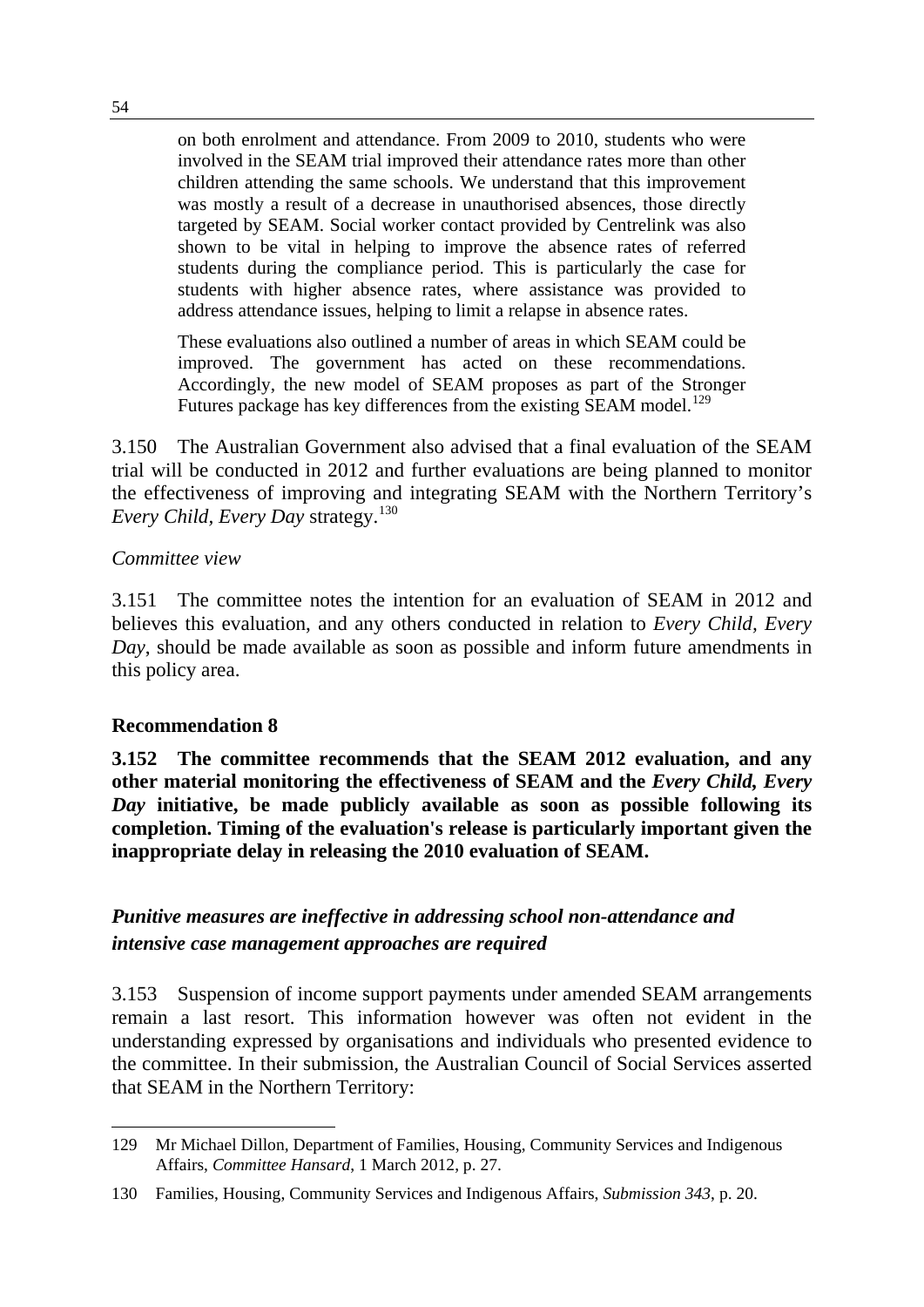...started at the punitive and simplistic end of the range of potential solutions to a set of complex problems. It started with the imposition of a penalty, and then, in its various iterations, worked backwards to identify the causes of individual non-attendance through the use of social workers, and as proposed now (in conjunction with the Every Child Every Day initiative), via case conferencing and attendance plans. While these measures will help identify the underlying causes of non-attendance, they are unlikely to resolve them. That requires a combination of intensive case management and action to deal directly with the underlying problems including changes in school environments and their relationship to communities<sup>[131](#page-64-0)</sup>

3.154 The view of SEAM as simply a punitive measure was also shared in the NT Indigenous community of Ntaria who told the committee that:

...We have to praise our school because they work really hard for our children. The only thing most of the people are afraid of now is that, if their children do not attend school, they will be fined and they will be punished for that. $132$ 

3.155 The National Congress of Australia's First Peoples also stated that the implementation of SEAM under the bill 'does not address the underlying issues' and continues a punitive approach to address non-attendance.<sup>[133](#page-64-2)</sup>

3.156 In addressing issues that lead to school non-attendance, the need to adopt a holistic approach was a common theme among submitters to the inquiry. The Aboriginal Peak Organisations in the Northern Territory (APO NT) welcomed the 'addition of conferencing and school attendance plans in addition to the more punitive aspects of SEAM'[134](#page-64-3) in the amendments, however emphasised this support needs to  $he:$ 

...a culturally relevant, strength-based intensive case management approach which seeks to work with parents to address the underlying reasons impacting on their children's school enrolment and/or attendance. The suspension of income support and family assistance payments should only be considered as part of such an approach.<sup>[135](#page-64-4)</sup>

3.157 The Central Australian Aboriginal Legal Aid Service (CAALAS) shared this view, and stated that they:

...advocate for a culturally relevant, strength based, intensive case management approach, with officers working with school age children and their families to address the reasons behind poor school enrolment and poor

<span id="page-64-0"></span><sup>131</sup> Australian Council of Social Services, Submission 1, p. 4.

<span id="page-64-1"></span><sup>132</sup> Ms Williams, *Committee Hansard*, 20 February 2012, p. 10.

<span id="page-64-2"></span><sup>133</sup> National Congress of Australia's First Peoples, *Submission 224*, p. 23.

<span id="page-64-3"></span><sup>134</sup> Aboriginal Peak Organisations of the Northern Territory, *Submission 330*, p. 4.

<span id="page-64-4"></span><sup>135</sup> Aboriginal Peak Organisation of the Northern Territory, *Submission 330*, p. 7.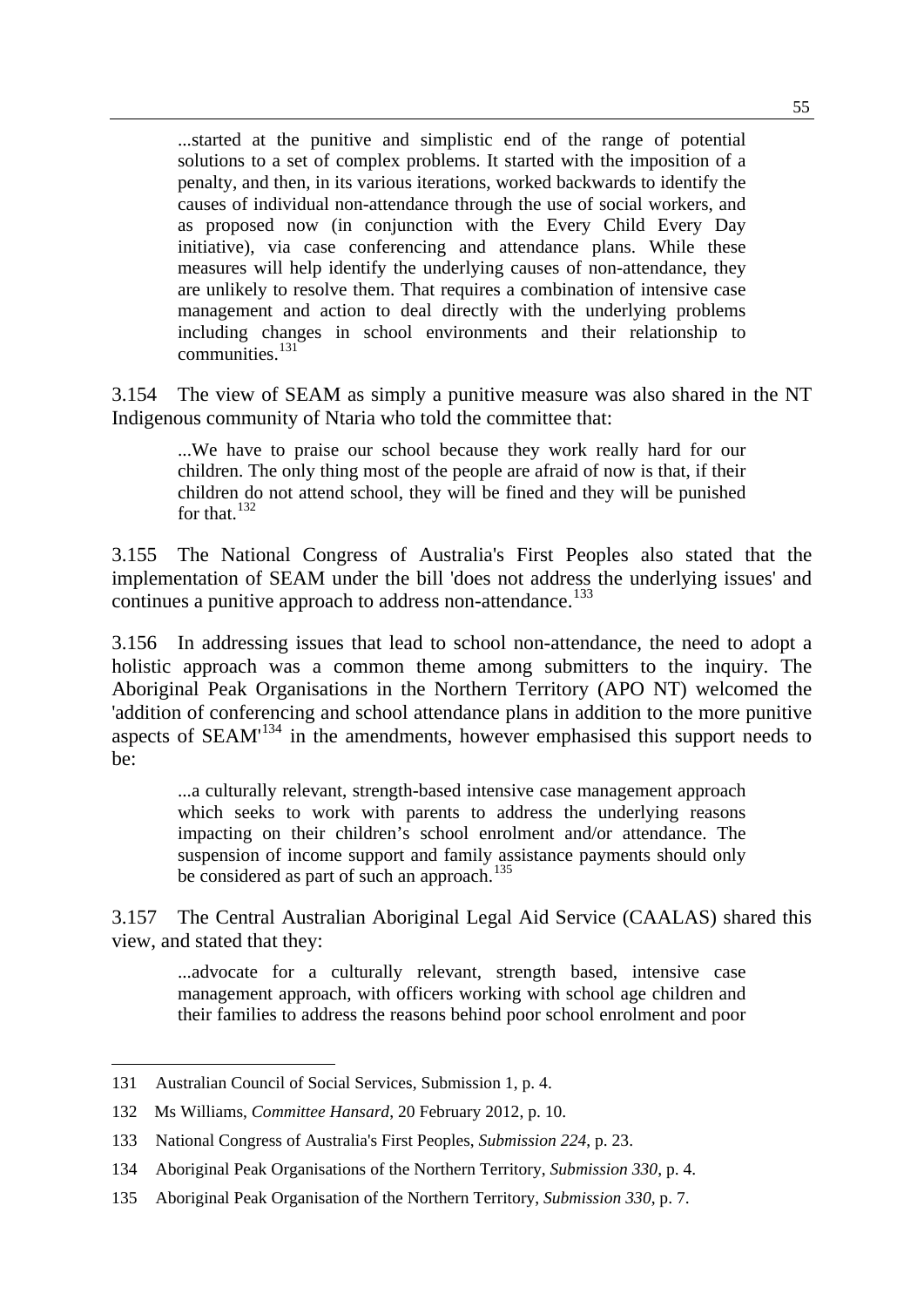attendance. The suspension of schooling requirement payments should only be one component of that kind of approach.<sup>[136](#page-65-0)</sup>

3.158 The committee heard broad support for intensive case management and the need to provide appropriate resources for these support services. The National Congress of Australia's First Peoples commented that the:

...level of support they will need to stay there and to achieve is significant, and I think there are real issues about the capacity and workforce to meet those needs. That is not to say it should not happen at all. If you want children to attend school they are going to have to be supported, ultimately, to do that.

...

The SEAM evaluation said some different things but it said that social worker contacts had more impact than the SEAM. On page 47 it said '... tailored social worker support was considered to be the most critical factor in addressing issues underlying poor school attendance'.<sup>[137](#page-65-1)</sup>

3.159 FaHCSIA also identified social work support is vital to addressing issues underlying school non-attendance and identified this as a key difference in the legislative amendments:

...up front social work support for all families under SEAM will ensure that parents facing multiple complex barriers, thwarting their attempts to get children to school, are supported with tailored case management.<sup>[138](#page-65-2)</sup>

3.160 The committee heard from the Australian Human Rights Commission that also advocated that a holistic approach be taken to this address issues as:

...that SEAM is the type of measure that could only be appropriate as a matter of last resort. It is certainly not a substitute for the provision of adequate educational facilities and also supporting communities.<sup>[139](#page-65-3)</sup>

3.161 The Australian Government Departments explained to the Committee that the additional steps in the proposed amendments, such as the school attendance plans, provide for a more comprehensive, tailored response to addressing issues.<sup>[140](#page-65-4)</sup>

<span id="page-65-0"></span><sup>136</sup> Miss Shanna Satya, Central Australian Aboriginal Legal Aid Service, *Committee Hansard*, 21 February 2012, p. 9.

<span id="page-65-1"></span><sup>137</sup> Ms Jody Broun, National Congress of Australia's First Peoples, *Committee Hansard*, 1 March 2012, pp 13–14.

<span id="page-65-2"></span><sup>138</sup> Mr Michael Dillon, Families, Housing, Community Services and Indigenous Affairs, *Committee Hansard*, 1 March 2012, p. 27.

<span id="page-65-3"></span><sup>139</sup> Mr Mike Gooda, Australian Human Rights Commission, *Committee Hansard*, 1 March 2012, p. 3.

<span id="page-65-4"></span><sup>140</sup> Mr Michael Dillon, Families, Housing, Community Services and Indigenous Affairs, *Committee Hansard*, 1 March 2012, p. 27.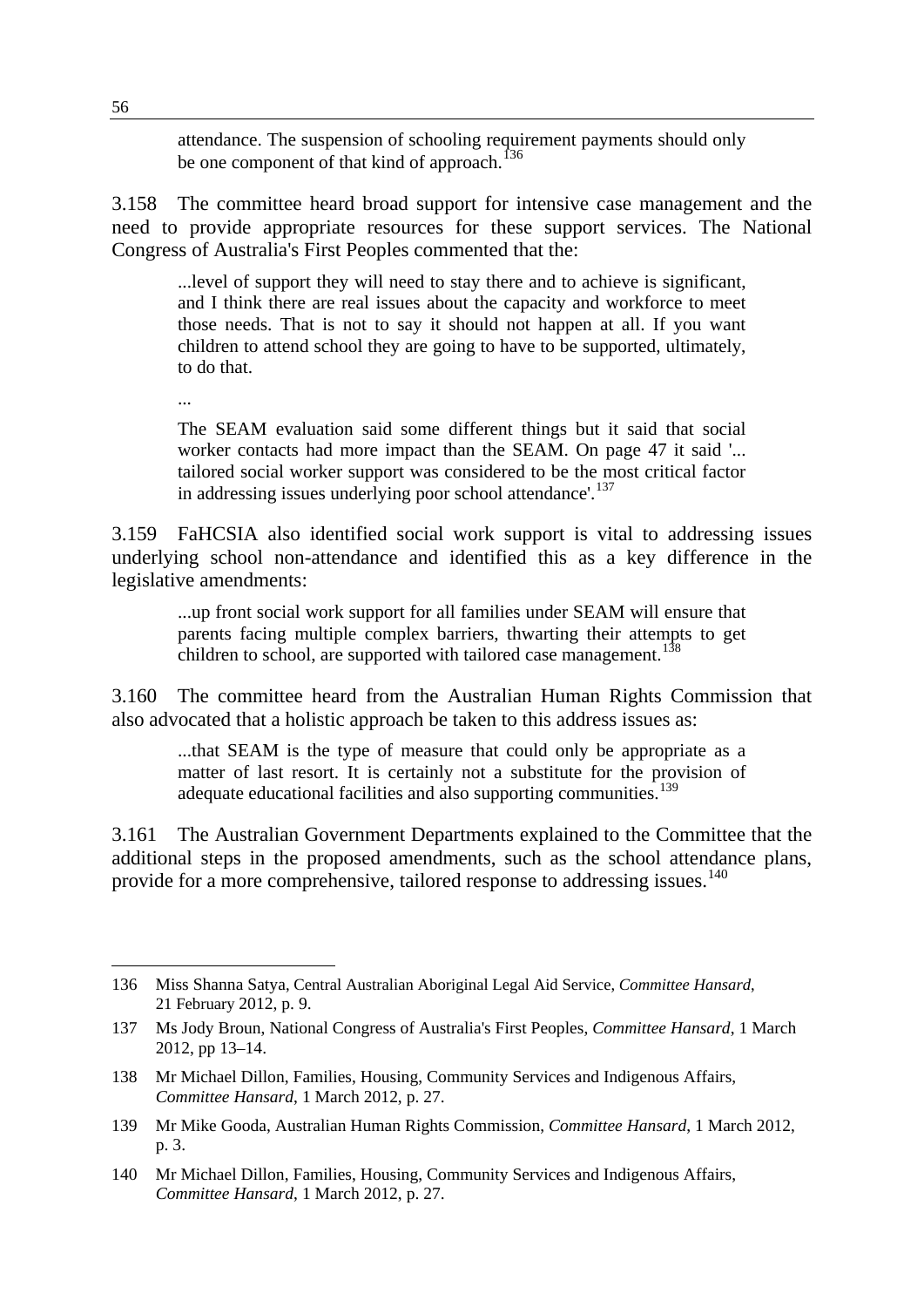#### *Committee view and comment*

3.162 The committee is supportive of the additional steps outlined in the legislative amendments which provide for engagement of families prior to consideration being given to income support suspension, particularly the development of school attendance plans in section 124NC.

3.163 The committee notes the advice from the Commonwealth Government regarding additional support service resources being provided to the Northern Territory to facilitate these provisions, however suggests consideration be given to extending these resources to SEAM trial sites outside the Northern Territory.

# *Criteria for designating persons responsible for the operation of a school for the purposes of the amendments*

3.164 The addition of subsection 124A(2) in the amendments provides that the Minister may, by legislative instrument, specify a class of persons for the purposes of defining the persons responsible for the operation of a school.<sup>[141](#page-66-0)</sup> The committee heard from submitters that this amendment provides scope for a range of people being able to provide notices for the new Division 3A of Part 3C of the Social Security Administration Act and this should be made explicit in the legislation, not by legislative instrument.

3.165 Central Australia Aboriginal Legal Aid Service suggested school councils in Aboriginal communities should be identified as designated persons under the legislation as this would provide cultural considerations be included in decision making. CAALAS told the committee that:

...decisions made by persons responsible for the operation of the school that could result in suspensions of payment or even cancellations will be subject to social security appeal mechanisms. But we think that the legislation should specifically stipulate that people have access to that route of people. We also submit that school councils in Aboriginal communities should be designated as persons responsible for the operation of the school in conjunction with the employees of the department of education in the Northern Territory. This would allow school councils to contribute to decisions around compliance with school attendance plans and conference notices. It means that cultural considerations will be given their due weight in those decisions.  $142$ 

3.166 The NT Department of Education also explained to the committee that there are currently two types attendance officers in the Territory school system, home liaison officers (remote communities) and Aboriginal and Islander education workers

<span id="page-66-0"></span><sup>141</sup> Social Security Legislation Amendment Bill, *Explanatory Memorandum*, p. 14.

<span id="page-66-1"></span><sup>142</sup> Miss Shanna Satya, Central Australia Aboriginal Legal Aid Service, *Committee Hansard*, 20 February 2012, p. 9.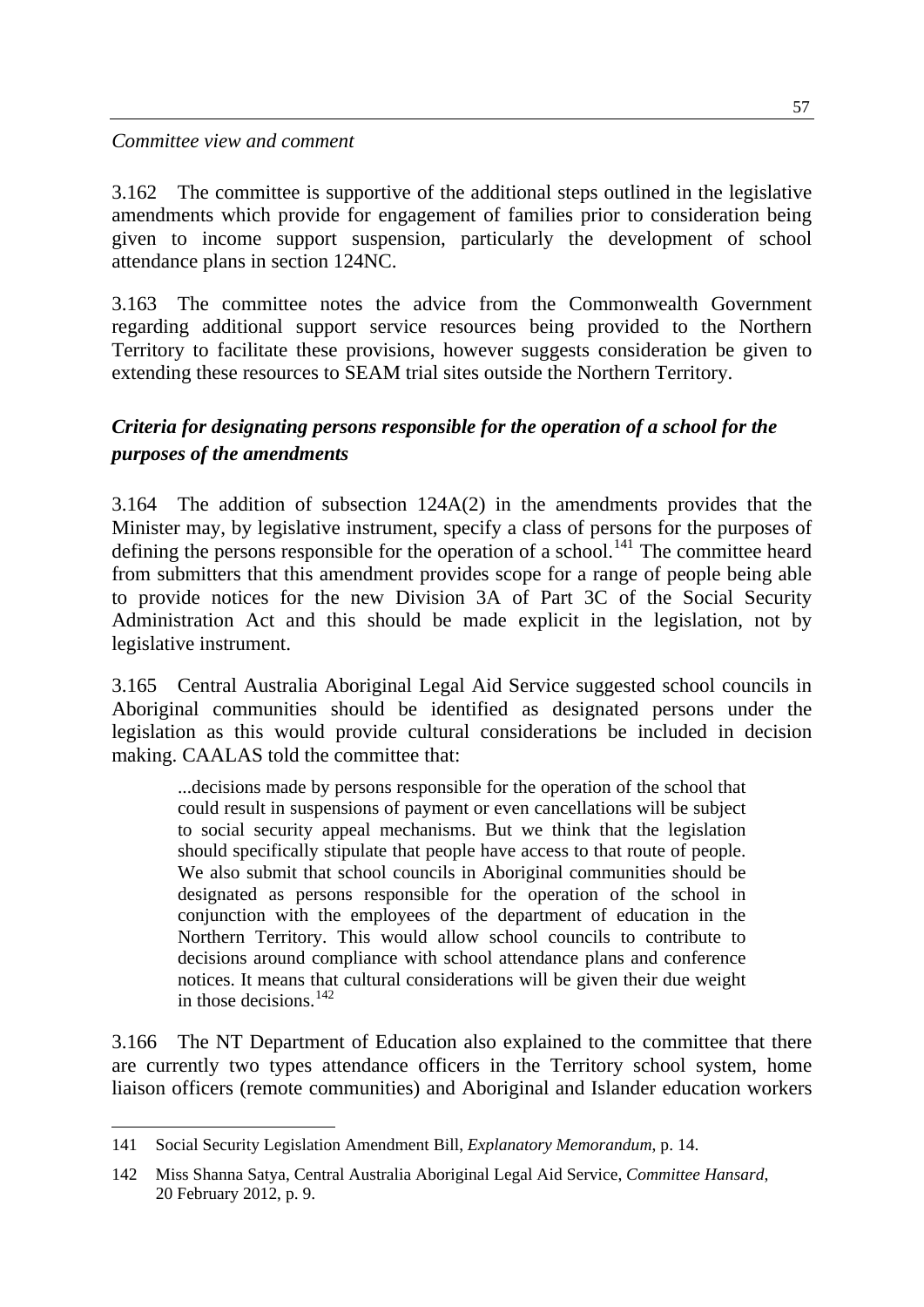<sup>143</sup> These officers may be well placed to be part of decisions regarding school attendance and appropriate responses to address underlying issues.

#### *Committee view*

3.167 The committee believes criteria should be considered by the Minister regarding defining persons responsible for the operation of a school prior to setting these out in a legislative instrument. Criteria should be culturally relevant when referring to remote indigenous schools, such as specifying Aboriginal Liaison officers in the NT as persons responsible for operation of a school.

 143 Mr Gary Barnes, Northern Territory Government, *Committee Hansard*, 24 February 2012, p. 20.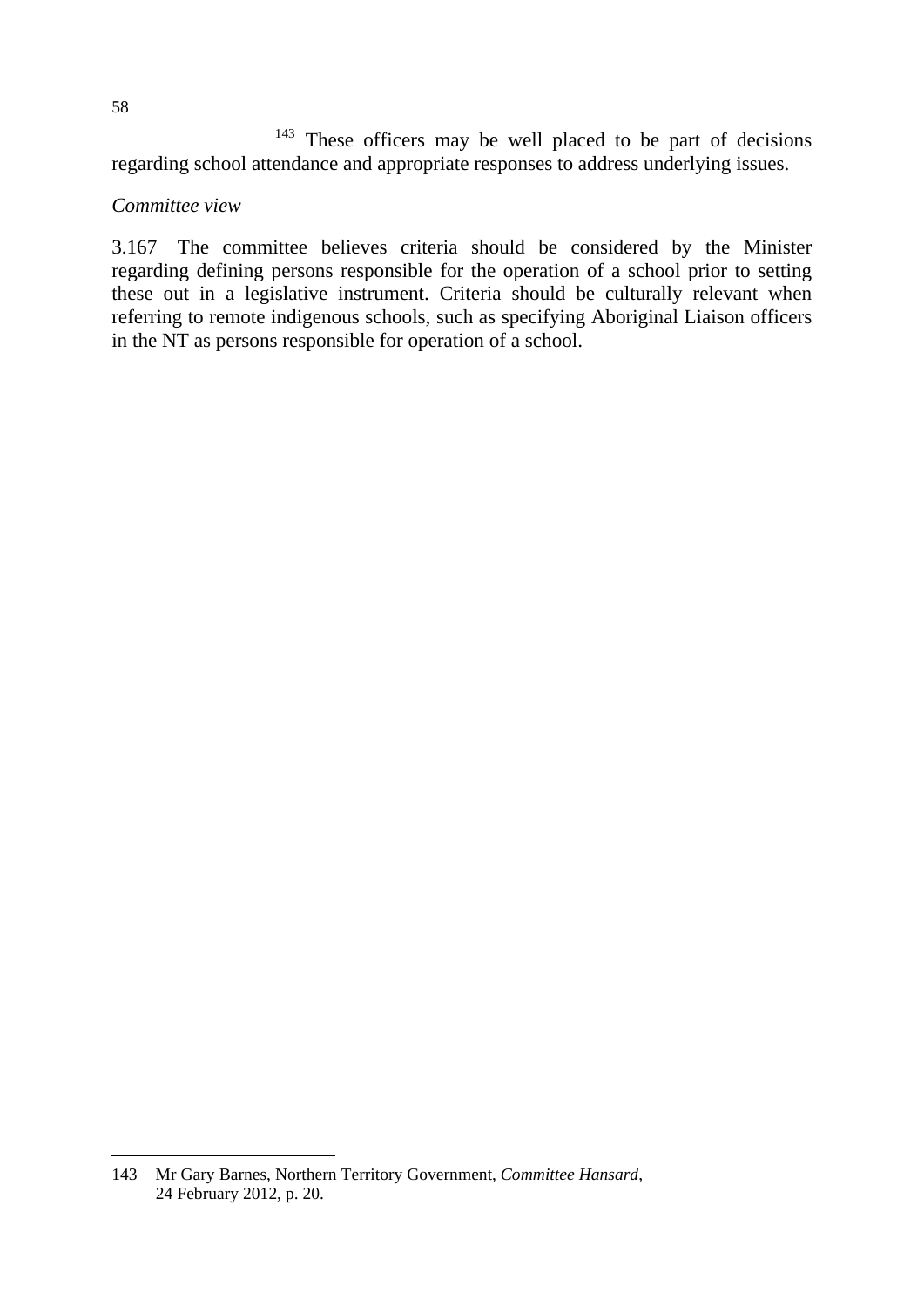# **Chapter 4**

# **Other issues**

# **Consultation process**

4.1 During the inquiry the committee considered significant evidence to indicate that there was a high degree of confusion amongst people in the communities who will be most affected by the measures in the Stronger Futures bills. There continues to be great confusion between the previous Emergency Response and the new process, and this too was reflected in the evidence given by submitters and the questions that witnesses asked of the committee during hearings.

4.2 In Ntaria the committee heard that people did not understand the difference between the Intervention and the Stronger Futures package.

All [the people] want to know is what is the difference between Stronger Futures and the intervention. That is what they want to know. What are the changes? $1$ 

4.3 Many submitters and witnesses also expressed their frustration with the consultation that took place around the Stronger Futures measures. There was a lot of concern about the perceived lack of consultation, but also about the way in which the consultation occurred, with evidence to suggest that officers and consultants running the consultations need to be better prepared for the task, and that more time needed to be taken building relationships with people to support effective communication.<sup>[2](#page-68-1)</sup>

4.4 Given the confusion about the Emergency Response, and the content of the Stronger Futures package, and given also that there are many other policy reforms also taking place, the committee found that witnesses wished to give evidence on a wide range of matters. These included issues such as housing, or governance reforms that lie outside the Stronger Futures reforms.

4.5 The Commonwealth government, as part of the Closing the Gap initiative, has developed a framework for engagement with Aboriginal and Torres Strait Islander Australians, published as *Engaging Today, Building Tomorrow*. Developed in FAHCSIA, it was released in May 2011.

4.6 The need to improve engagement processes was made clear to the committee during its visit to the Northern Territory. It also noted the evidence from the Australian Human Rights Commission (AHRC). In its submission it commented:

 $\overline{a}$ 

<span id="page-68-0"></span><sup>1</sup> Ms Roxanne Kenny, *Committee Hansard,* 21 February 2012, p. 4.

<span id="page-68-1"></span><sup>2</sup> Mr Peter Jones, Uniting Church Northern Synod, *Committee Hansard,* 23 February 2012, p. 9; Australian Human Rights Commission, *Submission 351,* p. 14.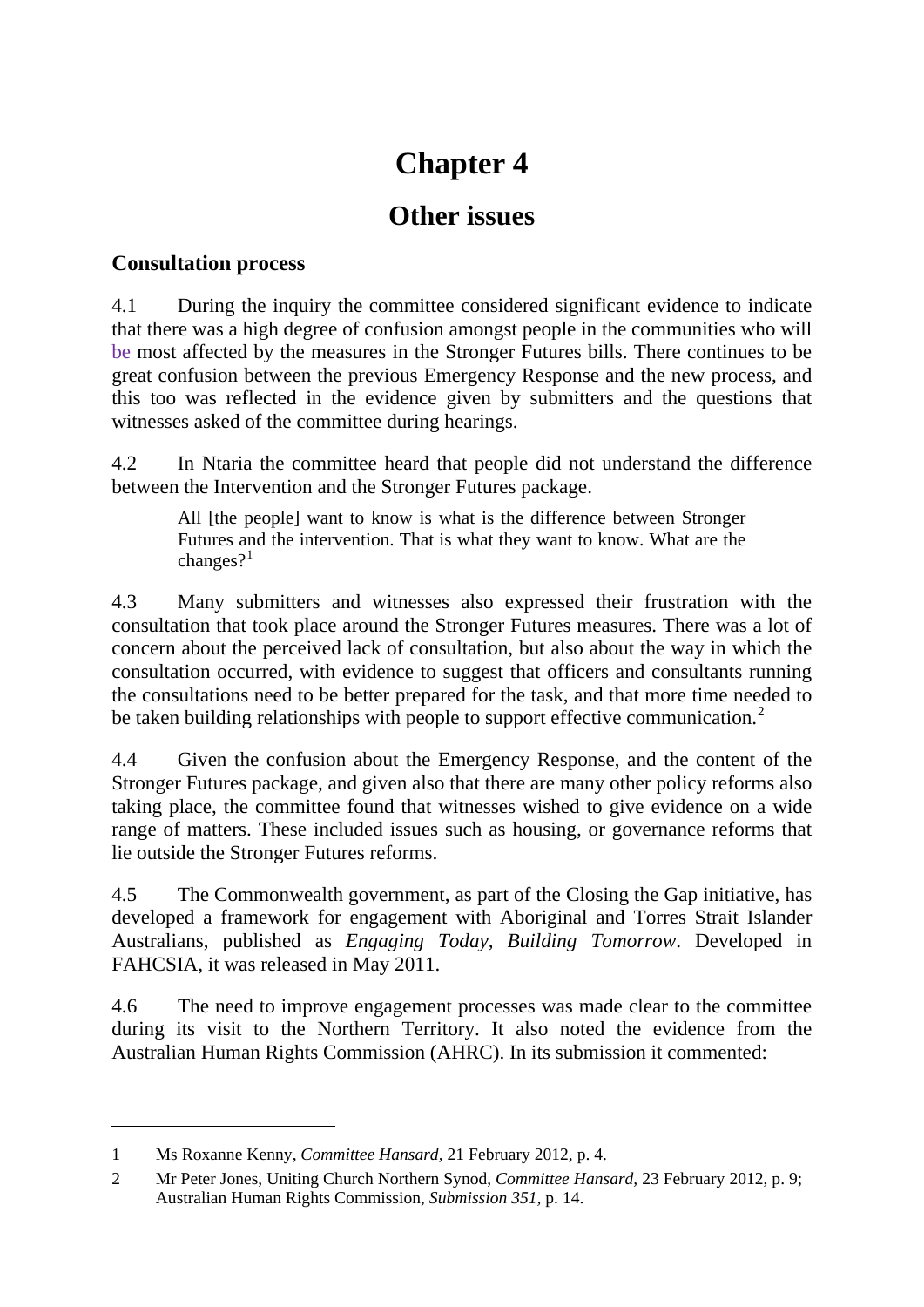The Commission is concerned that despite five years of effort under the NTER, both the Northern Territory and Australian Governments continue to lack the capacity and cultural competency to effectively implement the measures in the NTER (as redesigned through the proposed Stronger Futures Bills).

The capacity of government officials working with Aboriginal and Torres Strait Islander peoples must be developed to ensure engagement with local communities is effective. Therefore, it is suggested that government officials working with Aboriginal and Torres Strait Islander peoples must be supported with professional development training from nationally accredited training providers...

[T]he Commission is of the view that the Government should identify cultural competency as an essential skill required from its workforce. One way of doing this is by ensuring that identified criteria are used for all positions.[3](#page-69-0)

4.7 The Commission reinforced the importance of cultural competency during its evidence. The committee notes that the Government's framework document does emphasise building trust and promoting dialogue as key to effective engagement.<sup>[4](#page-69-1)</sup> Building relationships is an important part of this. The Director of Catholic Education in the Northern Territory, referred to the positive impact of enduring relationships in the following way:

I think it is very hard for us to have deep and meaningful consultation till we have an ongoing relationship, and that takes time. Those people coming up for SEAM do not have time. I think they make a good attempt, but I do not think it is really landing with the people themselves. One of the things I said before you came in is that you have to have consistency of faces. You have to have consistency. We employed my colleague Alan after a period of 30 years with DEEWR. One of the attractive things for us is that he can walk into any community and they actually know him and trust him. He has been known much longer than me or most people in the office. That is a critical part of change. $5$ 

4.8 The AHRC outlined key considerations for governments to achieve a culturally competent workforce in engaging with Indigenous communities. These included:

The mandatory use of Identified Positions/Criteria for all positions in the public service that have any involvement with the Stronger Futures measures, and the requirement for relevant officers to have the appropriate skills and cultural competency to work with Aboriginal and Torres Strait Islander peoples and communities

 $\overline{a}$ 

<span id="page-69-0"></span><sup>3</sup> Australian Human Rights Commission, *Submission 351*, pp 18–20.

<span id="page-69-1"></span><sup>4</sup> *Engaging Today, Building Tomorrow: A framework for engaging with Aboriginal and Torres Strait Islander Australians*, May 2011, p. 7.

<span id="page-69-2"></span><sup>5</sup> Mr Michael Avery, *Committee Hansard,* 23 February 2012, p. 6.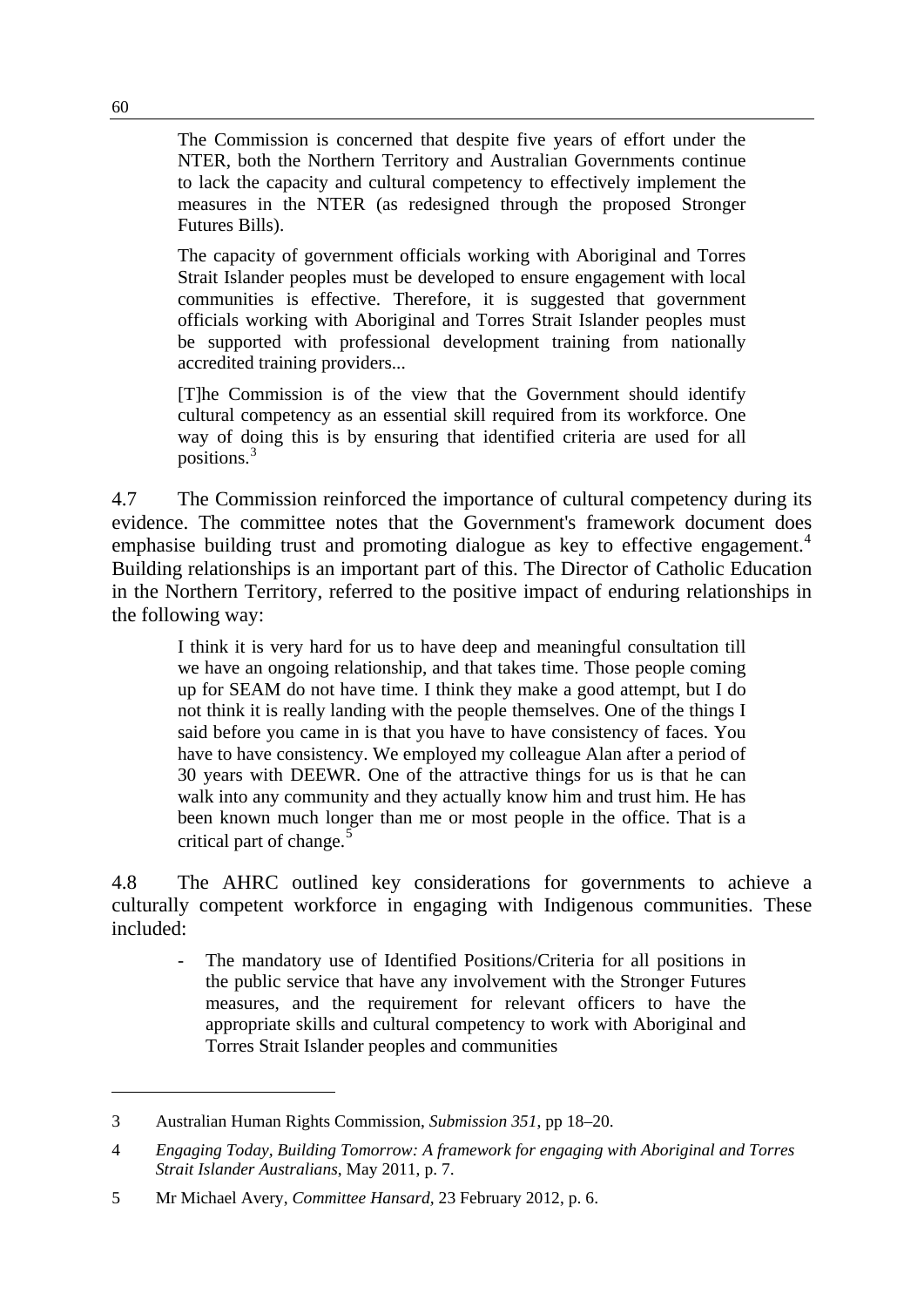- The development of targeted education and training programs with accredited training providers to facilitate the development of appropriate skills and cultural competency
- Increasing the capacity of Government Business Managers and Indigenous
- Engagement Officers to work with communities and build community engagement processes with a view to improving community engagement.<sup>[6](#page-70-0)</sup>

#### **Recommendation 9**

 $\overline{a}$ 

#### **4.9 The committee recommends that governments work closely with the Australian Human Rights Commission to build a culturally competent workforce.**

4.10 FAHCSIA advised the committee of the consultation process that was undertaken, and the committee notes the published reports on consultation, referred to earlier in Chapter 1, as well as the independent evaluation on the consultation process that was commissioned by FAHCSIA and completed by Cultural and Indigenous Research Centre Australia.<sup>[7](#page-70-1)</sup> Discussing the detail of consultations in Maningrida, FAHCSIA explained how it had used Cultural and Indigenous Research Centre Australia's analysis of 2009 consultations to help structure the 2011 consultations for Stronger Futures.<sup>[8](#page-70-2)</sup>

4.11 FAHCSIA provided additional information to the committee regarding their consultation process in the NT through questions on notice, including communication products and the engagement framework that was used to inform this process. This information is at Appendix 6.

4.12 The committee considered evidence from the Australian Human Rights Commission which advocates the use of specific criteria to deliver effective consultation and engagement with Aboriginal and Torres Strait Islander communities in a culturally safe and secure way.<sup>[9](#page-70-3)</sup> These criteria, developed by the Aboriginal and Torres Strait Islander Social Justice Commissioner, were outlined in their submission:

The objective of consultations should be to obtain the consent or agreement of the Aboriginal and Torres Strait Islander peoples affected by a proposed measure, not simply to outline what is proposed. Consultation is a two way

<span id="page-70-0"></span><sup>6</sup> Australian Human Rights Commission, *Submission 351*, p. 8.

<span id="page-70-1"></span><sup>7</sup> Cultural & Indigenous Research Centre Australia, *The Department of Families, Housing, Community Services and Indigenous Affairs, Report on Stronger Futures Consultation 2011 Final Report* (2011).

<span id="page-70-2"></span><sup>8</sup> Families, Housing, Community Services and Indigenous Affairs, Response to Question on Notice #1, received 9 March 2012.

<span id="page-70-3"></span><sup>9</sup> Australian Human Rights Commission, *Submission 351,* Features of a meaningful and effective consultation process and Appendix C, Creating Cultural Competency.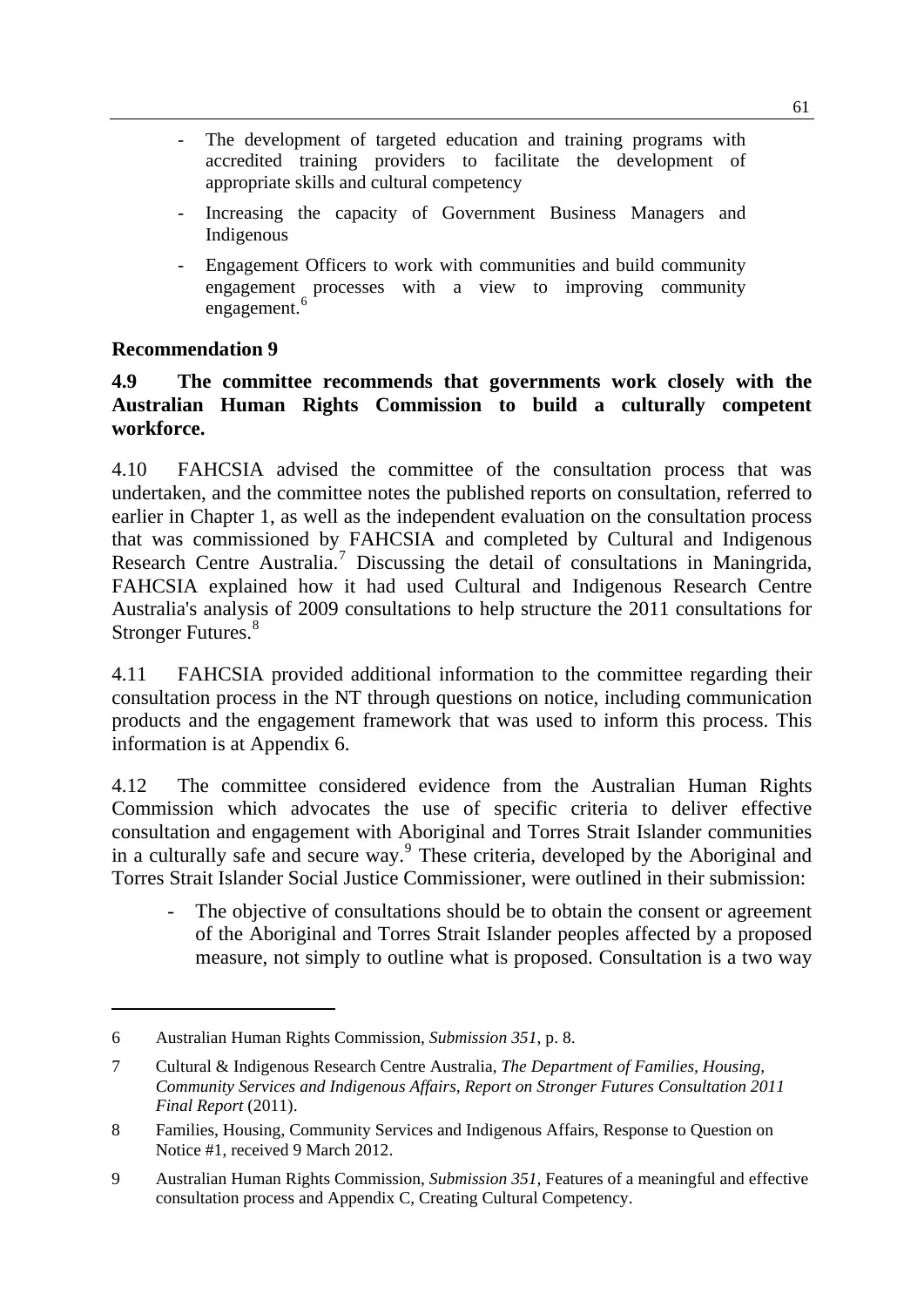process, which includes listening to community's views and using this feedback to influence and develop proposals from government.

- Consultation processes should be products of consensus.
- Consultations should be in the nature of negotiations.
- Consultations need to begin early and should, where necessary, be ongoing.
- Aboriginal and Torres Strait Islander peoples must have access to financial, technical and other assistance.
- Aboriginal and Torres Strait Islander peoples must not be pressured into making a decision.
- Adequate timeframes should be built into consultation processes.
- Consultation processes should be coordinated across government departments.
- Consultation processes need to reach the affected communities.
- Consultation processes need to respect representative and decision making structures.
- Governments must provide all relevant information and do so in an accessible way.[10](#page-71-0)

# *Committee comment*

 $\overline{a}$ 

4.13 The committee recognises that the Commonwealth government has acknowledged that the way that the Northern Territory Emergency Response was introduced without consultation caused affront and hurt to Aboriginal people. The committee acknowledges that the government has been consulting with remote communities and town camps in the Territory about the Emergency Response and its future. It notes the efforts undertaken in 2008 by the Independent Review Board and in 2009 and 2011 by the Minister and her Department. The committee accepts that the Government has carried out these consultations in good faith and sought to make them as open and as transparent as possible.

4.14 Nevertheless, the committee is concerned that there remains misunderstanding of the stronger futures bills in the Northern Territory and that the committee has heard complaints raised about the manner in which the consultations were undertaken. The committee notes with serious concern the degree of confusion, and frustration expressed in relation to the Stronger Futures consultations. There appears to be a discrepancy between the level of consultation undertaken, as reflected in FAHCSIA's evidence and the consultation evaluation report, and the level of understanding within communities.

4.15 While the committee appreciates that the Commonwealth government made significant efforts to consult with people on the changes, and to inform them of the impact, more needs to be done to ensure that these processes are effective. The committee notes the development of the framework for engaging with Aboriginal and Torres Strait Islander Australians, but emphasises that the success of such a

<span id="page-71-0"></span><sup>10</sup> Australian Human Rights Commission, *Submission 351*, p. 15.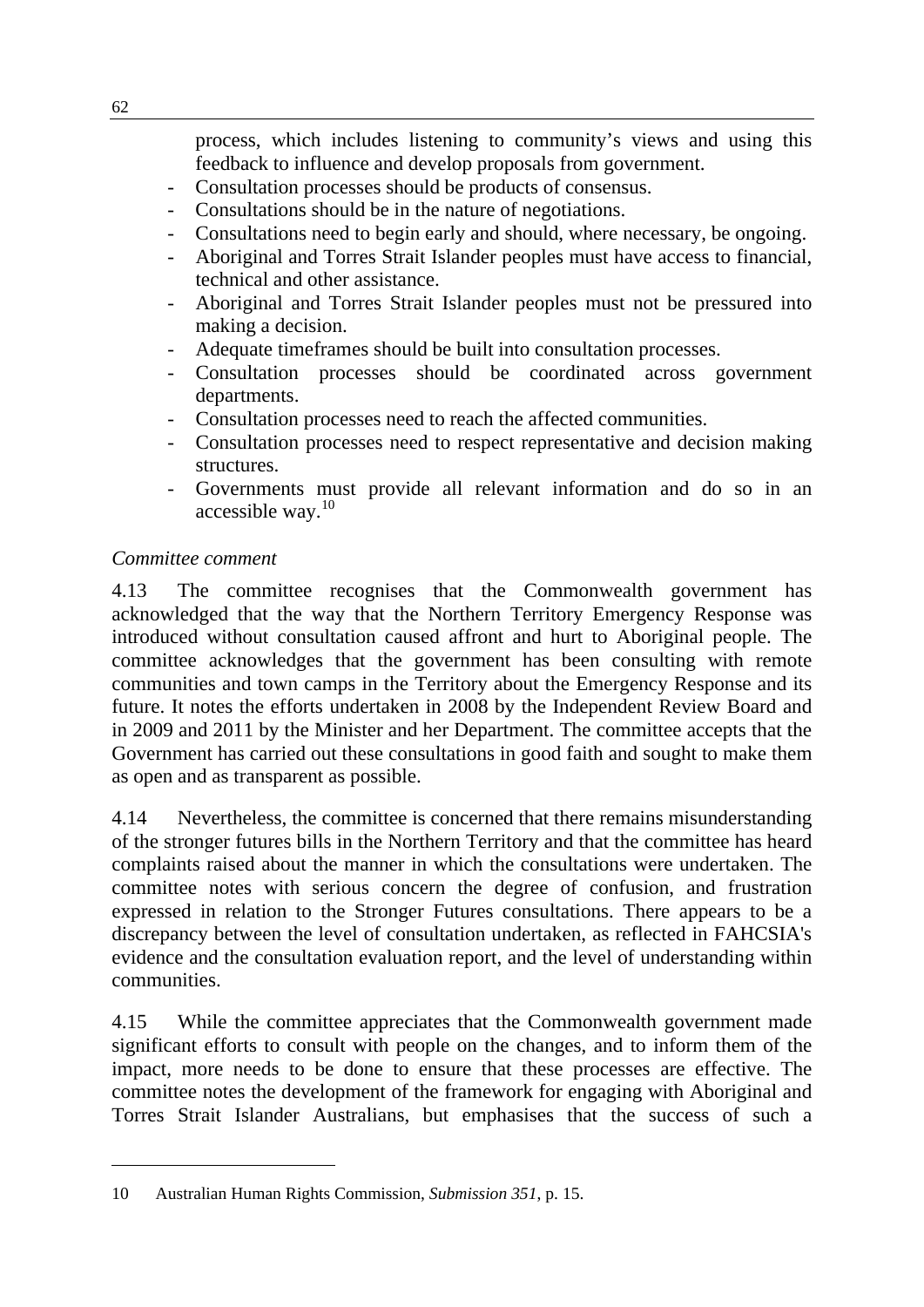framework lies in commitment to implementation by agencies. It notes also the concern of the Australian Human Rights Commission that the capacity of communities has declined since the introduction of the Northern Territory Emergency Response,<sup>11</sup> and that this could make effective consultation more difficult.

4.16 The committee agrees with the Australian Human Rights Commission that the criteria (outlined in paragraph 4.12) should guide the way that governments and agencies engage with Aboriginal and Torres Strait Islander communities. Consultations should also build on the cultural competency principles advocated by the Australian Human Rights Commission.

## **Recommendation 10**

 $\overline{a}$ 

**4.17 The committee recommends that when conducting further consultation in relation to Stronger Futures the Commonwealth government:** 

- work with the framework provided by the Australian Human Rights **Commission for meaningful and effective consultation processes that are culturally safe, secure and appropriate; and**
- **give consideration to the effective use of Land Councils in consultation processes given their knowledge and expertise in consulting appropriately with communities.**

# **10 year sunset clause and review timeframe**

4.18 The committee heard concerns from many submitters about the length of the sunset clause provisions of the Stronger Futures bill. An example of this evidence was presented by the Reverend Dr Gondarra OAM:

...the Northern Territory's emergency response took away any sense of cooperation with the Indigenous jurisdiction by introducing section 91 of the NTA law. Now the government wishes to extend this law for another 10 years. Our law is about justice and is active against crime. That is the Australian law. So why is this sanction necessary?<sup>[12](#page-72-0)</sup>

4.19 Some submitters welcomed the length of investment in Aboriginal communities, however advised the committee that they were concerned that seven years is too far into the 10 year timeframe to conduct a review. The Northern Territory Coordinator General of Remote Service Delivery stated that the 10 year timeframe:

....does provide a degree of stability and certainty for Aboriginal people in communities here in the Northern Territory. It also provides an opportunity for some long-term planning—for proper community based planning, not the kind of planning processes we have seen to date. It also provides an opportunity for governments to make good on their commitments and

<sup>11</sup> Mr Mike Gooda, Australian Human Rights Commission, *Committee Hansard*, 1 March 2012, p. 2.

<span id="page-72-0"></span><sup>12</sup> Rev Dr Djiniyini Gondarra OAM, *Committee Hansard*, 22 February 2012, p. 29.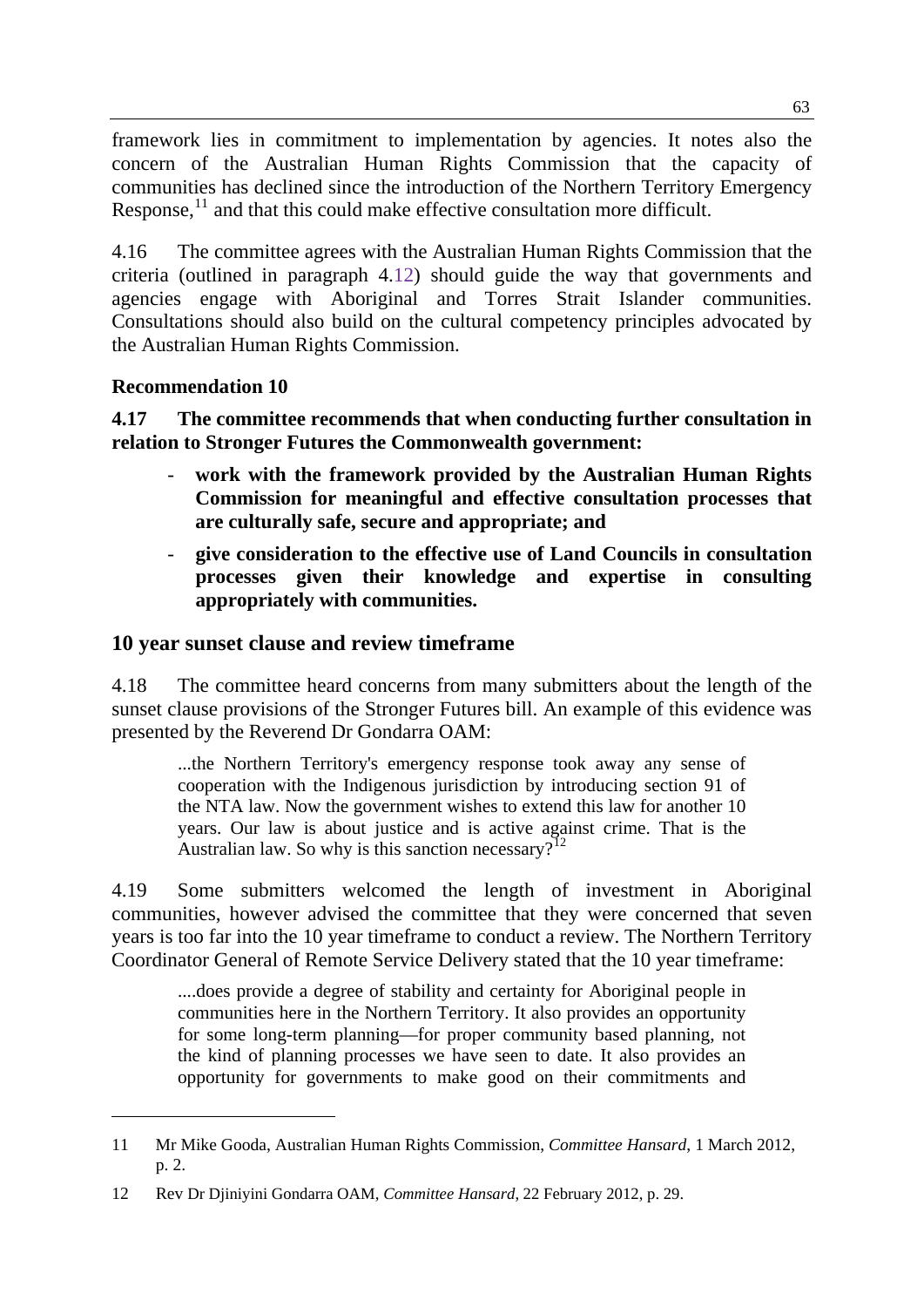practice about good governance, transparency in decision making and accountability and for undertaking jointly with Indigenous people a more rigorous monitoring and evaluation process over that time.<sup>[13](#page-73-0)</sup>

4.20 Mr Gooda, the Aboriginal and Torres Strait Islander Social Justice Commissioner stated 'the formal review of legislation at seven years is too far away to address these critical issues'.<sup>[14](#page-73-1)</sup>

4.21 FAHCSIA provided evidence to the committee regarding the basis for the seven year review timeframe as follows:

...the rationale was to put it at a point where (1) it is not rushed and (2) it leads into what happens next, because the legislation does sunset at 10 years. So there is going to be a need to have a look at how things have gone and decide what is happening next, in 10 years time. So we felt, I think, that that was an appropriate time to place a comprehensive evaluation.<sup>[15](#page-73-2)</sup>

#### *Committee view*

 $\overline{a}$ 

4.22 The committee agrees that long-term investment is needed in the Northern Territory as there is a breadth of evidence to suggest implementation requires time to see positive outcomes. As reflected in the Child Protection in the Northern Territory Report, 2010, 'implementation science tells us that if things are done well, it will take time to see any improvements'.<sup>[16](#page-73-3)</sup>

4.23 The Committee notes that provisions in the two Stronger Futures in the NT Bills are to be reviewed starting 7 years after its commencement, and alcohol laws that are designed to benefit Indigenous Territorians including the provisions in the Stronger Futures Bills will be reviewed after 2 years. However, the Committee has also been made aware that the Government is also actively considering a new program funding package to strengthen additional services that were funded through the NTER. The program funding, if approved, may be the subject of a new National Partnership Agreement between the Territory Government and the Commonwealth.

4.24 In addition to points already discussed, the committee heard evidence of real concerns around the issues of homelands and the permits system. The committee

<span id="page-73-0"></span><sup>13</sup> Ms Olga Havnen, Northern Territory Coordinator General of Remote Service Delivery, *Committee Hansard*, 23 February 2012, p. 20.

<span id="page-73-1"></span><sup>14</sup> Mr Mike Gooda, Australian Human Rights Commission, *Committee Hansard*, 1 March 2012, pp 3–4.

<span id="page-73-2"></span><sup>15</sup> Mr Michael Dillon, Department of Families, Housing, Community Services and Indigenous Affairs, *Committee Hansard*, 1 March 2012, p. 55.

<span id="page-73-3"></span><sup>16</sup> Report of the Board of Inquiry into the Child Protection System in the Northern Territory, *Growing them Strong, Together*, 18 October 2010, p. 18, [http://www.childprotectioninquiry.nt.gov.au/\\_\\_data/assets/pdf\\_file/0009/49779/CPSR\\_Summar](http://www.childprotectioninquiry.nt.gov.au/__data/assets/pdf_file/0009/49779/CPSR_Summary.pdf) [y.pdf](http://www.childprotectioninquiry.nt.gov.au/__data/assets/pdf_file/0009/49779/CPSR_Summary.pdf) (accessed 7 March 2012).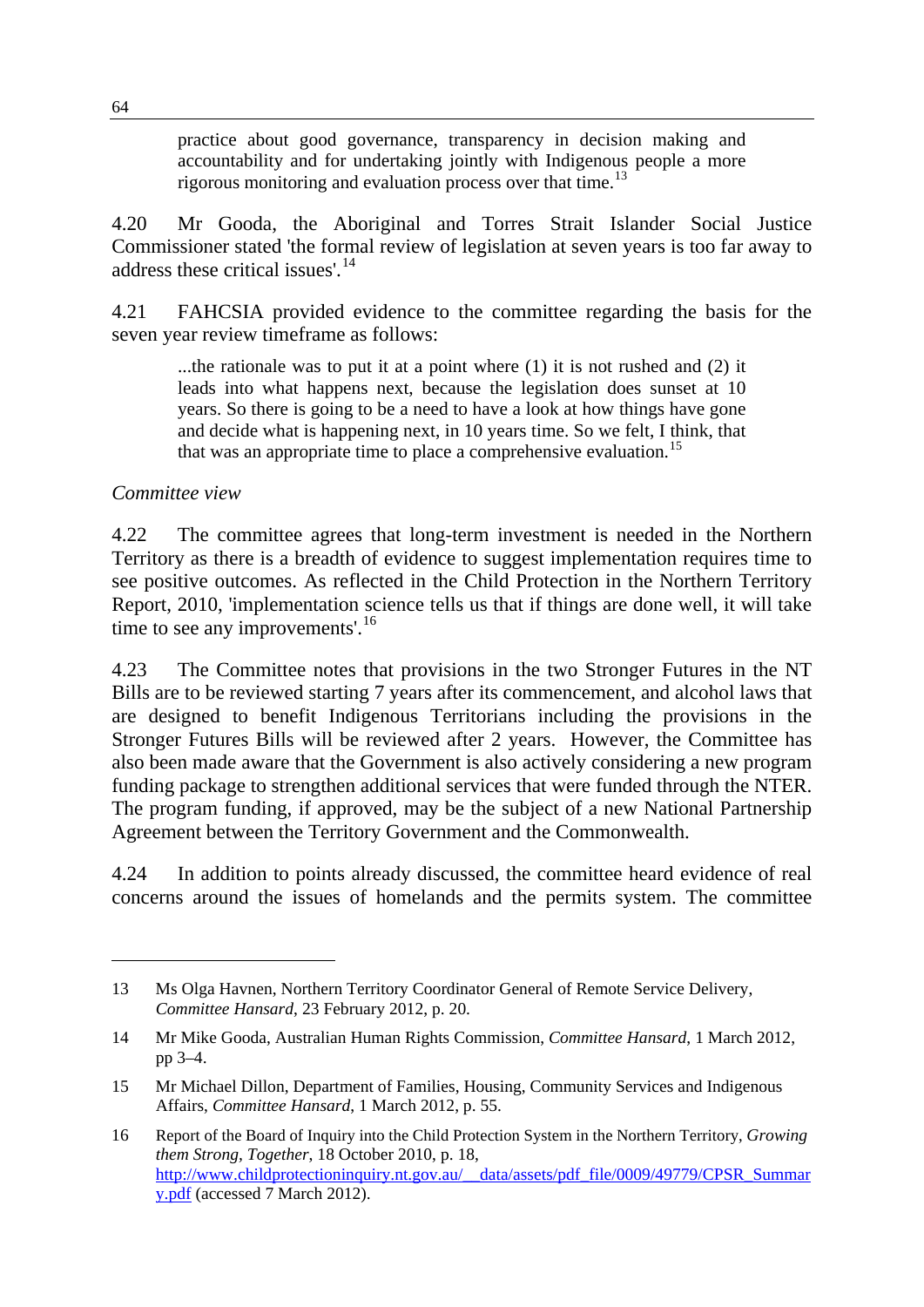considers that these issues must continue to be discussed with governments, communities and elders.

#### **Recommendation 11**

**4.25 The committee recommends that in addition to the reviews of the legislation already announced, the Commonwealth also ensure that any National Partnership Agreement is the subject of an independent and public review and evaluation after 5 years.** 

**Senator Claire Moore** 

**Chair**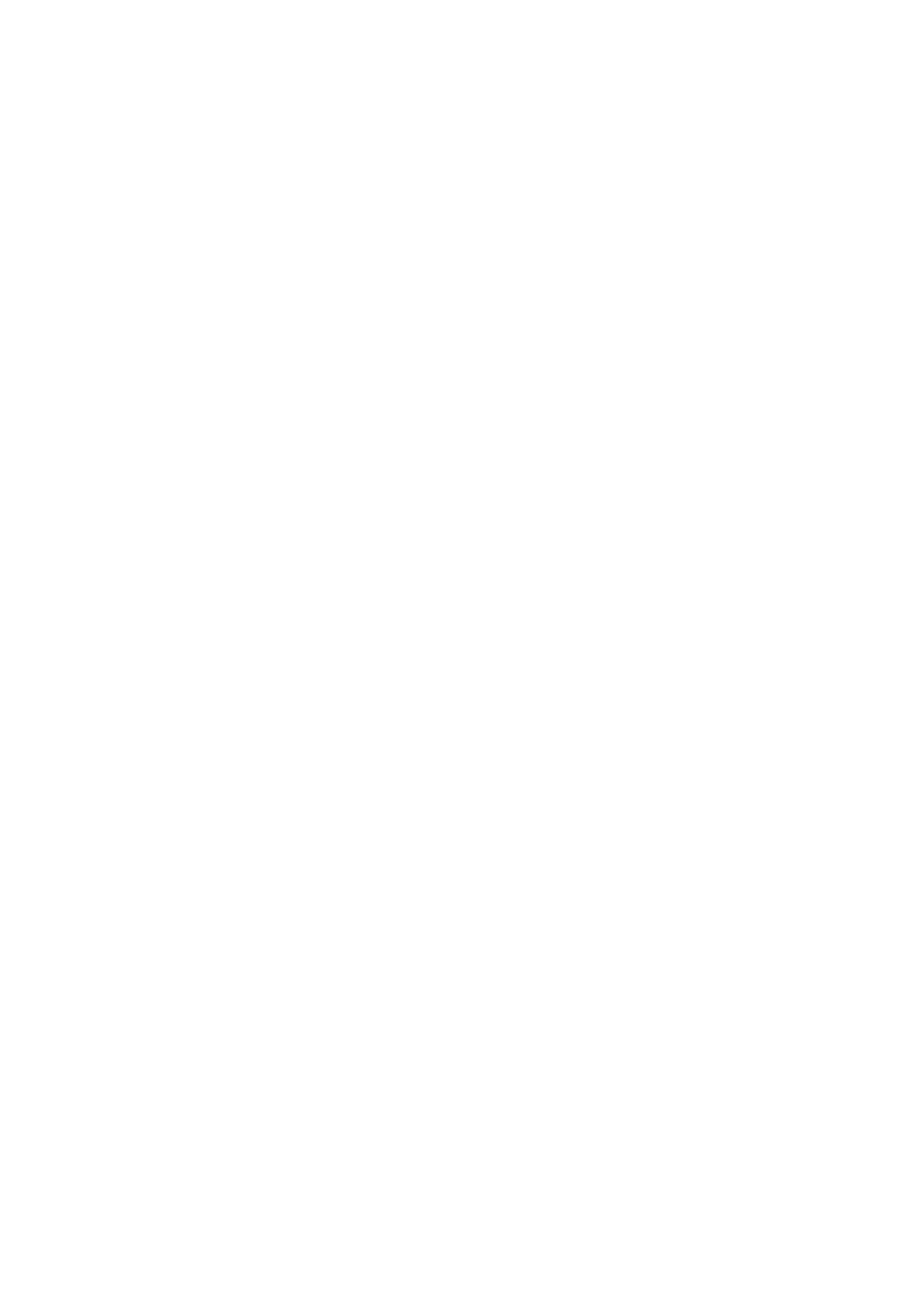# **Additional Comments by Coalition Senators**

1.1 Coalition Senators make the following additional comments and recommendations concerning the Committee's inquiry into Stronger Futures in the Northern Territory Bill 2011, the Stronger Futures in the Northern Territory (Consequential and Transitional Provisions) Bill 2011, and the Social Security Legislation Amendment Bill 2011.

# *Assessing licensed premises*

1.2 Coalition Senators agree with evidence provided to the committee that excessive alcohol consumption leading to alcohol-related harm is not just confined to Aboriginal people but is an issue that affects the entire community.

1.3 Clause 15 of Division 5 of the Stronger Futures in the Northern Territory Bill 2011 states that alcohol sales must be restricted where harm may be caused to 'Aboriginal people'. This clause ignores the fact that the entire community suffers directly or indirectly from the consequences of alcohol abuse.

1.4 Coalition Senators recommend that Clause 15 of Division 5 of the Stronger Futures in the Northern Territory Bill 2011 be amended to specify that an independent assessor may only be appointed where there is a reasonable belief that the sale of alcohol is causing harm in the 'community'. This removes any race based reference and stigma and clearly identifies that excessive alcohol consumption and alcohol abuse has community wide consequences and requires a whole of community commitment to ameliorate.

# **Additional Coalition Recommendation 1**

**All requests made by the minister to the Northern Territory government to appoint an independent assessor must be based upon a reasonable belief, that the sale of alcohol is causing harm in the community.** 

## *Income Management referrals*

2.1 The *Social Security Legislation Amendment Bill 2011* inserts a new income management measure to enable income management referrals from State and Territory authorities.

2.2 Coalition Senators share the concerns raised by a number of submissions and individuals who provided evidence to the committee that there must be an established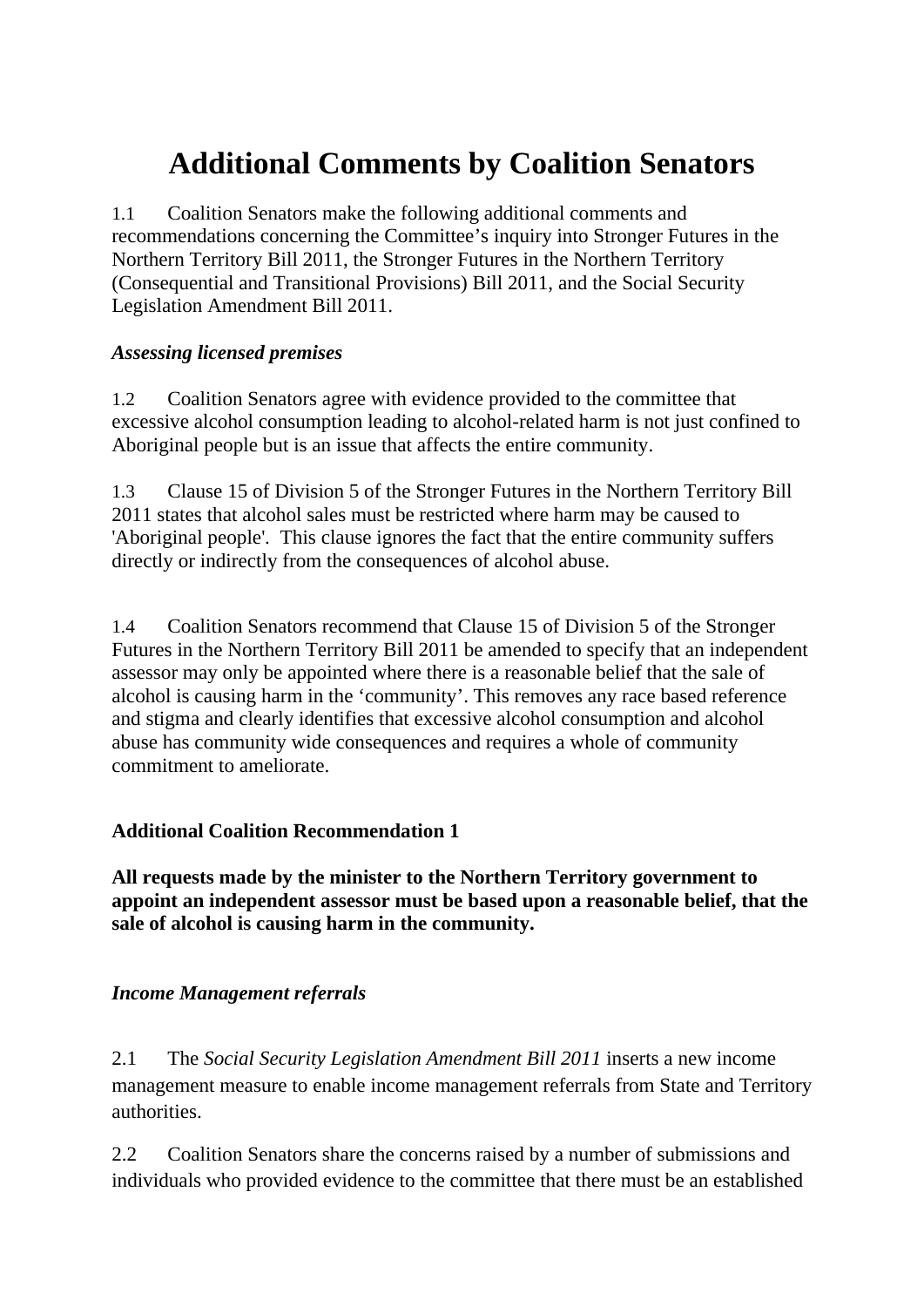and transparent appeals mechanism applicable to all income management referral processes.

2.3 Coalition Senators believe that while some State and Territory agencies that work with individuals and families may be suitable authorities to initiate an income management referral, because they have access to private information to base that referral, the decision must be able to be appealed by the individual or family.

2.4 Referrals from State or Territory authorities shall only be accepted by Centrelink if the authority is specified in legislation instrument and the authority has satisfied the minister that there exists an internal and external review mechanism for any decision made.

# **Additional Coalition Recommendation 2**

**State or Territory authorities may only be authorised by legislative instrument to refer an individual for compulsory income management where the minister is satisfied that an internal and external review mechanism exists for any decision made by that authority.** 

## *Stronger Futures Legislation Review Timelines*

3.1 The Committee received evidence in Darwin detailing some of the statistics that detail the level of disadvantage and disconnect experienced by Aboriginal people living in both remote and regional Northern Territory. The evidence from Dr Bath revealed that child safety and well being impacts and domestic violence remain disproportionately high when compared to not only non Aboriginal people in the NT but to Aboriginal people living in other States and Territories<sup>[1](#page-77-0)</sup>.

3.2 Coalition Senators accept that long term change will require long term strategic investment and involvement by both Aboriginal people and governments. The systemic change required demands a degree of leadership and monitoring that the Coalition Senators believe is not evidenced through the Stronger Futures in the Northern Territory Bill 2011.

<span id="page-77-0"></span><sup>&</sup>lt;sup>1</sup> Dr Howard Bath, Northern Territory Children's Commissioner Committee Hansard p47 dated 23 Feb 2012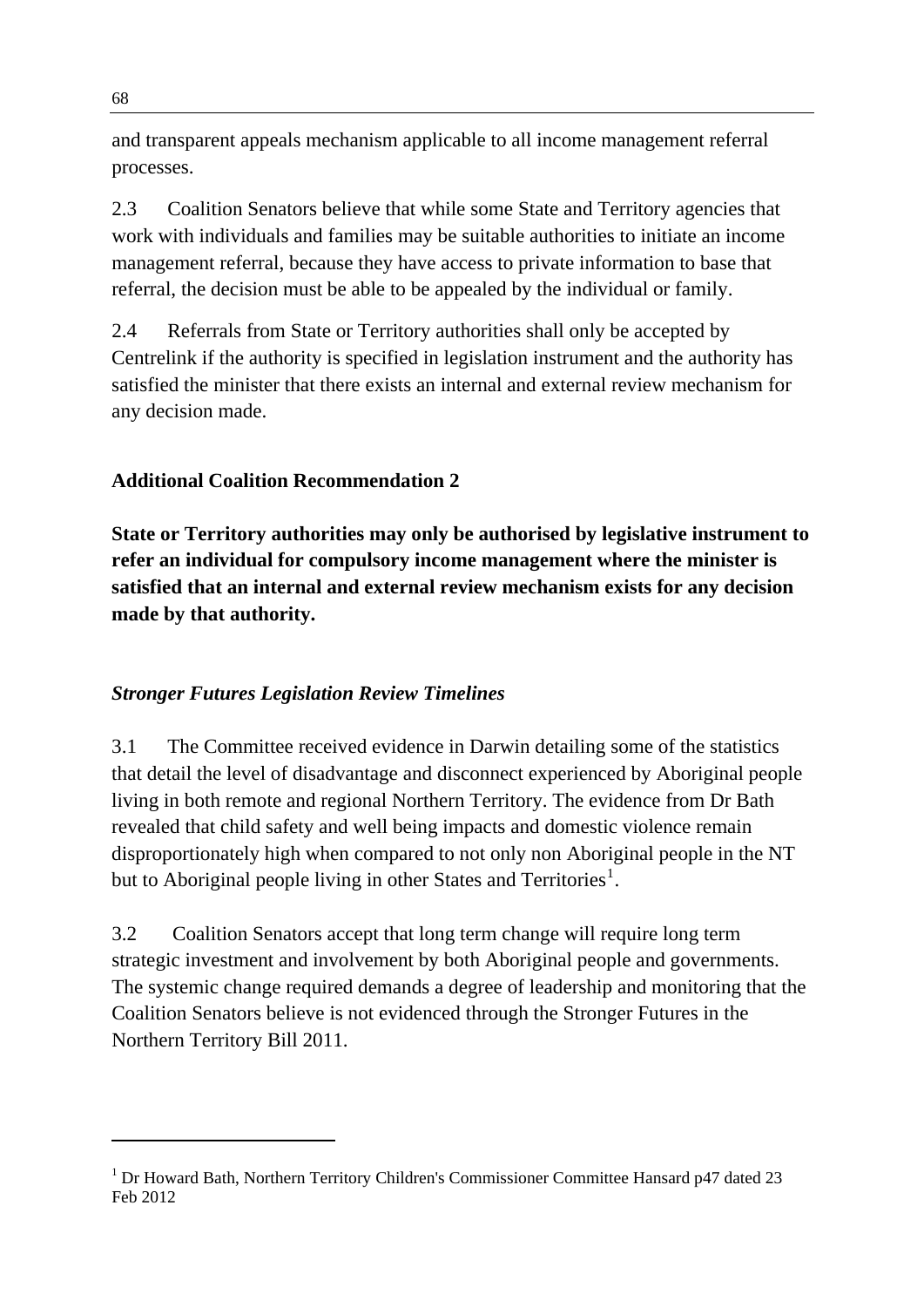3.3 The Stronger Futures in the Northern Territory legislation proposes a 10 year timeframe with most provisions other than the alcohol measures being reviewed after 7 years.

3.4 A lengthy 10 year timeframe for the specific measures contained in the stronger futures legislation is considered counterproductive to achieving the necessary outcome of empowering individuals and communities to take control of their lives and of the management of their communities as soon as possible. The proposed legislation has also encouraged the emotive criticism that the government is embarking on a further 10 year intervention into the lives of Aboriginal people in the Northern Territory.

3.5 While long a term commitment and investment is necessary to overcome disadvantage and disconnect, addressing alcohol abuse and land tenure in communities is fundamental before there can be any advancements towards closing the gap on disadvantage. Resolving these issues must be achieved much earlier than the 10 years specified in the Stronger Futures in the Northern Territory Bill 2011.

3.6 There must be continual monitoring of programs and policies involving alcohol reforms, land tenure and community store standards with a formal review of progress to be completed after 3 years. The end goal being that the need for these measures contained in the Stronger Futures Legislation to be redundant and therefore lapse after 5 years.

## **Additional Coalition Recommendation 3**

**The Stronger Futures in the Northern Territory Bill 2011, the Stronger Futures in the Northern Territory (Consequential and Transitional Provisions) Bill be formally reviewed after 3 years and lapse after 5 years from the date of assent.** 

**Senator the Hon Nigel Scullion Senator Sue Boyce Senator Sue Boyce** 

**Senator Bridget McKenzie**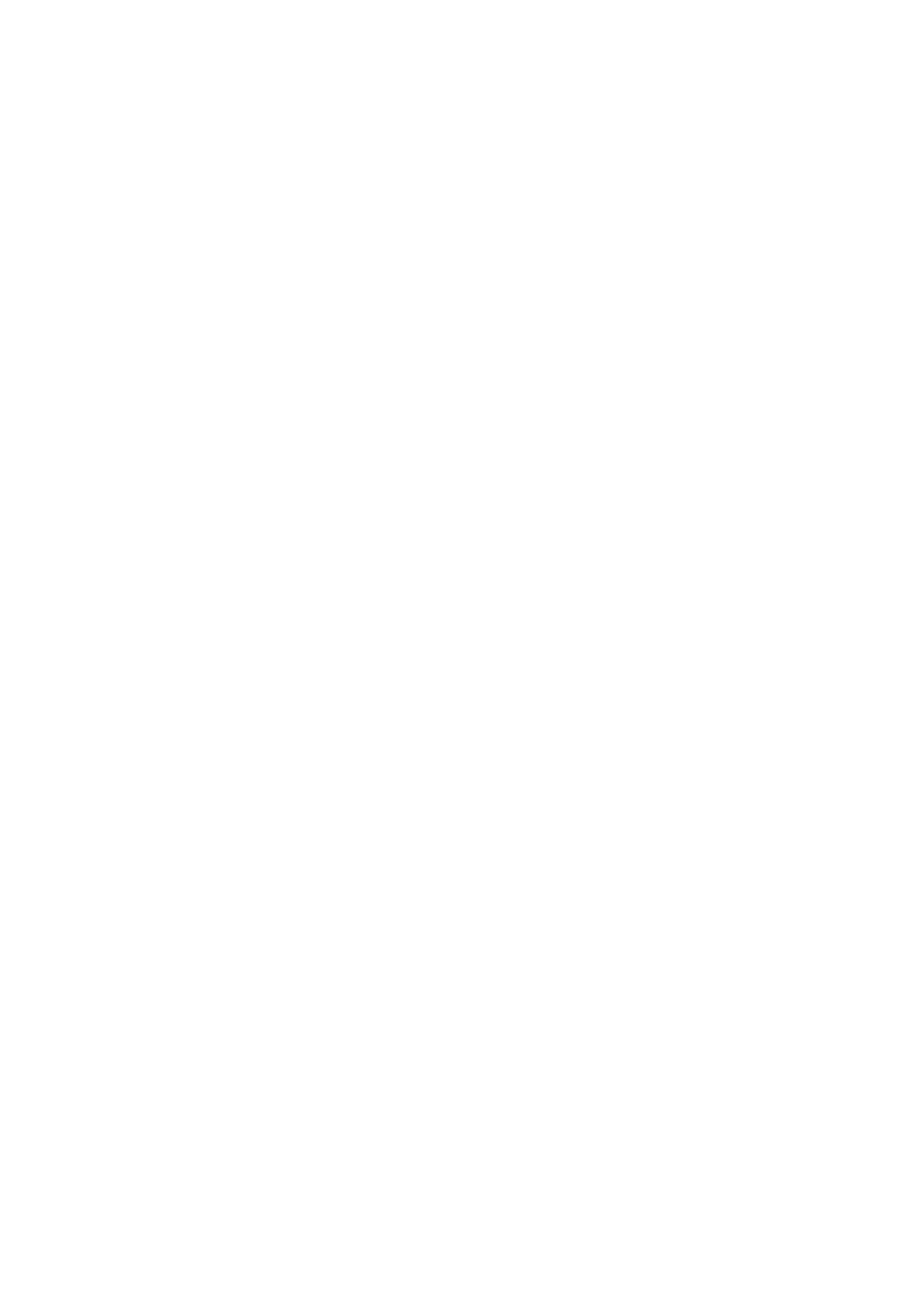# **Dissenting Report**

# **The Australian Greens**

1.1 The Stronger Futures package of legislation effectively extends the measures put in place by Northern Territory Emergency Response (NTER) or 'Intervention'. The Australian Greens opposed the Intervention and we likewise oppose the Stronger Futures legislation. There is no substantive evidence to show that the Intervention has had a positive effect on the lives of Aboriginal people in the NT. Rather, Aboriginal people, their representative organisations, and the community sector have made it clear that the top-down, punitive nature of the Intervention is actually undermining and disempowering Aboriginal people and communities. The ineffectiveness of these measures is not surprising considering international research on Indigenous economic development points to the success of community driven measures over top-down approaches. $<sup>1</sup>$  $<sup>1</sup>$  $<sup>1</sup>$ </sup>

# **Extension of an Ineffective and Expensive Approach**

1.2 The Australian Greens oppose the continuation of the ineffective and expensive approach of the Intervention. To date there has been no evidence the measures of the intervention have been effective. Rather, they appear to be eroding local governance and disempowering communities. Furthermore. the new legislative package has not been subject to effective consultation.

# *Poor Consultation*

 $\overline{a}$ 

1.3 It became quite obvious from the start of this inquiry that the consultation process undertaken by the Government was totally inadequate. The vast majority of submissions and evidence addresing the consultation process expressed serious concern at how the consultations were carried out and the way comments were interpreted in the consultation report.

1.4 Numerous problems were raised about the process throughout the inquiry: meetings were scheduled at times people could not attend; inadequate notice was given, not enough time was given to discuss the issues; comments were misreported; there was no follow up and materials were not translated in local language.

1.5 The Australian Human Rights Commission summarises this in their submission:

The Commission has previously brought these concerns to the attention of the government in relation to the inadequacy of the consultation process as outlined below:

<span id="page-80-0"></span><sup>&</sup>lt;sup>1</sup> See research from the Harvard Project on Indian Economic Development, available at  $\lt$ http://hpaied.org/>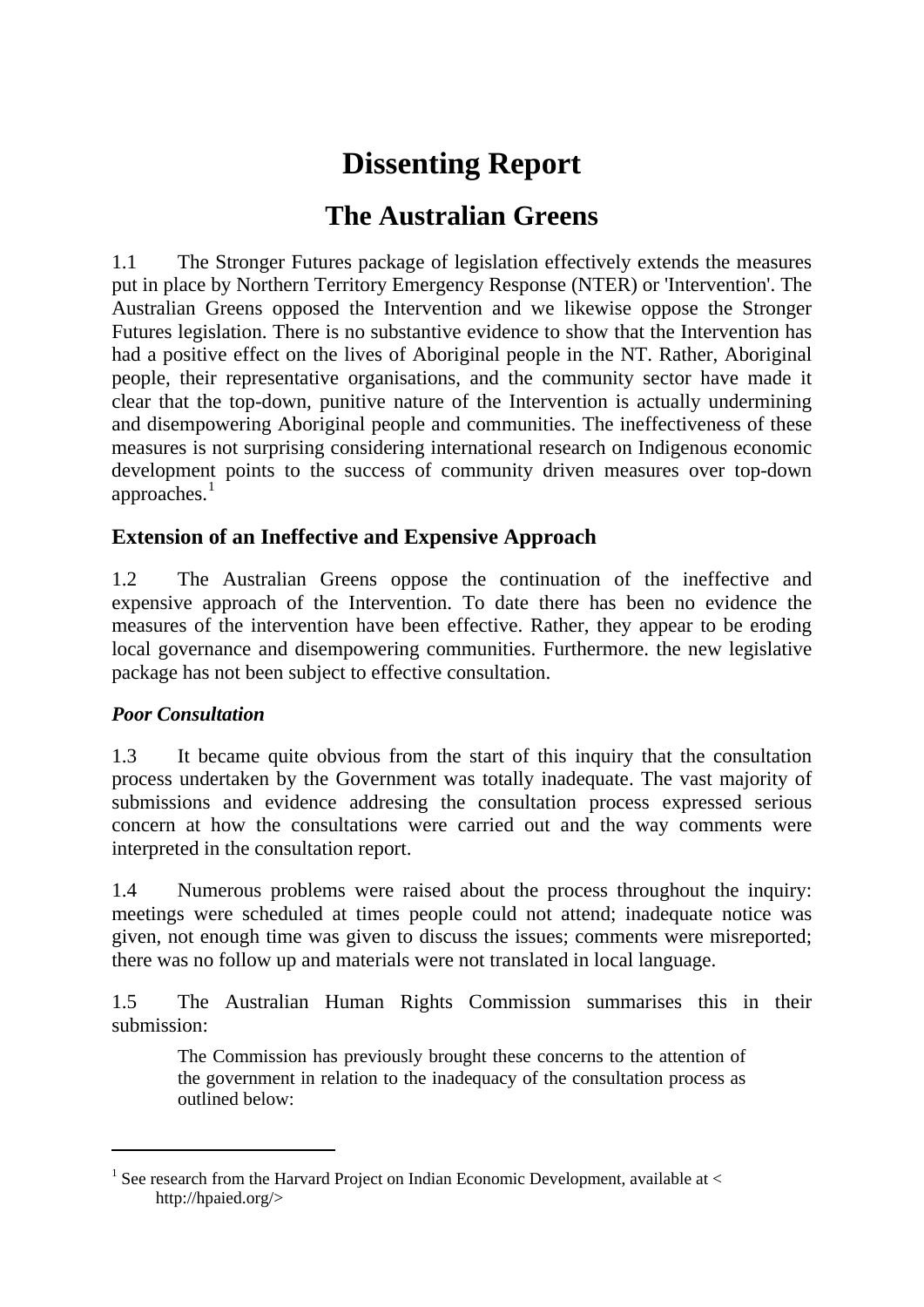- the timeframe for consultations was inadequate given the scope and depth of the issues raised in the Stronger Futures Discussion Paper
- significant measures such as income management were not listed for discussion during the Stronger Futures consultation process
- despite the Australian Government's efforts to work with the Aboriginal Interpreter Service (AIS), there was neither sufficient time to translate the paper into the languages of Northern Territory communities nor to provide the Stronger Futures Discussion Paper to the interpreters sufficiently in advance of the consultations. $<sup>2</sup>$  $<sup>2</sup>$  $<sup>2</sup>$ </sup>
- 1.6 This was reiterated by the NT Anti-Discrimination Commissioner:

In regard to consultation, as the commissioner in the Northern Territory, I have been told by many Aboriginal Territorians impacted by the Commonwealth intervention of their disappointment at federal consultations. In particular there were concerns that only a few were spoken to, that the duration of visits was too short and that some Aboriginal Territorians could not participate because of language, dialect or hearing impairments.<sup>[3](#page-81-1)</sup>

1.7 Evidence provided by community members and their representative organisations also points to the inadequacy of the consultation process. This was particularly evident at Ntaria (Hermannsburg) where it became clear that there was very little knowledge about the contents of the legislation amongst community members attending the hearing. This is extremely troubling considering that the Government undertook consultations in that area.

1.8 The Maningrida community were particularly critical of the consultation process. Community members commented that meetings were disorganised and rushed; materials were not given in time for people to properly understand them; no one returned to follow up; and in one instance men and women were divided into separate groups for discussion, despite wanting to consult as group.

#### 1.9 Mr Morrish CEO of, Bawinanga Aboriginal Corporation stated:

Just to clarify in relation to the consultation process, I want to bring a couple of points to the committee's attention. The discussion paper on Stronger Futures was actually handed to members of the community minutes—literally minutes—before the minister arrived for that consultation. I am not sure how community members, with low levels of numeracy and literacy in some cases, where English is a third or fourth language, are supposed to digest a 28-page document in a matter of minutes in order to have an informed consultation, and for the results of that consultation to be taken back and considered and used informing the Stronger Futures legislation. Certainly the Stronger Futures legislation

<span id="page-81-0"></span> $<sup>2</sup>$  AHRC submission, p.13</sup>

<span id="page-81-1"></span><sup>3</sup> Mr Cubillo, Anti Discrimination Commissioner *hansard* 24 February p1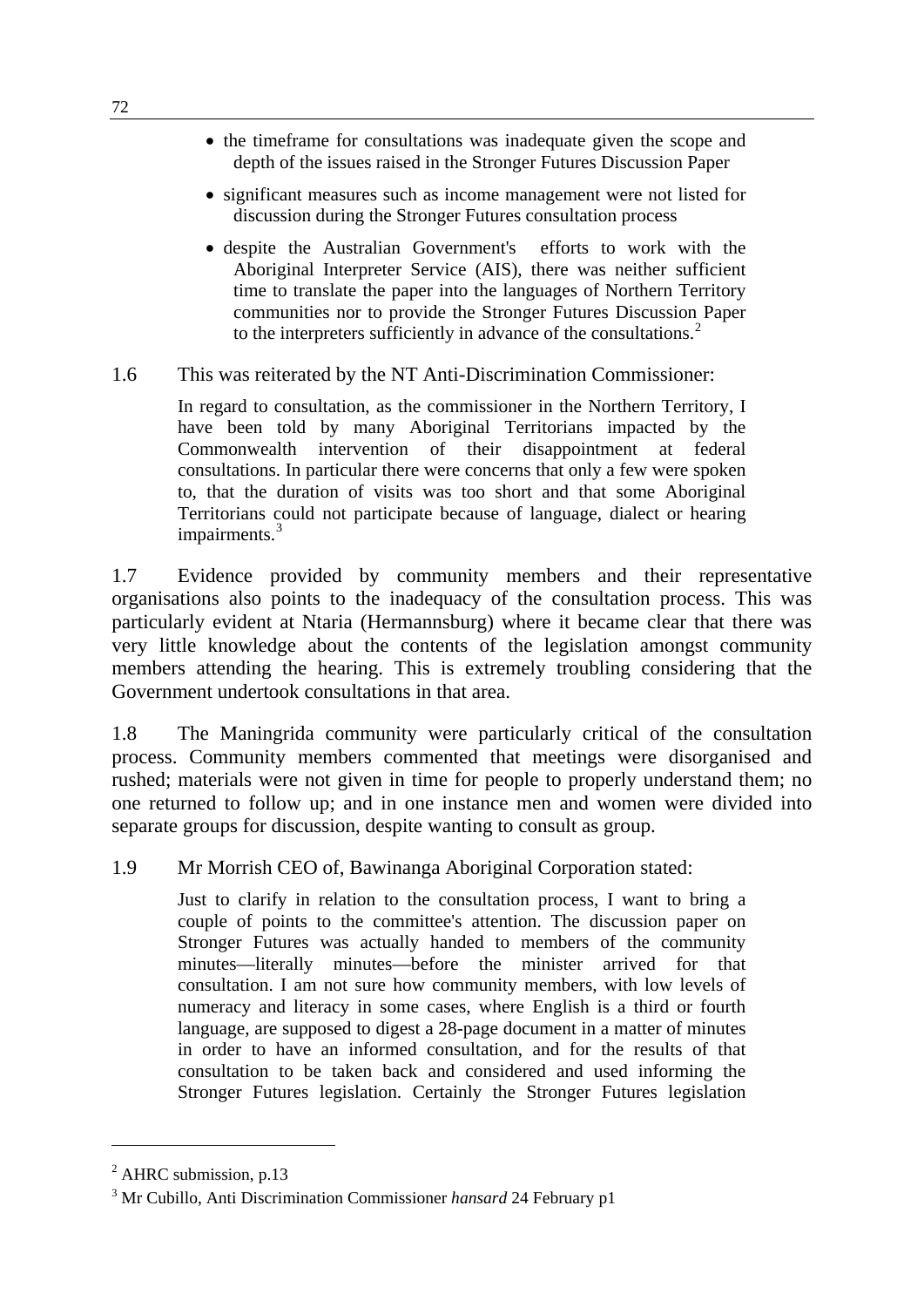report does not reflect in any knowing way what was actually said here. There were a number of clear statements made that certainly have not found their way into that report. $4$ 

1.10 Members of the Babbarra Women's Centre, supported this:

In fairness to everybody, including the politicians who came out, there was a lack of preparation. There was a lack of time for the community to digest, think about and discuss with their families what the policy really meant and how it would apply to them. Equally, when the minister and all her staff came in, it was just crazy. It was just so unorganised and everything branched off and everything was quick. People had not really even had time to consider the correlation between the policy and addressing it with the minister. They did not have time to do that…

At that time the men were separated from women or women separated from men. We were sitting over at the pub down at a big gazebo, tent, or whatever they call it, and actually no stories were being put together in the real world. This woman never came back to Maningrida after. She said, 'I'll be back to consult a second time.' We were hoping that they would be back, but nothing. $5$ 

1.11 It is self-evident that this lack of consultation has led to a lack of understanding amongst Aboriginal people about what the legislation contained. For example, Miss Shaw from the Intervention Rollback Action Group, speaking about her Grandfather's experience, stated:

There were no consultations at his nearest community—the only one he has ever known and the one he grew up in. So here he is: an old man who is almost 80—he looks very well for his age—who has lived on the same country his whole life as a caretaker, who is a prominent elder in his community and who is the holder of stories of his country. Yet he does not know anything about the three bills being passed… In my grandfather's community, for example, how they went about it is that a time and a place were booked for somebody to go out there, but a few days later a phone call was received to say it had been cancelled. The people in my grandfather's community were not consulted about the Stronger Futures. So they do not know. The only consultation that he had came from land council. If people are not going to have their say and their input into the Stronger Futures policy then how are you supposed to work in partnership and have genuine consultation with people? How are you going to find out what people's needs and wants are?<sup>[6](#page-82-2)</sup>

<span id="page-82-0"></span><sup>4</sup> Mr Morrish, Chief Executive Officer, Bawinanga Aboriginal Corporation, *hansard,* 22 February p.9

<span id="page-82-1"></span><sup>5</sup> Babbarra Women's Centre, *hansard,* 22 February, p. 16

<span id="page-82-2"></span><sup>6</sup> Miss Shaw, Intervention Rollback Action Group, *hansard*, 21 February , p.18 & 22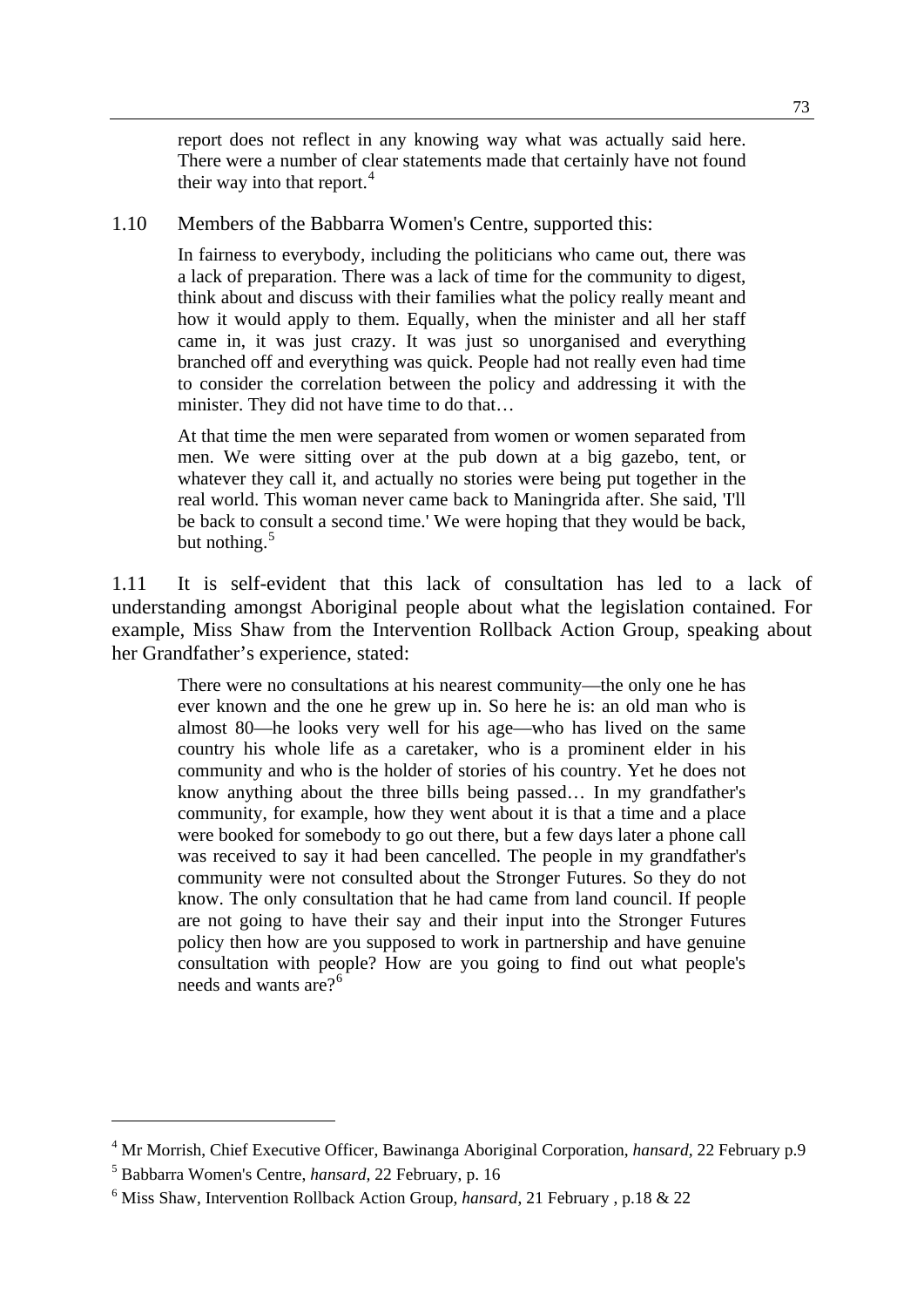# *Stronger Futures consultation report*

1.12 These problems were completely ignored in the *Stronger Futures Consultation Report.* Submissions and evidence received during the Inquiry outlined the following criticisms of the report: the report was not reflective of communities view; the way the information was statistically analysed was unsound and the information gathered did not inform the Government's approach or the drafting of the Bill.

1.13 It is deeply disappointing that the Government refuses to provide the feedback reports from the consultations to the Committee for review. It is extremely difficult for the Committee to comment on the veracity of the consultation report and quantitative analysis without the raw data collected in the feedback reports.

1.14 This is problematic considering that both submissions and evidence expressed concern at the analysis of data. For example, Ms Cox from Jumbunna House of Learning clearly outlines problems with the analysis undertaken by O'Brien Rich:

I have taught research methods for probably about 20 years in varying guises. You cannot have a system where you have got a whole lot of people recording things, probably in a fairly haphazard manner, particularly under what might be called a 'tier one'—which are many hundreds of things where you have got a GBM or somebody who is writing some notes while having a bit of a chat to somebody and then you suddenly collect all of those notes, plus the notes from the tier two things, which also seem to be fairly chaotic and done in varying ways. And you hand them to somebody and you say, 'Analysis this.' They did not put it through an ethics committee. You yourself asked, or somebody asked, a question on that. It was never cleared through an ethics committee.

I think it is actually unethical as a researcher to use data which was collected in a way which was unprofessional in terms of research professionalism, and put it through SPSS. It is totally bizarre. I would fail any of students who came up with something and did it that way. It does not have any credibility in terms of the level of consistency about the way that the data was collected. It was collected by people who had a vested interest, in some cases*.* [7](#page-83-0)

1.15 Here Ms Cox comments on the impartiality of staff recording outcomes from the consultation:

My concern is that these assertions [from the O'Brien Rich Report]… make it clear that any credibility at all relates to the quality of the recording of views given, which is nowhere validated. Or even made public! The research consultants make it clear that they can at best state their products as reflecting the documents they received but not whether these are accurate

<span id="page-83-0"></span><sup>7</sup> Ms Cox, Adjunct Professorial Fellow, Jumbunna Indigenous House of Learning, *hansard,* 1 March p. 18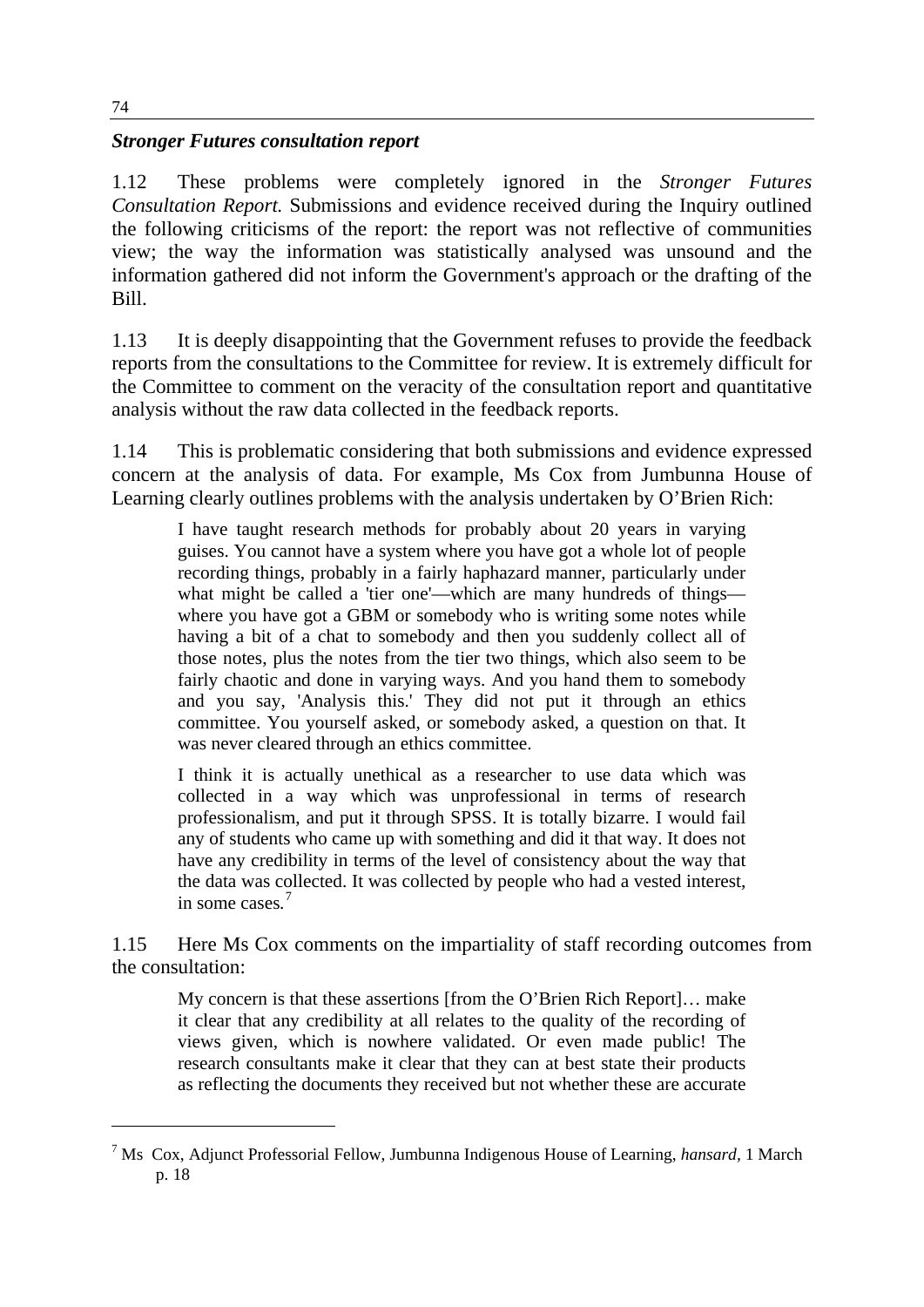records of what went on. Given the process, the lack of objectivity by FaHCSIA staff note takers and their presumed limited formal research skills, all these results should be treated as very dubious. The question of biases in the recording of views needs to be addressed as the consultations were based on materials the Government had prepared and presumably were committed to implement. $8$ 

1.16 The evidence presented on the poor quality of consultations and the consultation report was extensive. This includes a comprehensive analysis of the consultation process by Jumbunna House of Learning, based out of the University of Technology in Sydney. Amongst other things the report concluded:

The Stronger Futures consultation process did not comply with Australia's obligations to meaningfully consult with Aboriginal and Torres Strait Islander peoples. Among other failings, the process was deficient because it:

(i) Did not involve the affected Aboriginal people in the design or implementation of the process;

(ii) Relied on materials that were dense, complex and were not translated into relevant Aboriginal languages;

(iii) Was conducted in very general terms, without reference to specific proposals or potential initiatives, despite the fact that the proposed legislative measures must have been in draft;

(iv) Was decidedly partisan and did not acknowledge previous criticisms of Intervention measures or acknowledge successful community led initiatives to address community aspirations;

(v) Covered so many themes and asked so many questions that in depth discussion was not possible;

(vi) Did not provide any mechanisms for reaching agreement;

(vii) Did not include a clear process for feedback to communities to verify records of meetings; and

(viii) Gave insufficient time for considered appraisal of the complex proposed legislative measures, especially from remote Aboriginal communities.<sup>[9](#page-84-1)</sup>

1.17 The Government cannot claim they have consulted over particular measures in the legislation, or that they have informed consent because the Government carried out their consultation process on the discussion paper not the legislation. The Australian Greens cannot support policy based on insufficient consultation and which is biased in favour of predetermined outcomes.

<span id="page-84-0"></span><sup>8</sup> Jumbunna House of Learning submission, p.8.

<span id="page-84-1"></span> $9$  "Listening but not Hearing A response to the NTER Stronger Futures Consultations June to August 2011", available from

<sup>&</sup>lt; www.jumbunna.uts.edu.au/researchareas/ListeningButNotHearing8March2012.pdf >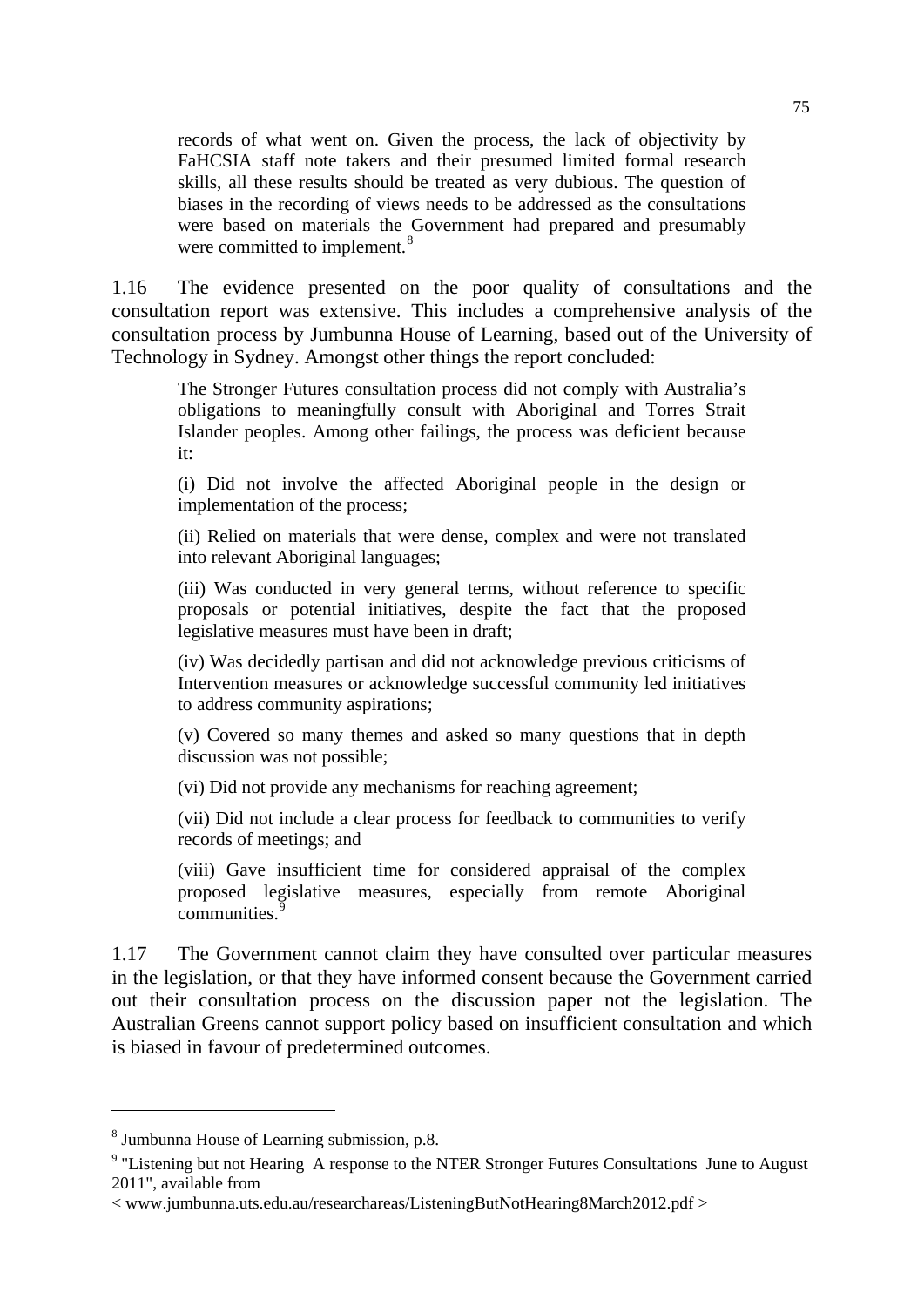1.18 The poor quality of consultation undermines any claim that these initiatives can be classed as 'special measures' under the *Racial Discrimination Act*. The Government has classed certain aspects of the Stronger Futures suite as special measures, including tackling alcohol abuse, land reform, food security measures and amendments relating to pornography restrictions. According to the Australian Human Rights Commission (AHRC), referencing case law from the Federal High Court:

where an action is intended to qualify as a special measure under s 8 of the RDA, the wishes of the beneficiaries for the measure are of great importance (perhaps essential) in determining whether a measure is taken for the sole purpose of securing their advancement

In the Commission's view, the consent of the affected group, or at least the beneficiaries, is of paramount concern where punitive special measures operate by limiting certain rights of some, or all, of the affected group. As Brennan J considered in Gerhardy v Brown, "the dignity of the beneficiaries is impaired and they are not advanced by having an unwanted material benefit foisted on them."<sup>[10](#page-85-0)</sup>

1.19 According to the High Court,<sup>[11](#page-85-1)</sup> the sole purpose of a 'special measure' must be to secure adequate advancement of the beneficiaries. If, as the AHRC says, proper consultation is a requirement of determining this advancement, the measures in Stronger Futures do not meet the requirement of a special measure under Australian law. This is extremely concerning as the impact of these measures on Aboriginal people is significant, and failing to meet this criteria could leave the Government open to legal action by affected people and communities.

## *An approach which undermines and disempowers*

1.20 It has been made clear during the inquiry that the NTER has caused erosion of community governance and disempowerment of Aboriginal people. In particular through: the manner in which Federal, State and Territory Governments engaged with Aboriginal communities; the general 'top-down', punitive nature of NTER measures and their interaction with simultaneous reforms.  $12$  The parallel reforms to CDEP, remote service delivery, housing, homelands and abolition of Community Councils in the local Government reforms has "reduced control at the community level and increased centralisation of decision making."[13](#page-85-3) As the AHRC notes comments "The feelings of disempowerment affecting these communities are symptomatic of a lack of control over issues directly affecting groups."[14](#page-85-4)

<span id="page-85-0"></span> $10$  AHRC submission para 236-7; see also, National Congress of Australia's First People submission p.17-19

<span id="page-85-1"></span><sup>&</sup>lt;sup>11</sup> *Gerhardy v. Brown (1985) 159 CLR 70, 133* (Brennan J), sited in AHRC submission para 121

<span id="page-85-2"></span><sup>&</sup>lt;sup>12</sup> AHRC submission para 70-71

<span id="page-85-3"></span><sup>&</sup>lt;sup>13</sup> AHRC, submission para 73 citing ANTAR

<span id="page-85-4"></span><sup>&</sup>lt;sup>14</sup> AHRC submission para 82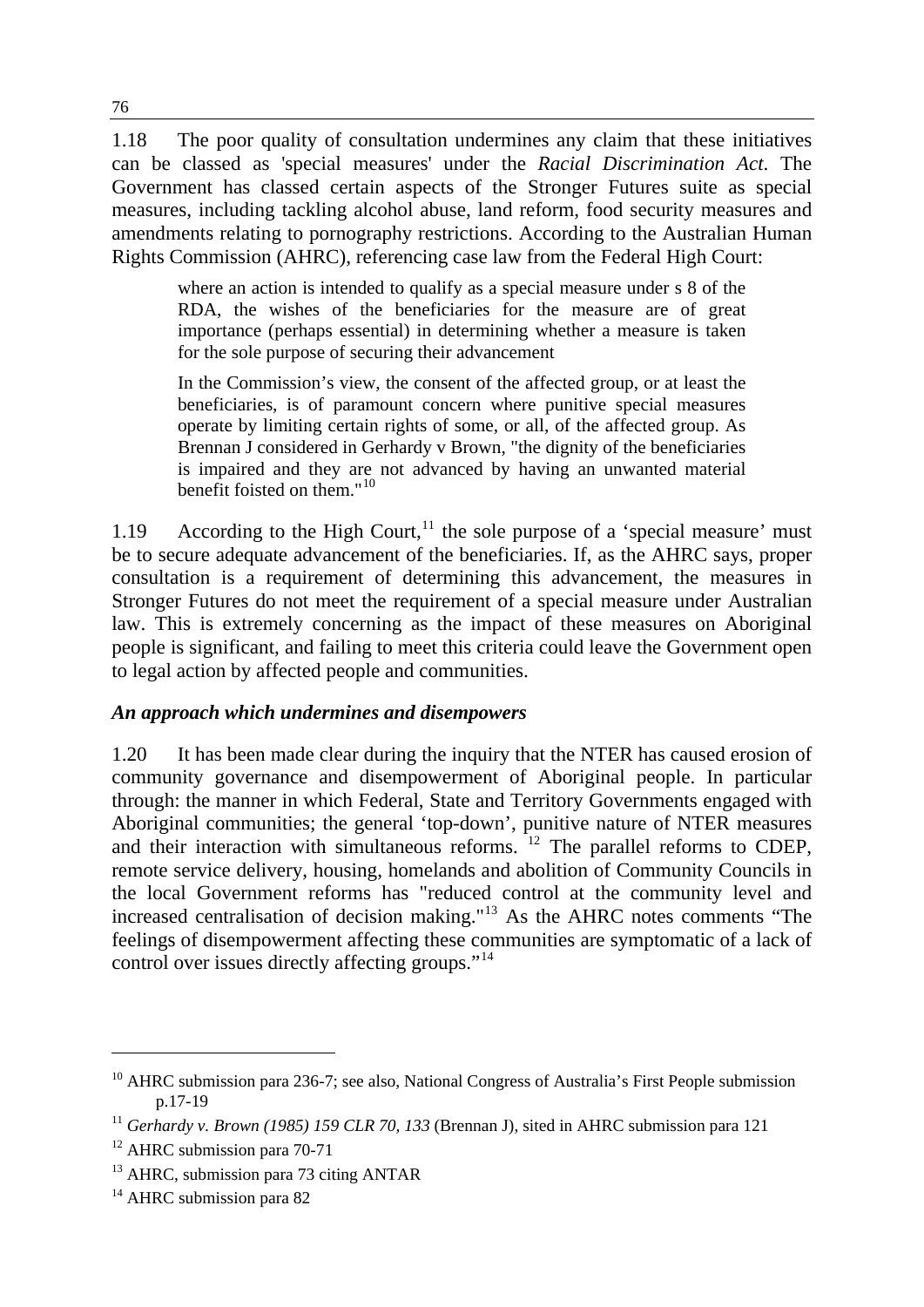1.21 It is clear to the Australian Greens that Stronger Futures has not departed from this approach, nor has the Government made any attempts to address these major problems. This is extremely troubling as evidence indicates a top-down approach will not be effective and acutally undermines what the Government says it is trying to achieve: Aboriginal people having stronger futures and taking control of their lives.

1.22 Removing the ability for Aboriginal people to control their lives has negative impacts on their mental and physical health. As AMSANT notes:

the draft legislation will directly impact on health and wellbeing outcomes through its impacts in relation to the social determinants of health, impacts that we argue the government appears largely ignorant of. … control and empowerment, culture and social exclusion and racism. These determinants are impacted in various ways by the Stronger Futures legislation with serious and unintended though predictable impacts, predictable because this is what the evidence shows us. For example, there is Canadian research which showed that first nation communities in Canada with the lowest levels of youth suicide were those with significant elements of community control and cultural empowerment. The Stronger Futures bills, by comparison, in failing to abandon an intervention approach, will further undermine the control and empowerment of individuals and communities and will enhance factors associated with social exclusion and racial targeting. Such adverse outcomes can be expected in relation to, for example, the continuation of compulsory income management, the expansion of powers of the federal, state and territory authorities, continued blanket bans on alcohol and restricted materials, and continuation of the extraordinary star chamber powers of the Australian Crime Commission directed at Aboriginal communities.<sup>[15](#page-86-0)</sup>

1.23 This disempowerment was articulated in the evidence given by members of Maningrida Community. Mr Oliver, acting CEO of Malabam Health Board commented:

Do you all know what a lorrkon is? It is a hollow log. We use logs for coffins. Since the intervention and since this new policy has come in that is all we are seeing. We are seeing hollow people walking around. This place is definitely different from the place it was before the intervention. That is not to say that we do not have our issues; we do, as do a lot of other communities. Personally, and again this is only my personal view, they seem to be exacerbated and have been since the intervention. I am not confident that Stronger Futures is going to rectify any of that, but that is what we have got to deal with.<sup>[16](#page-86-1)</sup>

1.24 This dissatisfaction with the Intervention was reiterated by Mr Gondarra of the Dhurili Clan Nation:

<span id="page-86-0"></span><sup>&</sup>lt;sup>15</sup> PATERSON, Mr John, Chief Executive Officer, Aboriginal Medical Services Alliance of the Northern Territory, hansard, Friday, 24 February 2012 p.47

<span id="page-86-1"></span><sup>&</sup>lt;sup>16</sup> OLIVER, Mr Cyril, Acting Chief Executive Officer, Malabam Health Board, hansard 22 February, p.8.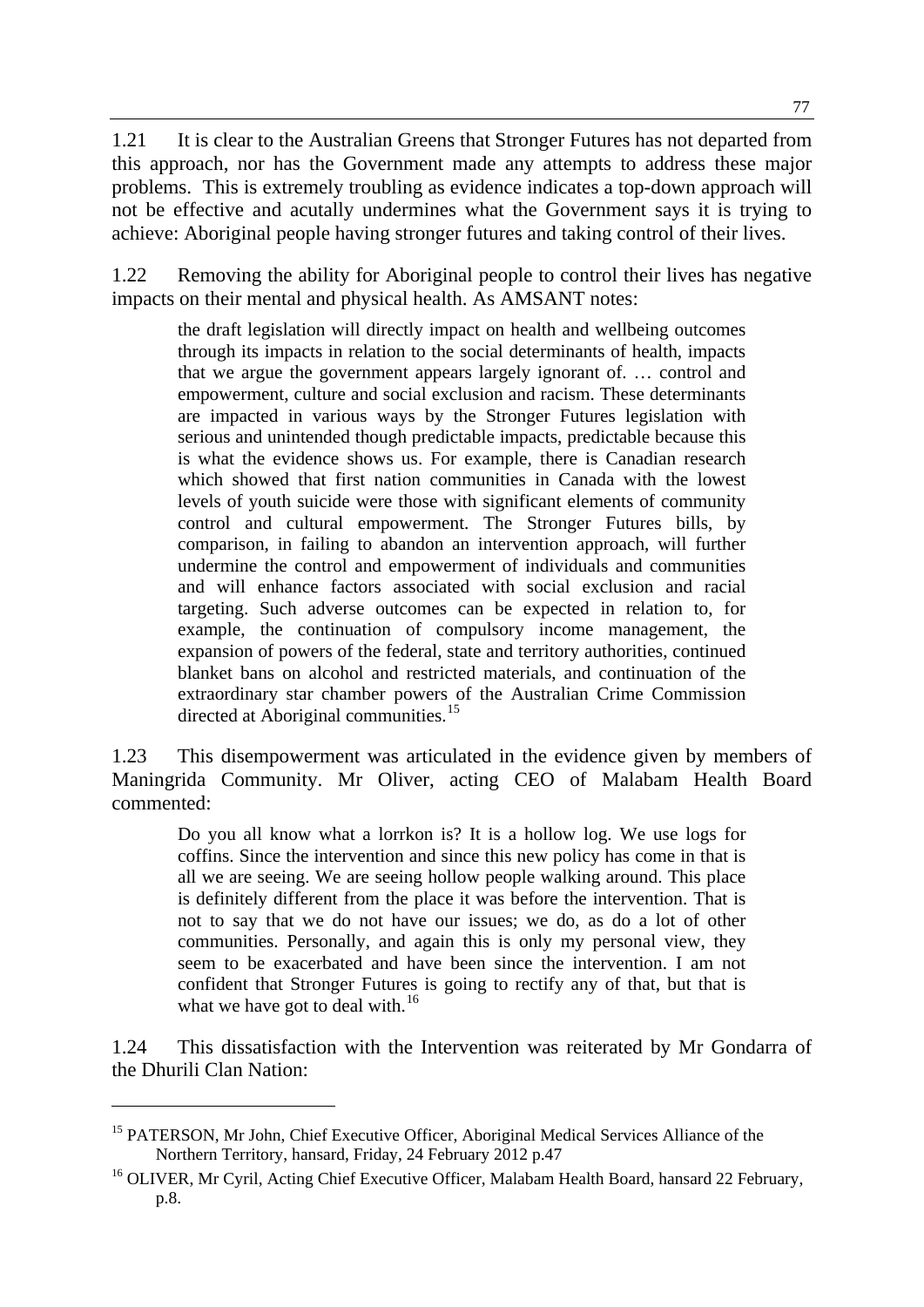If we want to see Aboriginal people better in education, better in jobs and better in any other area, we need to work together to build better legislation, because this particular legislation is not on. The Australian people should be asked to reject this legislation because it is racist. It is not helping our people. That is why we come before you and you are listening to us because we represent not stakeholders, not a department, not the service providers. We come here to represent people who are struggling, people who feel pain, people who are confused—what is going on?

Madam Chair, we want you to take this message from us. It is eating us like a cancer. We are always going to be, from the fifties until today, 2012, a puppet on a string of somebody else. We are not a free people. We are supposed to be the first people, the first nation, of this country. You should be learning so much from us than we are learning something from you. This is very important for us. We should be able to educate our people to stand and work together to build.<sup>[17](#page-87-0)</sup>

1.25 As the AHRC writes, there is an:

Extensive body of research and evidence that shows Aboriginal community governance is a key factor for the sustainable development of Aboriginal Communities…This is supported by research from the Harvard Project on American Indian Economic development which demonstrates that when Indigenous Communities 'make their own decisions about what development approaches to take, they consistently out-perform external decision matters as diverse as governmental form, natural resource management, economic development, health care and social service provision.[18](#page-87-1)

1.26 The top-down, paternalistic, punitive nature of the Intervention from the out set has meant that its ability to improve the lives of Aboriginal people in NT was extremely limited. Evidence of this can be found in the summary provided by Dr. Bath, NT Children's Commissioner, of ongoing child welfare issues in the NT:

The safety and wellbeing of children in remote areas and town camps is severely under threat in the Northern Territory and remains so. Their circumstances are perilous, even when compared to the circumstances of Indigenous children in other Australian jurisdictions. There is a mass of data supporting that contention. They have been documented widely. There have been a few improvements.

- 1.27 He then goes on to site the following:
	- Up to 70% of children in some communities affected by otitis media
	- Anaemia present in up to 40 per cent, with an average of around 22 per cent of remote area kids
	- Exposure to neglect is dramatically on the rise.

<span id="page-87-0"></span><sup>17</sup> Dr. Gondarra Oam , Dhurili Clan Nation, *hansard* ,22 February p.29.

<span id="page-87-1"></span><sup>&</sup>lt;sup>18</sup> AHRC submission para 67-68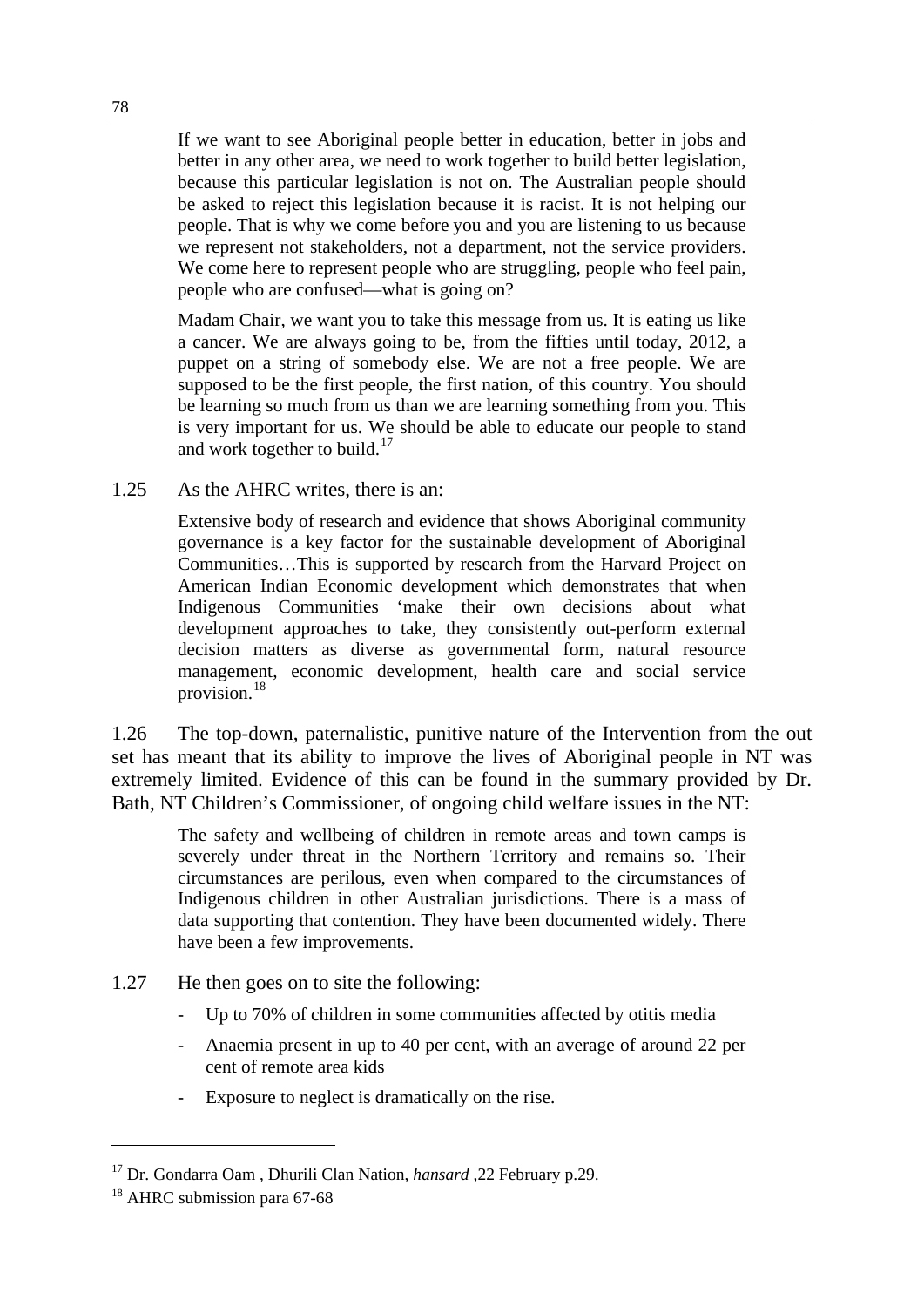alarming rates of child suicide,

Infant mortality rates are still about  $3\frac{1}{2}$  times those of the rest of the country.

- 46.8 per cent of children in the NT have multiple developmental disabilities. If we look at what is called the intervention zone, which is mainly the remote communities and the town camps, it has been estimated that the number rises to 60 per cent.

- Indigenous people in the Northern Territory are hospitalised after being assaulted—at twice the rate of Indigenous people in other parts of Australia.

- In 2010, for the night patrols in a target population of 29,000 adults they responded to over 100,000 incidents of violence.<sup>[19](#page-88-0)</sup>

1.28 The ineffectiveness of the Intervention in improving the wellbeing of Aboriginal people in the NT is also evident when looking at the *Closing the Gap in the Northern Territory Monitoring Report*. The report details how school attendance has declined since 2009, that child hospitalisation rates have increased and confirmed incidences of personal harm and suicide have more than doubled since 2007. The Intervention was supposed to improve the lives of Aboriginal people but it has further disempowered them and has wasted resources. These resources could have been used to develop programs that were better targeted and were developed in partnership with Aboriginal people.

1.29 The Australian Greens **oppose** the continuation of the current approach through Stronger Futures. It is disempowering, ineffective and expensive – with the total cost of the Intervention climbing above \$1 billion dollars. We can only imagine what better outcomes would have been achieved if this money was spent on properly targeted, community directed programs.

# **Tackling Alcohol Abuse**

 $\overline{a}$ 

1.30 The Australian Greens support measures to address alcohol abuse but such measures must be developed in partnership with the community. The Greens are concerned that the measures contained in the Stronger Futures legislation don't adequately address alcohol abuse and may have unintended consequences. We support the emphasis on locally developed alcohol management plans but share community concerns at the increased layers of bureaucracy in developing them. We are also concerned that the harsher penalties contained in the new legislation may increase the rate of imprisonment and note that failing to address a floor price on alcohol undermines the effectiveness of all these measures.

<span id="page-88-0"></span><sup>19</sup> Dr. Bath, Northern Territory Children's Commissioner, *hansard* , 23 February p.47-48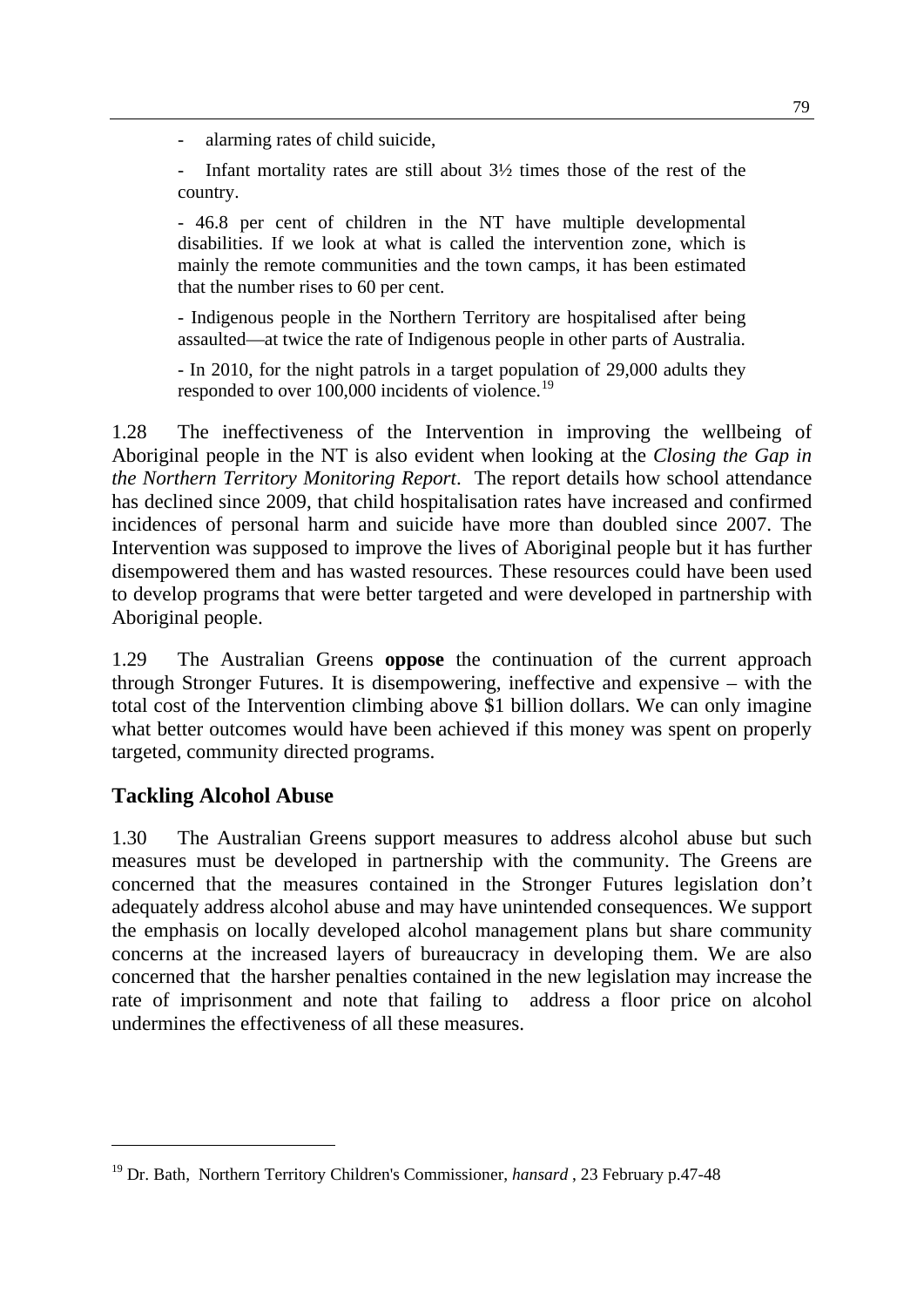*Alcohol bans and alcohol management plans* 

1.31 The Australian Greens believe that blanket bans on alcohol, such as those imposed by the Intervention, are not the most effective way of tackling alcohol abuse particularly as the necessary supports such as adequate access to rehabilitation services have not been provided. We share the concern of  $AHRC^{20}$  $AHRC^{20}$  $AHRC^{20}$  that this legislation automatically transitions prescribed areas into alcohol protected areas, imposing alcohol restrictions without consultation.

1.32 As Aboriginal Peak Organisations Northern Territory (APO NT) explain:

Until communities are in a position to own a decision to ban alcohol, they will find ways to circumvent it. The continuation of blanket bans ('alcohol protected areas') perpetuates the status quo, which has resulted in a drift to unsafe drinking and to townships*[21](#page-89-1)*

1.33 This is supported by the submission of the AHRC:

evidence indicates that interventions imposed without community control or culturally appropriate adaptation and which stigmatise alcohol users do not work and can be counterproductive<sup>[22](#page-89-2)</sup>

1.34 It is clear that for measures to be effective, they must be developed and implemented in partnership with Aboriginal people. The Australian Greens support alcohol controls where they have community support. The focus of the approach should be on phasing out alcohol bans and supporting communities to develop alcohol management plans (AMPs).

# **Australian Greens Recommendation 1**

**1.35 The Australian Greens recommend that alcohol bans should be transitioned to AMPs and communities should be adequately resources and supported to develop them.** 

1.36 In principle, we do not have a difficulty with the Minister approving AMPs as long as the process is not delayed by layers of bureaucracy.

# **Australian Greens Recommendation 2**

**1.37 The Australian Greens support the Committee recommendation that a time limit is placed on approval process of AMPs, and suggest a maximum of 30 days.**

<span id="page-89-0"></span> $20$  AHRC submission para 253

<span id="page-89-1"></span> $21$  APO NT submission p.8.

<span id="page-89-2"></span> $^{22}$ AHRC submission para 230.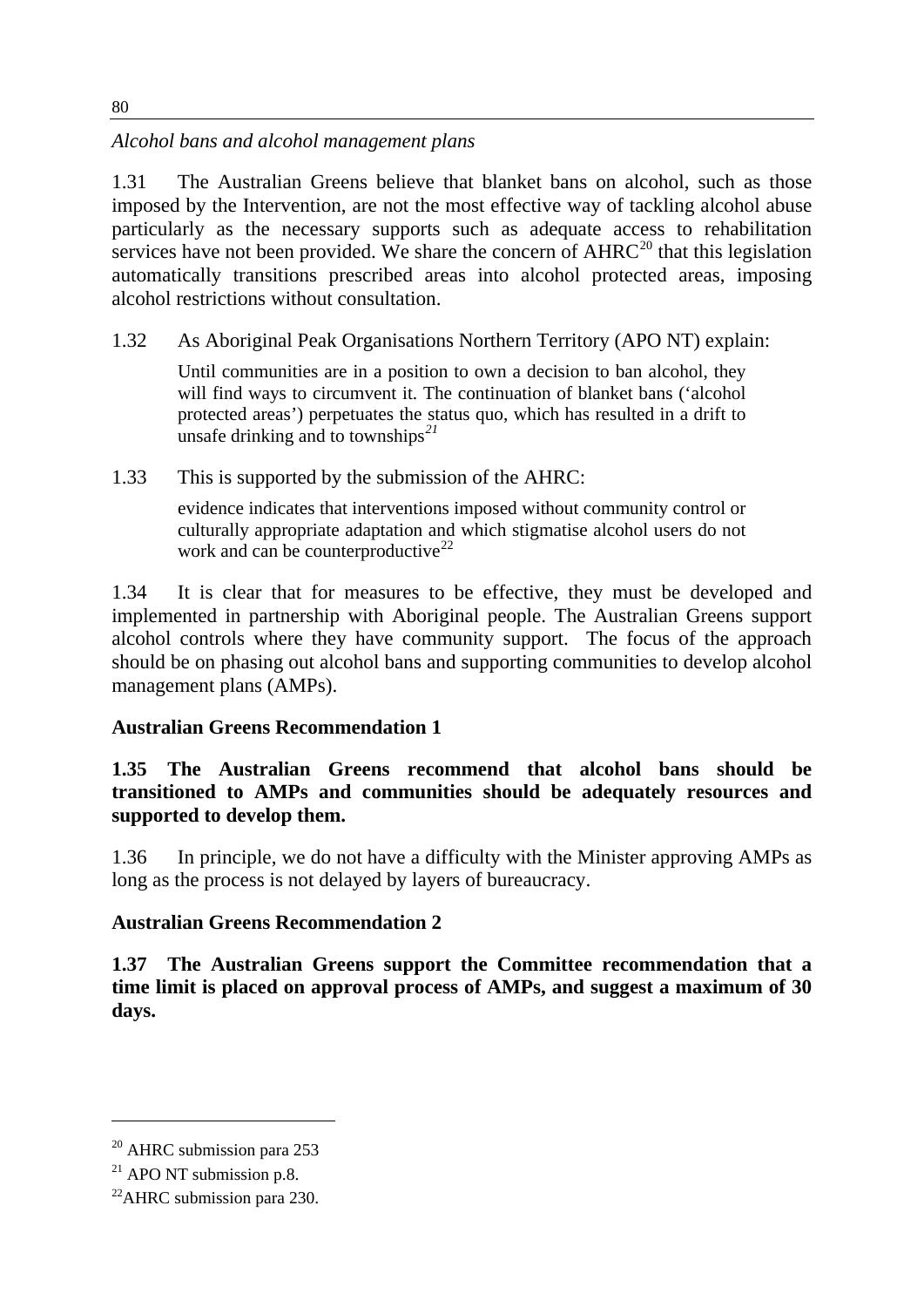*Assessing licensed premises* 

1.38 The Australian Greens support the provision which provides the Minister with the authority to request that the relevant Northern Territory Government Minister appoint an assessor to conduct an assessment of a licensed premise if it believed that the sale or consumption of liquor at or from a premise is causing substantial alcoholrelated harm to Aboriginal people. However it is unclear why this provision relates only to harm to Aboriginal people, rather than to the community more generally.

1.39 As Dr. Boffa, Public Health Medical Officer of People's Action Alcohol Coalition (PAAC) noted:

...it would be preferable to remove the reference to Aboriginal people in the provision that gives the Commonwealth the powers to intervene and ask for an independent audit on particular alcohol outlets. It is not a racial issue. I think that could be amended to read that where any particular outlet is deemed to be causing excessive problems for 'the community', and not for 'Aboriginal people'. This is not a racial issue. In the Northern Territory, non-Aboriginal people drink at twice the level of other Australians and have much higher rates of alcohol related problems. Non-Aboriginal people who are addicted to alcohol are just as likely to gravitate towards the cheapest forms of alcohol as Aboriginal people are. There is nothing racially based about the message we are proposing and we do not think the bill should single out Aboriginal people in that way, although we do support very much the intent behind giving the Commonwealth minister the powers to order an independent review of particular outlets that are causing particular harm to the community. $^{23}$  $^{23}$  $^{23}$ 

## **Australian Greens Recommendation 3**

**1.40 The Australian Greens recommend that paragraph 15(1)(a) of Division 5 of the Stronger Futures in the Northern Territory Bill 2011 be amended to remove reference to 'Aboriginal people' and replace that reference with 'the community'.** 

## *Harsher Penalties*

1.41 There was a great deal of concern expressed throughout the inquiry about increasing penalties for possession, consumption and supply of alcohol. In particular that amounts under 1.35 litres could attract a penalty of up to 6 months imprisonment.

1.42 APO NT noted this is their submission:

The NT already has amongst the harshest penalties in Australia for bringing alcohol into remote Aboriginal communities…A punitive response has not worked and there is no evidence than an additionally punitive response is what is needed.*[24](#page-90-1)*

<span id="page-90-0"></span><sup>23</sup> Dr Boffa, Public Health Medical Officer, PAAC, *Hansard*, 21 February, p. 34.

<span id="page-90-1"></span> $24$  APO NT submission p.9.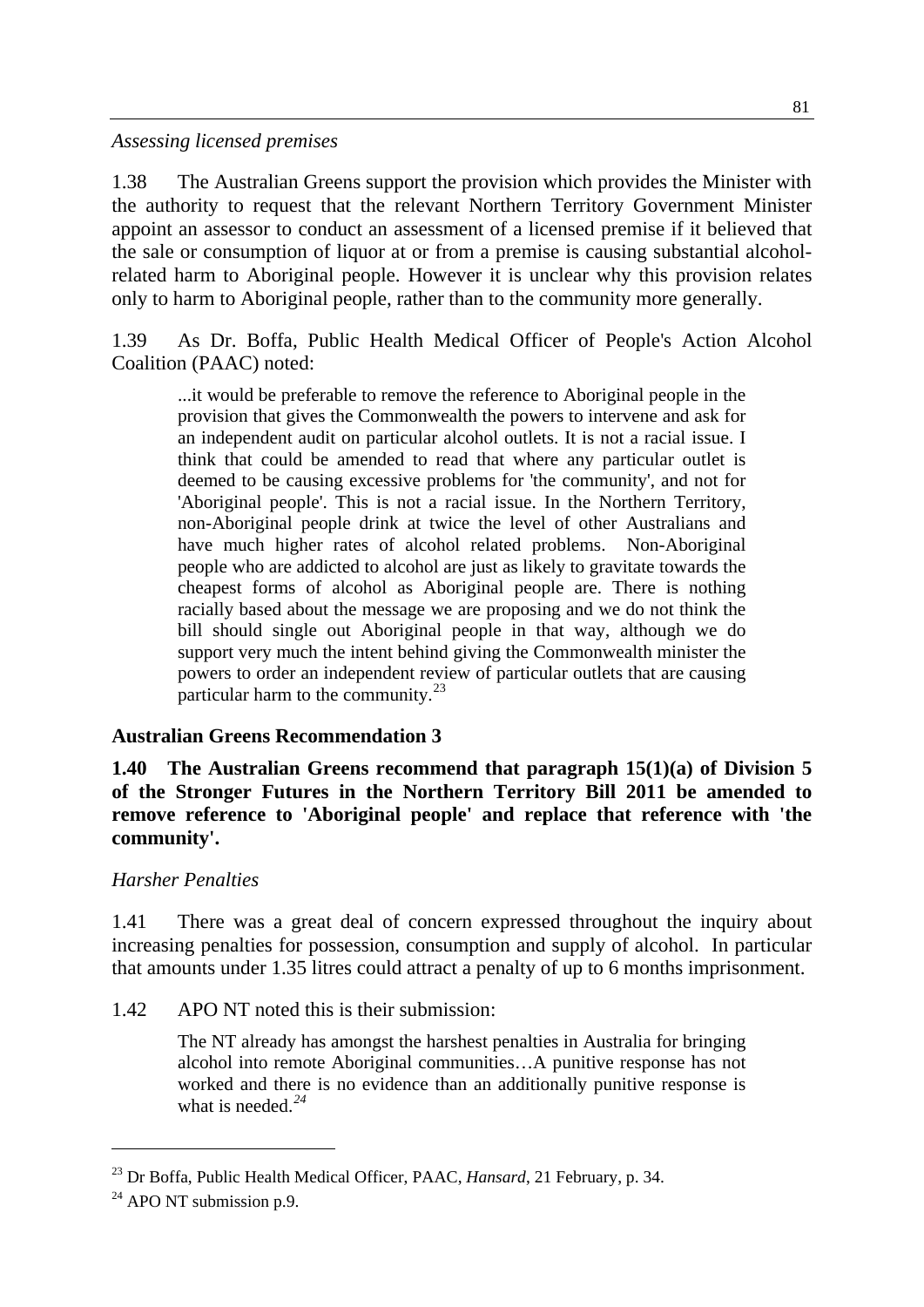1.43 The Australian Greens oppose increasing penalties for offences relating to less that 1.35 litres, as it is unclear that punitive approaches are effective and it will likely lead to increased imprisonment of Aboriginal people in the NT.

1.44 This conclusion was supported by numerous submissions and evidence given.

1.45 Mr Hunyor, Principal Legal Officer from North Australian Aboriginal Justice Agency (NAAJA), asked:

where is the evidence that it is going to make any difference to increased penalties? I think one of the issues we need to look at every time an increase in penalty and an increase in imprisonment is imposed is: what is the opportunity cost if realistically that is going to mean sending more people to jail?*[25](#page-91-0)*

1.46 This concern is supported by the AHRC:

The NTER Evaluation Report indicated there was a clear increase in alcohol related offences…The Commission therefore reiterates its standing concerns that the alcohol offences under the NTER continued by the Stronger Futures Bill may result in increased imprisonment of Aboriginal and Torres Strait Islander peoples*[26](#page-91-1)*

1.47 Infringement notices provide a viable alternative to harsh penalties. Currently the legislation only makes an infringement available for the offence of defacing an 'alcohol protected area' notice. The Australian Greens believe that police officers should be allowed to issue notices for alcohol related offences under 1.35 litres.

1.48 It became clear throughout the inquiry, that what was needed was additional resources dedicated to culturally appropriate alcohol counselling and rehabilitation<sup>[27](#page-91-2)</sup> – not increased penalties.

1.49 Ms Rosas from NAAJA highlighted the inappropriate emphasis on penalties rather than rehabilitation:

NAAJA recognise the need to do more to stop the damage caused by alcohol abuse in our communities, but increasing the penalties for alcohol related offences is not the answer. Aboriginal people already make up 80 per cent of the jail population in the NT. Locking more people up is not going to fix our problems and banning alcohol has not solved the problem. The alcohol bans have pushed drinkers further from their communities into very unsafe situations. We need to treat the disease. There is no professional counselling or treatment available in remote communities and

<span id="page-91-0"></span><sup>25</sup> Mr Hunyor, Principal Legal Officer, North Australian Aboriginal Justice Agency, *hansard,* 23 February, p.40

<span id="page-91-1"></span><sup>&</sup>lt;sup>26</sup> AHRC submission, para 299.

<span id="page-91-2"></span> $27$  See, eg APO NT submission p.9;Ms Haven, Northern Territory Coordinator General for Remote Services, *hansard* February 22 p.21; Ms Hoosan, Secretary, Central Australian Aboriginal Alcohol Programs Unit; hansard 21 February p44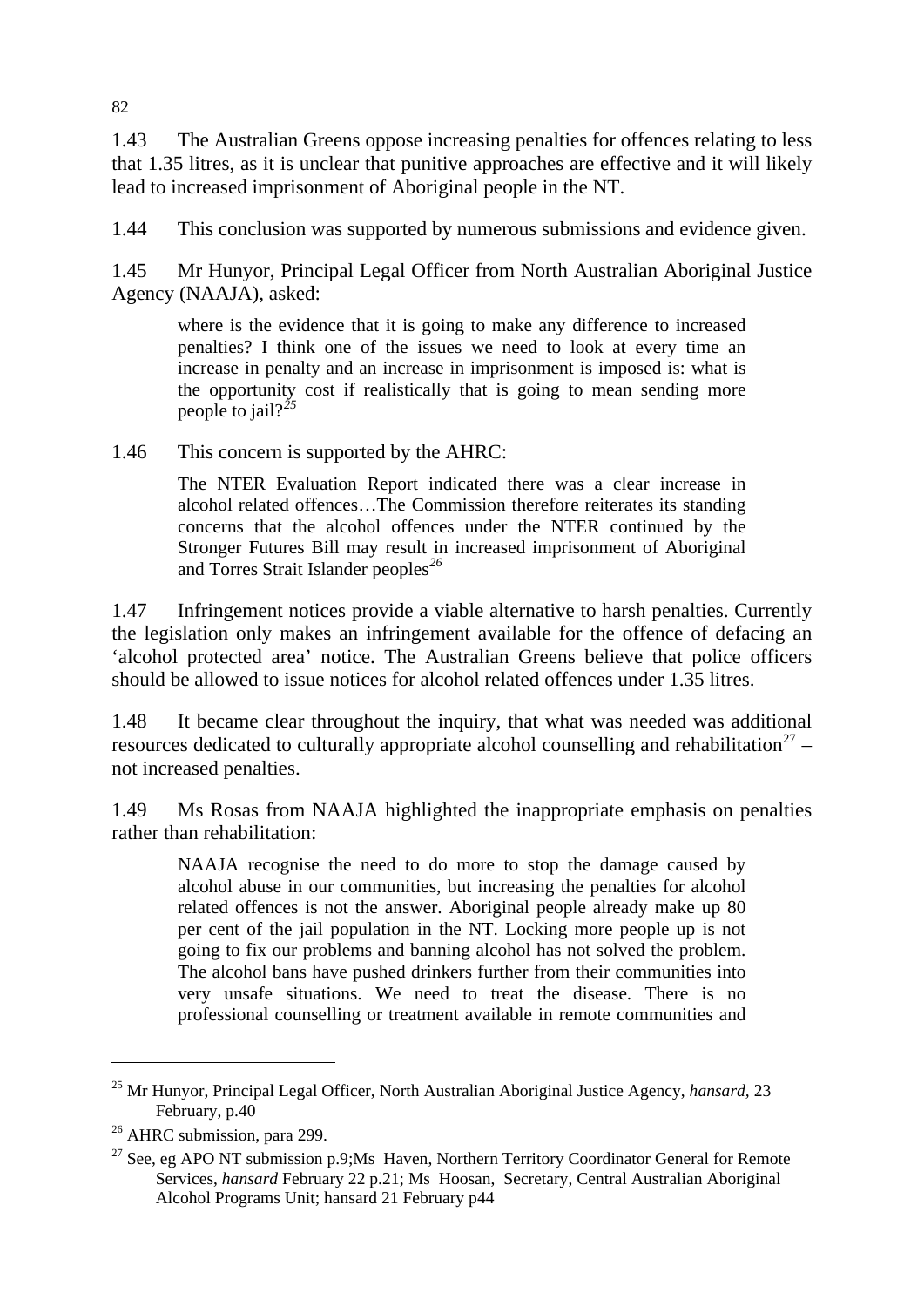we need rehabilitation centres. We need culturally relevant programs and services and we need more education in the schools to teach the younger generation the dangers of drinking and drug use. Governments need to work with elders to take ownership and responsibility of alcohol management plans and be part of the solution.<sup>[28](#page-92-0)</sup>

## **Recommendation 4**

**1.50 The Australian Greens share the concerns outlined by NAAJA and others and therefore recommend that current penalties for possession, consumption and supply of alcohol are not increased and that additional resources are committed for rehabilitation and counselling services in NT.** 

**1.51 However, if the proposals proceed we recommend that the Bill is amended enable police to issue infringement notices for offences less than 1.35 litres to be issued.** 

#### *Supply Reduction Measures*

1.52 What is sadly lacking from the Stronger Futures legislation is any attempt to reduce supply such as through setting a minimum floor price for alcohol and takeaway free days. Evidence to the inquiry indicated strong support for this type of measure and provided strong evidence for the effectiveness of such measures.

#### 1.53 PAAC highlighted:

National and international evidence indicates a direct link between:

- Raising the cost of alcohol and reducing consumption in the population; and
- Reduced alcohol consumption and decreases in alcohol-related harm, including hospitalisation and death

The World Health Organisation (WHO) research shows that the most effective measures are to raise prices based on alcohol content, and to reduce the availability of alcohol through strict licensing schemes limiting opening times and the number of outlets.[29](#page-92-1)

1.54 They recommend:

The most effective supply reduction measures which the Commonwealth can and should take to reduce alcohol consumption in the NT are:

A minimum floor price on take-away alcohol at the price of full strength beer (1.20 per standard drink); and

<span id="page-92-0"></span><sup>28</sup> Ms Rosas, Director, North Australian Aboriginal Justice Agency, *hansard,* 23 February, p.38

<span id="page-92-1"></span> $29$  PAAC submission, para 3.6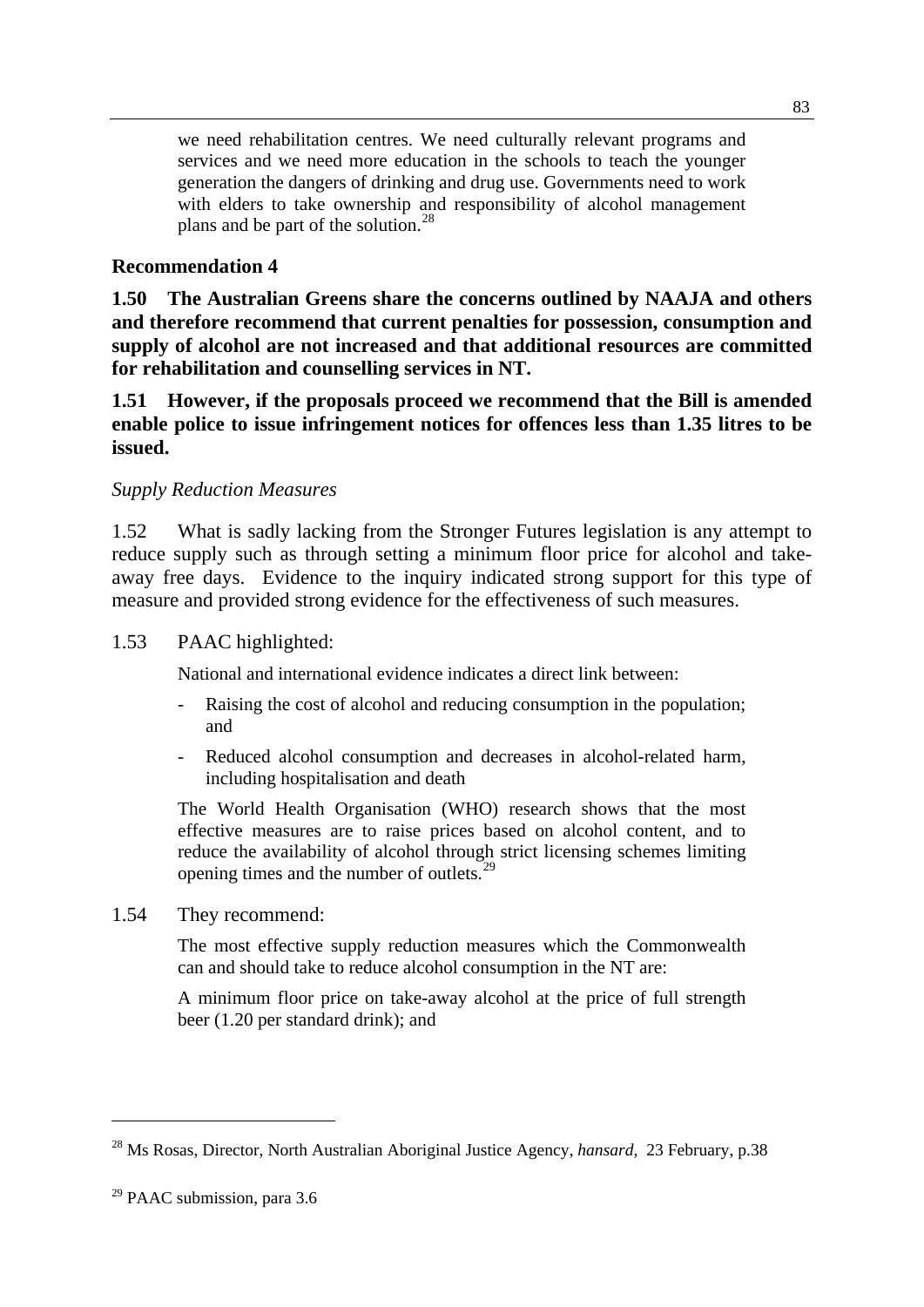A take-away alcohol-free day preferably tied to a set welfare benefits payment day, but in any event to have one day a week on which to take away alcohol is not sold.

1.55 These measures were supported in numerous other submissions and evidence given, including that of the AHRC, the United Church, the NT Coordinator General and AMSANT.

1.56 It is disappointing to the Australian Greens that despite such clear evidence, the Government has not pursued a floor price, and continues with measures such as alcohol bans, which have less evidential basis and will be less effective if a more holistic approach to alcohol is not taken.

## **Australian Greens Recommendation 5**

**1.57 The Australian Greens recommend that the Stronger Futures legislation be amended to include the ability to establish a mandated floor price on alcohol across the NT, and explore – in consultation with communities, the implementation of take-away free days.** 

## **Land Reform**

1.58 Submissions and evidence was broadly supportive of the aims of the land reform measures in the legislation. $30$  It was in fact, the only area in the legislative package that had broad support.

1.59 The Australian Greens acknowledge that there is a genuine and pressing need for land reform in the NT to facilitate granting of leases for community infrastructure, utilities, home ownership and businesses. As such, we also support the intention of the legislation. However, we share the concerns of the CLC and the NLC who considered that the NT Government is better placed to make the reforms and that the regulation making power in the legislation is very broad.

1.60 As the CLC writes:

Ideally, comprehensive reform would be led by the Northern Territory government. In the absence of such proactive leadership by the Northern Territory government, the approach being taken by the Australian government in the Stronger Futures in the Northern Territory Bill 2011 and the Stronger Futures in the Northern Territory (Consequential and Transitional Provisions) Bill 2011 is understandable but is not ideal. The regulation-making power proposed in relation to CLAs is very broad and we do not support it in its current form. The delegation of such extensive power over an important reform agenda to the executive creates difficulties because it requires the Aboriginal land owners and the land councils to

<span id="page-93-0"></span><sup>&</sup>lt;sup>30</sup> See eg: CLC, NLC and APO NT submissions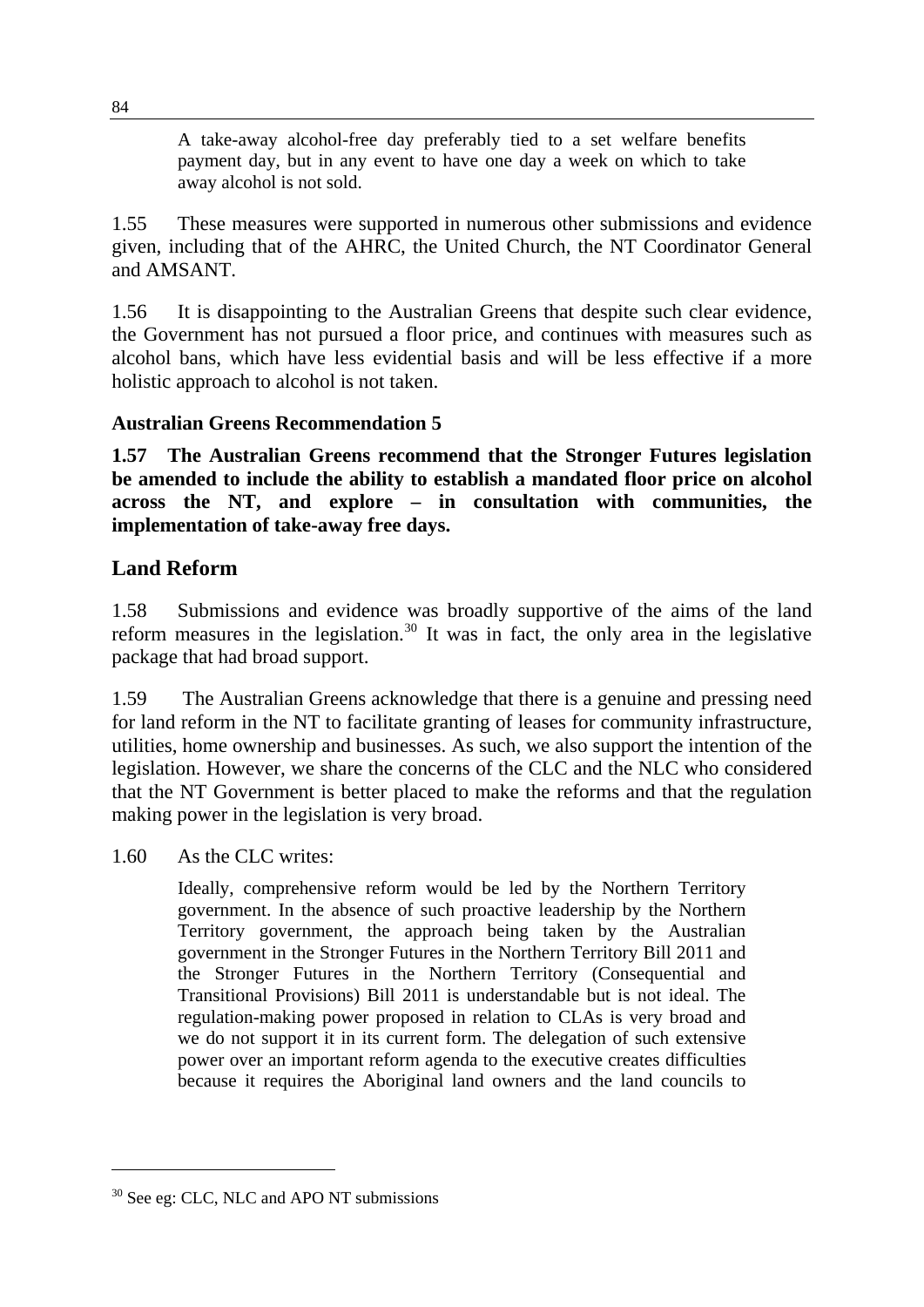unreservedly trust the executive to devise an appro[pr](#page-94-0)iate reform agenda at an unspecified point in time over the next 10 years.<sup>3</sup>

1.61 During the inquiry FaHCSIA implied they would give the NT Government time to complete the reforms before they acted.<sup>[32](#page-94-1)</sup> Due to the urgency and importance of engaging in land reform, the Australian Greens support this section of the Bill, on the basis that it is only used as a last resort and that the NT Government is given time to proceed with the reform before the Minister takes action. We seek commitment from the Minister in this regard.

1.62 Finally, the Australian Greens share the concern of the Committee, that Land Councils must be adequately resourced if they are to work on CLAs as part of reform process. We therefore support the recommendation of the Committee that section 23 (1)(eb) should be amended to remove "at the Land Council's expense".

# **Food Security**

1.63 It is interesting to note that few submissions, and even less evidence addressed store licensing provisions. Generally submissions were supportive,<sup>[33](#page-94-2)</sup> but there was some concern from one community store that licensing would have a negative impact. $34$ 

1.64 The Australian Greens are broadly supportive of a store licensing regime, which improves food security in Aboriginal communities and is community driven. However, we are concerned that the penalties in the legislation are unnecessarily harsh, and the monitoring powers are too broad.

# *Enforcement and monitoring provisions*

1.65 As the AHRC notes, in the legislation "new enforcement arrangements carry civil and criminal penalties which may not always be a necessary or proportionate response to non-compliance"<sup>[35](#page-94-4)</sup>

1.66 This is supported by APO NT:

APO NT is extremely concerned that the enforcement regime for a licence breach is extremely harsh, and that many stores will be unable to pay penalties. It will be extremely difficult for people in some communities to access any food and grocery items if community stores are forced to close (by virtue of incapacity to pay fine or by injunction)*[36](#page-94-5)*

<span id="page-94-0"></span><sup>31</sup> Ms Newell, Leasing Coordinator, Central Land Council, *Hansard*, 21 February p. 2.

<span id="page-94-1"></span><sup>32</sup> *hansard* 1 March 37-38

<span id="page-94-2"></span><sup>&</sup>lt;sup>33</sup> See, eg: APO NT and AHRC submission

<span id="page-94-3"></span><sup>34</sup> See, Mr Morrish, Bawinanga Aboriginal Corporation *hansard* 22 February p.11

<span id="page-94-4"></span><sup>&</sup>lt;sup>35</sup> AHRC submission para 365

<span id="page-94-5"></span><sup>36</sup> APO NT p. 38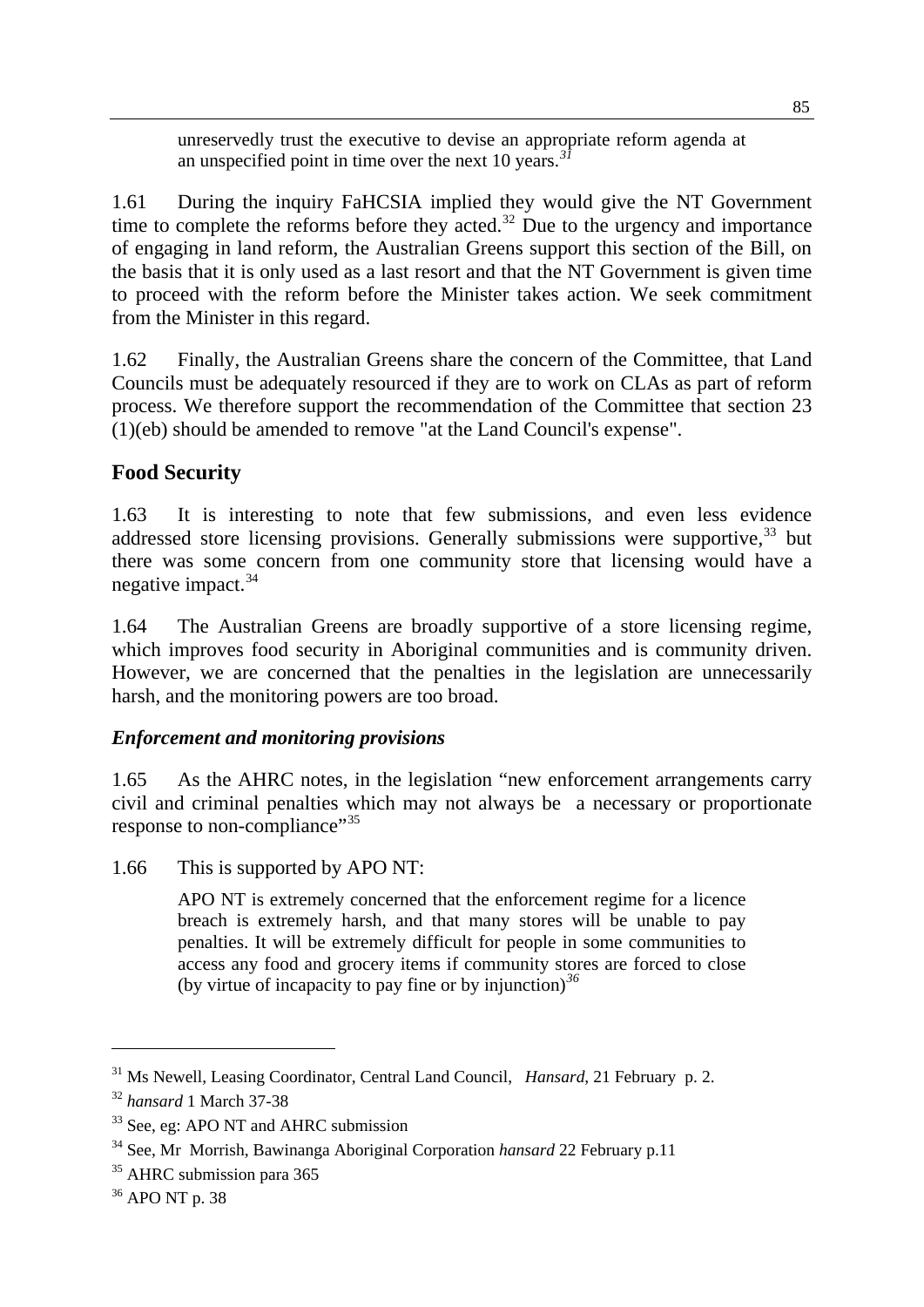The AHRC also expressed concern that monitoring provisions regarding entry, access to records and compulsion to provide information could potentially interfere with community store manager's and owner's right to privacy. $37$ 

1.67 The Australian Greens share the concerns outlined above and recommend that the Government closely monitor the use of enforcement and monitoring provisions to ensure they are being applied proportionately.

# *Consultations*

1.68 The Australian Greens welcome the requirement for consultation when making a determination about whether a community store licence is required. However, we note with concern the comments of the AHRC, that failure to meet this consultation requirement does not effect the validity of that determination. [38](#page-95-1) It is vital to ensure that consultations are meaningful and effective. In this regard, we support the best practices standards outlined by the AHRC in appendix 2 of their submission.

## *Food Costs*

1.69 It is of great concern to the Australian Greens that this legislation does not attempt to address the issue of cost of food in remote communities in the NT.

1.70 As APO NT pointed out "there are no measures imposed in the draft bills to ensure that costs remain low and no suggestion that subsidisation has been considered by the Government."[39](#page-95-2) This was supported by the AHRC: "While improving store management and governance is part of the solution to increasing access to affordable healthy choices, it is undermined by poor food supply in the Northern Territory."<sup>[40](#page-95-3)</sup>

1.71 Considering the impact of high food costs across the NT on the health and wellbeing of Aboriginal people, the absence of measures to mitigate it is a glaring gap in the legislation.

## **Australian Greens Recommendation 6**

**1.72 The Australian Greens recommend that the Government explore ways to address food costs in the NT paying particular attention to recommendations 13- 20 from the inquiry into community stores in remote Aboriginal and Torres Strait Islander communities.** 

<span id="page-95-0"></span><sup>&</sup>lt;sup>37</sup> AHRC submission para 364

<span id="page-95-1"></span><sup>&</sup>lt;sup>38</sup> AHRC submission para 367

<span id="page-95-2"></span><sup>&</sup>lt;sup>39</sup> APO NT submission p. 38

<span id="page-95-3"></span><sup>40</sup> AHRC submission para 371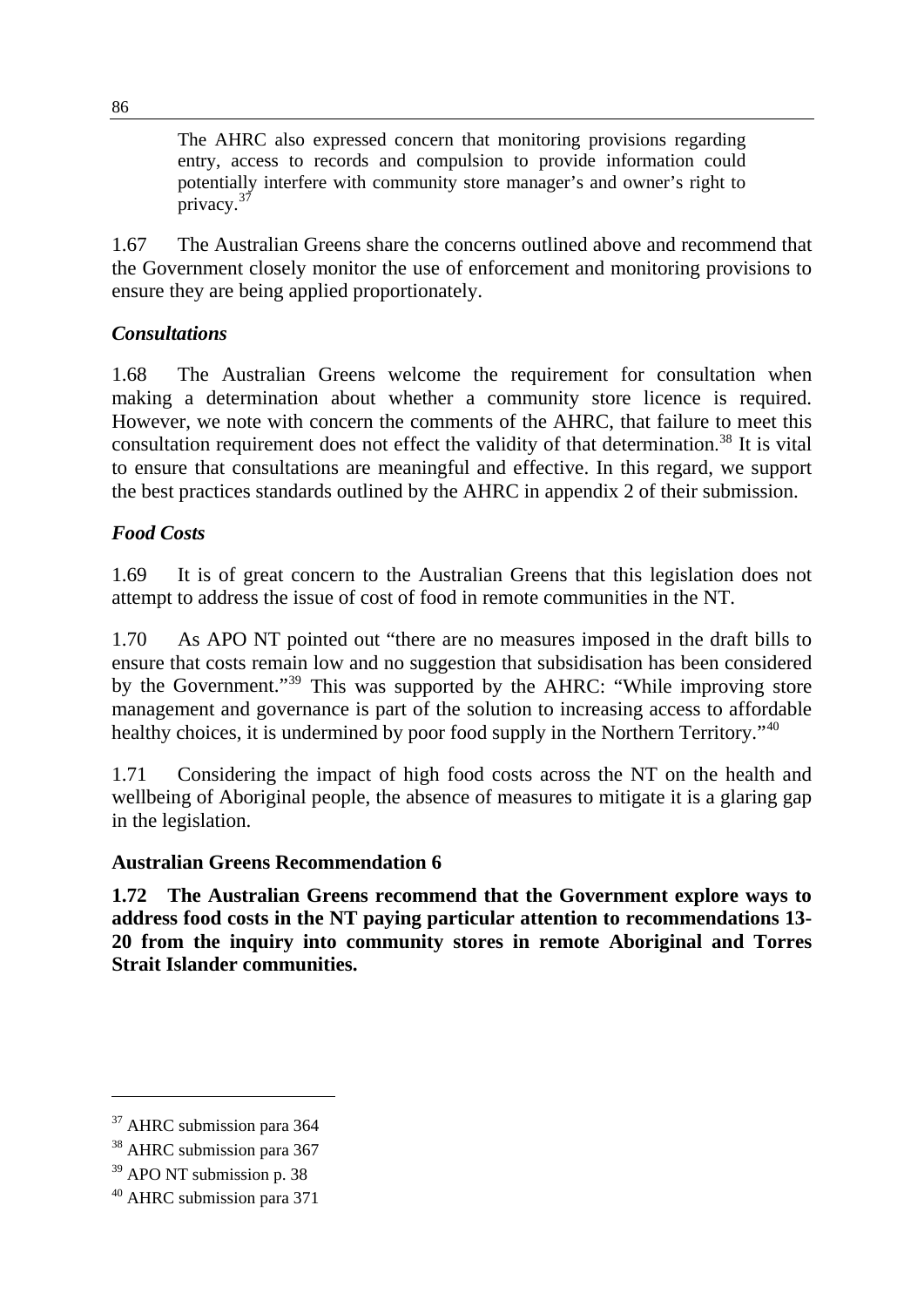# **Customary Law**

 $\overline{a}$ 

1.73 The Australian Greens support the provisions which will allow consideration of cultural practices and customary in bail or sentencing decisions for offences related to cultural heritage. However, we believe the legislation does not go far enough. The existing provisions, implemented as part of the Intervention, remove the discretion of judges to consider of Aboriginal customary law and cultural practices, and as such are deeply discriminatory, contribute to already climbing rates of incarceration and undermine Aboriginal culture.

# *Prohibition on considering Aboriginal culture is discriminatory*

1.74 Numerous submissions and evidence point to the inherent inequality in prohibiting judges from considering Aboriginal culture, when the dominant culture is being considered all the time.

1.75 Representatives from NAAJA commented on this in their evidence:

There is an American academic, Patricia Williams she is a black woman who describes the majoritarian privilege of not noticing one's self. That is the danger with this sort of law, that we, being white fellows, do not recognise our culture and our custom as we think that is the status quo. When it is Aboriginal people it is custom and culture and it is excluded. That is why at the core of this law there is something that really should trouble us.*[41](#page-96-0)*

1.76 This is supported by evidence from the Central Australian Aboriginal Legal Aid Service:

We strongly oppose the exclusion of cultural practice and customary law from bail and sentencing considerations. .... Basically, our position is that this puts Aboriginal people into a different position for sentencing and bail purposes than any other member of the population when they come before the courts. It is a discriminatory practice that needs to be abolished. The argument that this gives better protection to Aboriginal women and children is a fallacious argument and in some instances people will be worse off because of this particular provision. Our strong position is that that section of the bill should be deleted.*[42](#page-96-1)*

Commentary on the discriminatory nature of these provisions is not limited to the inquiry. Chief Justice Riley of the Supreme Court of the Northern Territory has commented on the negative impact of the law.

> the court is not entitled to consider why an offender has offended and pass an appropriate sentence. The court is required to ignore the actual circumstances of the offending.' This 'means that the court must sentence in partial factual vacuum… Aboriginal offenders do not enjoy the same

<span id="page-96-0"></span><sup>41</sup> Mr Hunyor, North Australian Aboriginal Justice Agency, *hansard,* 23 February, p. 42.

<span id="page-96-1"></span><sup>42</sup> Mr O'Reilly, Central Australian Aboriginal Legal Aid Service, *hansard* 21 February p.8.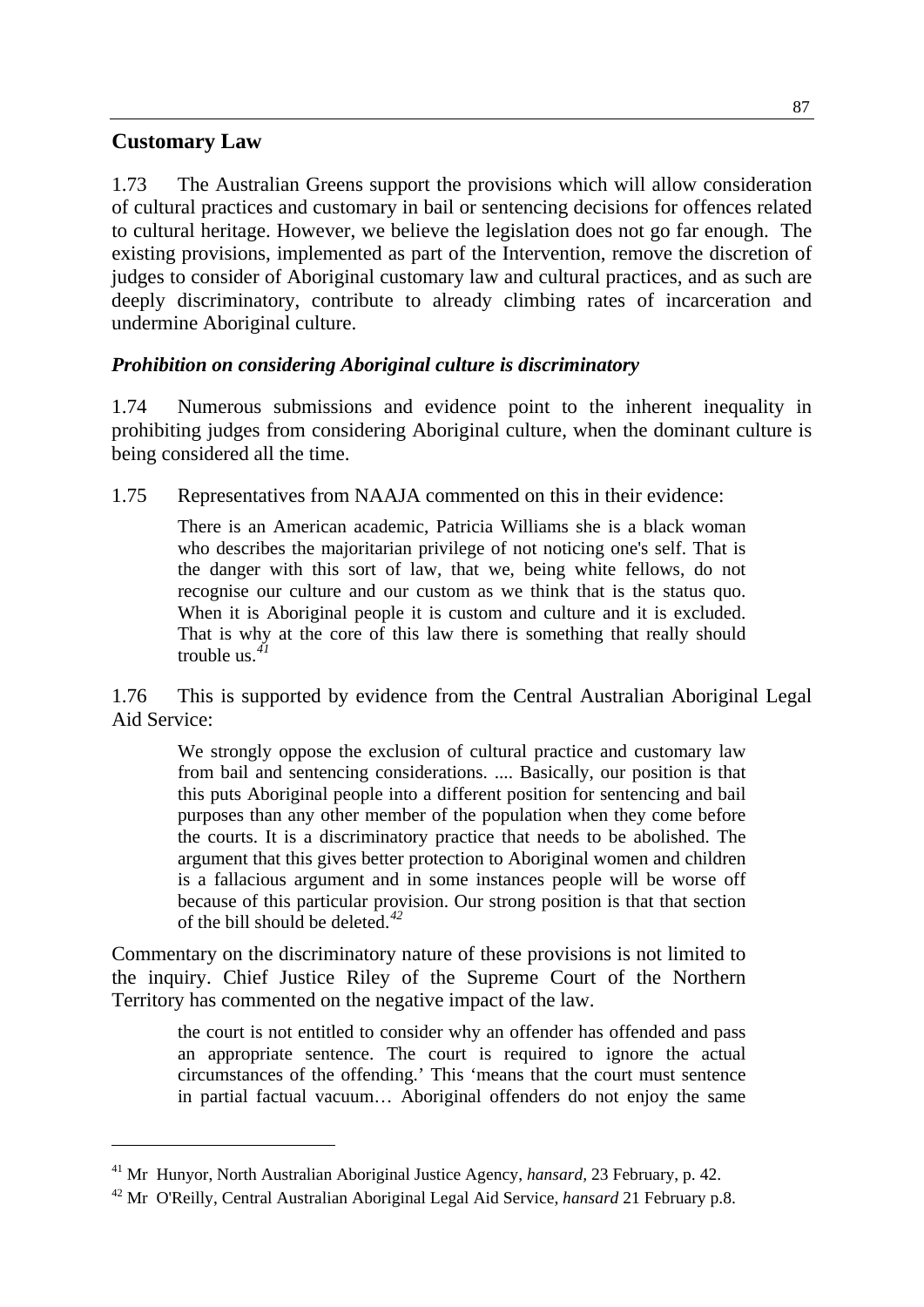rights as offenders from other sections of the community. It seems to me this is a backwards step.*[43](#page-97-0)*

#### *Contributing to increased in incarceration*

1.77 It is well known that the NT has the highest imprisonment rates in the country. This rate is on the rise - in 2010-2011 the NT had the highest proportionate and percentage increase in prison numbers.<sup>[44](#page-97-1)</sup> Removing judicial discretion to consider mitigating factors in bail and sentencing will do nothing to address this serious issue.

1.78 As APO NT noted "A system that inhibits the discretion of the court and the power of the experience and qualified decision maker to consider and weigh up all relevants facts, can only contribute to this alarming and increasing imprisonment rate."[45](#page-97-2)

1.79 The Australian Greens firmly support this statement.

# *Measures disempower Aboriginal people*

1.80 Finally, prohibiting the consideration of customary law sends a clear message to Aboriginal people – their culture does not matter. This is a serious dismissal and stands in stark contrast to international law and best practice which shows the vital role culture plays in improving outcomes for Indigenous people.

1.81 Ms Rosas, director of NAAJA commented on this issue:

For Aboriginal people before the courts, the law still excludes our customary law and culture from bail and sentencing. This says to our people that our customs and culture do not count or that they are part of the problem. This is insulting and offensive to us as Aboriginal people. The law says to the courts that they cannot apply the ordinary principles for setting their sentences. The courts cannot take into account all relevant factors when sentencing Aboriginal people. This is unfair and unjust. These provisions must be scrapped. Instead, government should be working with elders to take responsibility for offending in their communities.*[46](#page-97-3)*

1.82 This was sentiment was echoed by APO NT:

The emphases on culture that is often observed in Government consultations with Aboriginal people must be recognised. Aboriginal and customary law and culture has the potential to be used as a means of empowering Aboriginal people to take responsibility for offending within their own communities. Its exclusion sends the wrong message: that

<span id="page-97-0"></span><sup>&</sup>lt;sup>43</sup> Supreme Court of the Northern Territory, Centenary Ceremonial sitting, transcript available from <www.supremecourt.nt.gov.au/media/documents/Ceremonial\_30052011\_CentenarySCNT.pdf >

<span id="page-97-1"></span><sup>&</sup>lt;sup>44</sup> APO NT submission p.34.

<span id="page-97-2"></span><sup>45</sup> APO NT submission, p. 34.

<span id="page-97-3"></span><sup>46</sup> Ms Rosas, Director, North Australian Aboriginal Justice Agency, *hansard* 23 February, p 38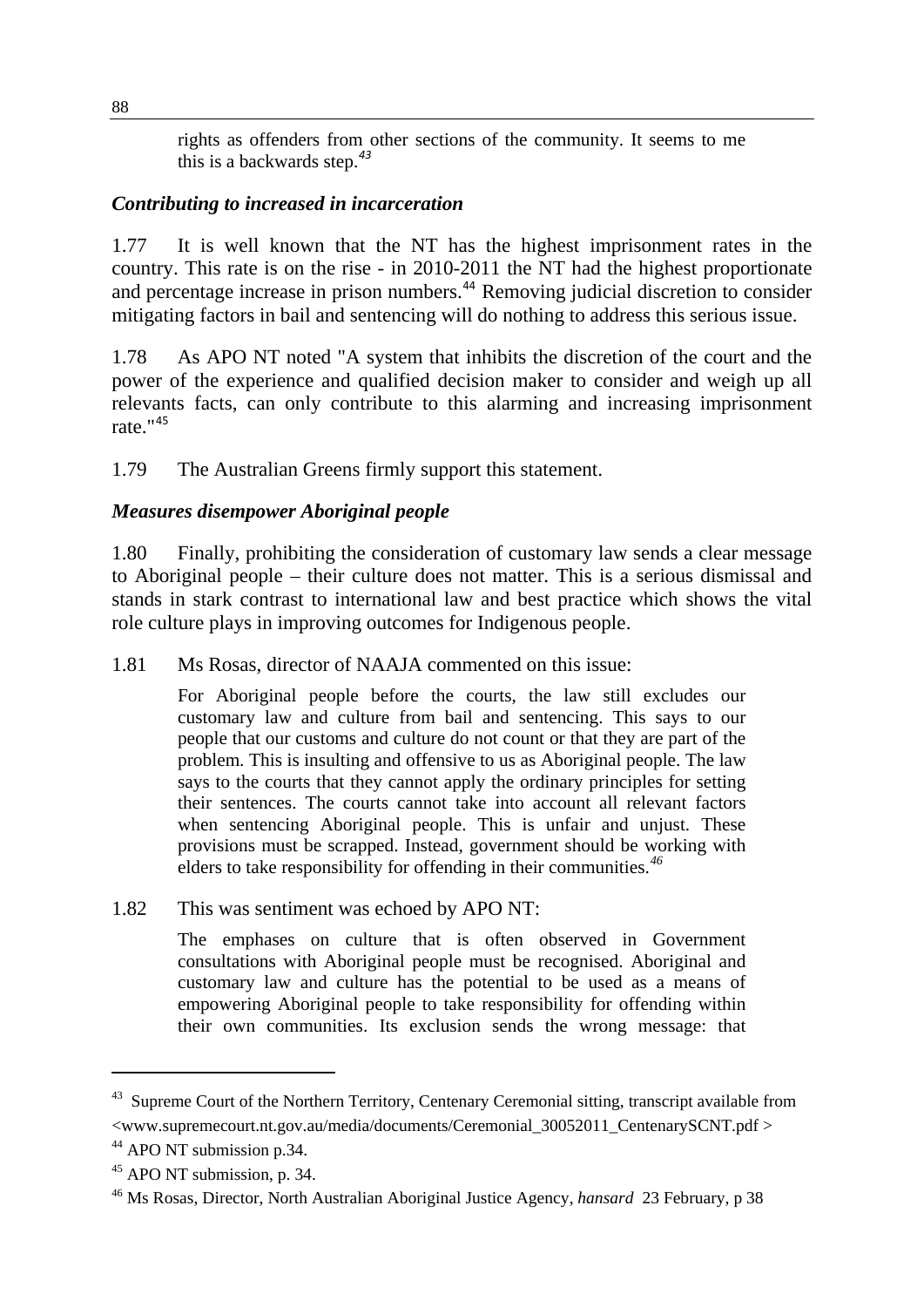Aboriginal culture and customs are not valued; and is in direct conflict with the expressions of Aboriginal people that culture must be strengthened.*[47](#page-98-0)*

1.83 These provisions, taken from the Intervention legislation and slightly softened, are counterproductive to the Government's own aims of improving the wellbeing of Aboriginal people in the NT - building a 'stronger future.' They undermine Aboriginal culture and are clearly discriminatory.

1.84 As such the Australian Greens strongly oppose these provisions.

# **Australian Greens Recommendation 7**

**1.85 We recommend removing Items 3 and 8 from Schedule 4 of the** *Stronger Futures in the Northern Territory (Consequential and Transitional Provisions) Bill 2011***.** 

**1.86 If these measures are not removed we recommend an independent review of the impact of provisions is undertaken three years after commencement.** 

# **Permits**

1.87 It is disappointing to the Australian Greens that these Bills do not address changes made to the permit system as part of the Intervention. When the Intervention legislation was introduced to Parliament in 2007 the former government went to great lengths to imply a relationship between the permit system and child sexual abuse in Aboriginal communities, without presenting either any concrete evidence linking abuse of the permit system to cases of child abuse (or other aspects of Aboriginal disadvantage), or putting forward a logical argument of how the permit system might facilitate child abuse. They failed to demonstrate either correlation or causation.

1.88 Australian Greens believe that Aboriginal people should have the power to regulate access to their land. We share the concerns of the APO NT:

APO NT remains concerned that no mention of the changes made under the NTER to the permit system for access to Aboriginal Land was included in the Stronger Futures Discussion paper. No acknowledgement of the changes to the permit system is included in the policy documents or the Stronger Futures bills. Many residents of communities on Aboriginal land in the Northern Territory continue to feel as though they have lost control over who can and cannot come onto their land and wish to see the permit system reinstated in full.<sup>[48](#page-98-1)</sup>

# **Australian Greens Recommendation 8**

**1.89 We recommend that the Government pursue repealing the permit system amendments made in 2008 that gave public access to certain Aboriginal land.** 

<span id="page-98-0"></span> $47$  APO NT submission, p. 35.

<span id="page-98-1"></span><sup>48</sup> APO NT Submission p.39; see also Northern Land Council , *hansard,* 23 February p.30-31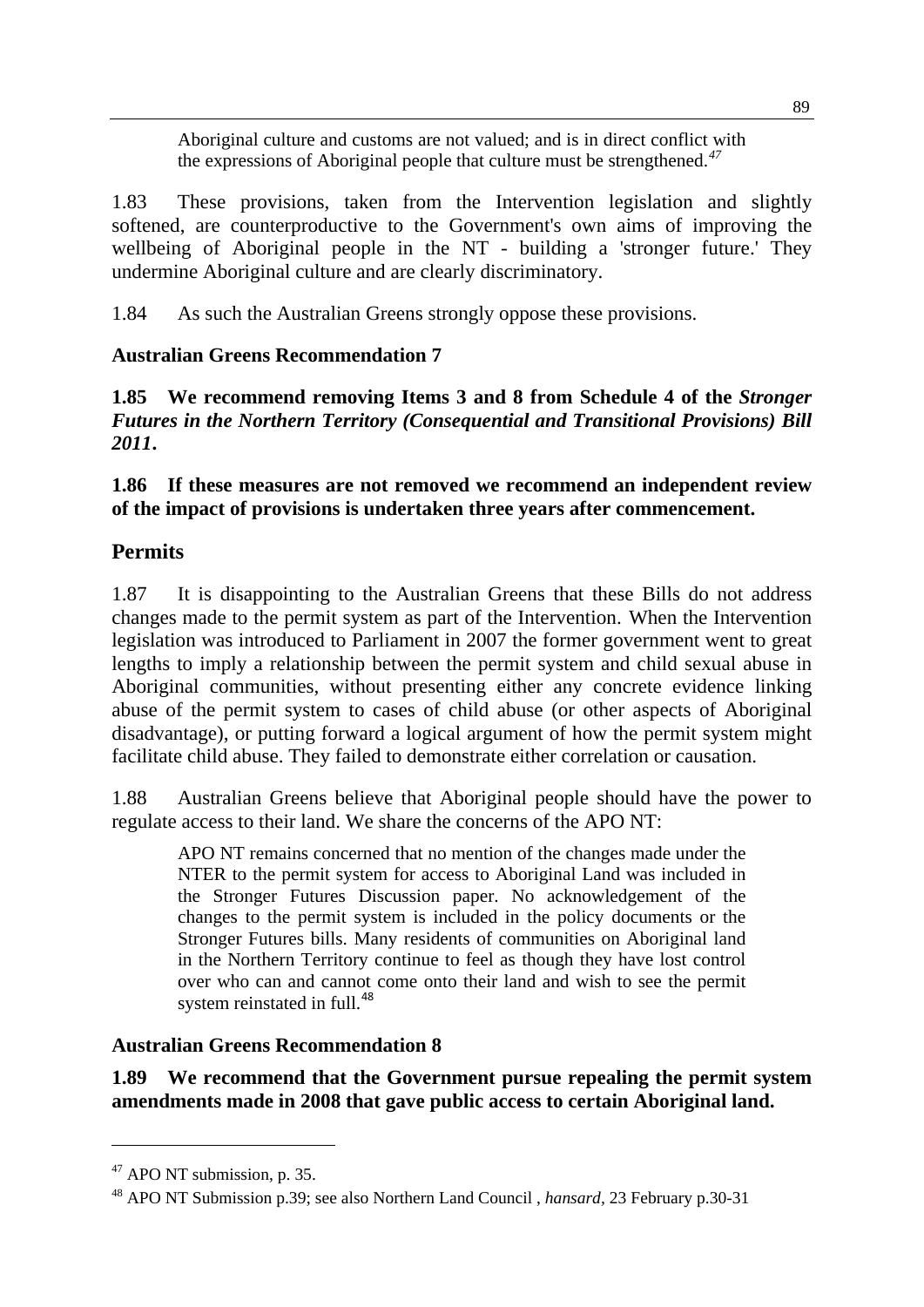# **Income Management**

1.90 The Australian Greens strongly oppose the continuation of compulsory income management in the NT, its expansion to five communities in other states and the broadening of referral power to State and Territory authorities – enabling the expansion of income management across Australia.

1.91 We do not support the expansion of income management and believe that the entirety of Schedule 1 should be removed.

# *Income management not discussed in consultations*

1.92 Evidence given during the inquiry indicates that income management was not discussed during the Stronger Futures consultation – nor were communities consulted on the five new trial sites where income management is being rolled out.<sup>[49](#page-99-0)</sup> Given that income management is a highly contentious measure perhaps the Government had reservations in opening it up for consultation.

## 1.93 The AHRC comments:

The Commission is concerned by the breadth of Minister's discretion, which allows income management to be introduced across the country without consultation with the affected communities. Indeed, there is no evidence that the communities in the five targeted areas were consulted prior to the Budget announcement or the introduction of the Social Security  $B<sub>ill</sub>$ <sup>[50](#page-99-1)</sup>

## *No evidence income management works*

1.94 Numerous submissions pointed to the lack of evidence that income management leads to better outcomes or improved ability to budget. Ms Cox, from Jumbunna Indigenous House of Learning, stated unequivocally: "My conclusions were that the studies and statistics available showed no valid or reliable evidence of measurable benefits of income management to individuals or communities." [51](#page-99-2)

1.95 APO made similar comments, stating:

It is disappointing that the Government is seeking to expand the operation of income management without a clear evidence base that demonstrates its success in achieving its objective of protecting vulnerable women and children and encouraging socially responsible behaviours amongst welfare recipients. To date, a thorough and independent evaluation of income management has not been completed and publicly released.<sup>[52](#page-99-3)</sup>

<span id="page-99-0"></span><sup>&</sup>lt;sup>49</sup> See eg: ACOSS submission p. 6  $\&$  9; AHRC submission para 156

<span id="page-99-1"></span><sup>50</sup> AHRC submission para 58

<span id="page-99-2"></span> $51$  Jumbunna submission p.5. See, also Ms Walker, Acting Chief Executive Officer, Public Health Association of Australia, *hansard* 6 mar, p.1.

<span id="page-99-3"></span><sup>&</sup>lt;sup>52</sup> APO NT submission p. 13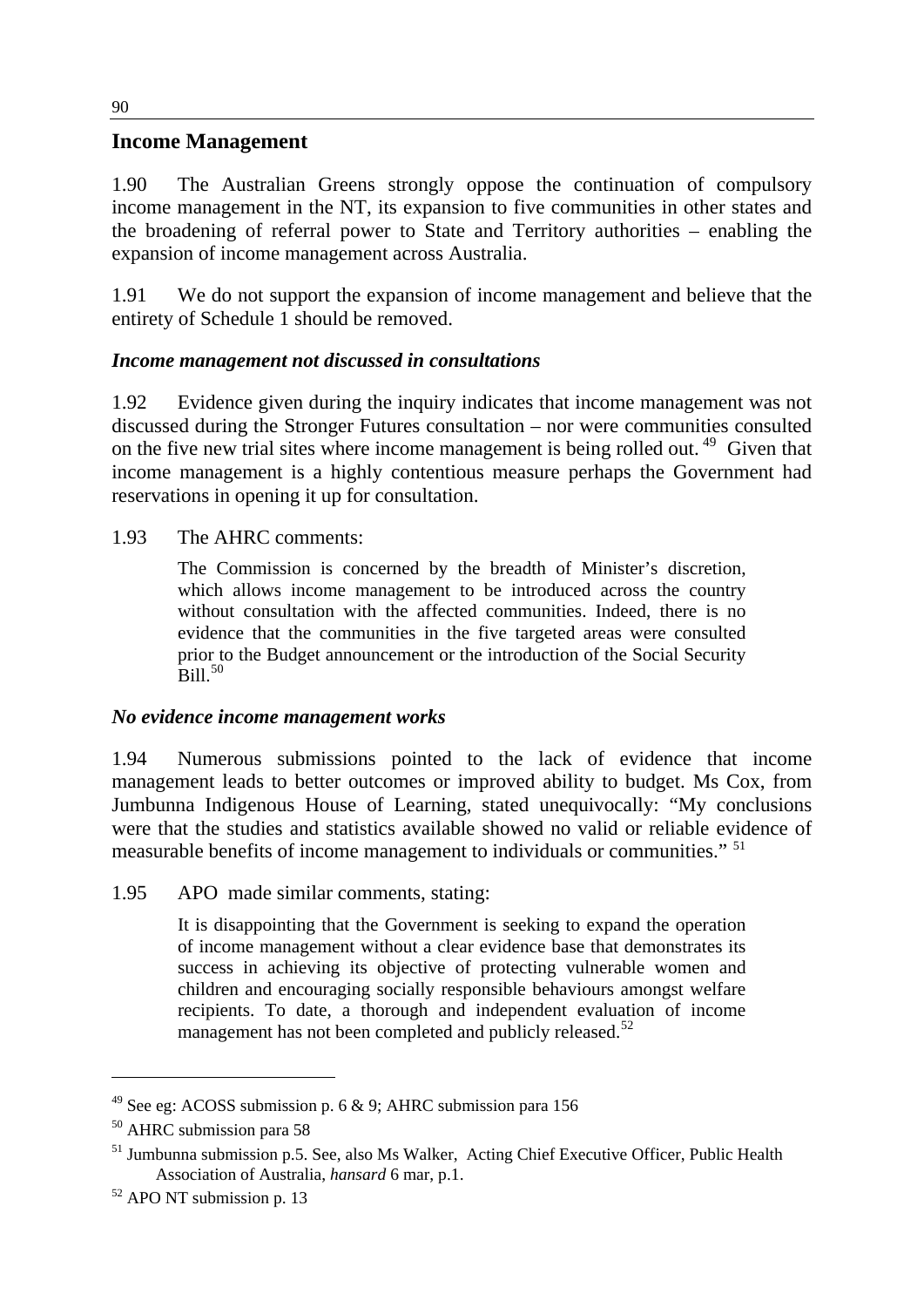1.96 Beyond having no evidence it is effective, many submissions to the inquiry suggest that compulsory income management can actually disempower the people subject to it. As Public Health Association Australia, noted: "In addition to undermining autonomy and self-determination, which are pre-requisites for good health and wellbeing, universal compulsory income management violates Australia's human rights commitments and the principles of citizenship."<sup>[53](#page-100-0)</sup>

1.97 Given the lack of evidence and the potential to negatively impact on community empowerment, it is deeply concerning to the Australian Greens that income management is being rolled out to five new locations, and the *Social Security Legislation Amendment Bill* empowers the Minister to give referral powers to State and Territory agencies– ostensibly extending income management by stealth across Australia. As APO states, "Given that income management does not have unanimous support across Australia, the inclusion of a provision which enables the executive arm of Government to extend it so significantly is troubling."[54](#page-100-1)

# *The potential of voluntary Income management*

1.98 The Australian Greens believe that a form of income management may be useful for some people in managing their finances but it will not be effective unless people enter into it voluntarily, and the processes involved are transparent and clear.

1.99 This was supported by evidence given during the Inquiry. As Ms Moore from PHAA explained:

The Public Health Association strongly supports voluntary income management with safeguards such as clear and transparent processes that are understood by the communities and by those individuals who are directly affected. It should, for example, include clear entry and exit criteria, the opportunity for the individuals to agree to the terms of income quarantined, transparent processes of decision making and an integrated service delivery model with clear referral pathways as well as planned and articulated payment procedures and guidelines that link this to community leadership.*[55](#page-100-2)*

The Australian Greens could only support a voluntary system of income management and reject compulsory income management

## **Australian Greens Recommendation 9**

**1.100 We recommend that Schedule 1 is removed from the** *Social Security Legislation Amendment Bill 2011.*

<span id="page-100-0"></span><sup>&</sup>lt;sup>53</sup> PHAA submission p.5

<span id="page-100-1"></span><sup>&</sup>lt;sup>54</sup> APO NT submission p.13

<span id="page-100-2"></span><sup>55</sup> Ms Moore, PHAA, *hansard,* 6 March p. 1. See also, APO NT, *hansard,* 21 February, p. 13; AHRC submission p.27; National Congress of Australia's First Peoples submission p 17.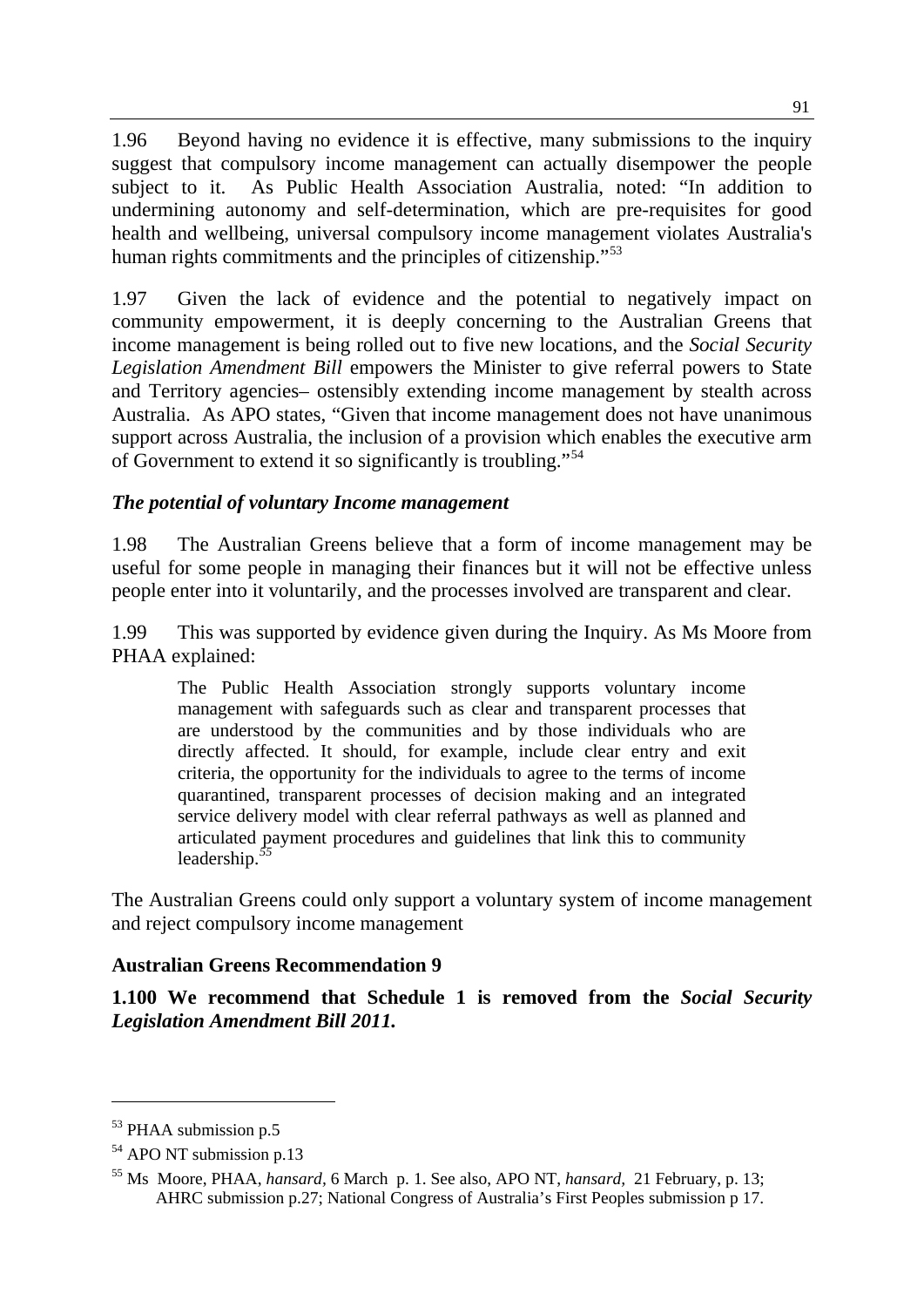## *Referral Powers*

1.101 If the Schedule is maintained, we share the Committee's concerns that allowing referrals from State and Territory agencies may raise access to justice issues. However, rather than ensuring agencies have a review process as the Committee recommends, we believe a better approach would be to remove the power to refer by State and Territory agencies and ensure that decision making remains with the Secretary of Department.

# **Australian Greens Recommendation 10**

**1.102 We recommend that, should Schedule 1 be maintained in the Bill, Part 1 of Schedule 1 of the Social Security Legislation Amendment Bill be removed to ensure that State and Territory authorities do not have the power referral.** 

**1.103 If referral is maintained in the Bill, we recommend that a maximum of 50% of income be deductible when people are referred from State/Territory agencies.** 

# **School Enrolment and Attendance through Welfare Reform Measure (SEAM )**

1.104 Evidence heard during the inquiry was very clear – SEAM is not working and there is not enough evidence to support its expansion across the NT. Furthermore, the inquiry revealed that there are numerous community-supported, effective measures that have a better prospect of improving school attendance.

1.105 The Australian Greens therefore do not support the continuation of SEAM and are deeply concerned at the Government's attempts to do so, given the lack of evidence that it is effective.

## *No evidence SEAM is effective*

1.106 Information provided during the inquiry supports the conclusion that SEAM has not significantly improved school attendance rates in the trial sites, and witnesses expressed serious concern that it was being extended across the NT.

1.107 The APO NT note in their submission:

The official evaluation of the SEAM trials is incomplete. Nevertheless, the 2009 Evaluation Report makes clear that in 2009 there was no observable improvement in school attendance. On this basis, APO NT submits that the introduction of the Social Security Bill, seeking to continue and in fact extend SEAM, is unjustifiable. Whilst there is optimism in the 2009 Evaluation Report that changes made to SEAM in 2010 have improved its effectiveness on school attendance, this is as yet unconfirmed…. APO NT does not support the expansion of SEAM in the absence of evidence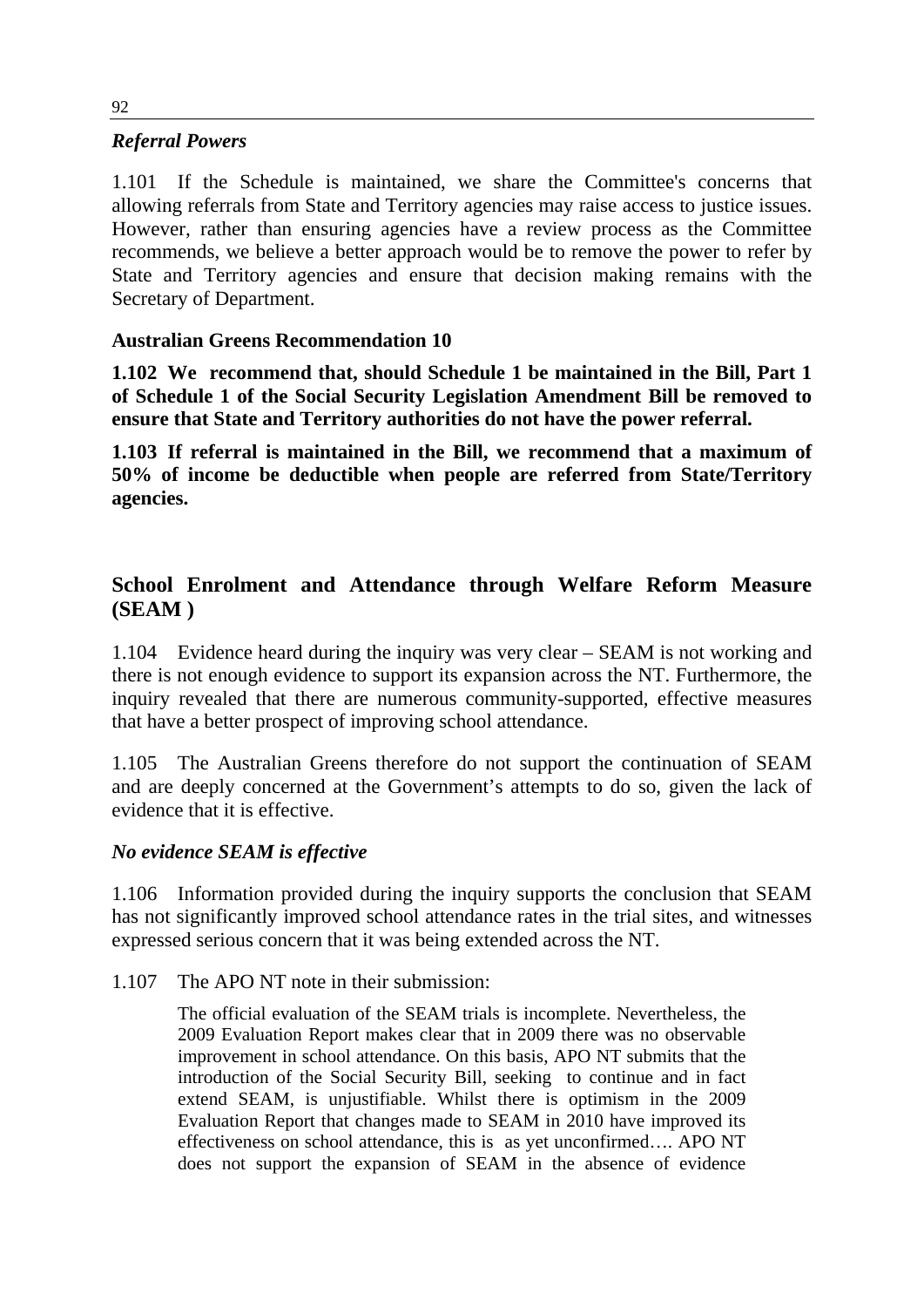validating its capacity to contribute to significant and long--‐term improvements in school attendance.*[56](#page-102-0)*

1.108 This lack of evidence was a theme throughout the Inquiry. For example, St. Vincent de Paul Society commented:

Prior to the commencement of the 2009 SEAM program, the senate committee inquiry into the Social Security and Veteran's Legislation Amendment (School Requirements) Bill emphasised that "…the outcomes of the pilot and subsequent evaluation must provide the basis for any further roll-out of the measures proposed in the Bill". However, the expansion of SEAM was announced before the final evaluation of the 2010 model was completed. The results of the evaluation of the 2009 model concluded that SEAM did not demonstrably improve the rate of attendance among SEAM children overall, nor was any effect apparent at any stage of the attendance process in 2009. The report contained only early data of the 2010 model.

 Evaluations of comparable programs internationally are mixed but the literature tends to suggest that well designed, targeted and incentive based programs work significantly better than sanction based programs. *[57](#page-102-1)*

1.109 The potential negative impacts of SEAM were outlined by Mr Jones General Secretary, of the Uniting Church Northern Synod:

It may be noted that school attendance rates in the Northern Territory have continued to decline overall, and the SEAM trial schools evaluation has also reported failure of the SEAM measure. This negative step will only further alienate parents and decrease the levels of support within communities. We request that this aspect be deleted from the SEAM legislation.*[58](#page-102-2)*

1.110 Another area of concern raised during the inquiry was the inability of SEAM, even if it did manage to get children to school, to address barriers to learning. As noted earlier, Dr Bath, NT Children's Commissioner noted that 46.8% of children in NT have multiple developmental vulnerabilities as measured by the Australian Early Development Index. This is compared to an 11.8% national average. If we look at the 'intervention zone' it is estimated up to 60% of children have multiple developmental vulnerabilities.<sup>[59](#page-102-3)</sup> Children with these vulnerabilities are going to require special assistance or "enriched programs to deal with those areas of vulnerability."[60](#page-102-4)

1.111 Measures likes SEAM which focus only on attendance will never be effective because the resources are not there to help children with special needs. As Dr. Bath comments:

<span id="page-102-0"></span><sup>&</sup>lt;sup>56</sup> APO submission p.20

<span id="page-102-1"></span> $57$  St. Vincent de Paul Society submission, p.2; see also AHRC submission para 186; 191-194 and Ms Havnen, NT Coordinator General, *hansard*, 23 Feb p. 20

<span id="page-102-2"></span><sup>58</sup> UC Darwin 1 p.10

<span id="page-102-3"></span><sup>59</sup> Dr. Bath, NT Children's Commissioner, *hansard*, 23 February, p.48

<span id="page-102-4"></span><sup>60</sup> *Ibid* p.50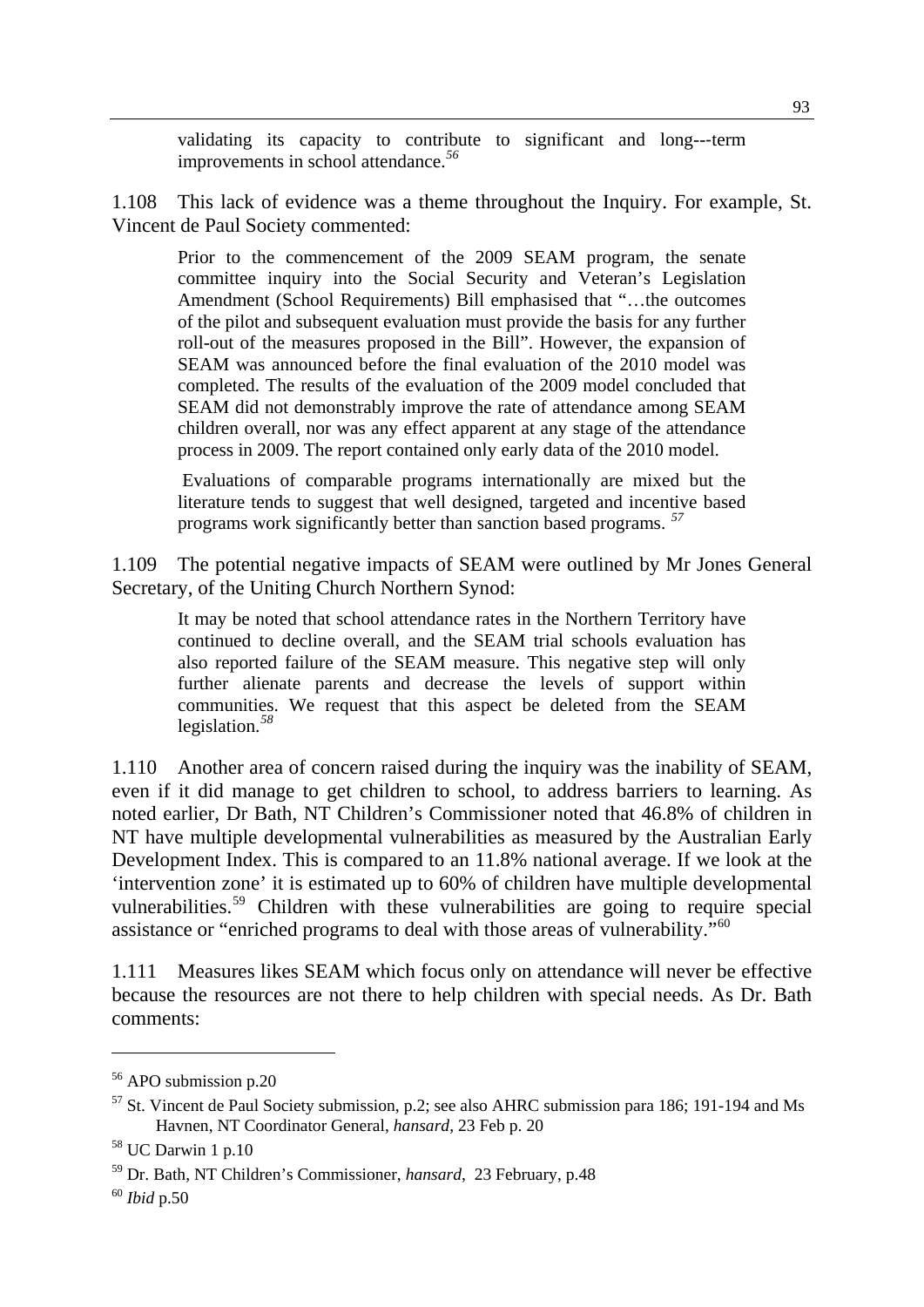It is hard. I do not think any of these measures are going to be effective by themselves, and I think the data on AEDI would support that contention. What is the point of forcing all those kids into school if they are not able to sit in a chair and attend to the teacher?*[61](#page-103-0)*

#### *What would work*

1.112 Evidence cited during the inquiry pointed to the effectiveness of holistic, long-term, well designed, targeted and incentive based programs that are community led and community owned.

1.113 The inclusion of conferences and school attendance plans in the Bill are a step in the right direction, but they do not go far enough to have a positive, long-term impact on school attendance.

1.114 Throughout the inquiry numerous examples of effective measures were provided, often based on independent research or community consultations.

1.115 For example, St. Vincent de Paul Society noted that numerous proactive solutions to improving attendance were provided by communities during the Stronger Futures consultations. It is deeply disappointing that these suggestions were not incorporated into the Bills. They included:

- Development of programs to get elders to help parents get kids to school
- Return of bilingual education
- More language and culture in schooling,
- Using local elders to teach culture in schools
- homework centre in community where parents could help out at the centre
- football programs
- linking excursion and incentives to attendance
- Full time parent liason officers
- More teachers and qualified youth workers to work in community to develop quality
- programs for young people
- Community activities to bring children and parents together
- Local qualified teachers given preference over teachers from elsewhere
- <span id="page-103-0"></span>• Recruiting local people into teaching profession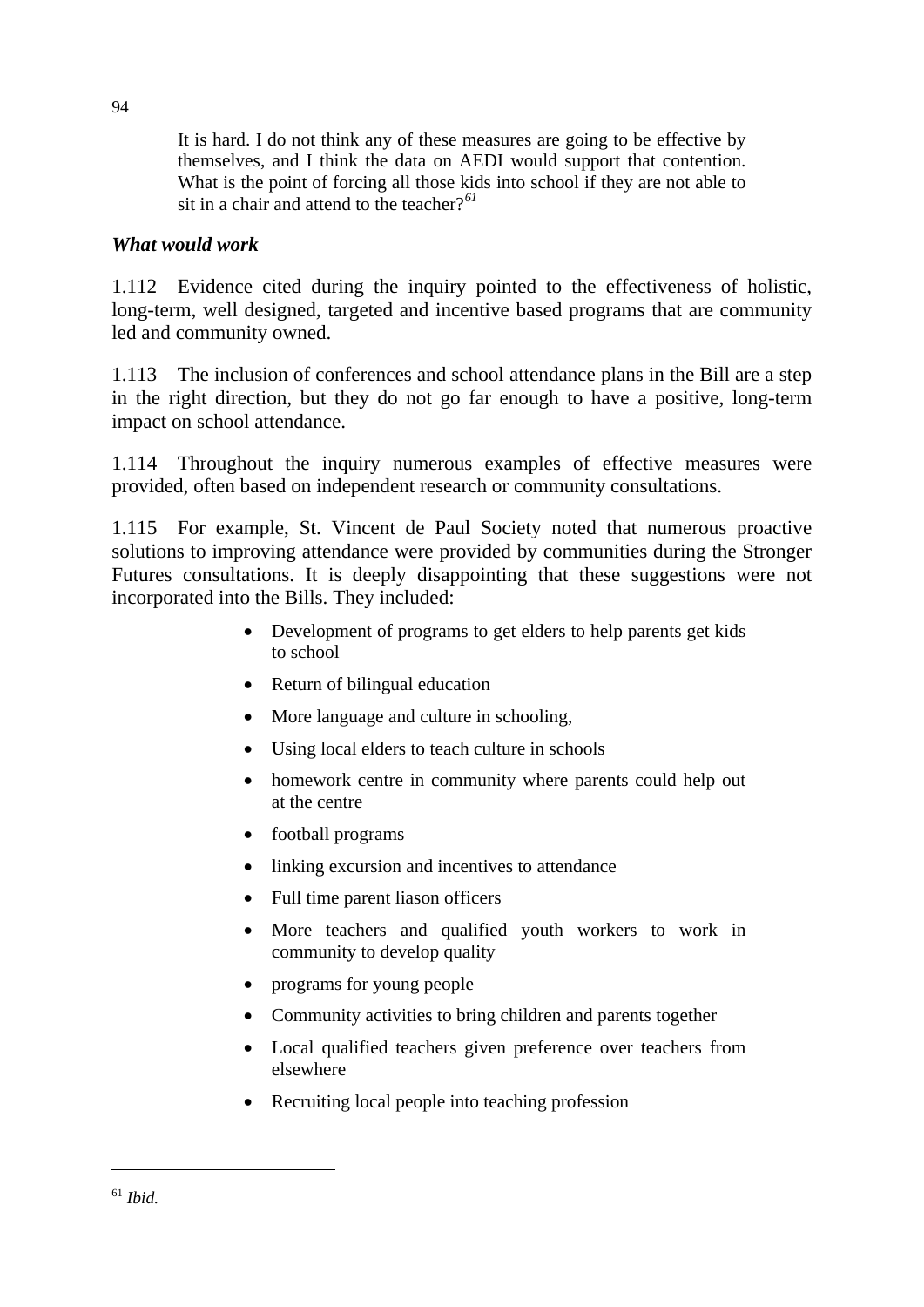- Specialised teacher training to work in Indigenous communities
- Get teachers to do specific training about the community and local culture
- Have the community involved in the process of hiring teachers
- Parent support groups
- School council
- Improvements to early childhood education
- mobile preschool
- community childcare
- community bus to get little ones into early education
- 1.116 Other positive measures put forward in submissions and evidence included:
	- Cultural appropriateness of the school setting  $-$  including through the involvement of Aboriginal teaching personnel, parents and community members in all aspects of the schooling process from initial planning to implementation and delivery of programs; recognising the importance of Indigenous discourse.<sup>[62](#page-104-0)</sup>
	- Supportive 'culture' in the school that actively addresses bullying and harassment of Indigenous students.<sup>[63](#page-104-1)</sup>
	- Sport and motivational techniques for example, the Clontarf program in Alice Springs has increased attendance rates up to 92% by using sport and motivational techniques to motivate students to stay at school. <sup>[64](#page-104-2)</sup>
	- High quality teachers who create a stimulating learning environment in the classroom.<sup>[65](#page-104-3)</sup>
	- Flexible school years, which work with cultural commitments.<sup>[66](#page-104-4)</sup>
	- Culturally relevant intensive case management<sup> $67$ </sup>

<span id="page-104-0"></span> $62$  AHRC submission para 189; ACOSS submission p.11

<span id="page-104-1"></span><sup>&</sup>lt;sup>63</sup> AHRC submission para 189

<span id="page-104-2"></span><sup>&</sup>lt;sup>64</sup> AHRC submission para 189

<span id="page-104-3"></span><sup>&</sup>lt;sup>65</sup> AHRC submission para 189

<span id="page-104-4"></span><sup>66</sup> Manigrita School, *hansard* 22 February and Ms Havnen, NT Coordinator General, *hansard*, 23 February , UC *handsard* 23 February

<span id="page-104-5"></span> $67$  APO NT Submission, p.77; Miss Satya Central Australian Aboriginal Legal Aid Service hansard 21 February p.8; MASON, Ms Andrea, Coordinator, NPY Women's Council, hansard 21 February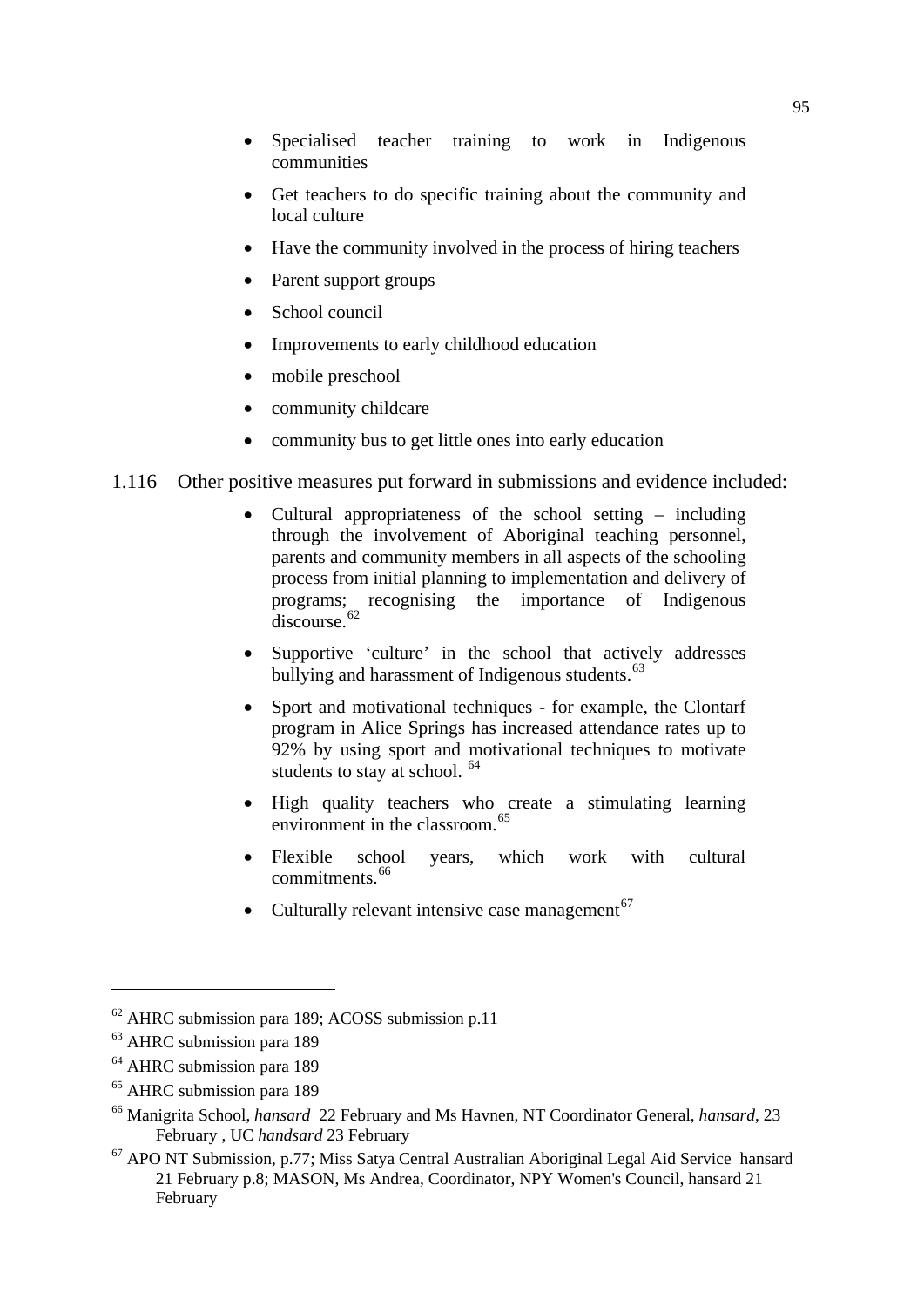1.117 However none of these measures are possible if schools in the NT continue to be severely under funded, and if the limited resources they have are focused on the administration of SEAM rather than more effective approaches.

1.118 As Ms Havnen, NT Coordinator General said:

The other comment I would make is that it is about the capacity of the schools to cope. Even if you had 100 per cent attendance, how many of our schools out bush would have adequate space, classrooms, desks and chairs and even teachers to be able to cope with that influx of kids? Also, if you are dealing with a bunch of kids who have been disengaged from school for a long time, I would suggest that the staffing ratio—students to teachers would need to be reviewed as well, because I suspect a lot of those kids would be very difficult to manage in a classroom if you were just using the regular class sizes of 25 or 30 students per teacher.*[68](#page-105-0)*

1.119 This was supported by the ARHC:

For some time, though, concern has been expressed that infrastructure to deliver education in Aboriginal communities has been seriously inadequate and that the Northern Territory government has not directed sufficient funding into this purpose … As was noted in the Social Justice Report 2008, information about the level of services and facilities of schools in remote Aboriginal communities in the Northern Territory is notoriously lacking. This mitigates against appropriate planning which would ensure that adequate resources are allocated for schooling facilities.*[69](#page-105-1)*

1.120 The Australian Greens are very concerned that the Government intends to spend over \$110 million over 4 years on a policy that cannot be shown to be effective when that money could be spent on properly resourcing schools in the NT and putting in place programs that will actually improve school attendance.

## **Australian Greens Recommendation 11**

**1.121 The Australian Greens recommend that schedule 2 is removed from the**  *Social Security Legislation Amendment Bill 2011* **and that these resources are spent on the measures outlined above.** 

**1.122 If the schedule is not removed, we make the following recommendations:** 

- **The development of guidelines, in consultation with communities, for determining when an absence is 'satisfactory,' including appropriate consideration of cultural practices and obligations.**
- **School Councils to be included as 'persons who are responsible for the operation of the school' in their community.**

<span id="page-105-0"></span><sup>68</sup> Ms Havnen, NT Coordinator General, *hansard,* 23 Feb p. 26

<span id="page-105-1"></span><sup>69</sup> AHRC submission para 188.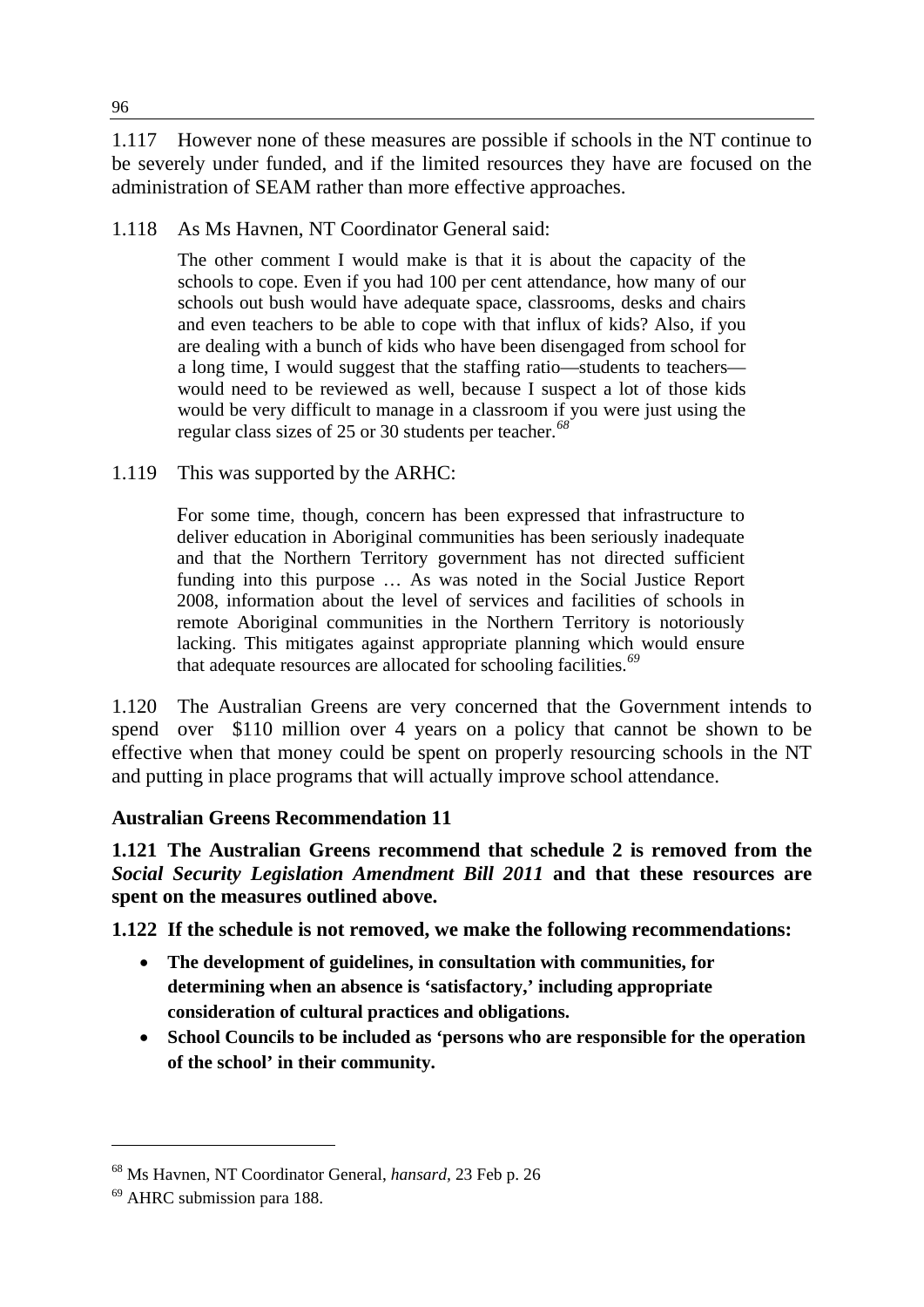- **Legislation must stipulate that a conference and school attendance plan must be requested prior to any consideration of cancellation of payments.**
- **School action plans must be developed consultatively with families; they must be agreed upon and in writing and must be understood by the recipient.**
- **School councils should be involved in the conferencing and the writing of attendance plans.**
- **The Bill must expressly state that persons responsible for the operation of a school are officers under the social security law, in order to ensure access to appeal mechanisms.**
- **Community education is needed to ensure Aboriginal people fully understand new SEAM.**

# **A call for a culturally competent approach which supports local governance**

1.123 The overriding message throughout the inquiry process was that the approach taken by the Federal Government is wrong. It disempowers Aboriginal people and erodes community governance. Because of this it will never be effective.

1.124 Many submissions called for a new approach - a culturally competent approach which supports communities to achieve their own development objectives through proper consultation; local governance and cultural competency. The Australian Green strongly support such an approach.

1.125 The NT Coordinator General addressed this in her evidence:

I think Aboriginal people also need to have appropriate levels of resourcing and access to independent professional and technical assistance to enable communities to make informed decisions when they are participating in those negotiations. I think it would also be helpful for government to pay much more attention to the question of capacity development. I would use the definition as set out by the UNDP, the United Nations Development Program, that states that this is:

…the process through which individuals, organisations and societies obtain, strengthen and maintain the capabilities to set and achieve their own development objectives over time.

I think if we were to use that particular definition about capacity development, engagement and decision making we might make substantial progress on the kinds of targets and initiatives that government and communities both want. [70](#page-106-0)

<span id="page-106-0"></span><sup>70</sup>See eg, Ms Havnen, NT Coordinator General, *hansard,* 23 Feb p. 19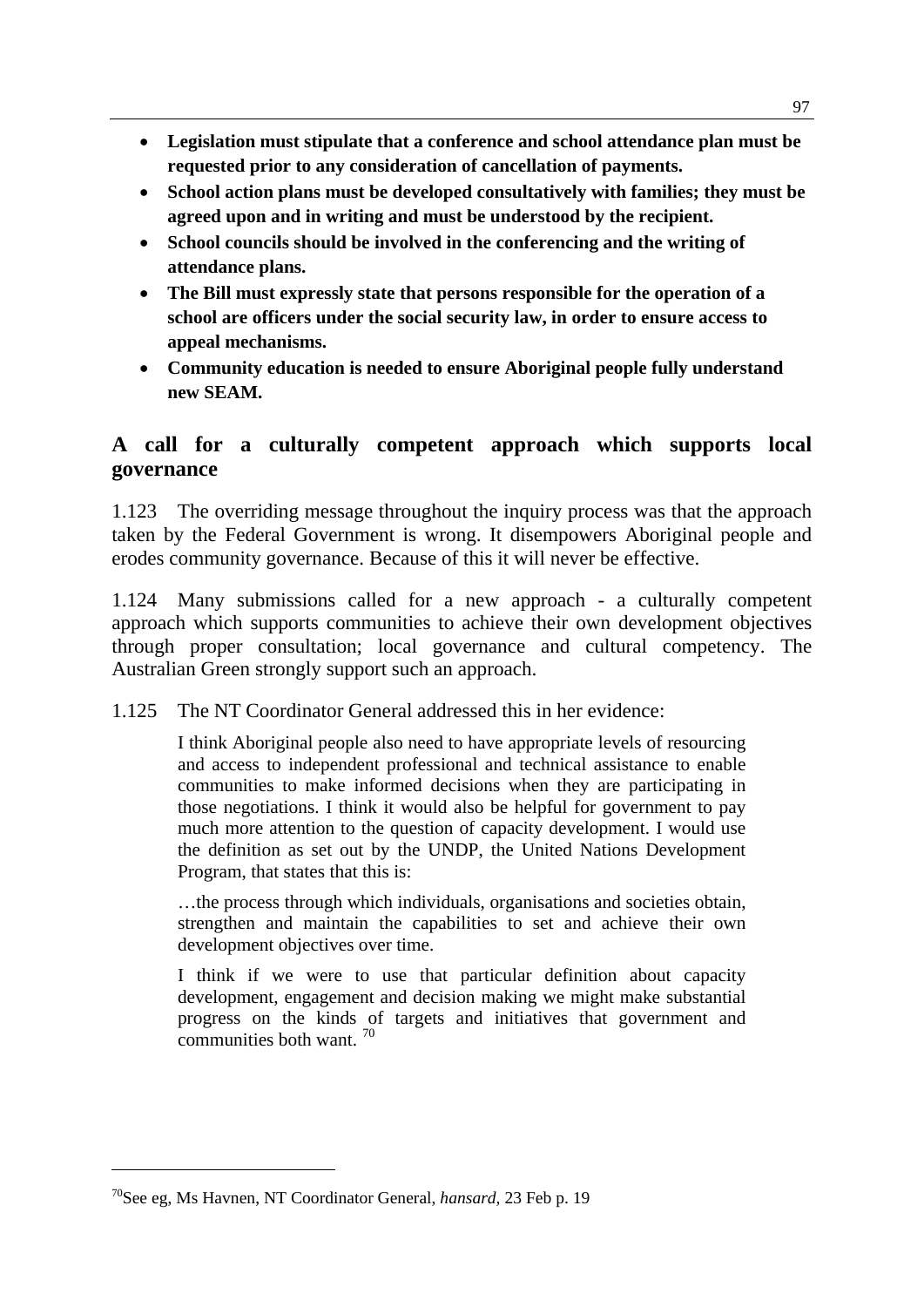#### *Improved consultation*

1.126 The first step in such an approach is to ensure proper participation of affected communities through improving the Government's dismal consultation process.

1.127 The Australian Greens note that the Aboriginal and Torres Strait islander Social Justice Commissioner has developed criteria for meaningful and effective consultation processes, based on international best practice.

## **Australian Greens Recommendation 12**

**1.28 The Australian Greens recommend that the Government use these criteria, present in Appendix 2 of the AHRC submission, to develop guidelines for all consultations involving Aboriginal and Torres Strait Islander Australians.** 

**1.129 If the Bills proceed, the Australian Greens support the recommendations of the AHRC which propose that:** 

**the objective clause of the Stronger Futures Bill be amended to include reference to the effective participation and engagement of Aboriginal and Torres Strait Islander peoples in matters affecting them;[71](#page-107-0) and** 

**the Bills are amended so that the definition of 'consultation' adopts the Commission's criteria for meaningful and effective consultation set out at paragraph 63 and appendix of their submission.[72](#page-107-1)**

#### *Supporting Community Governance*

1.130 As was outlined at the beginning of this report, the Intervention has had a significant detrimental impact on community governance in the NT. The Australian Greens firmly believe that until community governance is supported and strengthened, rather than weakened, any approach on improving the wellbeing of Aboriginal people will not be effective.

1.131 As the national Congress of First Peoples writes:

There is extensive Australian and international research which consistently concludes that active participation of Aboriginal people in decision-making on issues affecting their communities is fundamental to effective governance and a precursor to sustained development ... Furthermore, the legitimacy of governance arrangements is conditional on the structures and processes being recognised as conforming to the cultural norms within each community. As communities differ in their traditions and culture, no single model of governance will suit all communities...*[73](#page-107-2)*

Community leadership, with local Aboriginal leaders focusing on establishing the institutions and processes for representing their

<span id="page-107-0"></span> $71$  AHRC submission para 18

<span id="page-107-1"></span><sup>72</sup> *Ibid,* para 19

<span id="page-107-2"></span><sup>&</sup>lt;sup>73</sup> National Congress of Australia's First Peoples submission para 64  $\&$  66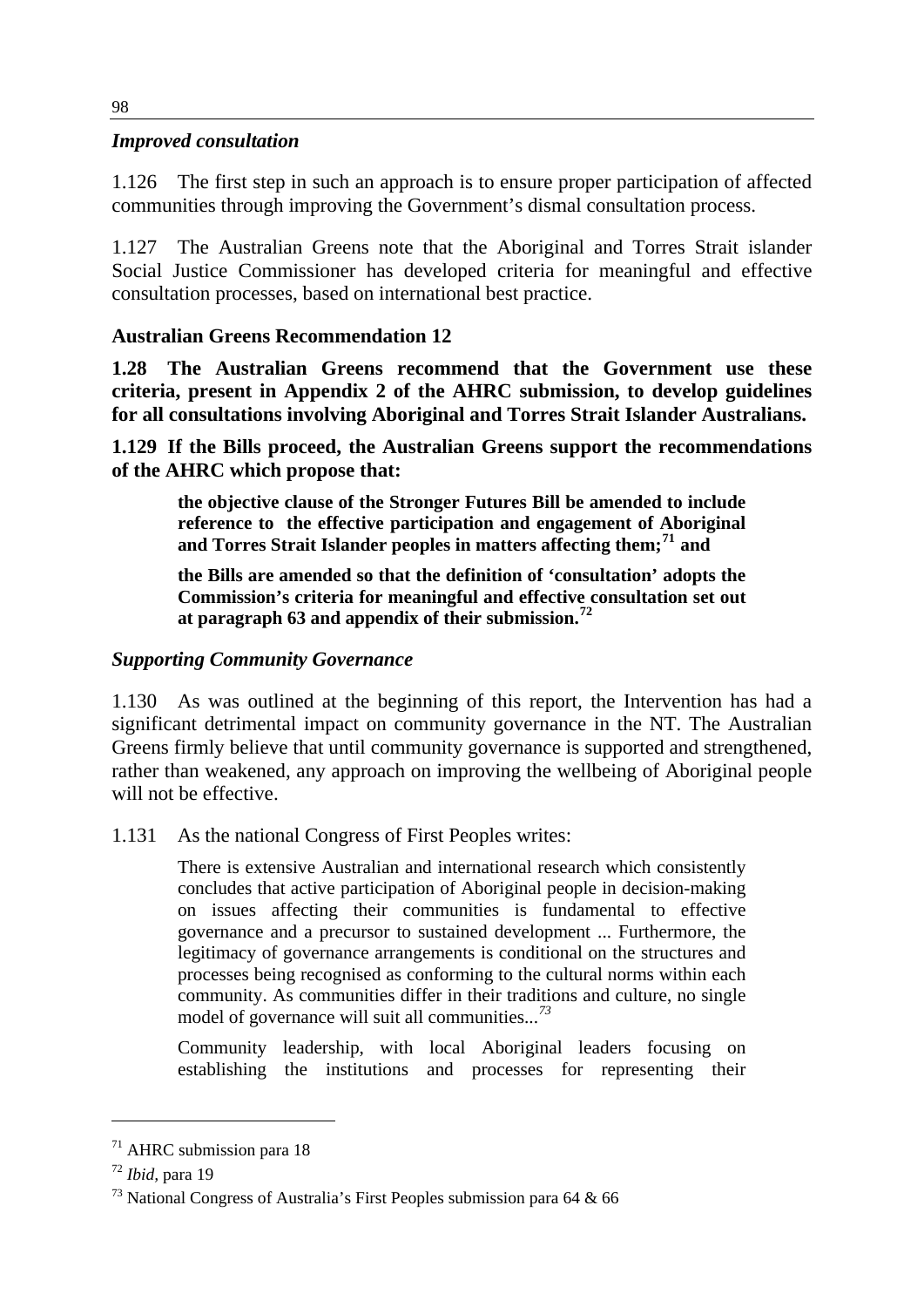communities and engaging with government, is necessary for sustained development.

1.132 This is supported by the AHRC, as noted earlier:

The Commission agrees with and supports the extensive body of research and evidence that shows Aboriginal community governance is a key factor for the sustainable development of Aboriginal communities...

This is supported by research from the Harvard Project on American Indian Economic Development, which demonstrates that when Indigenous communities: "make their own decisions about what development approaches to take, they consistently out-perform external decision makers on matters as diverse as governmental form, natural resource management, economic development, health care, and social service provision."*[74](#page-108-0)*

1.133 Evidence indicates that communities must be empowered to make their own decisions.

1.134 The Australian Greens strongly support such an approach, programs which do not foster local governance are bound to fail. To do anything else would not only be counter-productive but would fly in face of years of domestic and international research. It is disappointing that the Government has not dedicated more resources to this end.

# **Australian Greens Recommendation 13**

**1.135 The Australian Greens recommend that the Federal and Northern Territory Governments must commit to appropriately resource (including financial and technical assistance), and prioritise programs that facilitate the development of community governance structures. Such measures enable and empower Aboriginal communities to engage with and control decision-making about their cultural, political, economic and social development goals .[75](#page-108-1)**

# **Cultural Competency**

1.136 Finally, for efforts in the NT to be effective it is absolutely vital that Governments and their staff have the cultural competency to effectively implement programs As the AHRC explains:

The Stronger Futures engagement mechanisms and consultation processes will be ineffective unless they are supported by a skilled and culturally competent government workforce. The NTER Review Board found that new attitudes must be developed to redefine the relationship between the bureaucracy and Aboriginal and Torres Strait Islander peoples including a greater understanding of Indigenous cultures and world views.

 $\overline{a}$ 

<span id="page-108-0"></span><sup>&</sup>lt;sup>74</sup> AHRC submission para 67-68

<span id="page-108-1"></span><sup>&</sup>lt;sup>75</sup> AHRC submission para 20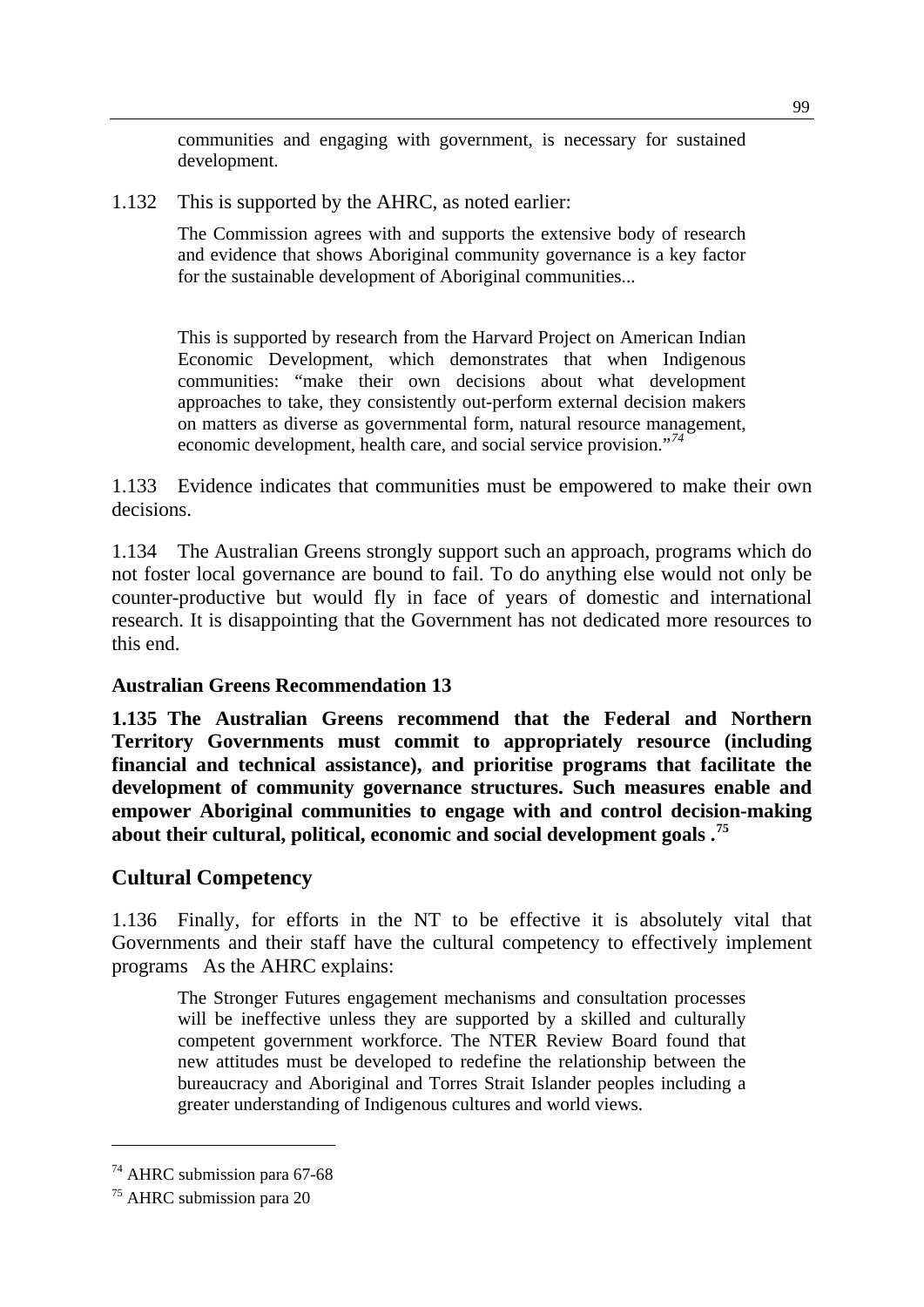The capacity of government officials working with Aboriginal and Torres Strait Islander peoples must be developed to ensure engagement with local communities is effective.*[76](#page-109-0)*

1.137 Cultural competency is defined as:

a set of congruent behaviours, attitudes, and policies that come together in a system, agency or among professionals and enable that system, agency or those professions to work effectively in cross-cultural situations. Cultural competence is much more than awareness of cultural differences, as it focuses on the capacity of the health system to improve health and wellbeing by integrating culture into the delivery of health services.*[77](#page-109-1)*

1.138 Staff working with Aboriginal and Torres Strait Islander peoples need to ensure that their engagement builds and develops cultural safety within communities. To this end, external stakeholders must:

- remove the road blocks that inhibit Aboriginal and Torres Strait Islander peoples from taking control
- refrain from actions and processes that divide Aboriginal and Torres Strait Islander peoples
- create environments where Aboriginal and Torres Strait Islander peoples cultural difference is respected and nurtured
- remove the structural impediments to healthy relationships in Aboriginal and Torres Strait Islander communities.<sup>[78](#page-109-2)</sup>

1.139 It is easy to see how the attitudes of Government staff, and the policies they contribute to, can either support or undermine Aboriginal and Torres Strait Islanders efforts to reach their own development goals. The Australian Greens strongly support ensuring that all staff working with Aboriginal and Torres Strait Islander people, or engaging in any relevant policy development have a very high level of cultural competency.

# **Australian Greens Recommendation 14**

**1.140 To this end the, if the Stronger Futures legislation proceeds, Australian Greens recommend that the Australian and NT Governments implement the Stronger Futures measures in a culturally safe and competent manner. This requires the Government to ensure:** 

> o **the mandatory use of Identified Positions/Criteria for all positions in the public service that have any involvement with the Stronger Futures measures, and the requirement for relevant officers to have**

 $\overline{a}$ 

<span id="page-109-0"></span><sup>76</sup> AHRC submission para 91-92

<span id="page-109-1"></span> $^{77}$  AHRC Social Justice Report 2011, p. 150 citing The National Health and Medical Research Council

<span id="page-109-2"></span><sup>78</sup> AHRC submission para 104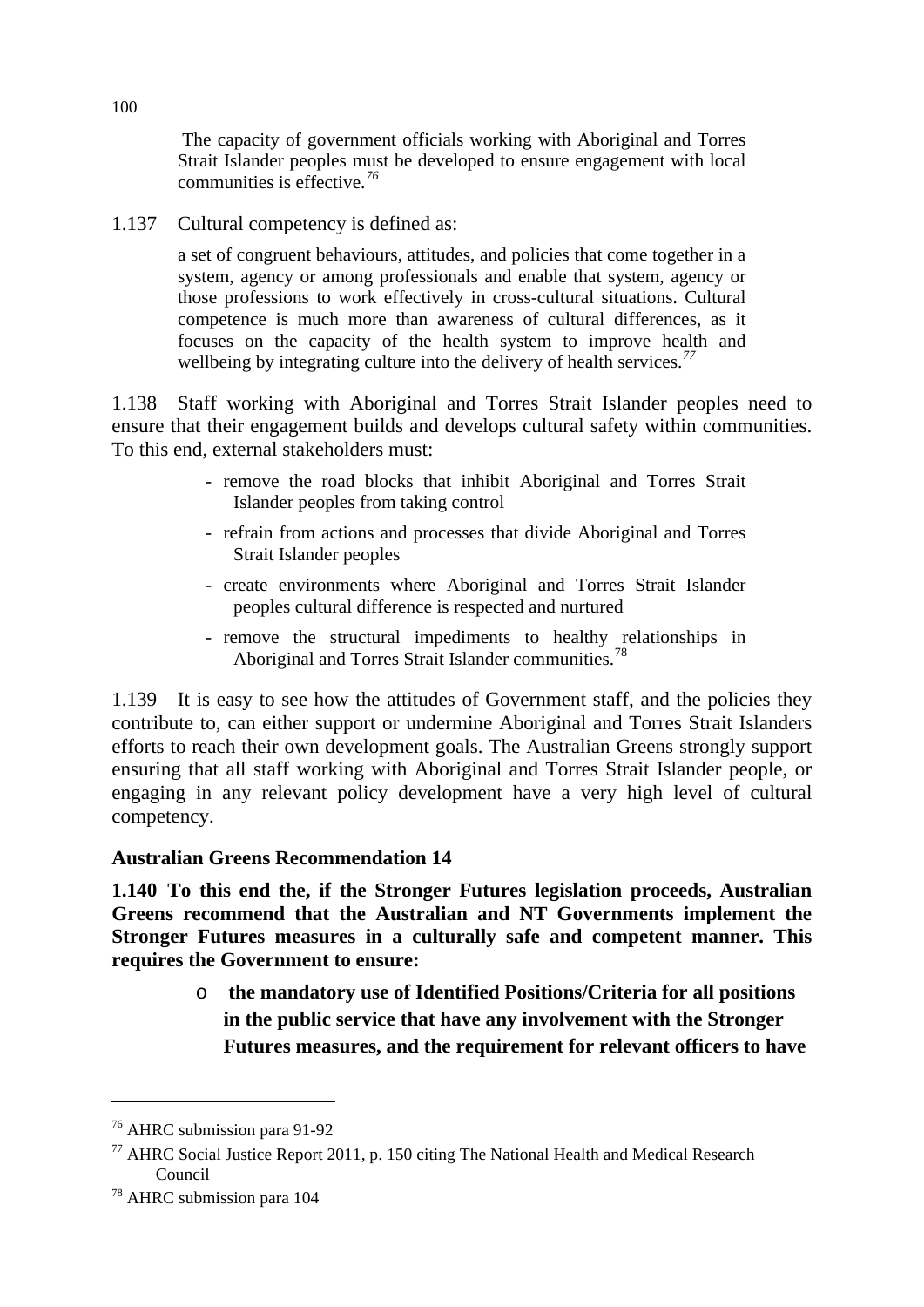**the appropriate skills and cultural competency to work with Aboriginal and Torres Strait Islander peoples and communities** 

- o **the development of targeted education and training programs with accredited training providers to facilitate the development of appropriate skills and cultural competency**
- o **increasing the capacity of Government Business Managers and Indigenous Engagement Officers to work with communities and build community engagement processes with a view to improving community engagement on the key issues facing communities[79](#page-110-0)**

# **Conclusion**

1.141 The Australian Greens strongly oppose the passing of the three pieces of legislation in the Stronger Futures Package. Stronger Futures is nothing more than an extension of the Northern Territory Intervention. An extension embarked on without evidence that the Intervention has been or will be effective.

1.142 This extension will mean that the Intervention will ostensibly be in place for 15 years. While we welcome the commitment of resources for a further 10 years, subjecting people to an ineffective and damaging policy for 15 years is completely unacceptable. As such we do not support a 10 year sunset clause, believing it to be far too long.

# **Australian Greens Recommendation 15**

# **1.143 If this legislation proceeds, the Australian Greens recommend that measures in the Stronger Futures legislation sunset after 5 years of operation.**

1.144 The Australian Greens believe that the Federal Government must re-examine the approach they are taking in the NT. International research and best practice points to the importance of empowerment and local governance in improving outcomes for Indigenous people. Stronger Futures, rather than empowering Aboriginal people, undermines their governance and devalues their culture. Until we see a change in approach, until Aboriginal people are empowered to lead their own development, efforts in the NT will not be effective.

1.145 The Government should abandon Stronger Futures.

# **Australian Greens Recommendation 16**

# **1.146 The Australian Greens recommend the three Bills in the Stronger Futures Package not be passed.**

 $\overline{a}$ 

<span id="page-110-0"></span><sup>79</sup> AHRC submission para 21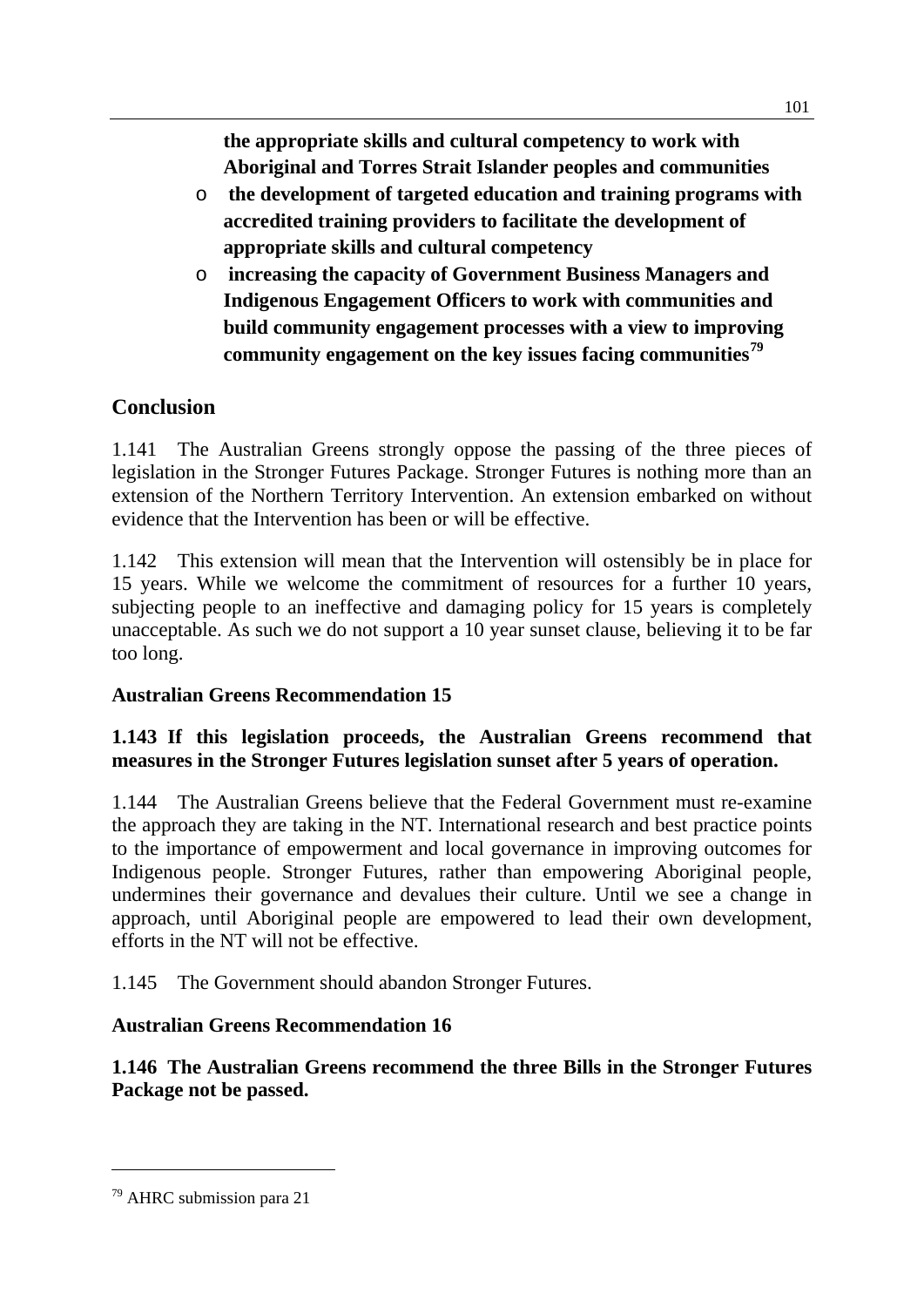1.147 If neither the Government nor the Coalition can see the fundamental flaws in the approach of this legislation, substantial amendments are needed to mitigate the impact of these Bills.

Senator Rachel Siewert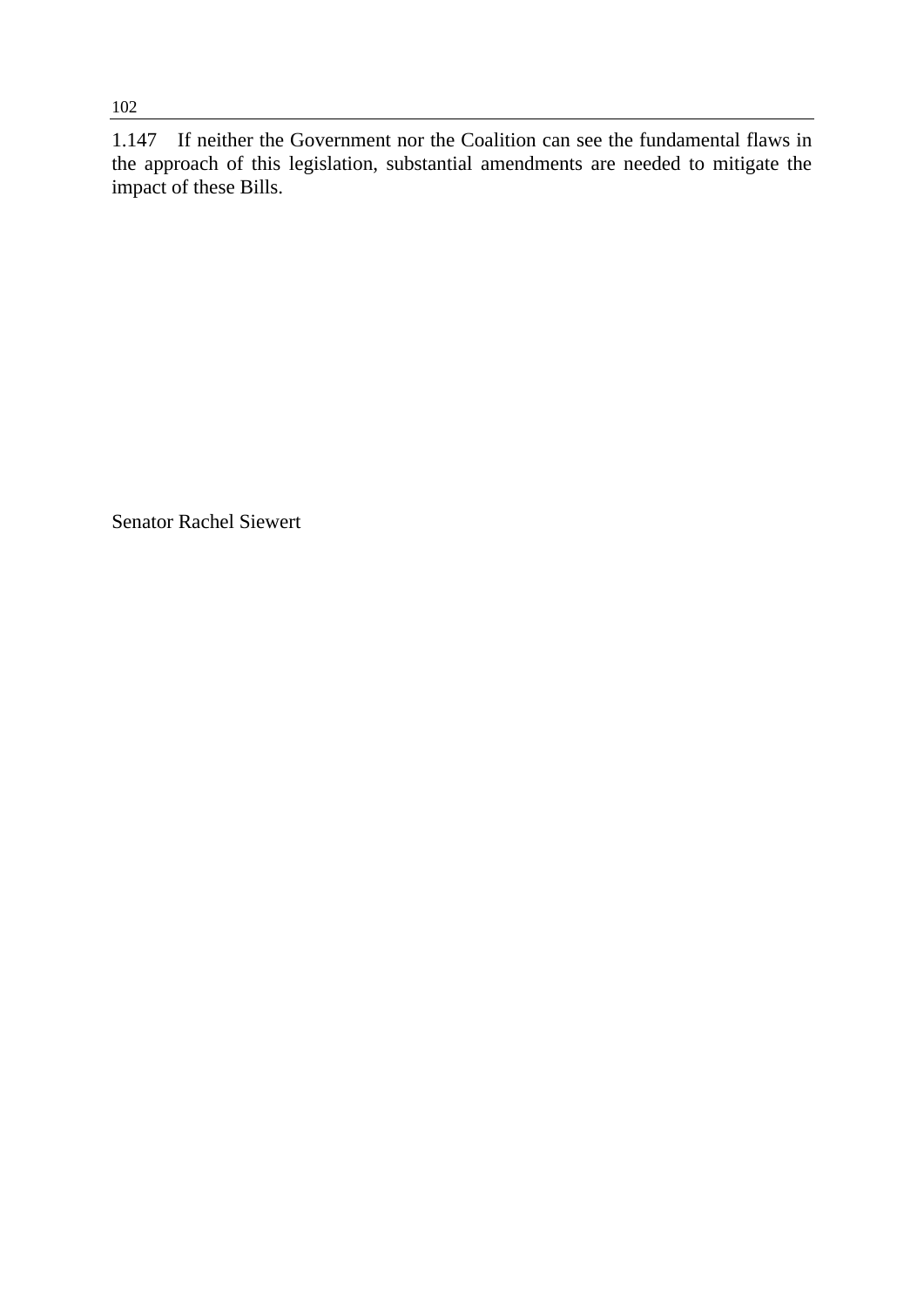# **Appendix 1**

# **Submissions received**

# **Submissions**

- Australian Council of Social Service
- Mr Peter Sainsbury
- Ms Jepke Goudsmit
- Name Withheld
- Dr Rosie Scott
- Remote Retail Services
- Ms Nikki Brooker
- Ms Deni Langman
- Ms Liz Thornton
- Ms Angeline Ferdinand
- Indigenous Social Justice Association Melbourne
- Mr Rob Inder-Smith
- Ms Christine Morris
- Ms Emily Barker
- Ms Christina Dwyer
- Name Withheld
- Revd Alex Adam
- Name Withheld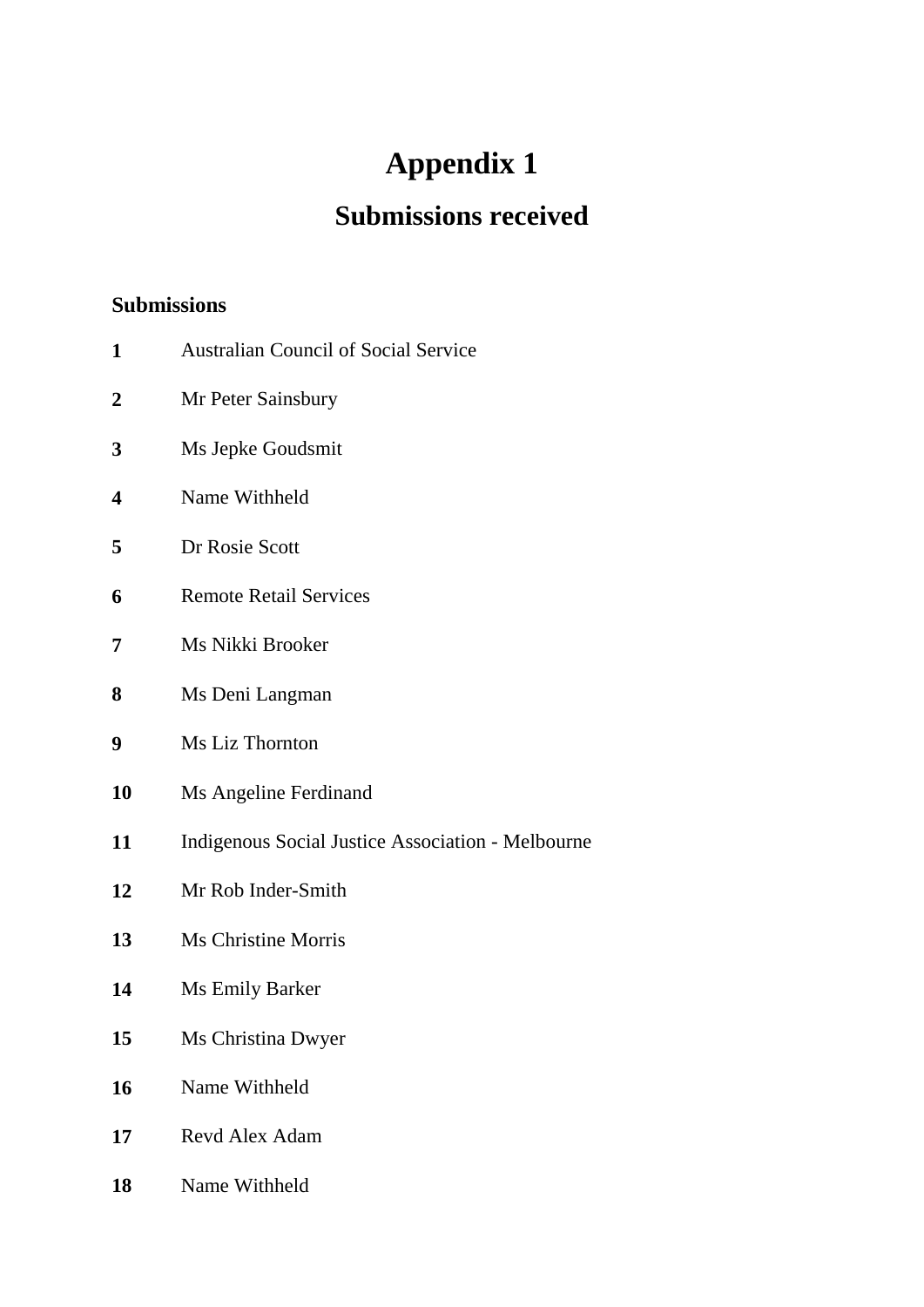| 104 |                                                                |
|-----|----------------------------------------------------------------|
| 19  | Mr Peter Skilbeck                                              |
| 20  | Mr Chris Daly                                                  |
| 21  | Mr/Ms B. Wilson                                                |
| 22  | Ms Rebecca Nash                                                |
| 23  | Mr Trevor Stockley                                             |
| 24  | St Vincent de Paul Society                                     |
| 25  | Mr Howard Tankey                                               |
| 26  | Dr Vacy Vlazna                                                 |
| 27  | Dr Stefania Siedlecky                                          |
| 28  | Name Withheld                                                  |
| 29  | Elders and Community of Ramingining                            |
| 30  | Confidential                                                   |
| 31  | Ms Lois Denham                                                 |
| 32  | Ms Gwyn Roberts                                                |
| 33  | Ms Emma Lynch                                                  |
| 34  | Women's International League for Peace and Freedom - Australia |
| 35  | Ms Cally Hughes                                                |
| 36  | Mr Jacob Kavunkal                                              |
| 37  | Dr Hanna Middleton Mr Denis Doherty                            |
| 38  | <b>Ms Christobel Mattingley</b>                                |
| 39  | Ms Therese Quinn                                               |
|     |                                                                |

statement NT leaders, read by Rev. Gondarra; Ms Kunoth-Monks OAM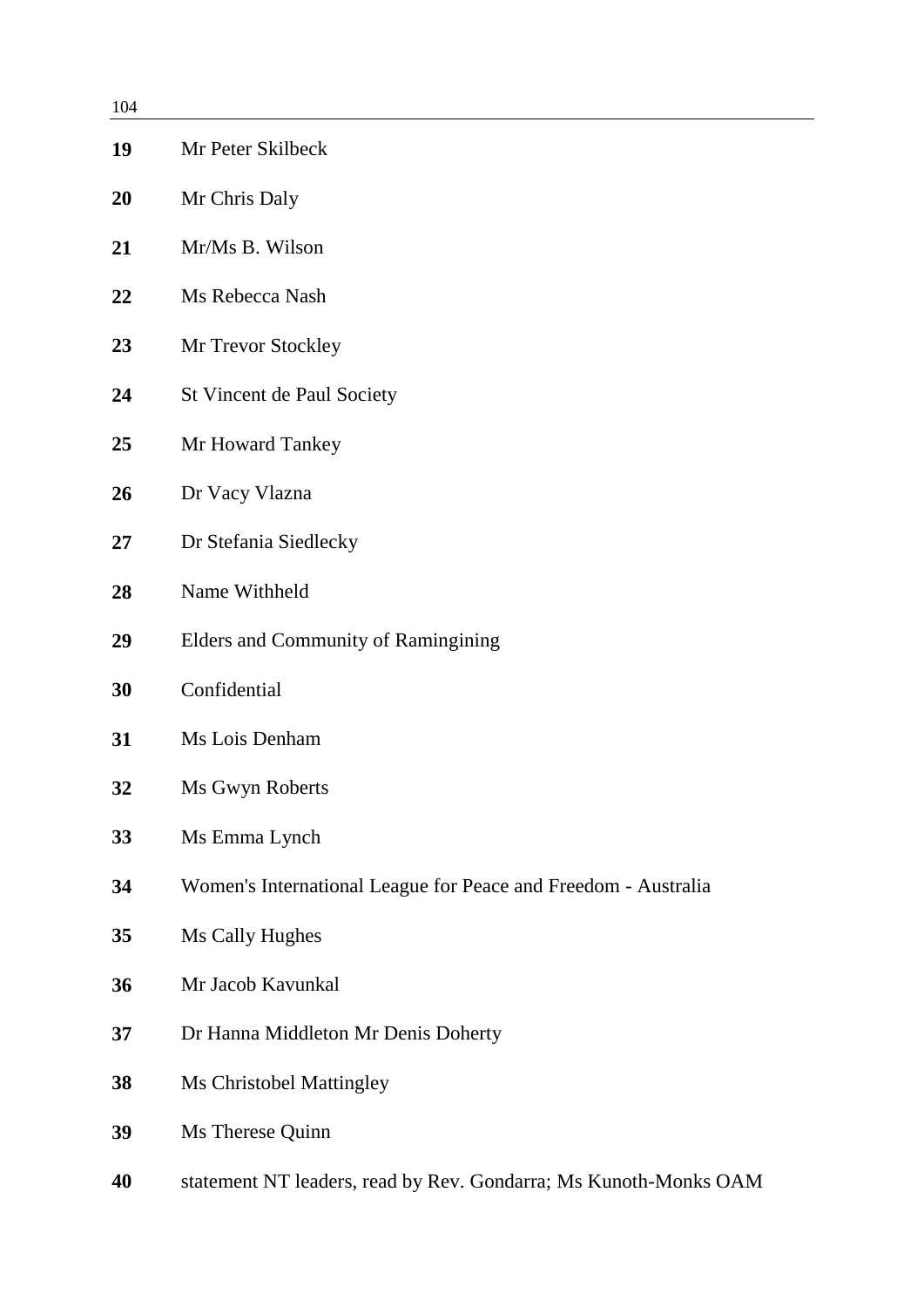- Australian Yearly Meeting First Nations People Concerns Committee (YMFNPCC) of the Religious Society of Friends (Quakers) in Australia
- Ms Kay McPadden
- Sr Alma Cabassi rsj
- Ms Virginia Burns
- Ms Margaret Tonkin
- Ms Patricia Radman
- Ms Ruth Bence
- Ms Jenny Smith
- Ms Krystle Beauchamp
- Mr Lou Hollis
- Avila College Reconciliation Group
- Ms Joan Lynn OAM
- ESSQ Community Services Consultancy
- Mr Roger Keyes
- Mr David Matters
- Ms Amanda Midlam
- Rev. Gavin Blakemore
- Ms Nicolette Boaz
- Dr Anthea Nicholls
- Dr Shefali Rovik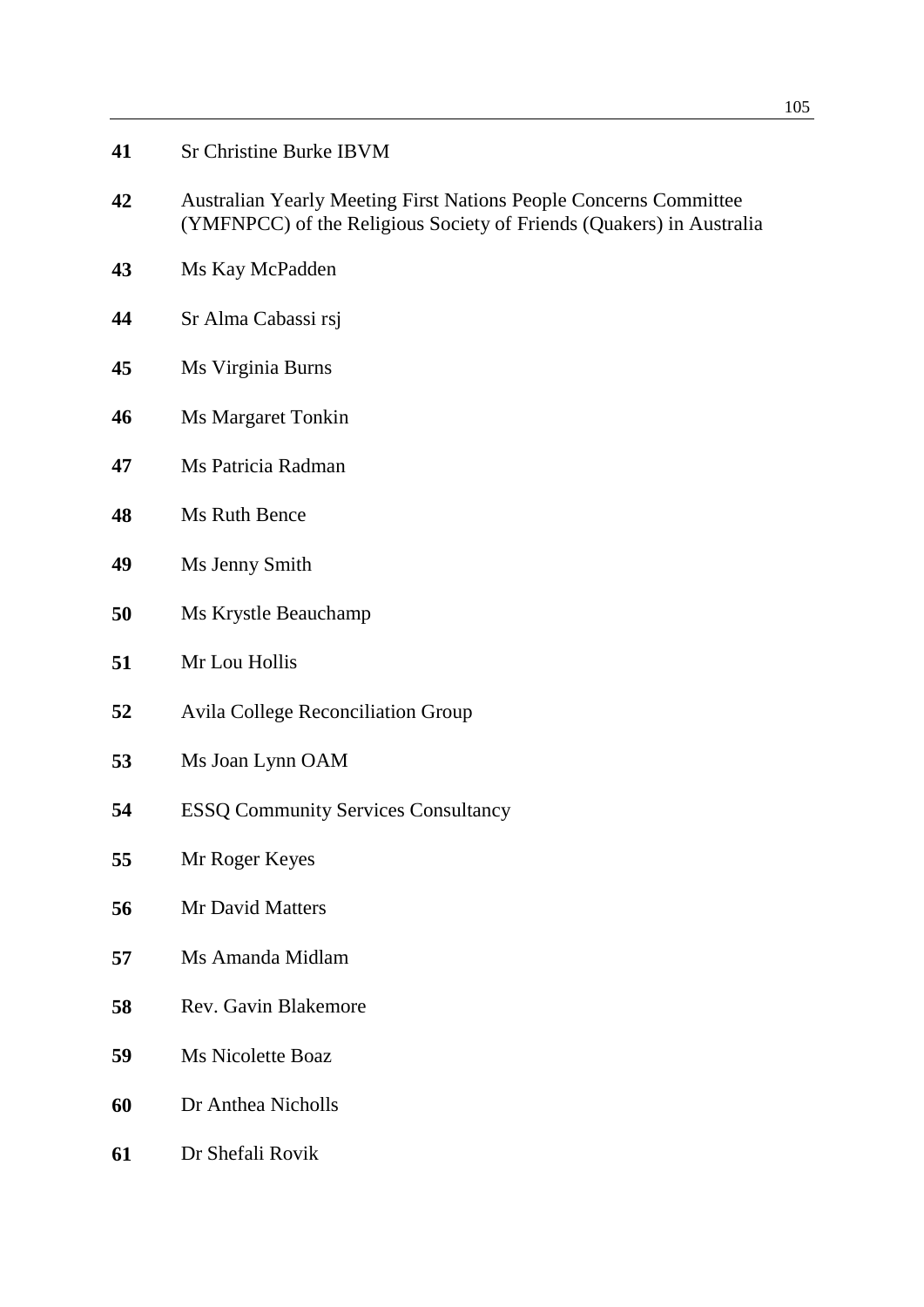| 106 |                                 |
|-----|---------------------------------|
| 62  | Name Withheld                   |
| 63  | Ian Thorpe's Fountain for Youth |
|     |                                 |

- Ms Jane Paterson
- Mr Murray and Tina Vogt
- Mr John Dexter
- Ms Maureen Smith
- Ms Sherry Thompson
- Name Withheld
- Ms Maureen McGuire
- Ms Jabby Stewart
- Ms Rose Read
- Ms Emmanuelle Convert
- Ms Katrina Prokhovnik
- Women's Web Inc
- Miss Jessica Phillips
- Ms Aquillion Venables
- Mrs Gedda Fortey
- Mr Chester Graham
- Mr Digby Habel
- Ms Robyn Lucienne
- Nilva Egana
- Mr Bruce Hanna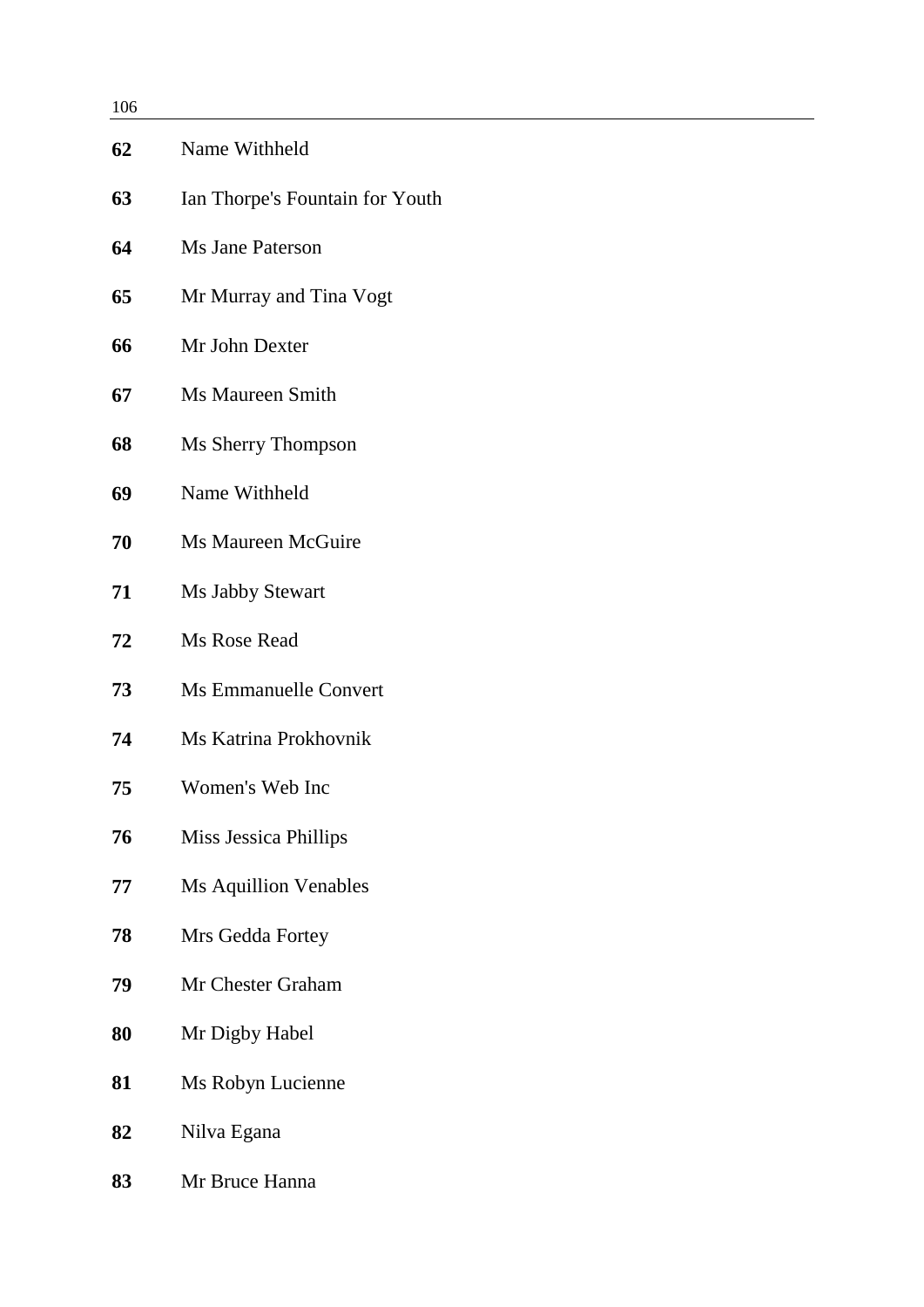| 84         | Ms Josephine Joore                 |
|------------|------------------------------------|
| 85         | Ms Christine Jacques-Doolan        |
| 86         | <b>Ms Verity Santy</b>             |
| 87         | concerned Australians              |
| 88         | Ms Janet Grevillea                 |
| 89         | Ms Jenny Dowling                   |
| 90         | <b>Indigenous Consulting Group</b> |
| 91         | Ms Grace McCaughey                 |
| 92         | Ms Elizabeth Bodkin-Moore          |
| 93         | Ms Carol Rose                      |
| 94         | Mr David Russell                   |
| 95         | Dr Sherrie Cross                   |
| 96         | Mr David Blackman                  |
| 97         | Mr Chris Woodland                  |
| 98         | <b>Sr Esmey Herscovitch</b>        |
| 99         | Mr Brian Loffler                   |
| <b>100</b> | Dr John Tomlinson                  |
| 101        | Mr Bruce Brown                     |
| 102        | Dr John Bardsley and Wendy         |
| 103        | Ms Julie Cunningham                |

M Luca Moutafian

Radford

Ms Klari Gidofalvy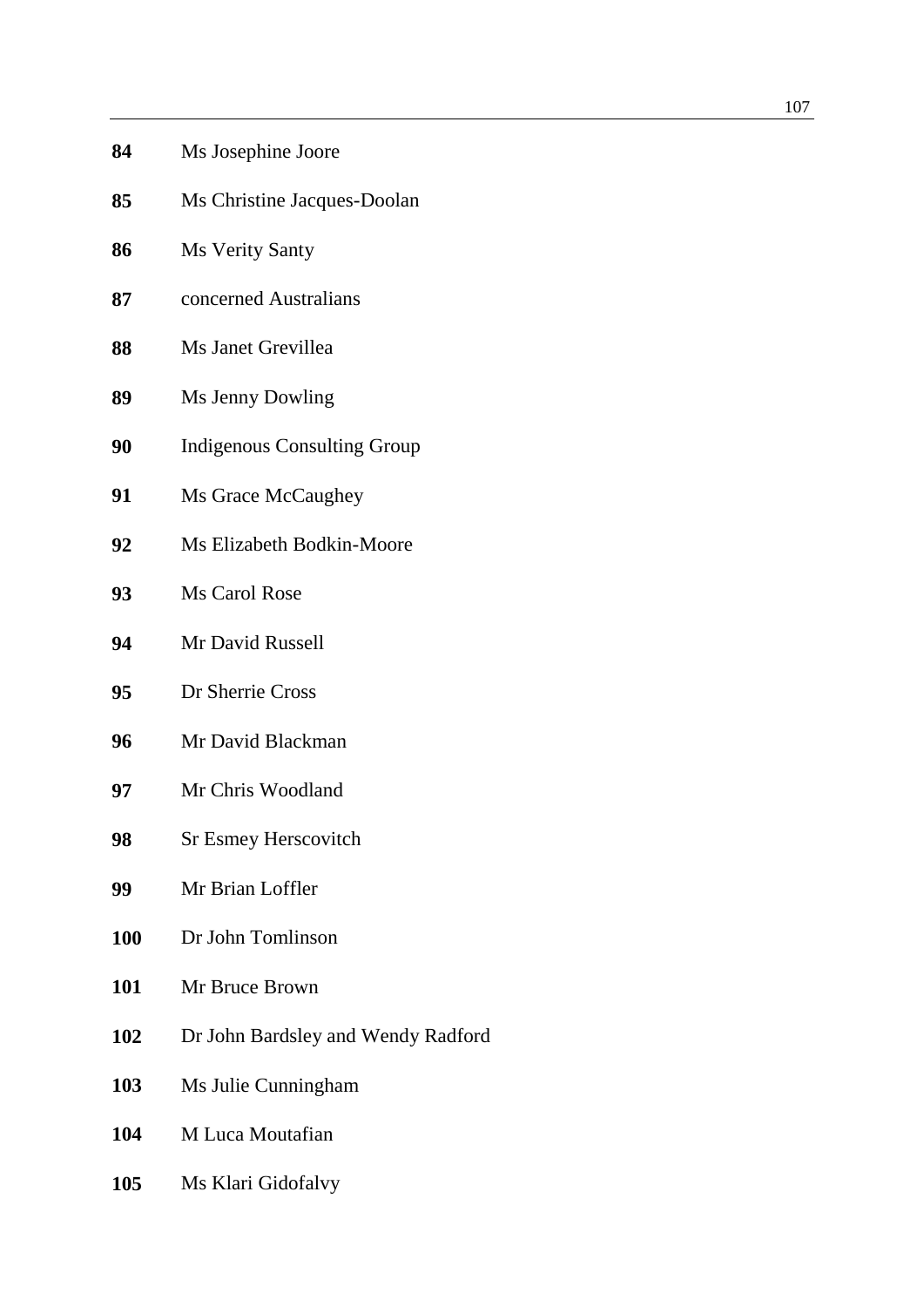| 108 |                                                            |
|-----|------------------------------------------------------------|
| 106 | Ms Gisela Gaflig                                           |
| 107 | Ms Ruth Varenica                                           |
| 108 | Mr Freddy Drabble                                          |
| 109 | Ms Ella Ryan                                               |
| 110 | Ms Rebekah Copas                                           |
| 111 | Mr Ned Iceton                                              |
| 112 | Mr Trevor Fear                                             |
| 113 | M A. Vyas                                                  |
| 114 | Ms Christine Jacques-Doolan                                |
| 115 | Council of Single Mothers and their Children Victoria, Inc |
| 116 | Mr Lynden Baxter                                           |
| 117 | Ms Michelle Troop                                          |
| 118 | <b>Ms Merron Selenitsc</b>                                 |
| 119 | Ms Celestine Pooley                                        |
| 120 | Mr Shane Nelson                                            |
| 121 | <b>Associate Professor Michael Adams</b>                   |
| 122 | Professor Karen Malone                                     |
| 123 | Sr Marianne Zeinstra rsj                                   |
| 124 | Ms Anna Gibson                                             |
| 125 | Mr Michael Harrison                                        |
| 126 | Ms Nicole Gale                                             |
| 127 | M Penca Rafiqi                                             |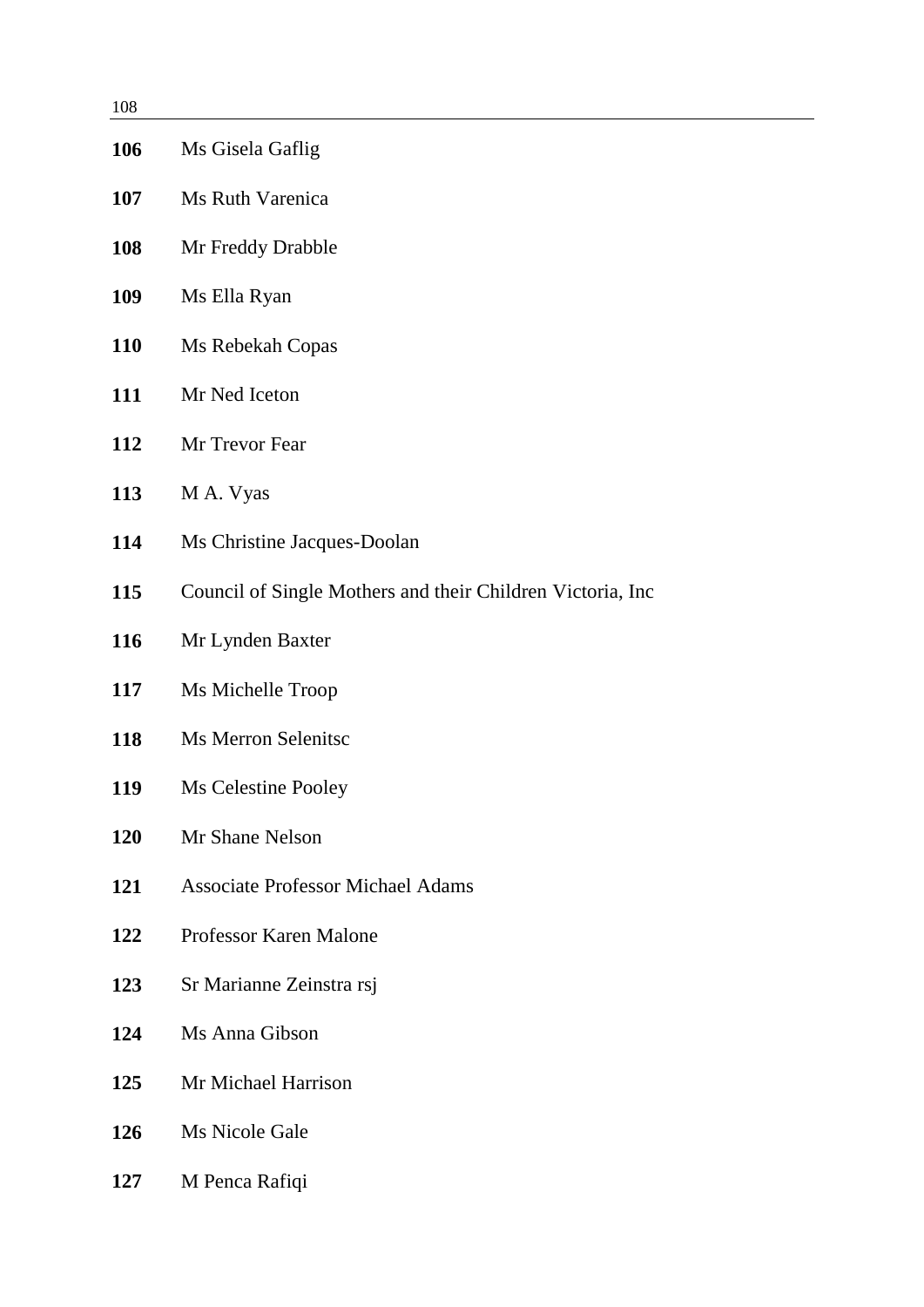- Ms Heather Herbert
- Mr Michael Diplock
- M Viesha Lewand
- Ms Eva Havas
- Ms Genevieve Ryan
- Ms Grace Drahm
- Fr Peter Maher
- Sisters of St Joseph Victorian Province Justice Peace and Social Issues Group
- Ms Russell Shields
- Mr Robert Brocksopp
- Friends of Bilingual Learning
- Mr Richard Morrow
- Ms Lorraine Julie Williams
- Mr Joseph Annetts
- AWD Aboriginal Justice Support Group
- Aboriginal Support Group Manly Warringah Pittwater
- Mr Gary Burdett
- Dr M Bastable
- Dr Sheila Collingwood-Whittick
- Ms Kim Hoggard
- Mr Sean Simpson
- Ms Mary Ashton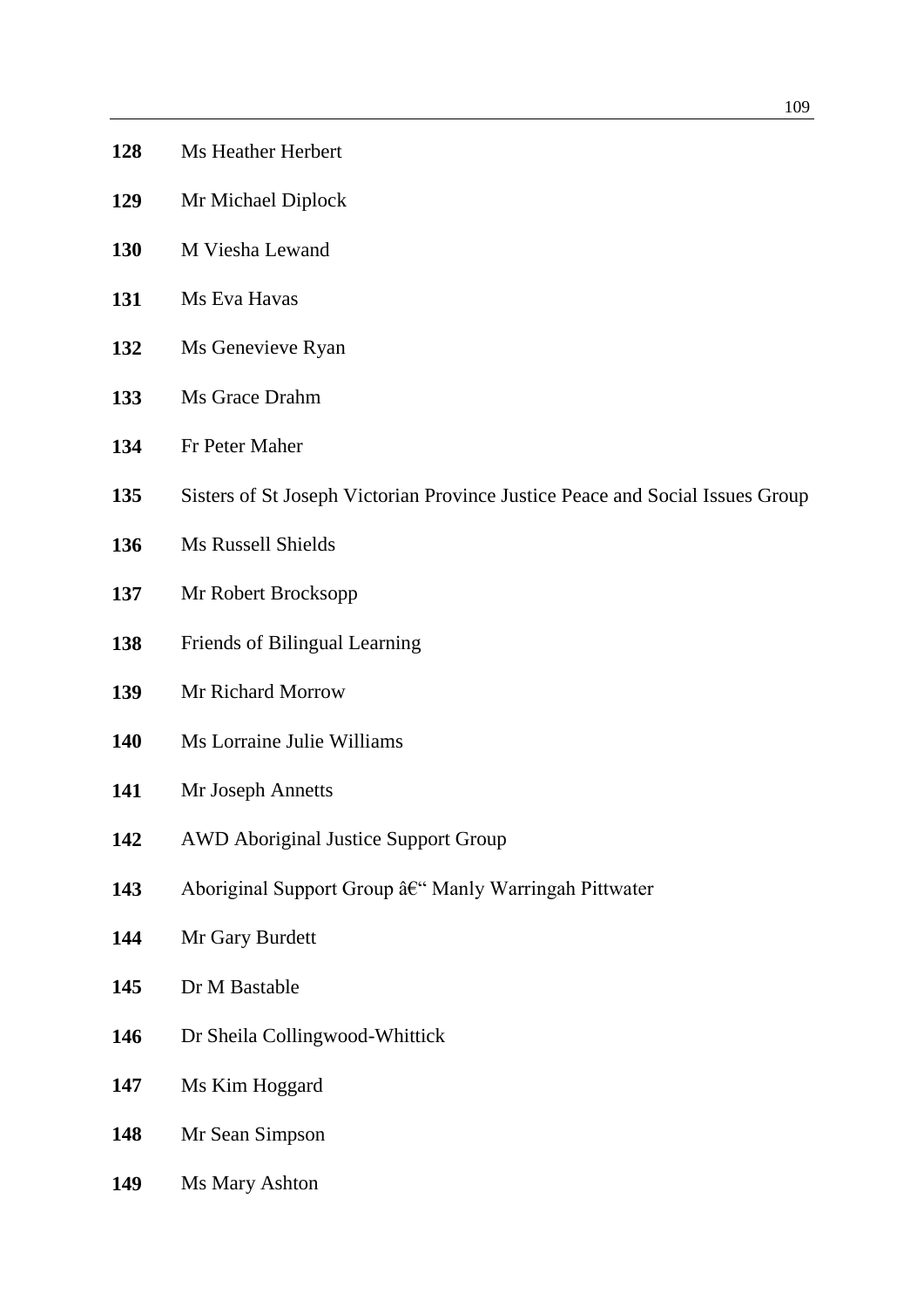| 110        |                                                    |
|------------|----------------------------------------------------|
| <b>150</b> | Mr Gary Lang                                       |
| 151        | Ms Heather Reed                                    |
| 152        | Mr John Buckskin                                   |
| 153        | Ms Lucy Ridsdale                                   |
| 154        | Mr David Price                                     |
| 155        | Mr Daniel Jackson                                  |
| 156        | Ms Jan Brahe                                       |
| 157        | Ms Bindi Isis                                      |
| 158        | Mr William Peter Callender                         |
| 159        | Public Health Association of Australia (PHAA)      |
| 160        | Ms Anna Bridle and J M Owens                       |
| 161        | Ms Keelah Lam                                      |
| 162        | Ms Monika Genau                                    |
| <b>163</b> | Revd Paul Arnott                                   |
| 164        | Ms Carrie White                                    |
| 165        | Mr Stanislaw Pelczynski, and Ms Barbara Pelczynska |
| 166        | Mr Graeme Taylor                                   |
| 167        | <b>Mss Gabrielle Smith</b>                         |
| 168        | Art Central, Moruya                                |
| 169        | Darwin Aboriginal Rights Coalition                 |
| 170        | Sr Elizabeth Young                                 |
| <b>171</b> | Ms Patsy Worledge                                  |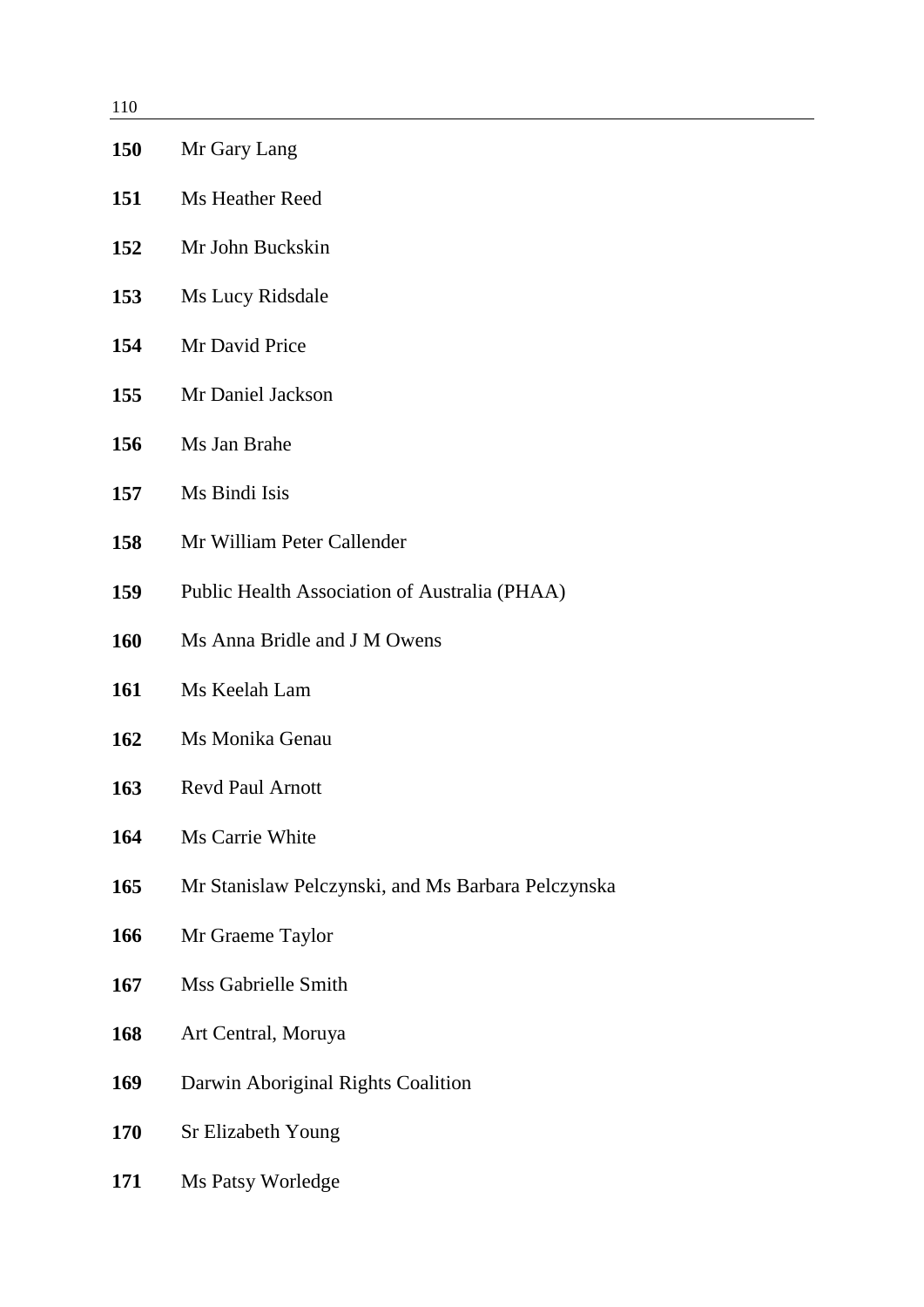|            | 111                                                                        |
|------------|----------------------------------------------------------------------------|
| 172        | Confidential                                                               |
| 173        | Ms Jacinta McEwen                                                          |
| 174        | Rev Basil Schild                                                           |
| 175        | Social Justice Committee of the Uniting Church Electra Street Williamstown |
| 176        | Josephite SA Reconciliation Circle                                         |
| 177        | Ms Jean Giese                                                              |
| 178        | Ms Erica Jolly                                                             |
| 179        | Ms Carmen Robinson                                                         |
| 180        | Central Australian Aboriginal Alcohol Programmes Unit (CAAAPU)             |
| 181        | Ms Judy Janssen                                                            |
| 182        | Ms Barbara Cliff                                                           |
| 183        | <b>Ms Norma Andrews</b>                                                    |
| 184        | Mr Richard Winzor                                                          |
| 185        | Ms Hilda Buckley                                                           |
| 186        | Confidential                                                               |
| 187        | Mr Ian Kilminster                                                          |
| 188        | Mr Daniel Hickson                                                          |
| 189        | Confidential                                                               |
| <b>190</b> | <b>Australian Hotels Association (NT Branch)</b>                           |
| 191        | Mr Tony Cox                                                                |
| 192        | Julalikari Council Aboriginal Corporation                                  |
| 193        | Mr Kevin Conway                                                            |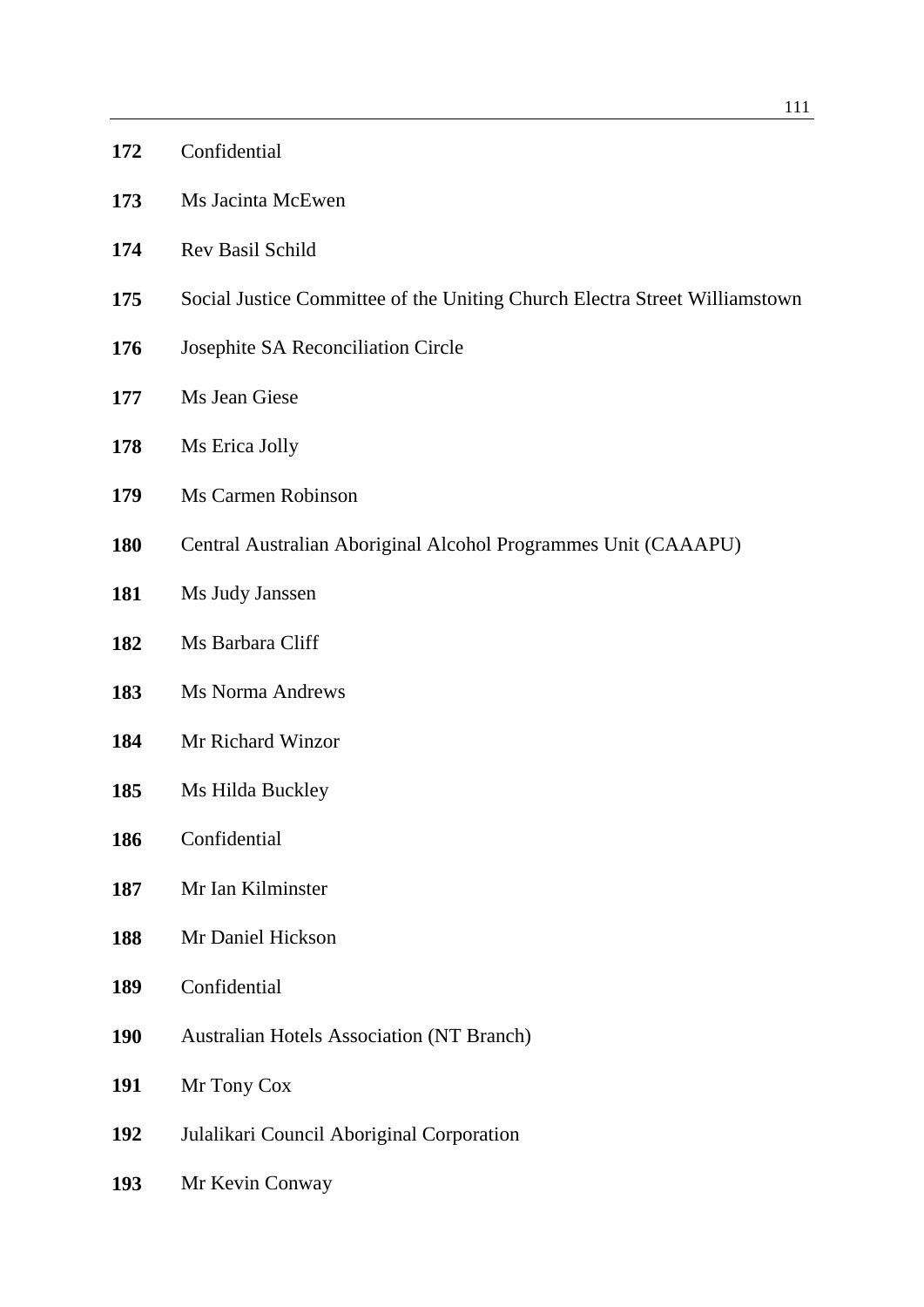| 112 |                                                                                           |
|-----|-------------------------------------------------------------------------------------------|
| 194 | Ms Anne Holder                                                                            |
| 195 | Women's International League for Peace and Freedom - Australian Section                   |
| 196 | <b>Ms Caroline Davis</b>                                                                  |
| 197 | Mr Graham Carter                                                                          |
| 198 | Ms Anne and Mr Bill Byrne                                                                 |
| 199 | Ms Sue Williamson                                                                         |
| 200 | Mr Greg Marks                                                                             |
| 201 | Ms Colleen Keating                                                                        |
| 202 | Ethnic Child Care Family and Community Services Cooperative Ltd                           |
| 203 | Ms Marion Caris and Co.                                                                   |
| 204 | Alcohol and Other Drugs Tribunal, Department of Justice, Northern Territory<br>Government |
| 205 | Ms Rachel O'Shea                                                                          |
| 206 | Ms Sue Gilbey, Dr Alitya Rigney and Ms Pilawuk White                                      |
| 207 | Mr Peter Fensham                                                                          |
| 208 | Ms Vina Duplock                                                                           |
| 209 | Dr H.C. Cairns                                                                            |
| 210 | Ms Helen Huszar-Welton                                                                    |
| 211 | Reconciliation for Western Sydney                                                         |
| 212 | <b>Sr Marie Williams</b>                                                                  |
| 213 | Ms Megan James                                                                            |
| 214 | Ms Anne Green                                                                             |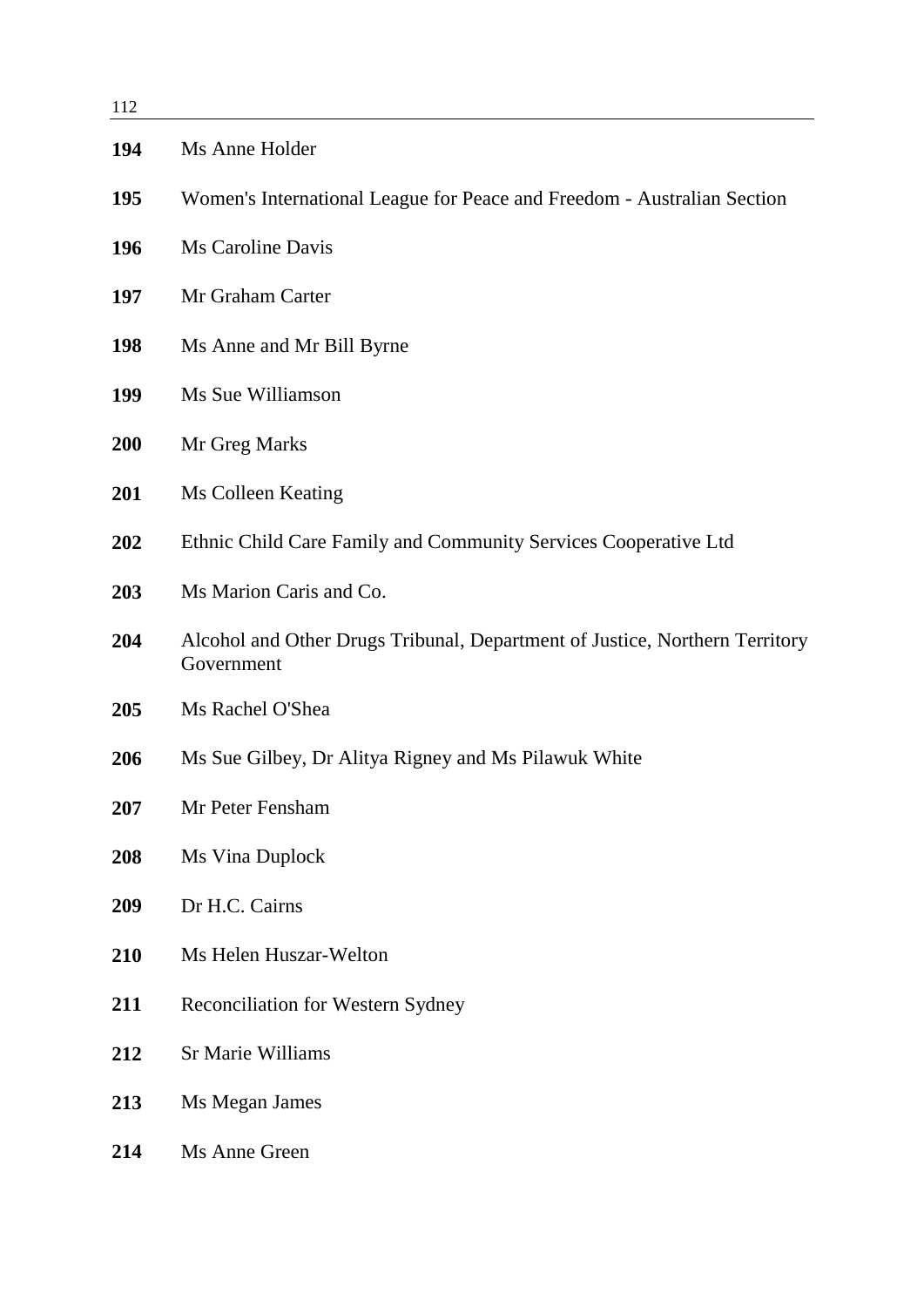| 215 | Ms Anita Davis |  |
|-----|----------------|--|
|-----|----------------|--|

- Mr Damien Curtis and Ms Sinem Saban
- Indigenous Concerns Group, Victoria Regional Meeting, Religious Society of Friends (Quakers)
- Ms Janet Jones
- Mr Arthur and Natascha Yandell
- Ms Kristal Yee
- Mr Jim Morris
- Ms Ann Miranda
- Ms Marlene Hodder
- National Congress of Australia's First Peoples
- Ms Leonie Nampajinpa Chester
- Dr Graham Bond
- UnitingJustice Australia, Uniting Church in Australia National Assembly
- Ms Michaela McCarthy
- Ms Inga Lie
- Mr Bill Armstrong
- Sr Carmel Hanson rsj OAM
- Birmingham International Film Society
- Brother Moy Hitchen cfc
- Mr Tony Riches
- Ms Susan Andrus Olson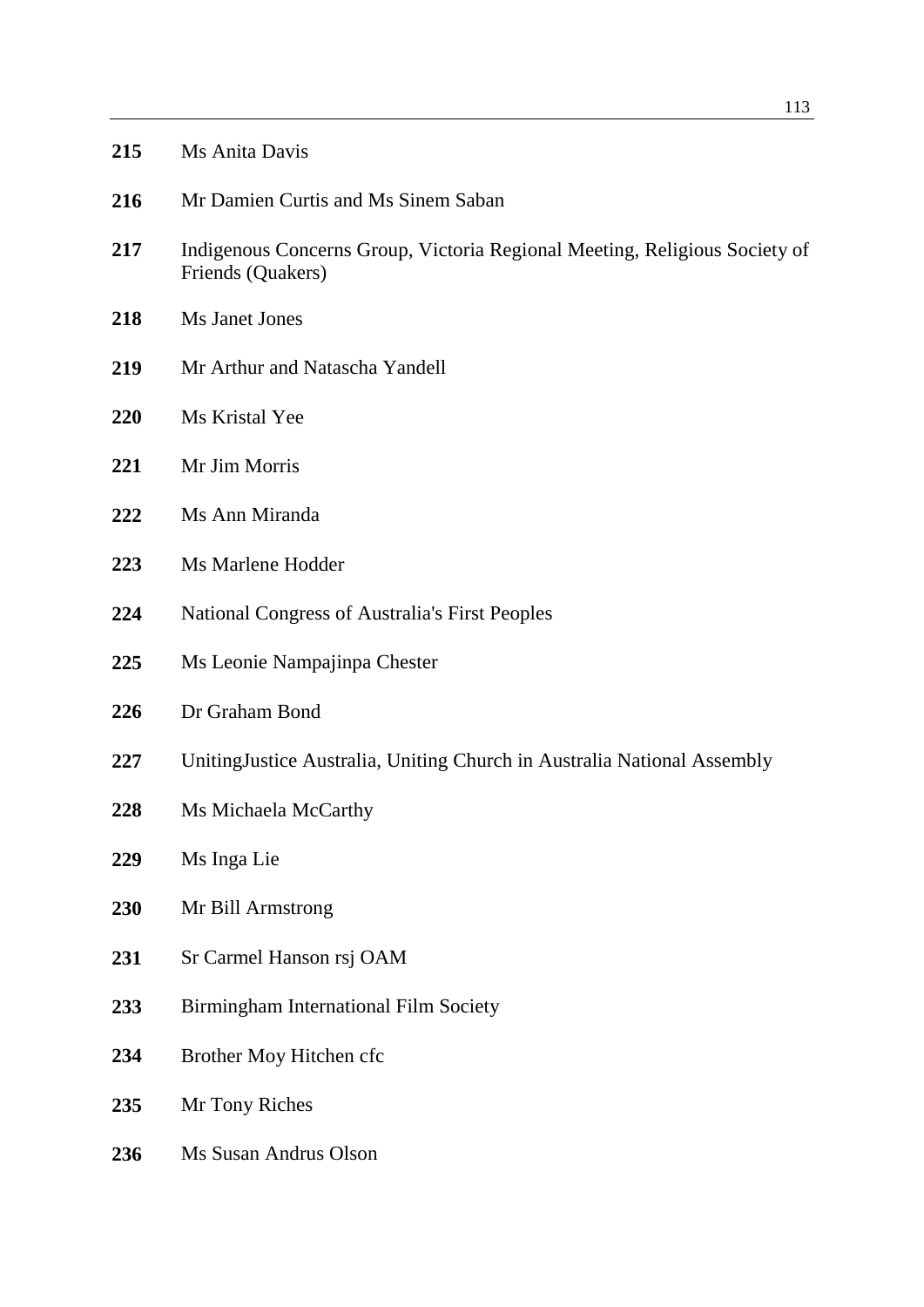| 114 |                                          |
|-----|------------------------------------------|
| 237 | Mr Gary Oraniuk                          |
| 238 | Ms Victoria Whelan                       |
| 239 | Ms Wendy Webster                         |
| 240 | Ms Hayley Bruce-Gordon                   |
| 241 | Ngoonbi Co-Operative Society Limited     |
| 242 | Ms Daphne Naden                          |
| 243 | Ms Raelene Silverton and family          |
| 244 | Human Rights Law Centre                  |
| 245 | Ms Monique Bond                          |
| 246 | Ms Barb McLean                           |
| 247 | Ms Joyce Dodge                           |
| 248 | <b>Ms Alison Stevens</b>                 |
| 249 | Dr Brenda Dobia                          |
| 251 | <b>Ms Sharon Campbell</b>                |
| 252 | Dr Ingrid Slotte                         |
| 253 | People's Alcohol Action Coalition (PAAC) |
| 254 | <b>Ms Vivienne Duncan</b>                |
| 255 | Ms Penelope Hill                         |
| 256 | Mr Dean Martin                           |
| 257 | Ms Pat Adams                             |
| 258 | Mr Nikko Raffin                          |
| 259 | Ms Jasmine Graham                        |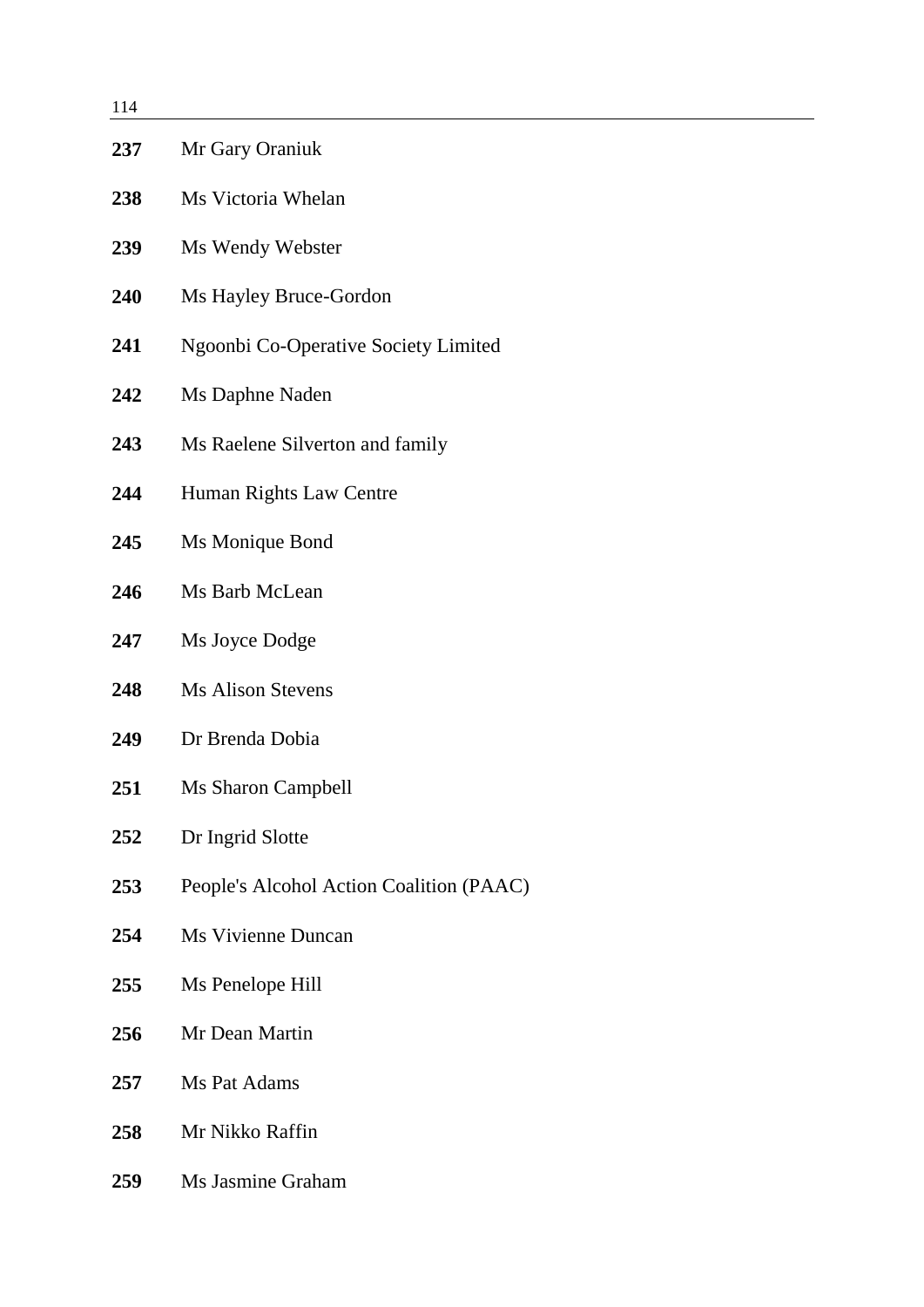## Ms Lindsay Holmes

- 261 Victorian Council of Social Service (VCOSS)
- Aunty Janet Turpie-Johnstone
- Intervention Rollback Action Group
- Woodville Community Services Inc.
- Burdon Torzillo and Associates Pty Ltd
- Metro Migrant Resource Centre
- Justice Empowerment Mission Inc
- 268 Committee on Racial Equality
- Mr Leon Terrill
- Darwin Community Legal Service
- Amnesty International Australia
- 272 St John's Social Justice Group
- Ms Anne McNamara
- Ms Kris Keogh
- Ms Lyndal Walker
- Ms Barbara Rachel Shaw
- Mr Alan Hockey
- National Council of Single Mothers and their Children
- M Ras Roni
- Youth Affairs Network of Qld
- Ms Bernadette McPhee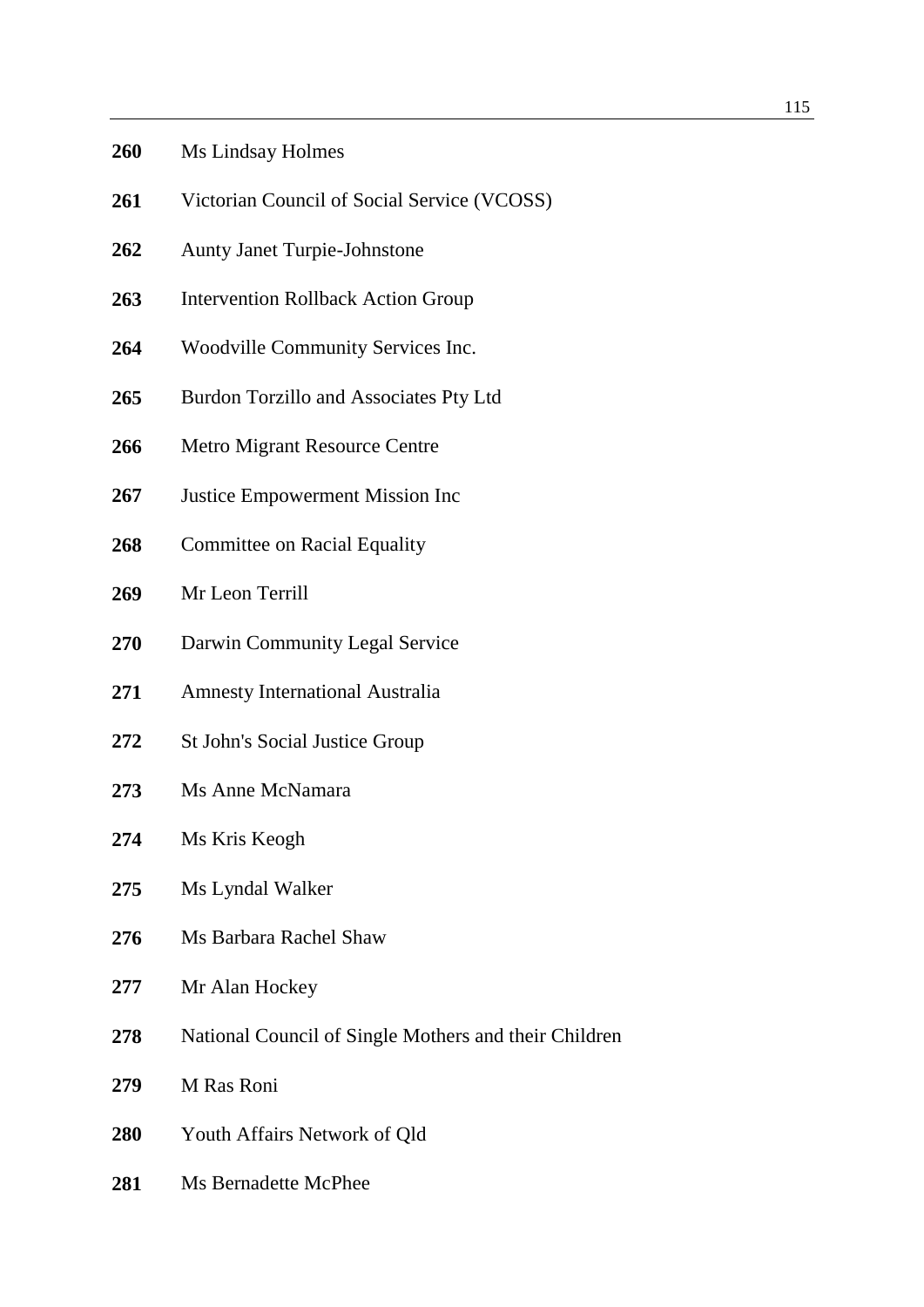| 116 |                                                                     |
|-----|---------------------------------------------------------------------|
| 282 | Mrs Suzanne Gillett and Mrs Daphne Lake                             |
| 283 | Ms Alma Dawe                                                        |
| 284 | Good Shepherd Youth and Family Service                              |
| 285 | Las Casas Dominican Centre for Justice, Peace and Care of Creation  |
| 286 | Ms Sabine Kacha                                                     |
| 287 | Bennelong and Surrounds Residents for Reconciliation                |
| 288 | Secretariat of National Aboriginal and Islander Child Care (SNAICC) |
| 289 | <b>Rev Jack Goodluck</b>                                            |
| 290 | Tangentyere Council                                                 |
| 291 | Mr Phil Bradley and Ms Annie Nielsen                                |
| 292 | Mr Michael Mansell                                                  |
| 293 | Mr Ian Viner                                                        |
| 294 | Ms Rosa McKenna                                                     |
| 295 | Ms Ashley Byrnes                                                    |
| 296 | Miss Penny Smallacombe                                              |
| 297 | Miss Odette Nightsky                                                |
| 298 | Ms Jessica Kilby                                                    |
| 299 | Ms Audrey Guy                                                       |
| 300 | <b>Councillor Irene Doutney</b>                                     |
| 301 | Name Withheld                                                       |
| 302 | Name Withheld                                                       |
| 303 | Name Withheld                                                       |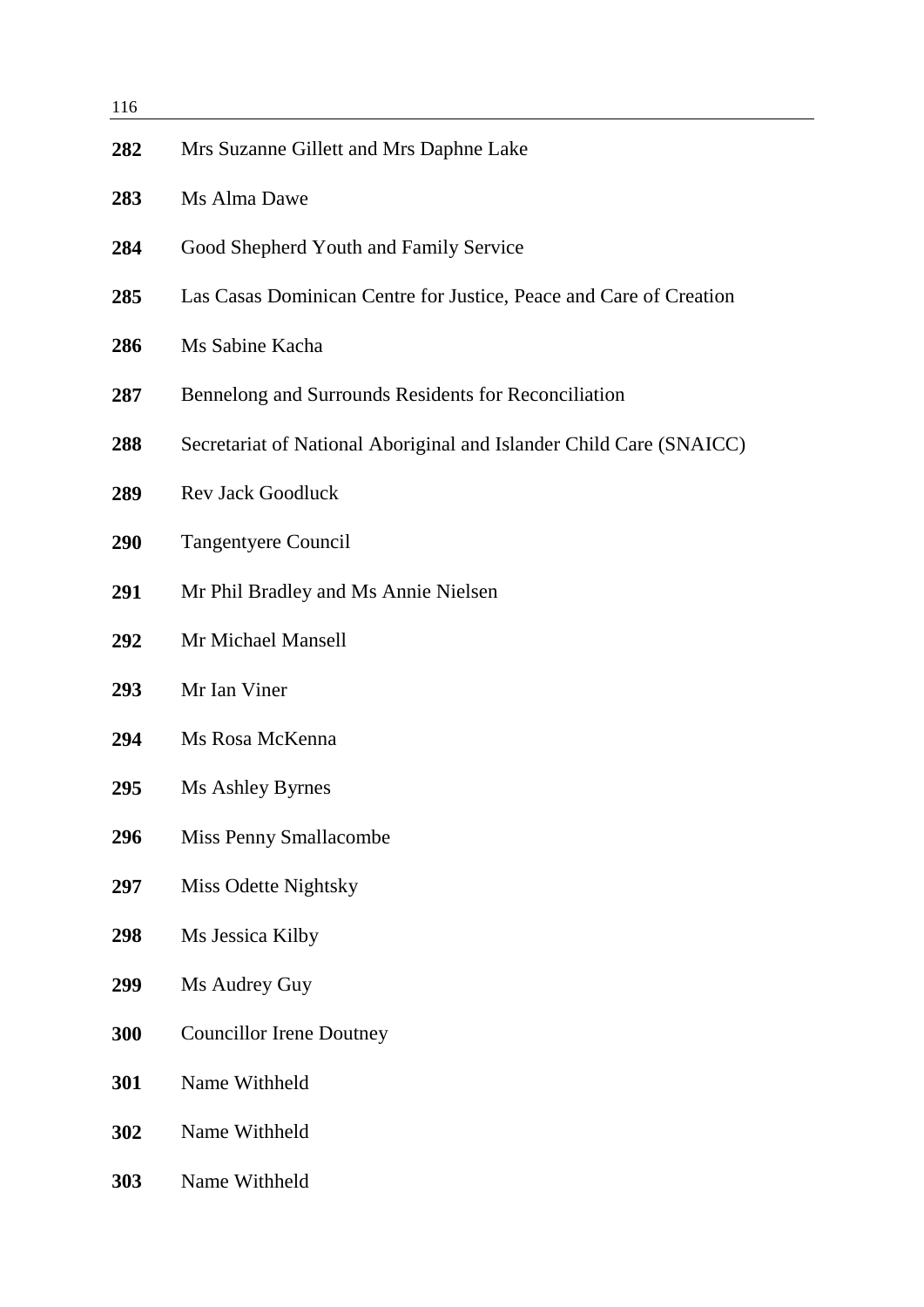- Name Withheld
- Mr Jeff Randles
- Ms Rhiannon Hall
- Ms Linda Seaborn
- Dr Catherine De Lorenzo
- Miss Donna Smit
- Mr Michael Gravener
- Ms Margaret Spong
- Ms Barbara Hadkinson
- Mr J. Reuben Silverbird
- Mr David Haines M.B.,B.S
- Ms Toni Malamoo
- Jumbunna, Indigenous House of Learning
- Central Australian Women's Legal Service
- Mr Rob OBrien
- Australian Lawyers Alliance
- Ms Michelle Flaskas
- Ms Elizabeth Rice
- Ms Lesley Reilly
- Name Withheld
- Ms Regina Camilleri
- Aboriginal and Torres Strait Islander Legal Service (Qld) Limited
- Ms Tobiah Amery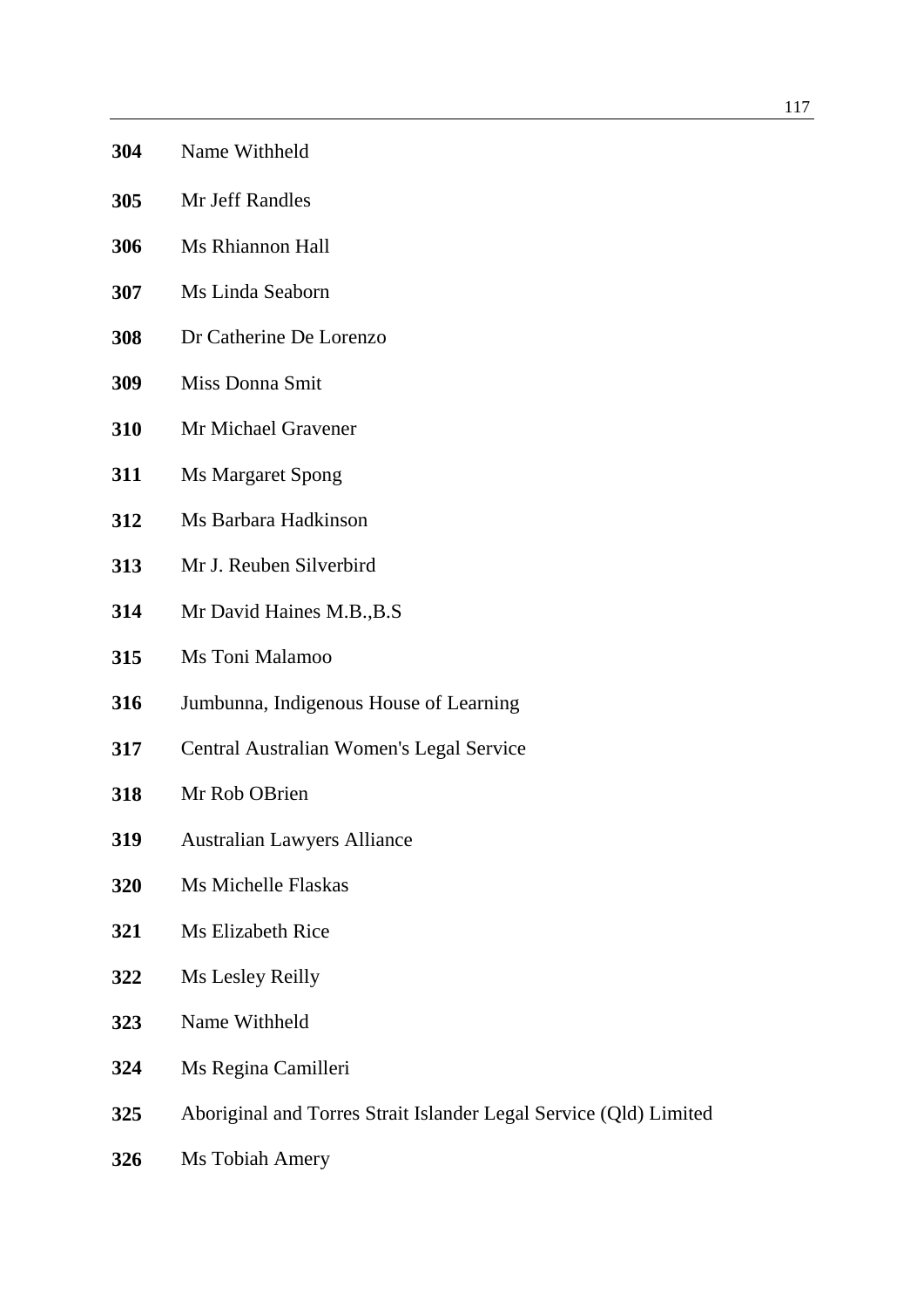Ms Judy Lewis

Ms Diane Johnson

- Aboriginal Peak Organistions Northern Territory
- Ngaanyatjarra Pitjantjatjara Yankunytjatjara (NPY) Women's Council
- Indigenous Social Justice Association
- Mr Tauto Sansbury
- Mr Nigel Mannock
- Ms Elaine Peckham
- Victorian Aboriginal Legal Service Co-operative Limited (VALS)
- Ms Susan Shore
- Mr Carlo Canteri
- Ms Laura Diete
- NT Shelter
- Northern Territory Legal Aid Commission
- Mr Sam Elliott
- Department of Families, Housing, Community Services and Indigenous Affairs
- Ms Ruth Lipscombe
- Ms Donna Jackson
- Reconciliation Australia
- Central Land Council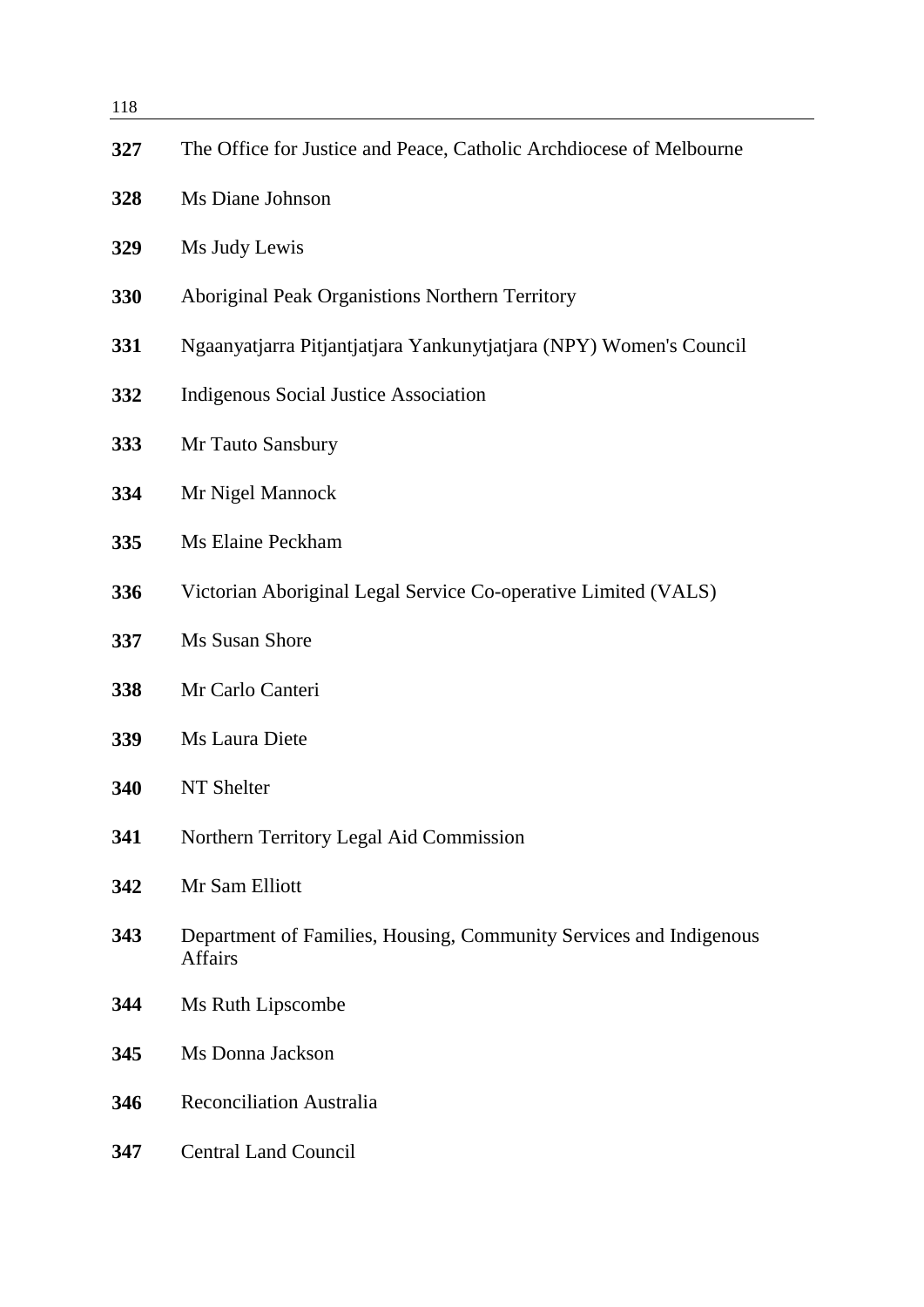#### Oxfam Australia

- Goulburn Valley Community Legal Centre Pilot
- ACM Sydney
- Australian Human Rights Commission
- Mr Bob Durnan
- Ms Dawn Teague
- Ms Margaret Evans
- Mr Anthony Martin
- Mr John Fraser
- Ms Alexia Wishart
- Ms Dawn Gordon
- NSW Women's Refuge Movement
- Professor Jon Altman
- Northern Land Council
- Ms Donessia McDonald
- Mr Jack Andrew Wilkie-Jans
- Rev Deacon Katharine Davies
- Law Council of Australia
- National Aboriginal and Torres Strait Islander Catholic Council
- Eastern Suburbs Organisation for Reconciling Australia
- Ms Margaret Mcintyre
- Ms Hannah-Clare Johnson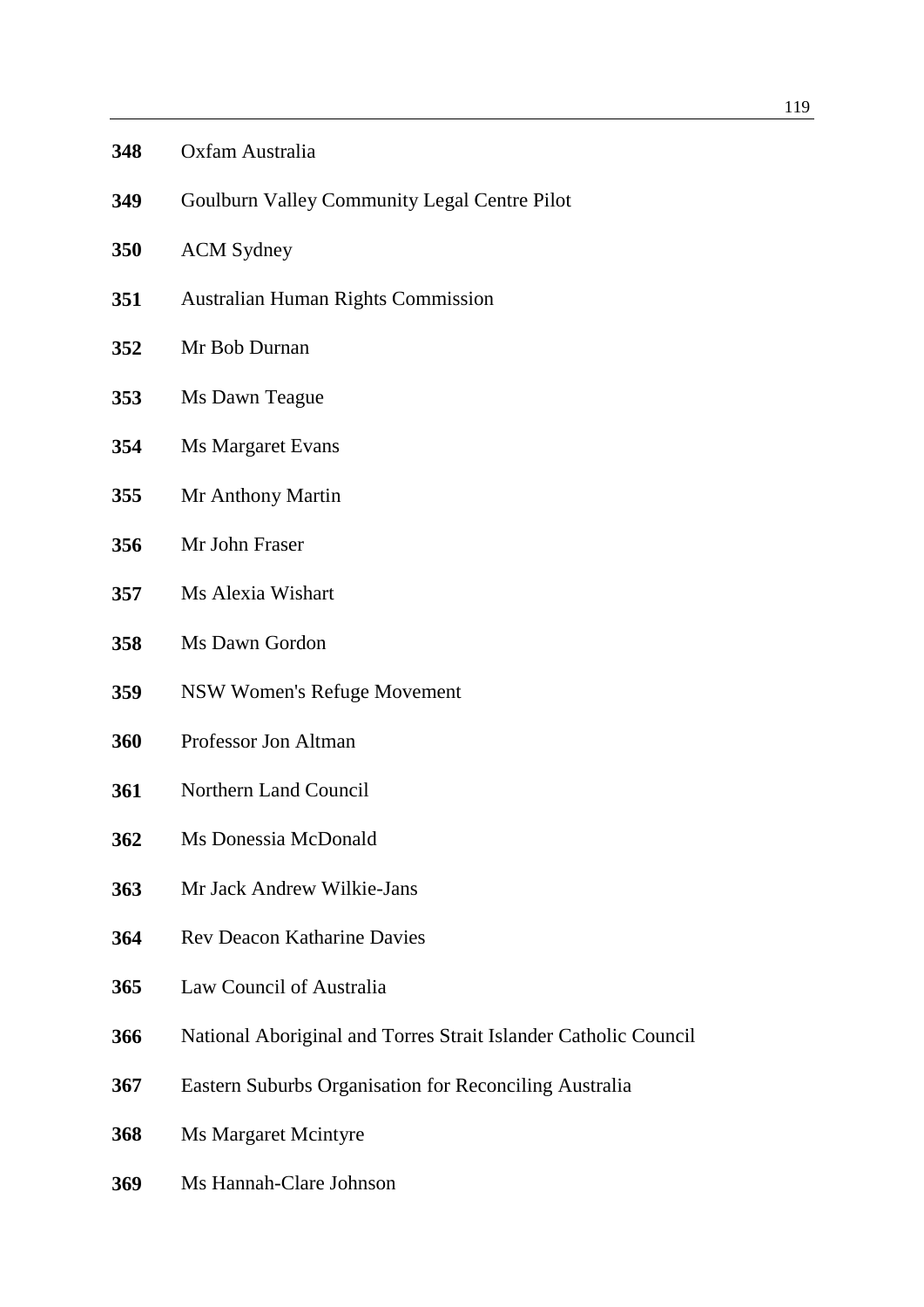| 120 |                                                        |
|-----|--------------------------------------------------------|
| 370 | Ms Michelle Hoog                                       |
| 371 | Ms Maureen Magee                                       |
| 372 | Ms Catherine Hutchison                                 |
| 373 | remoteFOCUS Project, Desert Knowledge Australia        |
| 374 | Stop the Intervention Collective Sydney (STICS)        |
| 375 | Mr Paul Howorth                                        |
| 376 | Ms Wendy Salter                                        |
| 377 | Mr Harry Nelson, Mr Frank Baarda and Ms Valerie Martin |
| 378 | Warlpiri people of Yuendumu                            |
| 379 | Ms Leonie Harrison                                     |
| 380 | Ms Kathy H                                             |
| 381 | Tasmanian Aboriginal Centre Inc                        |
| 382 | Ms Wendy Baarda, and Ms Yasmine Musharbash             |
| 383 | <b>Northern Territory Licensing Commission</b>         |
| 384 | Mr Stephen Langford                                    |
| 385 | Mr Tas Jurs                                            |
| 386 | Waltja Tjutangku Palyapayi                             |
| 387 | Queensland Council of Unions                           |
| 388 | <b>National Welfare Rights Network</b>                 |
| 389 | Mr Jeremy Drew                                         |
| 390 | Name Withheld                                          |
| 391 | Ms Rebecca Taylor                                      |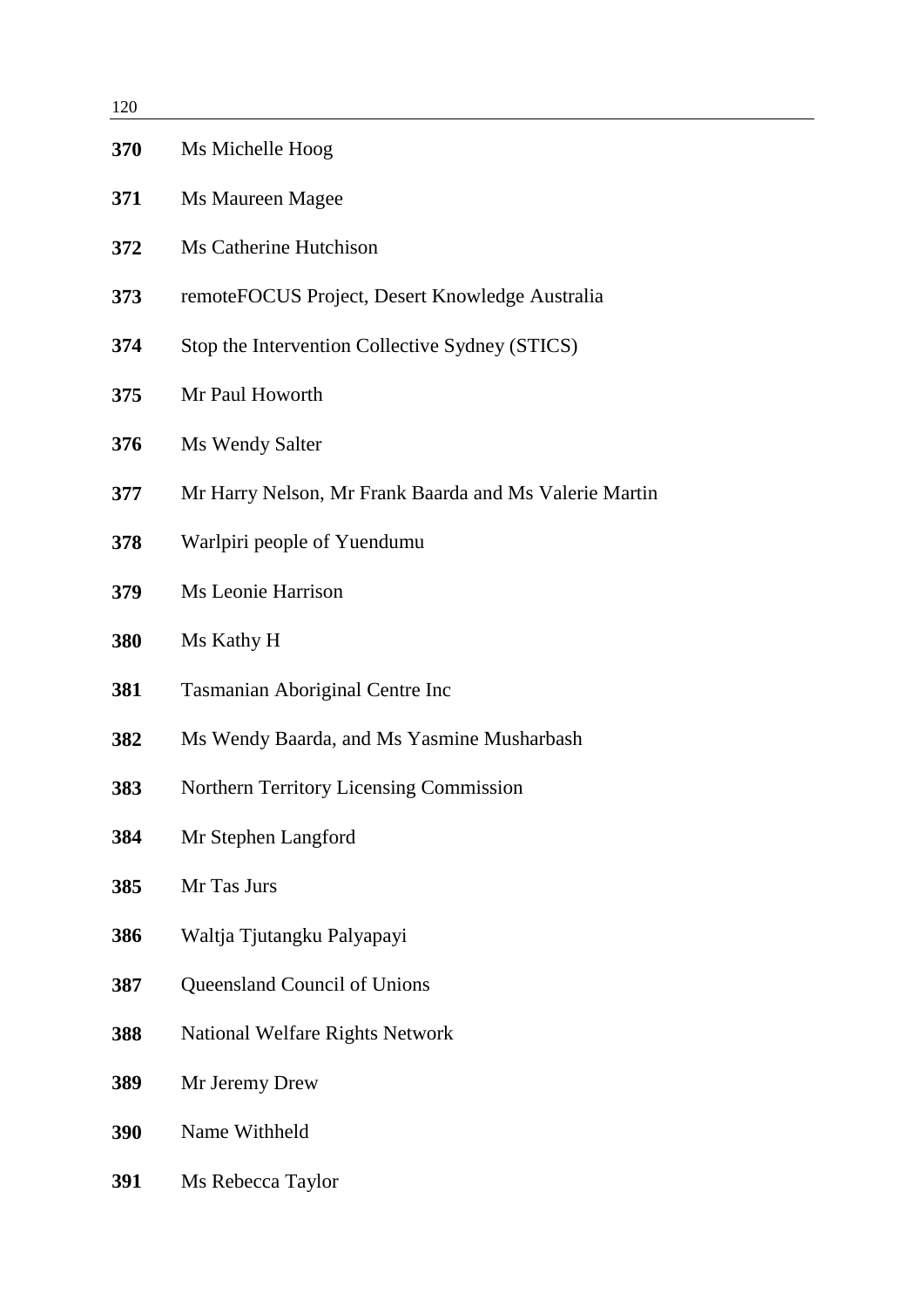- The Salvation Army (AUS
- Ms Rebecca Hooper
- Name Withheld
- Rev Basil Schild
- Name Withheld
- Mr Bramwell Morton
- Ms Cecilia Homerlein
- Sr Carmel Heagerty rsm
- Ms Cammi Marshall
- Mrs Carmel Cowan
- Name Withheld
- Department of the Chief Minister, Northern Territory Government
- Name Withheld
- Ms Cheryl Howard
- Name Withheld
- Name Withheld
- Mr C Smyrnis
- Mr/Ms M Smyrnis
- Ms Linda Oke
- Miss Kristina Olsen
- Name Withheld
- Ms Julie Bain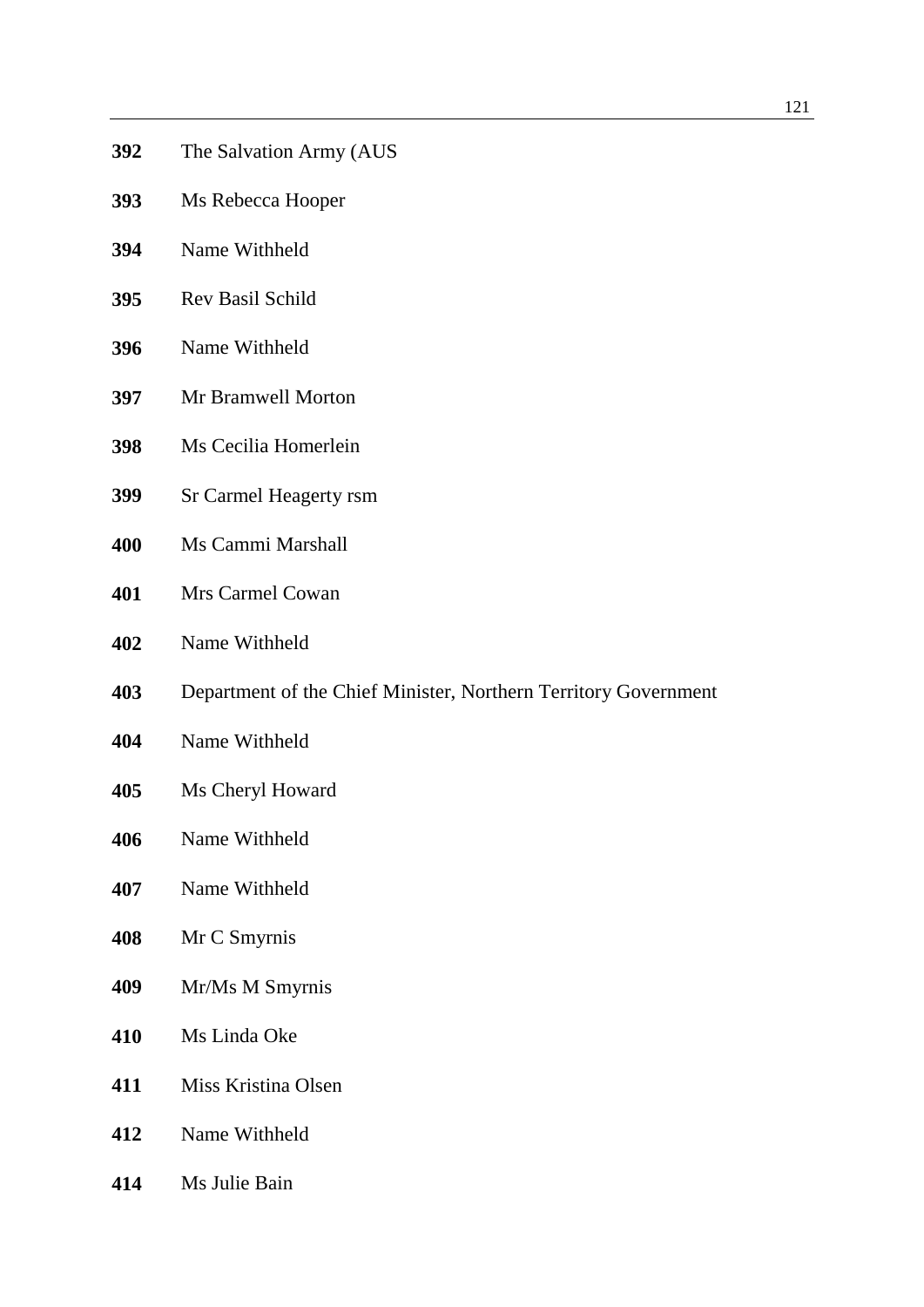| 1 2 2 |                             |
|-------|-----------------------------|
| 415   | Mr John Baxter              |
| 416   | Miss Jillian Kramer         |
| 417   | Mr Jesse Mitchell           |
| 418   | Mr Jamie Edgerton           |
| 419   | Mr James Sturtz             |
| 420   | Mr James Morris             |
| 421   | <b>Miss Hayley Sestokas</b> |
| 422   | Mr Hans-Josef Mauve         |
| 423   | Mr Frank Kennedy            |
| 424   | Mr Steven Mitchell          |
| 425   | Miss Sharon Wright          |
| 426   | Ms Semra Guler              |
| 427   | Ms Sarah Ryan               |
| 428   | <b>Ms Renuka Potter</b>     |
| 429   | Ms Sarah Colgan             |
| 430   | Name Withheld               |
| 431   | Mr Graeme Taylor            |
| 432   | <b>Ms Susan Chalcroft</b>   |
| 433   | <b>Ms Rosemary Drabsch</b>  |
| 434   | Dr Michael Mullerworth      |

- Ms Cristel Chambers
- Mr Robert O Makinson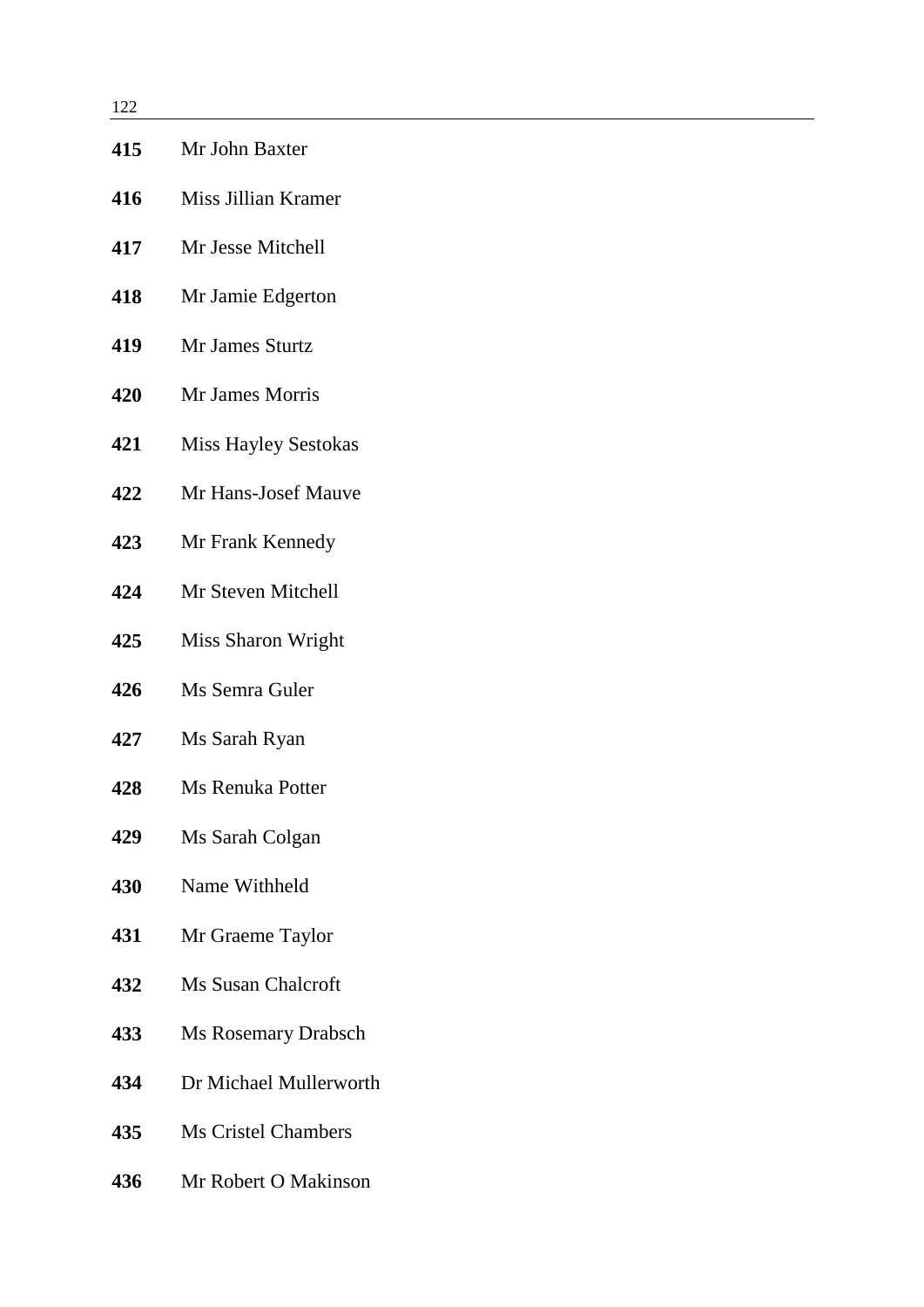| Mr Richard Green |
|------------------|
|                  |

- Dr Liselott Muhlen-Schulte
- Mr Gary Bennell
- Mr John J Martin
- Mr David Hewitt
- Mr Rowan Foley, Australian Labor Party
- Committee on Racial Equality (CORE)
- Office of the NT Coordinator General Remote Services
- National Legal Aid
- Dr Louise Samways
- Mr Hal Duell
- M. Fatmata Bangura
- Australians for Native Title and Reconciliation
- NT Indigenous Affairs Advisory Council

# **Form Letters**

Form Letter Style 1, received from approximately 527 individuals.

Form Letter Style 2, received from approximately 33 individuals.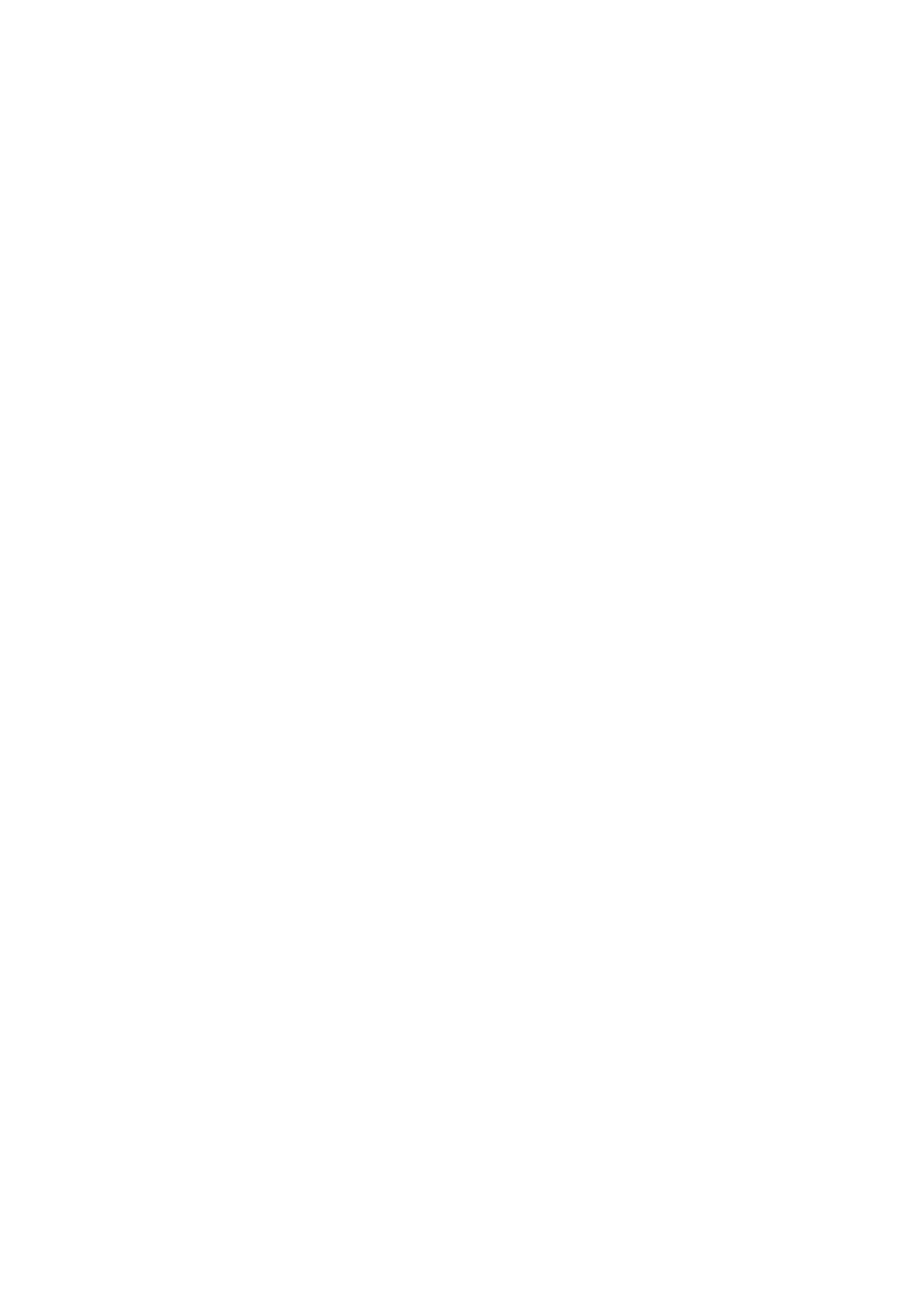# **Appendix 2**

# **Public hearings**

# *Monday, 20 February 2012 – Hermannsburg*

**Witnesses:**

Mr Garrard Anderson

Conrad

Mr Mark Inkamala

Mr Daryl Kantawarra

Mr Rex Kantawarra

Ms Roxanne Kenny

Mr Selwyn Kloeden

Ms Ada Lechleitner

Ms Robby Leyden

Ms Mavis Malbunka

Mr Alan Nash

Mr Patrick Oliver

Mr Joseph Rontji

Ms Raelene Silverton

Ms Cassandra Williams

Ms Serena

Mr Windley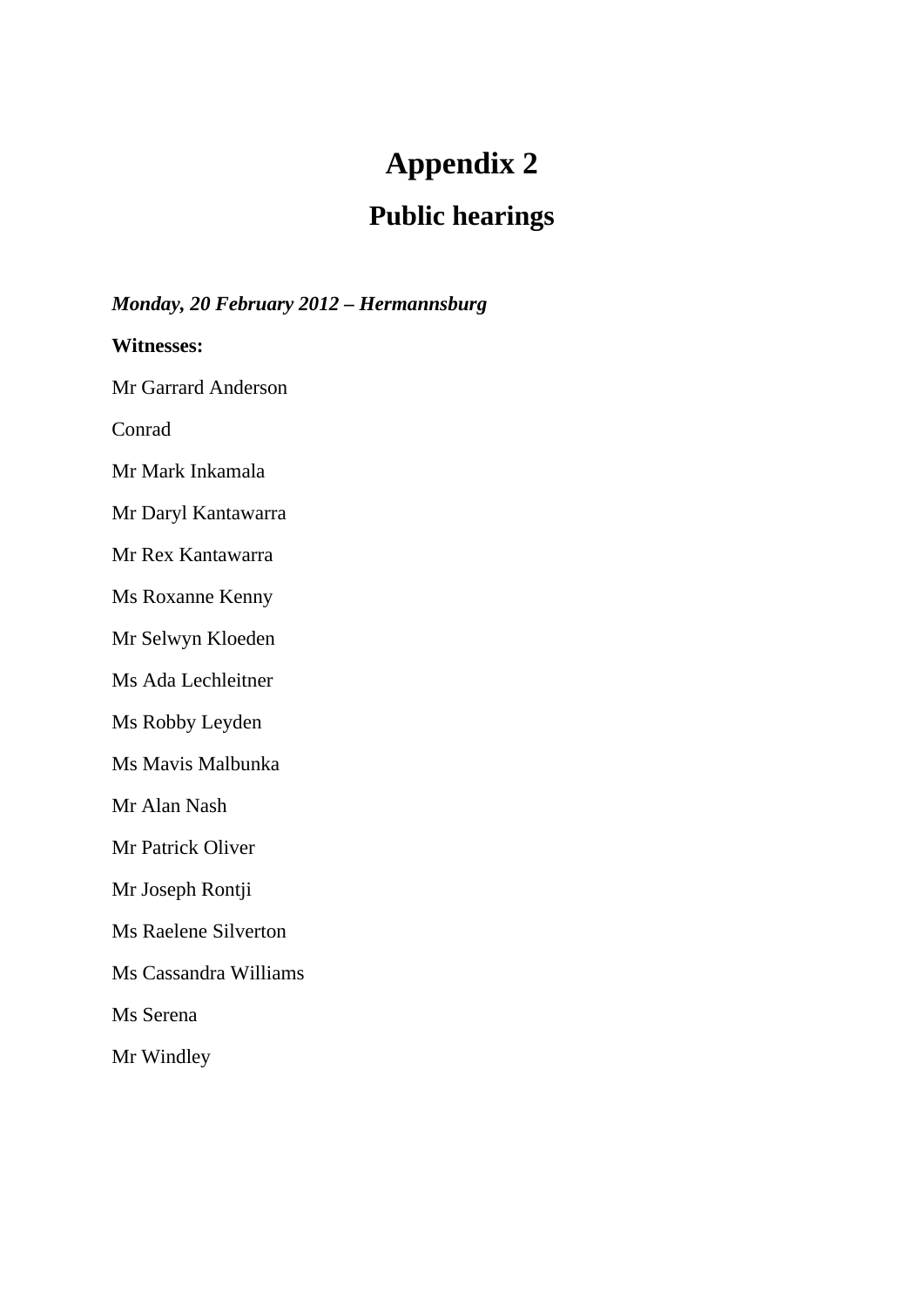### *Tuesday, 21 February 2012 – Alice Springs*

#### **Witnesses:**

# **Central Land Council**

Mr Julian Cleary

Ms Virginia Newell, Leasing Coordinator

Mr David Ross, Director

Ms Jayne Weeper, Senior Policy Officer

#### **Central Australian Aboriginal Legal Aid Service**

Mrs Mary Le Rossignol

Mr Mark O'Reilly

Ms Katie Robertson

Miss Shanna Satya

#### **NPY Women's Council**

Ms Andrea Mason, Coordinator

#### **Mr Tommy Jungala, Private capacity**

## **Intervention Rollback Action Group**

Miss Barbara Shaw

#### **Tangentyere Council**

Mr Michael Klerck, Policy Officer

Mr Walter Shaw, Chief Executive Officer

Ms Patricia Turner, Manager, Early Childhood, Youth and Family Service **Division** 

#### **People's Alcohol Action Coalition**

Ms Vicki Gillick, Policy Coordinator

Dr John Boffa, Spokesperson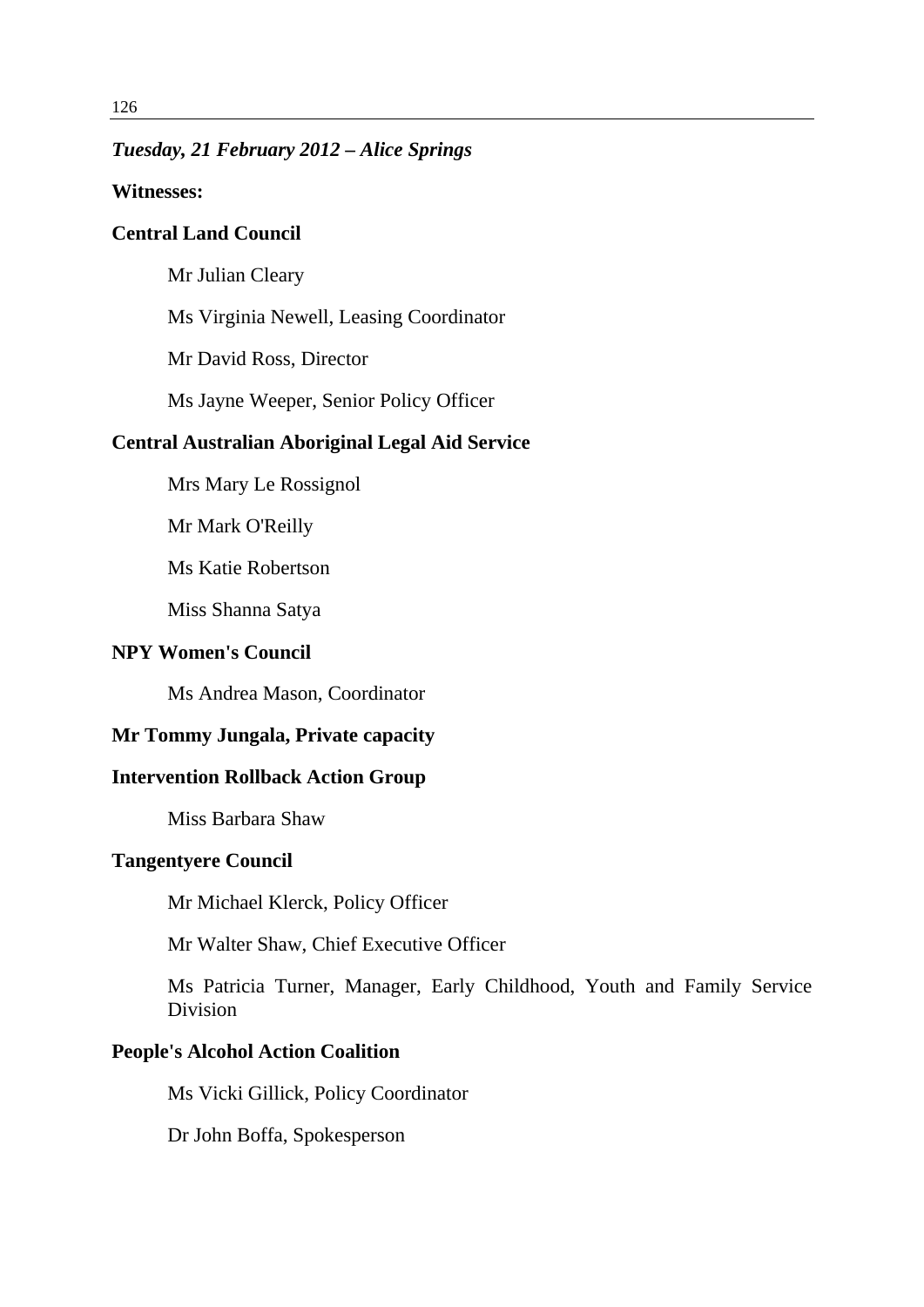#### **Central Australian Aboriginal Congress**

Dr John Boffa, Public Health Medical Officer

Ms Leshay Maidment, Deputy Chief Executive Officer

#### **Mt Nancy and Bazzo Town Camps**

Ms Eileen Hoosan, Secretary, Cenral Australian Aboriginal Alcohol Programs Unit; AMP

Miss Barbara Shaw, AMP

#### **Northern Territory Council of Social Services**

Ms Christa Bartjen-Westermann, Acting Coordinator

Ms Prue Gell, Policy Officer

# **Central Australian Aboriginal Strong Women's Alliance**

Mrs Elaine Peckham, Director

#### **Ms Eva Briscoe, Private capacity**

**Mr David Hewitt, Private capacity** 

**Miss Valerie Martin, Private capacity** 

#### *Wednesday, 22 February 2012 – Maningrida*

#### **Witnesses:**

#### **Malabam Health Board**

Mr Cyril Oliver, Acting Chief Executive Officer

Mr Reggie Wuridjal, Treasurer

#### **Bawinanga Aboriginal Corporation**

 Mr Peter Danaja, Deputy Chairman Mr Luke Morrish, Chief Executive Officer Mr Shane Namanurki, Board Member Mr Matthew Ryan, Chairman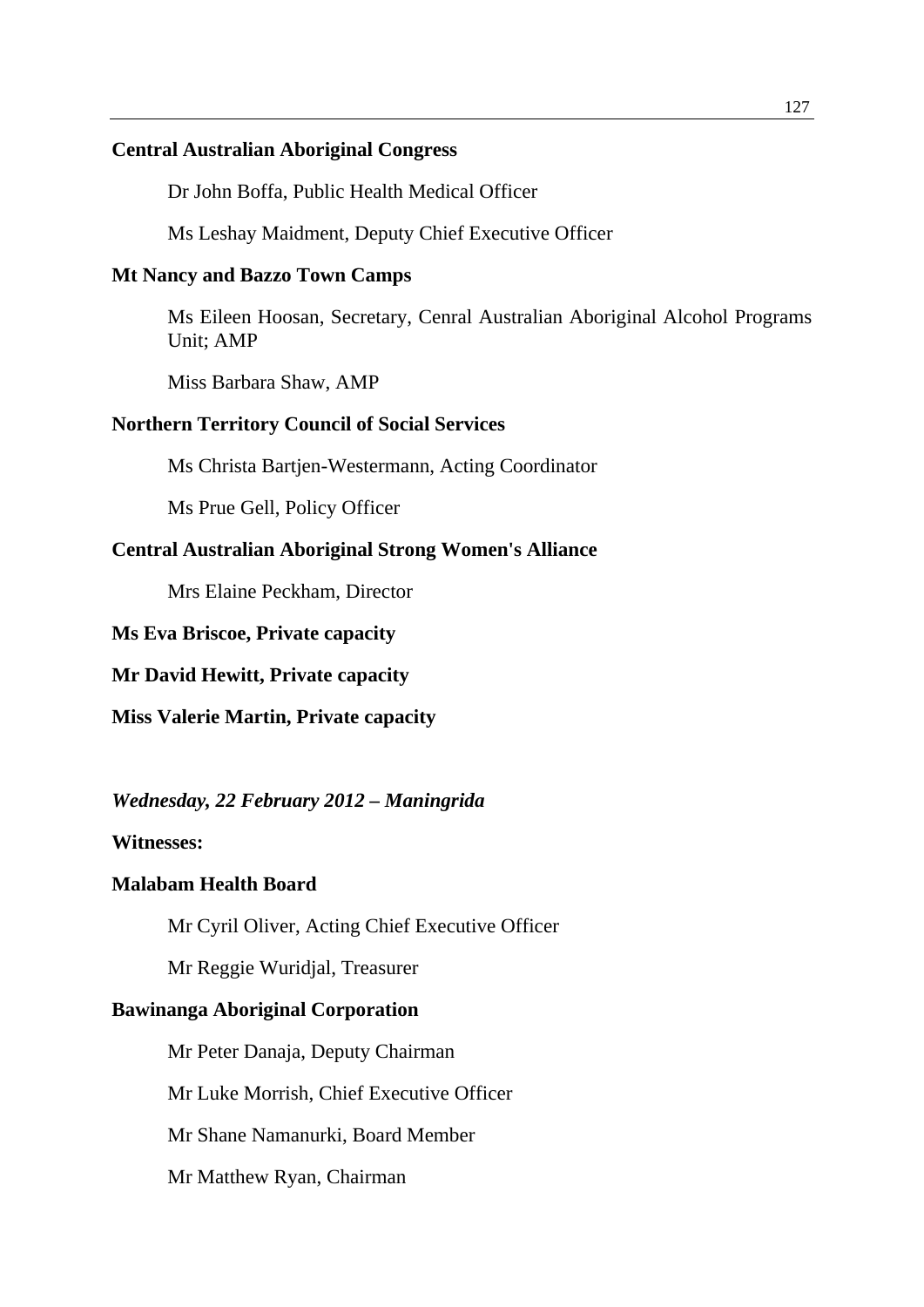#### **Babbarra Women's Centre**

Ms Maria Harvey

Ms Mildred Kalakala

Ms Janet Marawarr

Ms Claire Summers

Ms Helen Williams

#### **Maningrida Progress Association**

Mr Dene Herreen, Committee Member

Mr Jimmy Tan, General Manager

Mr Robert Totten, Manager

Ms Helen William, Chairperson

#### **Maningrida School**

Ms Mavis Bangguna

Mr Andrew Dowadi

Mr Stuart Dwyer, Principal

Ms Robyn Rankin

Ms Heleana Wauchope

Ms Helen Williams

### **Aboriginal Leaders Group**

Milingimbi Community

Mr Georg Gamarania, Traditional Owner Representative

Dalkarra, Ramingining and Guyapuyju Tribe

Mr Matthew Gaykamayu

Dhurili Clan Nation

Dr Djiniyini Gondarra OAM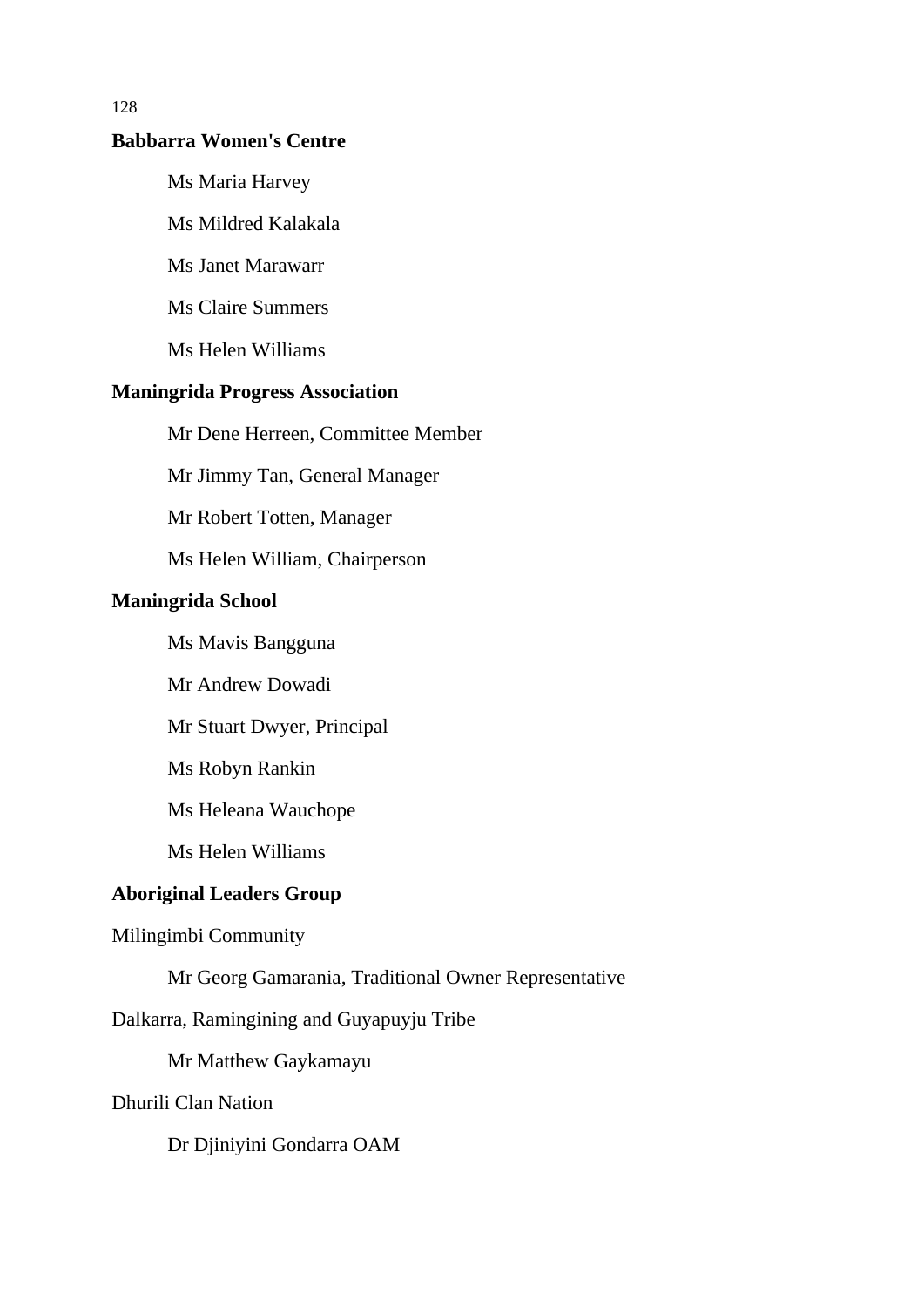Yirrkala and Gumatj Communities

Mrs Djapirri Mununggirritj, Spokesperson

# **Forum**

Mr Peter Danaja, Deputy Chairman, Bawinanga Aboriginal Corporation

Mr Matthew Ryan, Chairman, Bawinanga Aboriginal Corporation

Mr Reggie Wuridjal, Treasurer, Malabam Health Board

#### **Thursday, 23 February 2012 – Darwin**

#### **Witnesses:**

### **Catholic Education**

Mr Michael Avery, Director

#### **Somerville Community Services**

Ms Marilyn Roberts, Family Services Manager

#### **Uniting Church Northern Synod**

Mr Peter Jones, General Secretary

Ms Siobhan Marren, Uniting Church Northern Synod

#### **Northern Territory Coordinator General for Remote Services**

Ms Olga Haven, Director General

Mr Peter Holt, Research Officer

#### **Northern Land Council**

Mr Kim Hill, Chief Executive Officer

Mr Ron Levy, Principal Legal Officer

#### **North Australian Aboriginal Justice Agency**

Mr Alexander Clunies-Ross, Solicitor, Civil Law Section

Ms Priscilla Collins, Chief Executive Officer

Mrs Dorothy Fox, Chairperson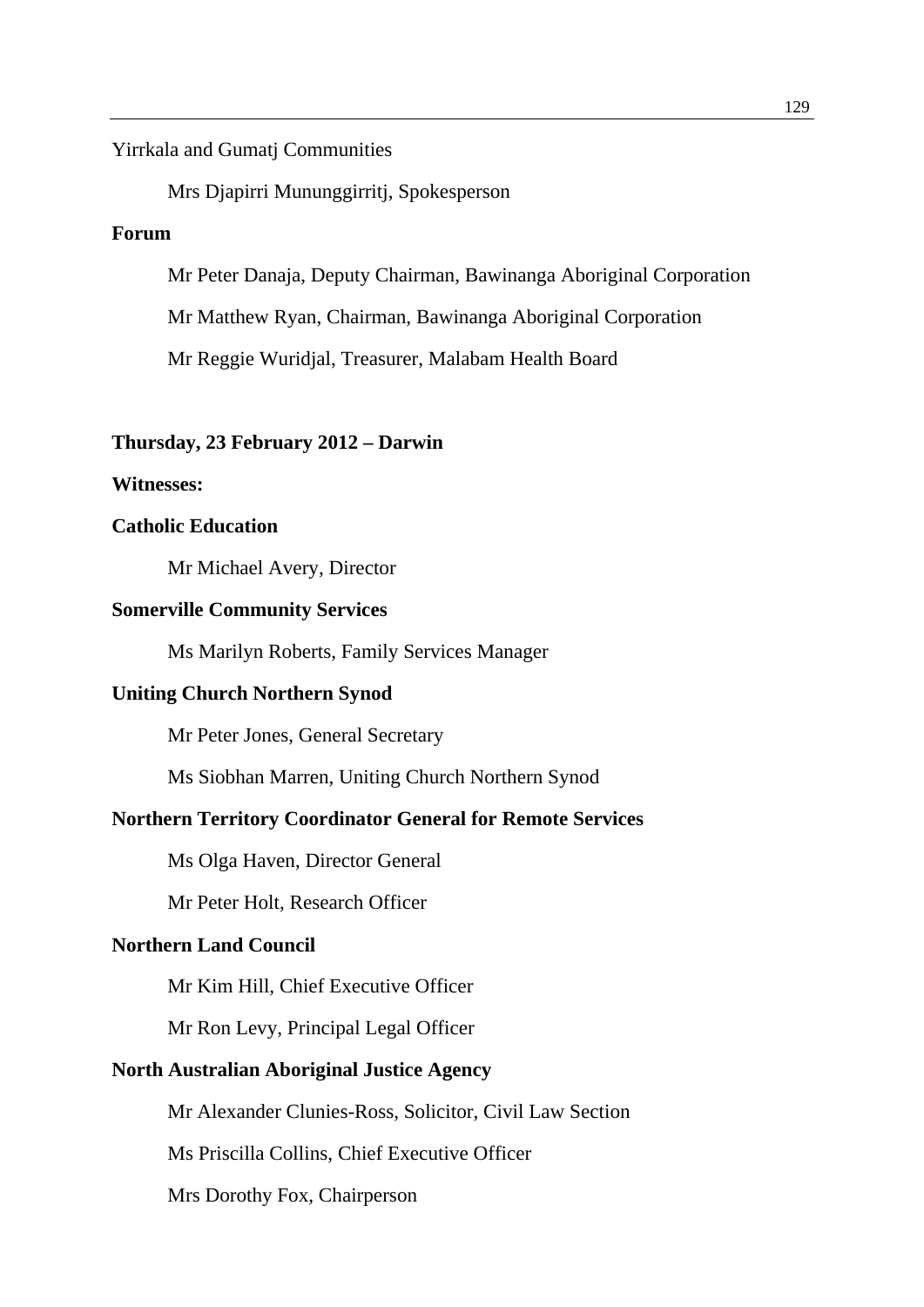#### Mr Jonathon Hunyor, Principal Legal Officer

Mr George Norman, Deputy Chairperson

Ms Colleen Rosas, Director

Mr Jared Sharp, Advocacy Manager

#### **Office of the Northern Territory Children's Commissioner**

Dr Howard Bath, Northern Territory Children's Commissioner

Mr Adam Harwood, Senior Policy Officer

#### **Indigenous Affairs Advisory Council**

Ms Pat Brahim, Chair

Ms Priscilla Collins, Community Member

#### **Forum**

Mr Rodney Hoffman, Private capacity

Mr David Jan, Policy Development Manager, Local Government Association of the Northern Territory

Mr David Timber, Private capacity

#### *Friday, 24 February 2012 – Darwin*

#### **Witnesses:**

#### **Northern Territory Anti-Discriminator Commission**

Mr Eddie Cubillo, Commisioner

#### **Northern Territory Government**

The Hon. Mr Paul Henderson, MLA, Chief Minister

The Hon. Ms Malarndirri McCarthy, MLA, Minister for Indigenous Development

Mr Gary Barnes, Chief Executive, Northern Territory Department of Education

Mr Micheile Brodie, Executive Director, Licensing, Regulation and Alcohol Strategy, Northern Territory Licensing Commission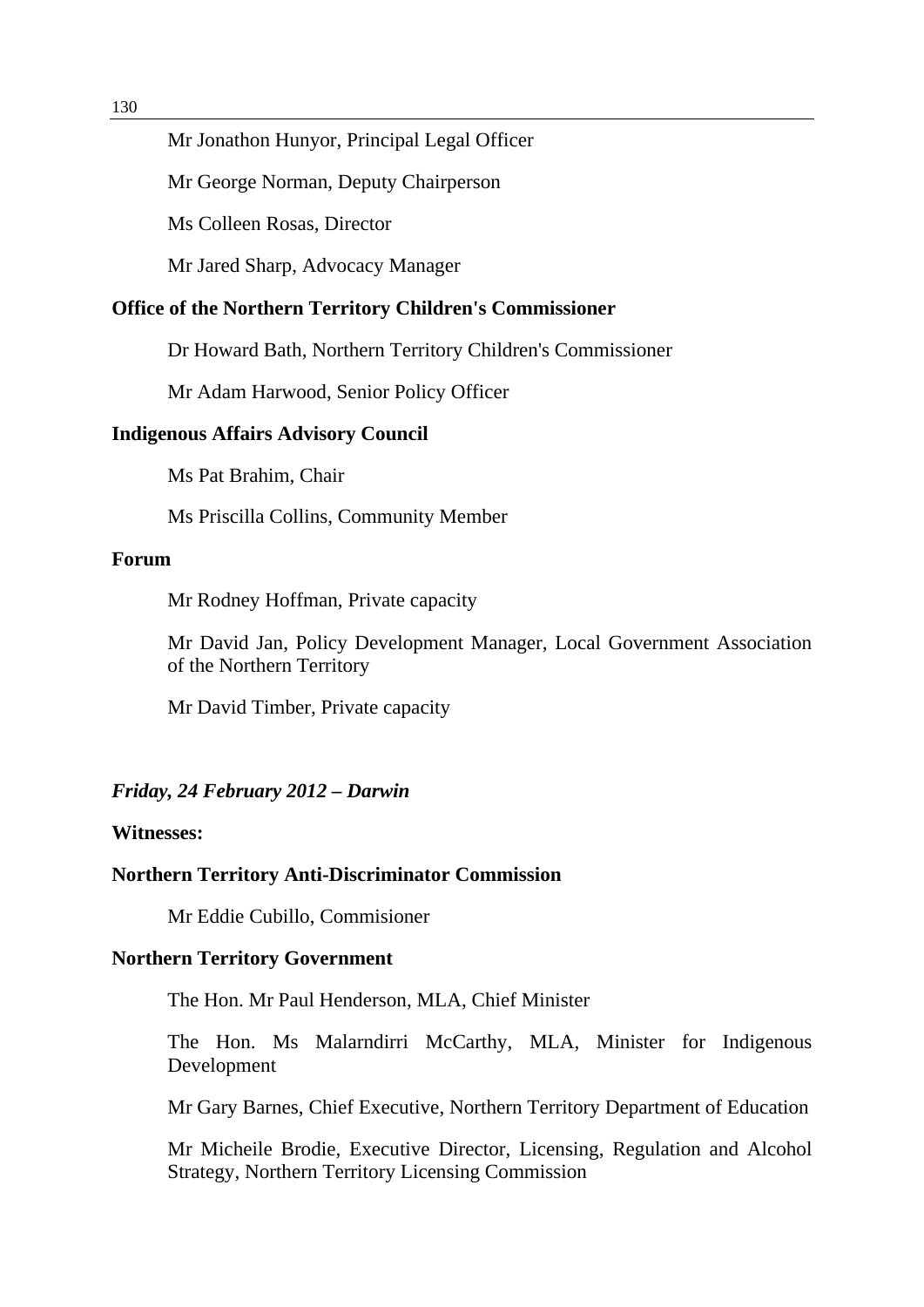Mr Ken Davies, Chief Executive, Northern Territory Department of Housing Local Government and Regional Services

Mr John McRoberts, Police Commissioner, Northern Territory Police

Mr Jeffrey Moffet, Chief Executive, Northern Territory Department of Health

# **Mr Maurie Ryan, Private capacity**

#### **Mungoorbada Aboriginal Corporation**

Mr Tony Jack, Council Director

Ms Kirsty Kelly, Accountant

Mr Bill South, Chief Executive Officer

#### **Aboriginal Rights Coalition**

Ms Samantha Chalmers

Ms Patsy Rose

Mr Justin Tutty

Ms Joy White

Ms Sheila White

#### **Aboriginal Medical Services Alliance of the Northern Territory**

Mr David Cooper, Senior Policy Officer

Mr John Paterson, Chief Executive Officer

#### *Thursday, 1 March 2012 – Canberra*

#### **Witnesses:**

Australian Human Rights Commission

Mr Michael Gooda, Aboriginal and Torres Strait Islander Social Justice Commissioner

Dr Helen Szoke, Race Discrimination Commissioner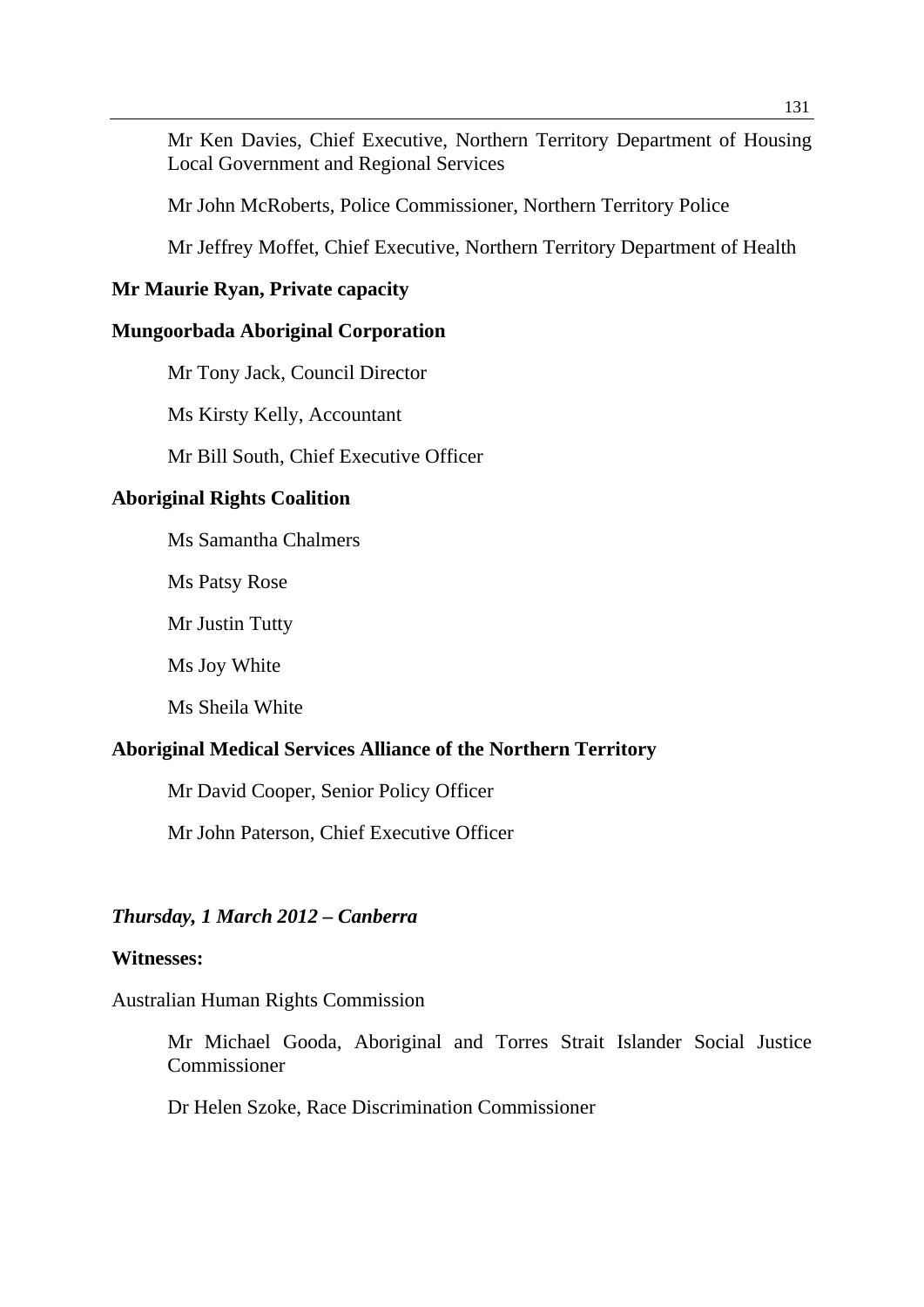#### **National Congress of Australia's First Peoples**

Ms Jody Broun, Co-Chair

Mr Les Malezer, Co-Chair

#### **Jumbiunna Indigenous House of Learning**

Ms Eva Cox, Adjunct Professorial Fellow

#### **Australian Government Department Representatives**

#### **Department of Education, Employment and Workplace Relations**

Mr Matt Davies, Acting Group Manager, Engagement and Wellbeing Group

Ms Wenda Donaldson, Branch Manager, Smarter Schools Partnerships

Mr Robert Kominek, Director, School Enrolment and Attendance Measure

Ms Sandra Dandie, Director, Evaluation

Mr Rob Mason, Principal Government Lawyer

#### **Department of Families, Housing, Community Services and Indigenous Affairs**

Mr Michael Dillon, Deputy Secretary

Mr Brian Stacey, Group Manager, Stronger Futures in the Northern Territory

Mr Michael Lye, Group Manager, Families

Ms Elizabeth Hefren-Webb, Branch Manager, Welfare Payments Reform Branch

Mr Matthew James, Branch Manager, Performance Evaluation Branch

Ms Caroline Edwards, Branch Manager, Indigenous Policy

Ms Sally Moyle, Branch Manager, Land Reform

Ms Marian Moss, Branch Manager, Commercial and Indigenous Law

#### **Attorney-General's Department**

Ms Sarah Chidgey, Assistant Secretary, Criminal Law and Law Enforcement Branch

Ms Tara Inverarity, Director, Criminal Law Reform Section, Criminal Law and Law Enforcement Branch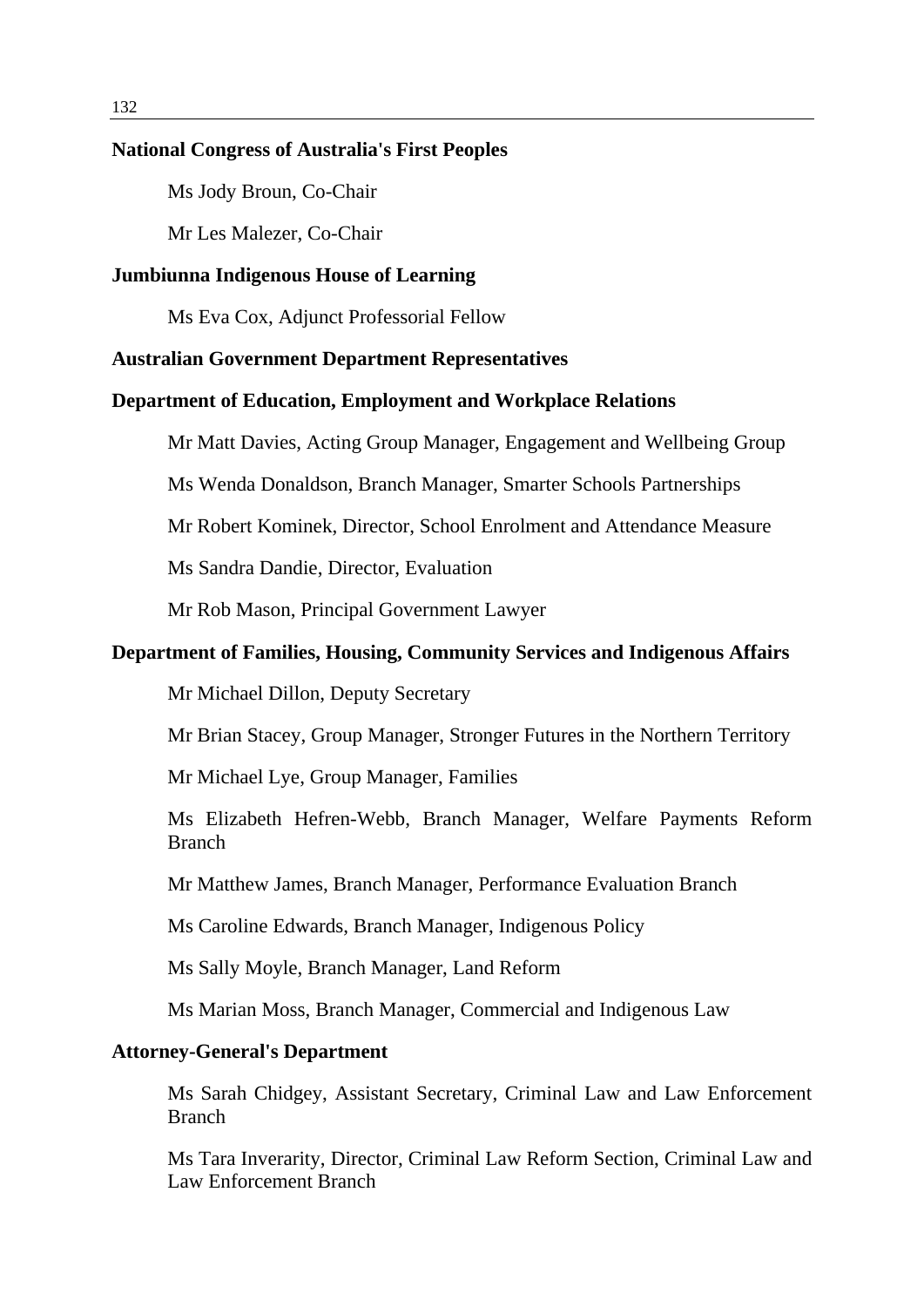#### *Tuesday, 6 March 2012 – Canberra*

#### **Witnesses:**

#### **Public Health Association of Australia**

Ms Vanessa Lee, Vice-President (Aboriginal and Torres Strait Islander Health)

Ms Gabriel Moore, President, New South Wales Branch

Ms Melanie Walker, Acting Chief Executive Officer

#### **Bankstown Aboriginal and Torres Strait Islander Advisory Committee**

Miss Carol Carter, Deputy Chairperson

Mrs Suzanne Gillett, Community Member

Mrs Margaret Goneis, Chairperson

#### **St Vincent de Paul Society National Council of Australia**

Dr John Falzon, Chief Executive Officer

#### **Queensland Council of Unions**

Ms Amanda Richards, Assistant General Secretary

Ms Gwendoline Taylor, Indigenous Industrial Officer

#### **National Welfare Rights Network**

Ms Maree O'Halloran, President

Mr Gerard Thomas, Policy and Media Officer, Welfare Rights Centre, Sydney

#### **Australian Council of Social Service**

Dr Cassandra Goldie, Chief Executive Officer

Mr Simon Schrapel, President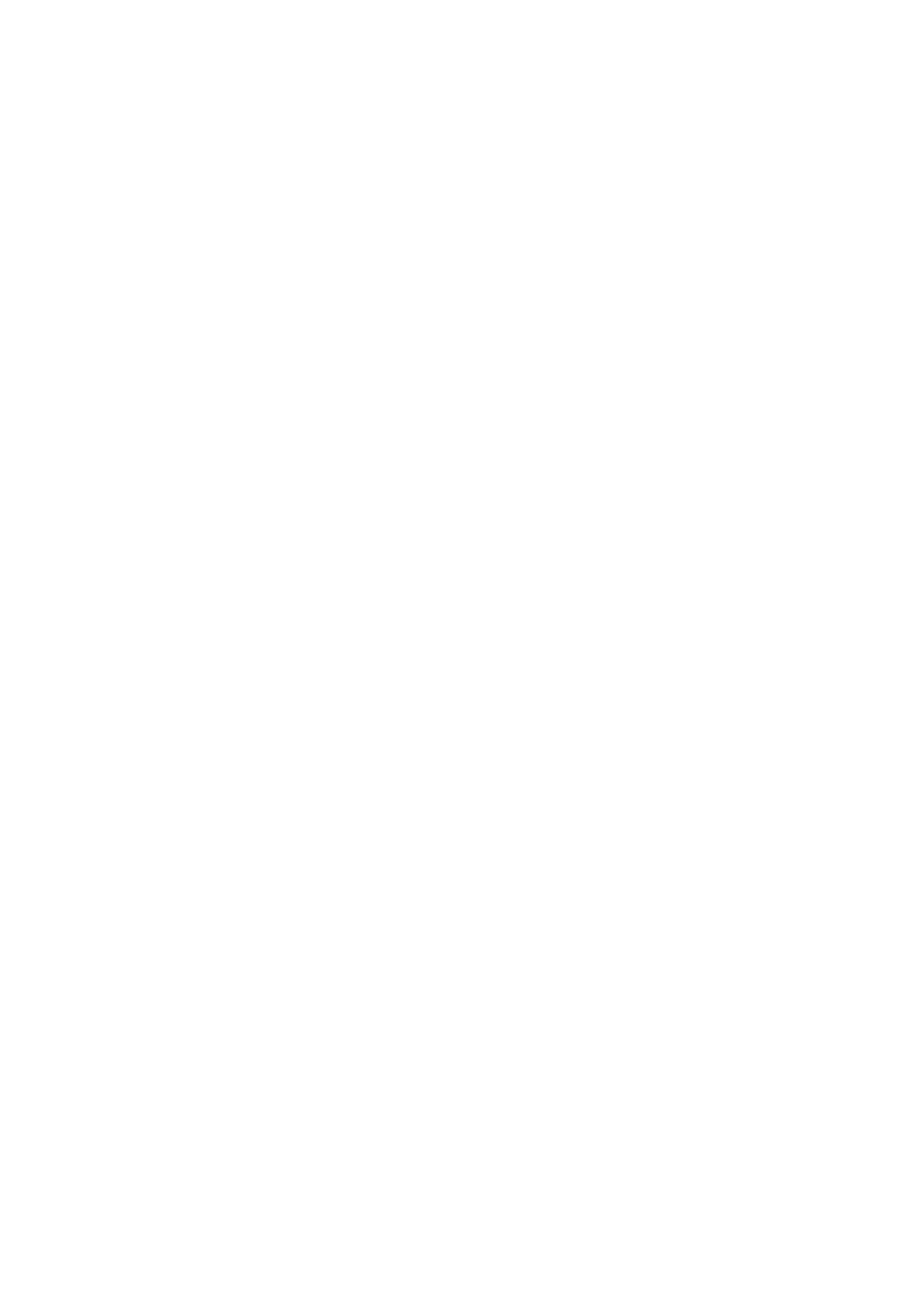# **Tabled documents, additional information and answers to questions taken on notice**

# **Tabled documents**

GP recruitment and retention and Aboriginal primary health, provided by Dr John Boffa, Central Australian Aboriginal Congress, (at public hearing, 21 February 2012, Alice Springs).

2010/11 Congress Business Report Plan, provided by Dr John Boffa, Central Australian Aboriginal Congress (at public hearing, 21 February 2012, Alice Springs.)

Photographs of wine casks collected in the river bed after Christmas Eve, provided by the People's Alcohol Action Coalition (at public hearing, 21 February 2012, Alice Springs).

Presentation from the Yuendumu Community, provided by Miss Barbara Shaw (at public hearing, 21 February 2012, Alice Springs).

Presentation from the Intervention Rollback Action Group (at public hearing, 21 February 2012, Alice Springs).

Discussion paper - Youth Development in Central Australia beyond 2012, provided by Ms Susie Low, Chief Executive Officer, Mt Theo Program, Warlpiri Youth Development Aboriginal Corporation (at public hearing, 21 February 2012, Alice Springs).

Diagram, provided by Central Australian Aboriginal Alcohol Programs Unit (at public hearing, 21 February 2012, Alice Springs).

Introductory statement, provided by the Central Land Council (at public hearing, 21 February 2012, Alice Springs).

Maningrida Attendance – Term 1, 2009 to 2011, provided by Stuart Dwyer, Maningrida School (at public hearing, 22 February 2012, Maningrida).

Introductory statement, provided by Dr Howard Bath, Northern Territory Children's Commissioner (at public hearing, 23 February 2012, Darwin).

Opening statement, provided by Mr John Paterson, Chief Executive Officer, Aboriginal Medical Services Alliance of the NT (AMSANT) (at public hearing, 23 February 2012, Darwin).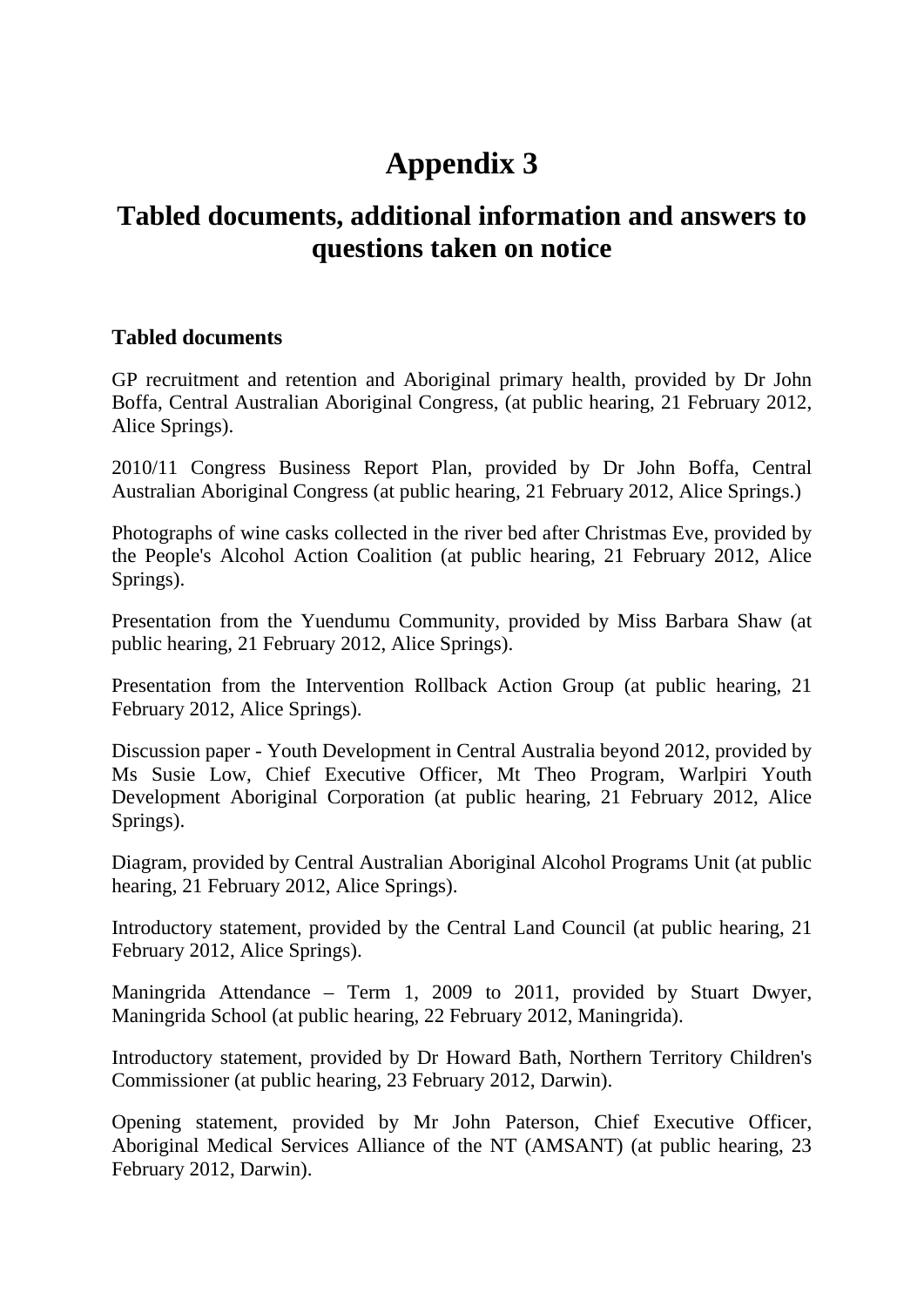Tabled statement, provided by Mr Eddie Cubillo, Anti-Discrimination Commissioner (NT) (at public hearing, 24 February 2012, Darwin)

Table on Fruit and Vegetable Targets December 2011 and Fruit and Vegetable Targets: F&V out of Total Food sales, provided by Mr Bill South, Chief Executive Officer, Mungoorbada Aboriginal Corporation (at public hearing, 24 February 2012, Darwin).

Contextual recommendations, provided by the National Congress of Australia's First People (at public hearing, 1 March 2012, Canberra).

Opening statement, provided by Mr Matt Dillon, Deputy Secretary, Department of Families, Housing and Community Services and Indigenous Affairs (at public hearing, 6 March 2012, Canberra).

Proposed support for people needing assistance (Case Coordination), provided by the Bankstown City Council (Aboriginal and Torres Strait Islander Advisory Committee) (at public hearing, 6 March 2012, Canberra).

Income Management – Quarantining Centrelink Payments is coming to Bankstown, provided by the Bankstown City Council (Aboriginal and Torres Strait Islander Advisory Committee) (at public hearing, 6 March 2012, Canberra).

Article on Cooperation not intervention: a call for a new direction in the Northern Territory, provided by ACOSS (at public hearing, 6 March 2012, Canberra).

# **Additional information**

Promoting the mental health and wellbeing of Indigenous children in Australian primary schools, Brenda Dobia & Virginia O'Rourke, provided on 1 February 2012

Address by The Rev. Dr Djiniyini Gondarra OAM on behalf of combined Yolnu Nations Representatives, given at public hearing, 22 February 2012, Maningrida.

# **Answers to questions taken on notice**

Northern Territory Council of Social Services – answers to questions taken on notice (from public hearing, Alice Springs, 21 February 2012).

Mungoorbada Aboriginal Corporation – answers to questions taken on notice (from public hearing, Darwin, 24 February 2012).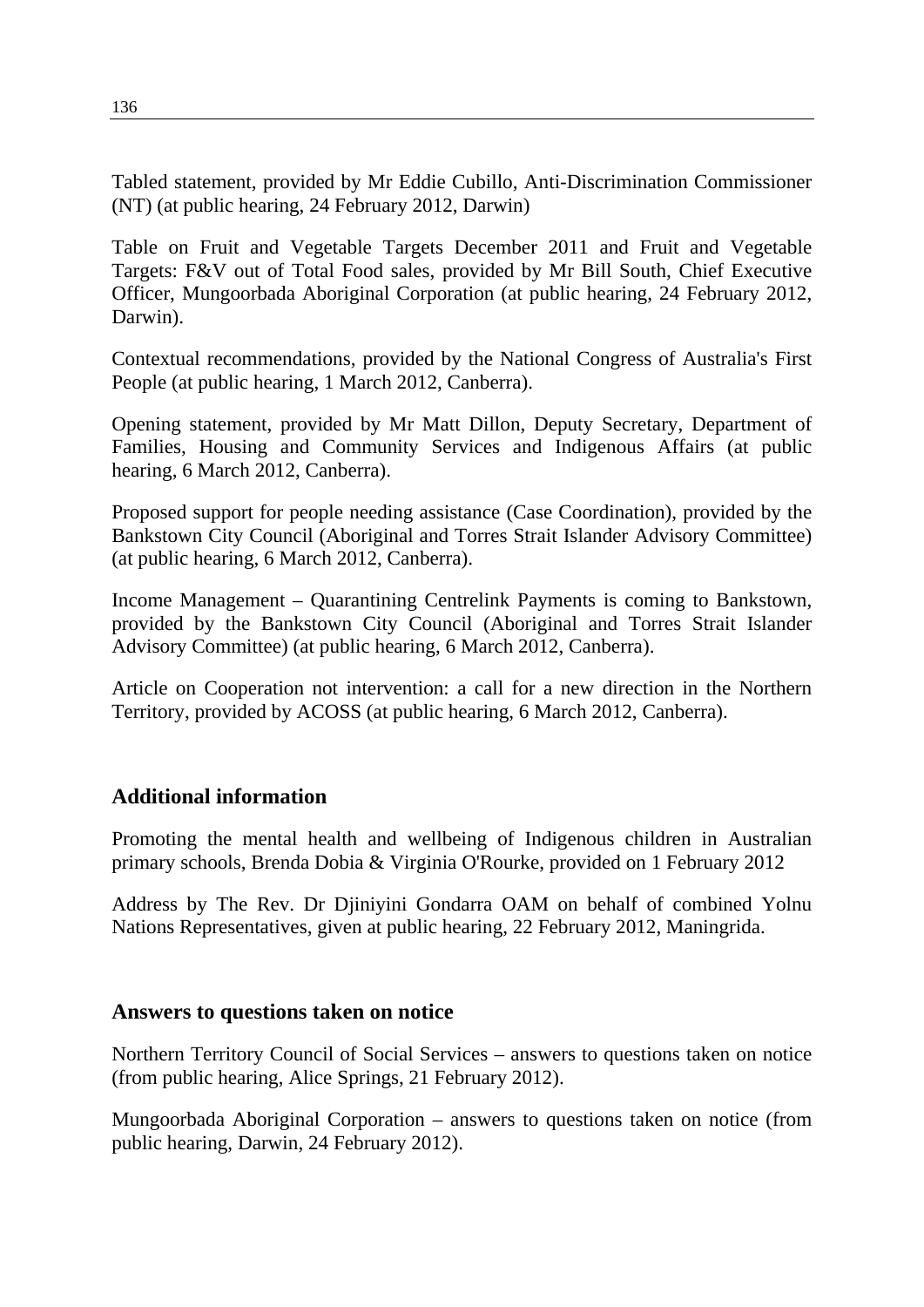Northern Territory Government – answers to questions taken on notice (from public hearing, Darwin, 24 February 2012).

Central Australian Aboriginal Legal Aid Service (CAALAS) – answers to questions taken on notice (from public hearing, Alice Springs, 21 February 2012).

Somerville Community Services – answer to question taken on notice (from public hearing, Darwin, 23 February 2012).

Department of Education, Employment and Workplace Relations – answers to questions taken on notice (from public hearing, Canberra, 1 March 2012).

Attorney-General's Department – answers to questions taken on notice (from public hearing, Canberra, 1 March 2012).

Department of Families, Housing, Community Services and Indigenous Affairs – answers to questions taken on notice (from public hearing, Canberra, 1 March 2012).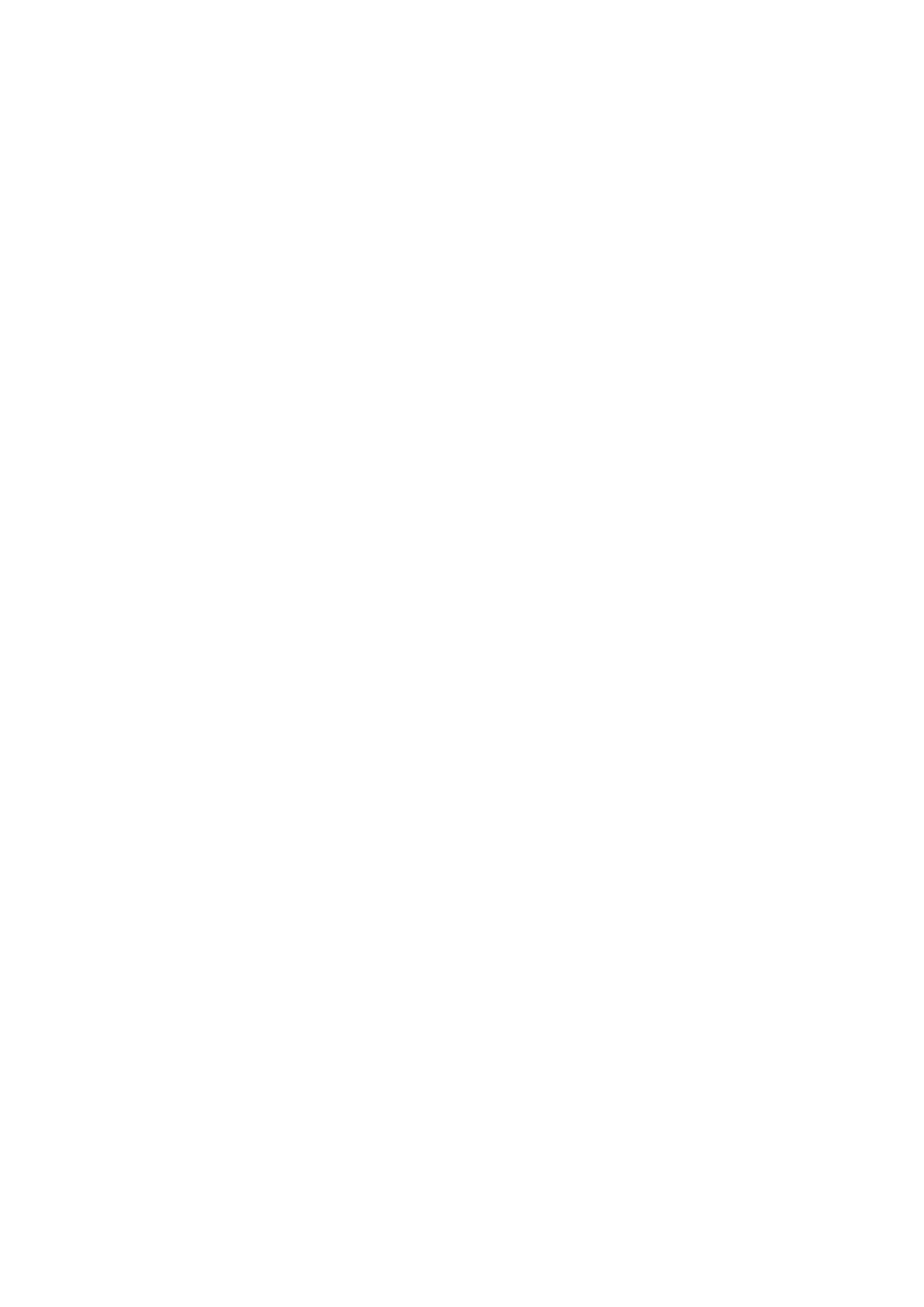# **FaHCSIA answers to Questions on Notice #6**

#### **Senate Community Affairs Legislation Committee**

## **Inquiry into Stronger Futures in the Northern Territory Bill 2011 and two related bills**

### **Canberra Hearing, Thursday 1 March 2012**

#### **Question No: FaHCSIA 6**

**Topic:** Stronger Futures legislative measures

**Hansard Page:** 33

#### **Senator Crossin** asked:

What I am asking you to provide for me is what is not in this legislation. I know we have repealed 2007, but I do not hear people saying, 'Compulsory leases are not there; that's a good thing.' Everyone is concentrating on what is there, and I think there is not any focus at all on what was there in 2007 and what, as a government, we are not taking forward beyond 1 July. We have changed it. We have listened to people's concerns, and therefore it is not in the legislation.

**Mr Dillon:** Absolutely. For example, the original legislation had requirements for quite overwhelming or quite robust signs, and there was a lot of push-back from communities. That requirement has gone, but there are now provisions generally in the NTER for much more respectful signage, and we are actively working with communities and engaging with them about signage in their communities. Secondly, there are a range of other, more minor provisions that are no longer there. Perhaps I should just take it on notice and give you a list of the most significant ones.

#### **Answer:**

The *Northern Territory National Emergency Response Act 2007* will be repealed in full.

The following Northern Territory Emergency Response key measures will not be continued under the Stronger Futures legislation:

- Five-year leases;
- The Statutory Rights provisions under the ALRA that provide a mechanism for Government to retain certain rights and interests in buildings and infrastructure constructed or upgraded on Aboriginal land with government funds;
- The requirement to install filters and conduct audits of publicly funded computers;
- The power enabling Police to enter a private residence as if it were a public place to apprehend an intoxicated person; and
- The 'business management areas' powers.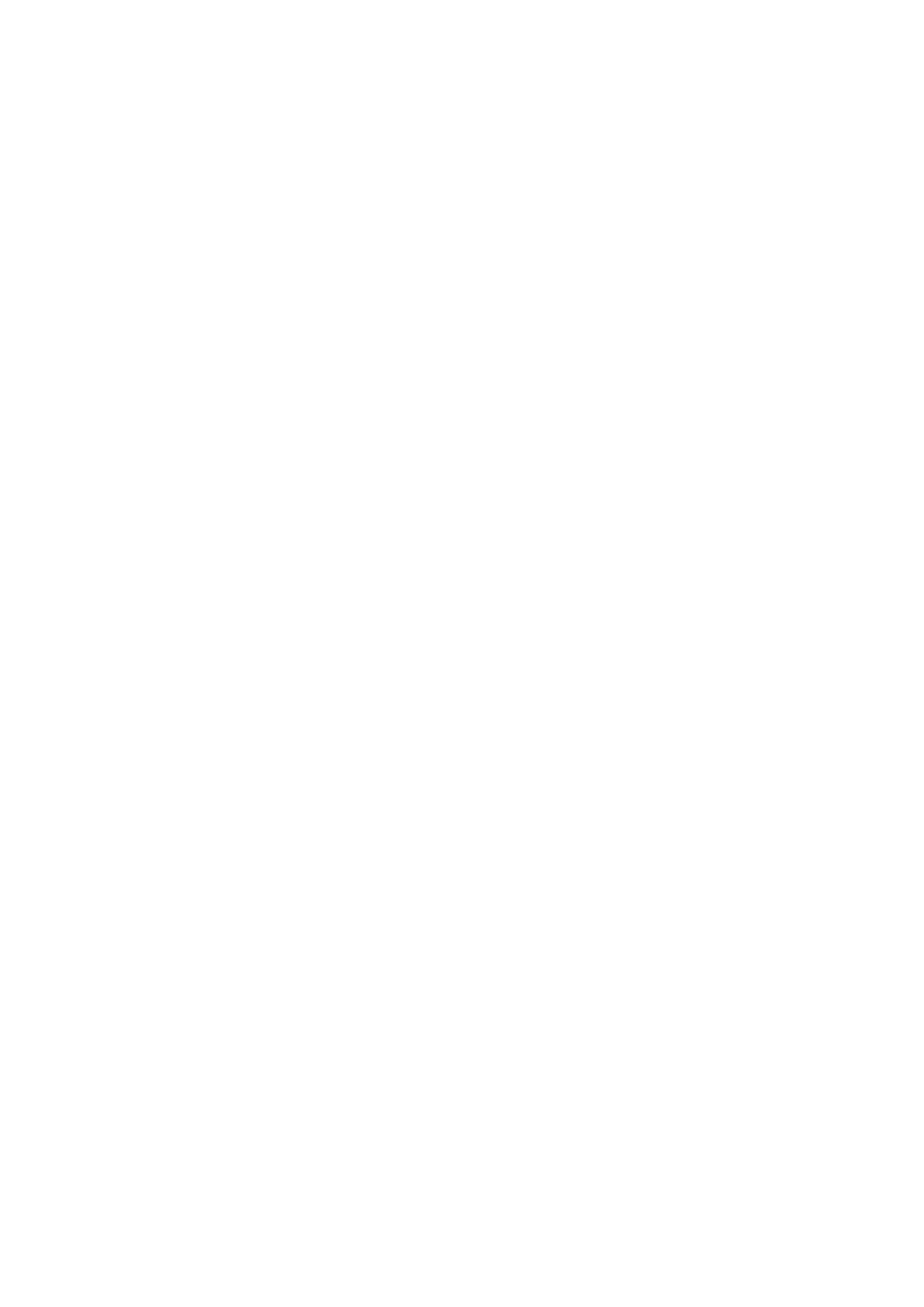# **SEAM location information in the Northern Territory**

SEAM was trialled in six Northern Territory sites situated in remote and very remote areas compr[i](#page-150-0)sing more than 80 communities.<sup>i</sup>

#### *Northern Territory SEAM sites:*

- Katherine Township<sup>[ii](#page-150-1)</sup>
- Katherine Town Camps
- Hermannsburg
- Wallace Rockhole
- Tiwi Islands
- Wadeye

#### *Participating NT schools:*

• *Hermannsburg* Ntaria School • *Katherine Township* Casuarina Street Primary Clyde Fenton Primary School Katherine High School Katherine South Primary School MacFarlane Primary School St Joseph's School • *Tiwi Islands* Milikipati School Murrupurtiyanuwu Pularumpi School Tiwi College Xavier Community Education Centre • *Wadeye* Our Lady Of the Sacred Heart Port Keats • *Wallace Rockhole* Wallace Rockhole School

#### *Additional sites for SEAM (announced 2011):*

- 
- Maningrida
- Galiwin'ku
- Ngukurr
- Numbulwar
- Angurugu
- Gapuwiyak
- Gunbalanya
- Milingimbi
- 
- Yuendumu
- Alyangula
- Nhulunbuy
- Alice Springs
- Yirrkala Umbakumba Lajamanu Tennant Creek
	- *Remaining schools in Katherine*
- <span id="page-150-0"></span> i All sites except Katherine Township were prescribed communities under the Northern Territory Emergency Response (NTER). SEAM is not specific to remote Indigenous communities or associated with the NTER.

<span id="page-150-1"></span>ii Katherine Township and Katherine Town Camps are classified as remote areas under the Australian Standard Geographical Classification used by the ABS. The remaining four sites are all classified as very remote areas.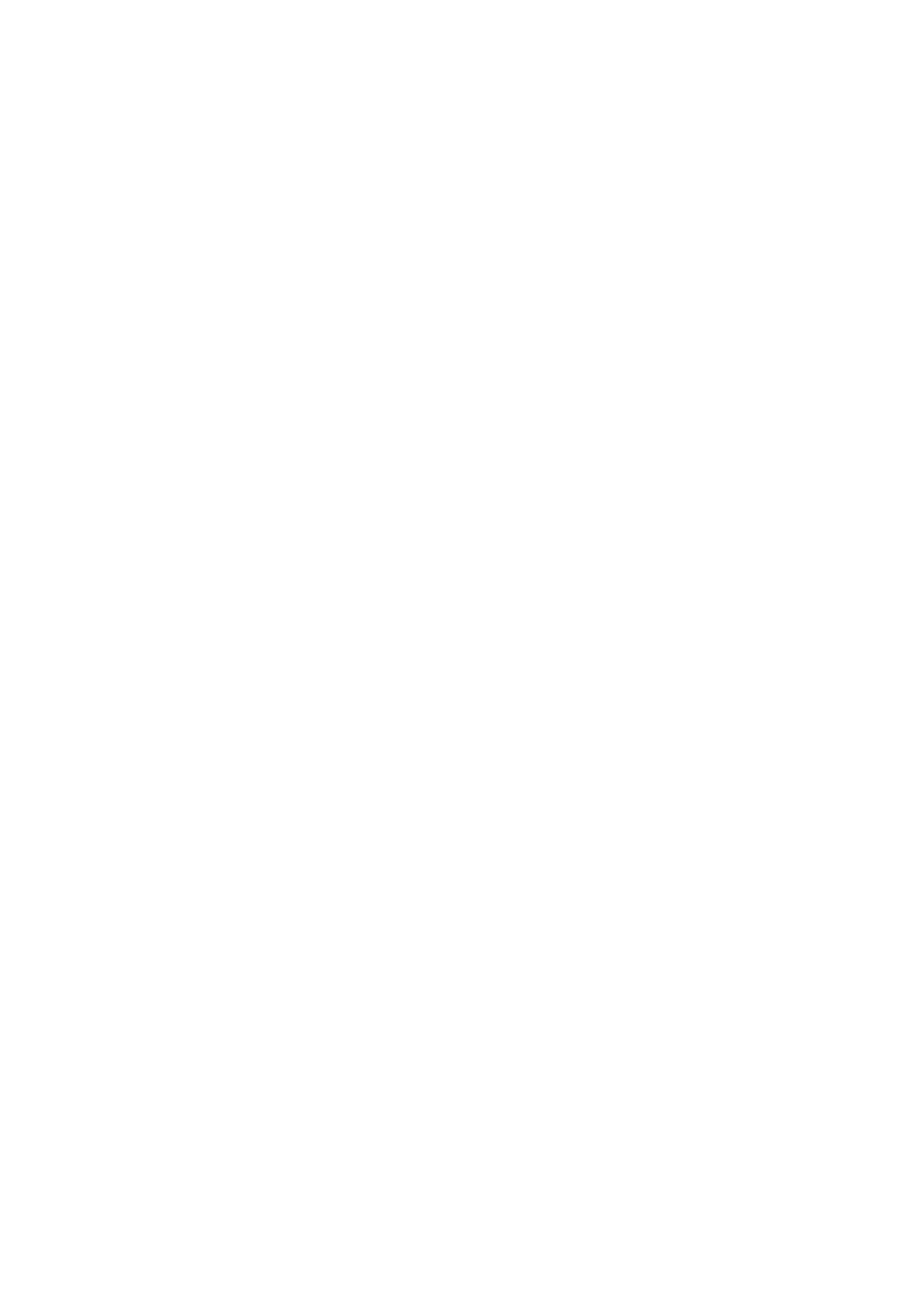# **FaHCSIA answers to Question on Notice regarding Stronger Futures Consultations**

**Senate Community Affairs Legislation Committee** 

**Inquiry into Stronger Futures in the Northern Territory Bill 2011 and two related bills** 

**Canberra Hearing, Thursday 1 March 2012** 

**Question No: FaHCSIA 1** 

**Topic:** Stronger Futures consultations

**Hansard Page:** 29-30

#### **Senator Siewert** asked:

Whose decision was it to immediately go to separate men's and women's meetings in Maningrida?

…

I asked both the men and women if they were consulted about splitting the meeting and they said no. I ask again: whose decision was it when the community just last week said they were not consulted, they did not want to be split into men and women and they made that point really strongly, I understand, during the consultation. So who made that decision?

…

I think perhaps the best thing to do would be for you to look at the Hansard and respond. What we heard last week was very different from what you have just said polar opposites, in fact. Instead of pursuing it, I think the best thing is if you could look at it and take it on record and get back to us.

#### **Answer:**

The Department has reviewed the transcript of the Committee's hearings in Maningrida and consulted with the senior departmental facilitator for the Tier 2 meeting at Maningrida on 12 July 2011. Early in the meeting the facilitator formed the view, having regard to the size of the meeting, that the large meeting format was unlikely to allow for open dialogue by all, and suggested that the meeting be separated into men's and women's sessions. This was supported by Minister Macklin who indicated this to the meeting.

It should be noted that following the separate meetings, Minister Macklin joined the men's meeting and this enabled the men to discuss with her a range of issues they had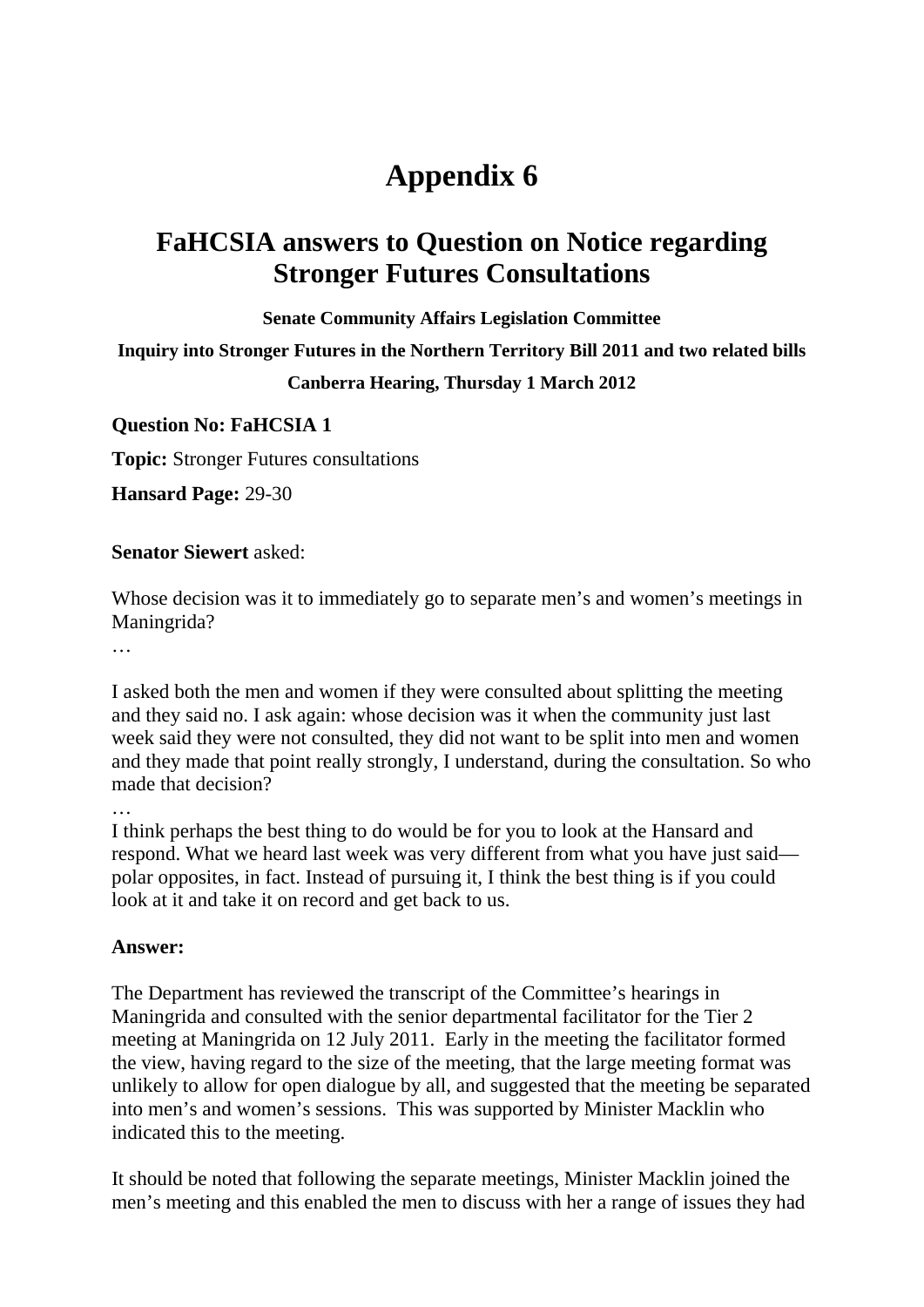canvassed in their meeting, in which Minister Snowdon participated.

It should be noted also that the senior facilitator who handled the initial consultation on 12 July returned to Maningrida on 22-23 August 2011 for two days of intensive follow-up discussions, as agreed at the 12 July meeting. He was joined by a senior female colleague and the Indigenous Engagement Officer from Maningrida. They met with key organisations including the Bawinanga Aboriginal Corporation, two health services, the school, the Shire and Women's Centre, and had full day of discussions with people in a number of outstations.

The Department also wishes to place on record the following comments about the practice of having separate gender-based consultation meetings.

Understanding gender perspectives is fundamental to effectively addressing many complex policy issues.

Aboriginal women are a vulnerable group in the Northern Territory and good consultation practice is to provide an opportunity for women to safely make their input into the process.

Experience has shown that Indigenous women are more likely to express their views openly in discussions involving other women than they would in open public forums.

Experience has also shown that on some issues, people are unwilling to discuss their views openly in the company of the opposite sex. For example, the 2009 NTER Redesign consultations highlighted that people frequently felt uncomfortable about discussing issues around pornography and the pornography restrictions in open meetings.

One of the observations made by the Cultural and Indigenous Research Centre Australia (CIRCA) in their report of the 2009 NTER Redesign consultations was that smaller, separate gender groups were most effective and that it was "important, where possible, to separate into smaller male and female groups, to limit the dominance of men in the discussion". The 2011 Stronger Futures consultations sought to improve on the 2009 consultations.

Despite the objections of some men to this approach, separate men's and women's meetings are a critical and legitimate component of the consultation process given community protocols that often determine who has the authority to speak at larger, public meetings on behalf of the community, and the Australian Government's aim of gathering feedback from a wide cross-section of the community in order to understand the diversity of views.

The CIRCA report on the 2011 Stronger Futures consultations continued to express concern that the large community meetings, while providing a forum for senior community members to speak on behalf of the community, "limit the participation of young people and (in some cases) women".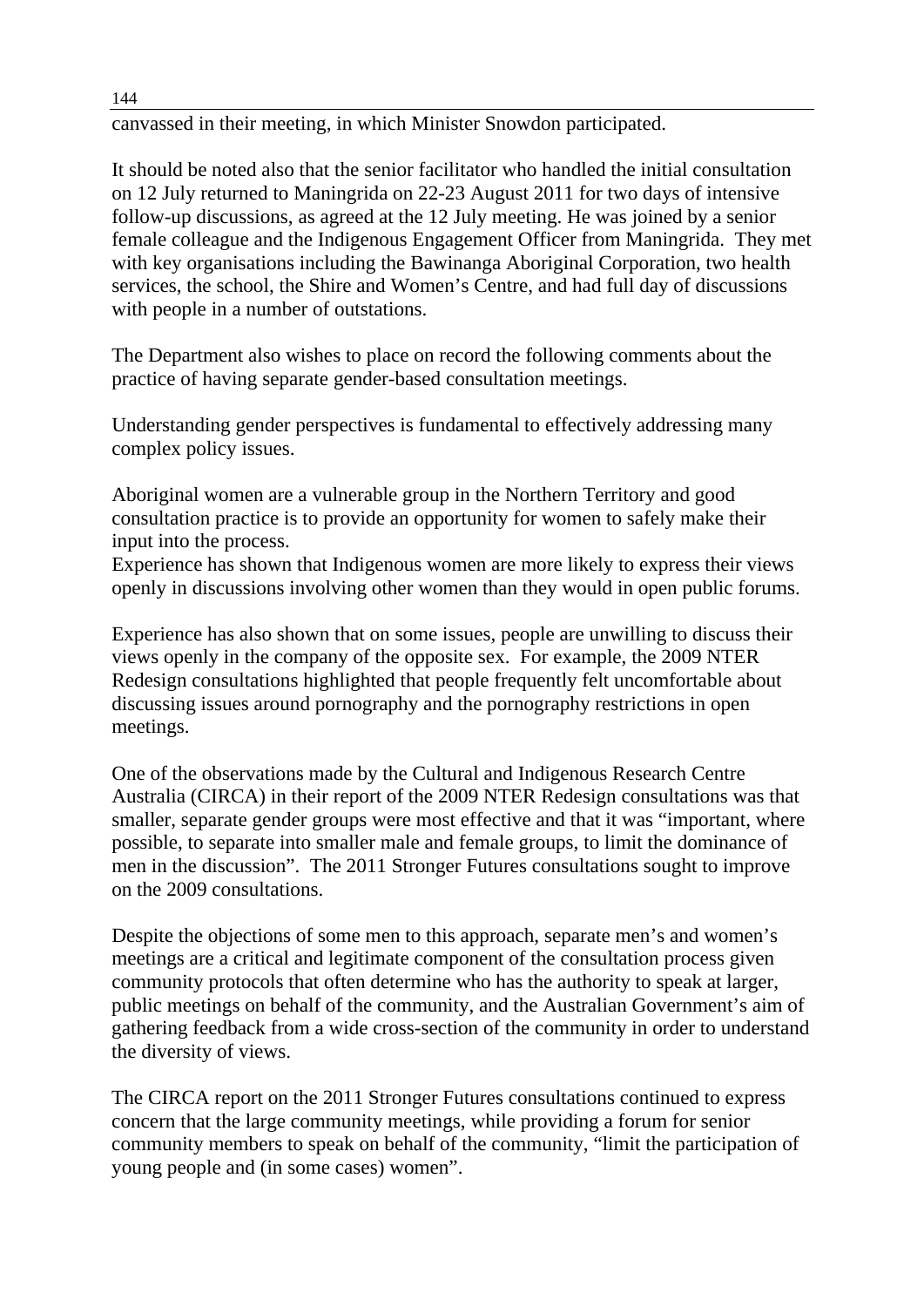Given that the intention with the Stronger Futures consultations was to provide maximum opportunity for all interested people to express their views frankly and openly, FaHCSIA made every effort to ensure that people could still provide their views to the Government if they might otherwise feel constrained from, or hesitant about, speaking up in public meetings.

For this reason, people were offered the chance to provide their views, either as individuals or in small groups, to Government Business Managers or Indigenous Engagement Officers in communities. A total of 378 of these small (Tier 1) consultation meetings were undertaken. In addition, the option to conduct separate men's and women's meetings was adopted for a number of whole-of-community (Tier 2) meetings; this occurred in thirteen communities.

In practical terms, the normal FaHCSIA practice in determining whether separate meetings should be conducted is to gauge the views of members of the community beforehand. This could involve the Government Business Manager and Indigenous Engagement Officers having preliminary discussions prior to the date of the community meeting. It could also involve the facilitator for the Tier 2 meeting discussing this option prior to the commencement of the meeting.

In instances where it is clear that men and women in a community have quite different perspectives on a range of issues, a decision may be made – on the basis of best practice indicated above, and possibly contrary to opinion from some parts of the community – that the consultation should be conducted through separate meetings.

It is also possible that during a Tier 2 meeting, the facilitator, having regard to the mood and the progress of the meeting, could suggest that it would be beneficial for the meeting to split into separate (and smaller) groups in order to enable a wider range of views to be put forward.

In order to facilitate the conduct of separate meetings, or to be prepared for the possibility that the meeting may decide to split into separate sessions, FaHCSIA sought to make bookings for both female and male interpreters for Tier 2 meetings wherever possible.

In relation to Maningrida, background and community profile work done by the Department over the past few years indicated that men and women in the community had different perspectives on a range of issues. An example of a gendered response to local issues in Maningrida is the Strong Women's Night Patrol Service, which has been established to address the level of violence experienced by women and children.

The approach adopted at the 12 July 2011 Stronger Futures in the Northern Territory consultations followed the approach adopted in the 2009 NTER Redesign consultations at Maningrida. This involved a large community meeting breaking into separate men's and women's meetings to discuss specific issues.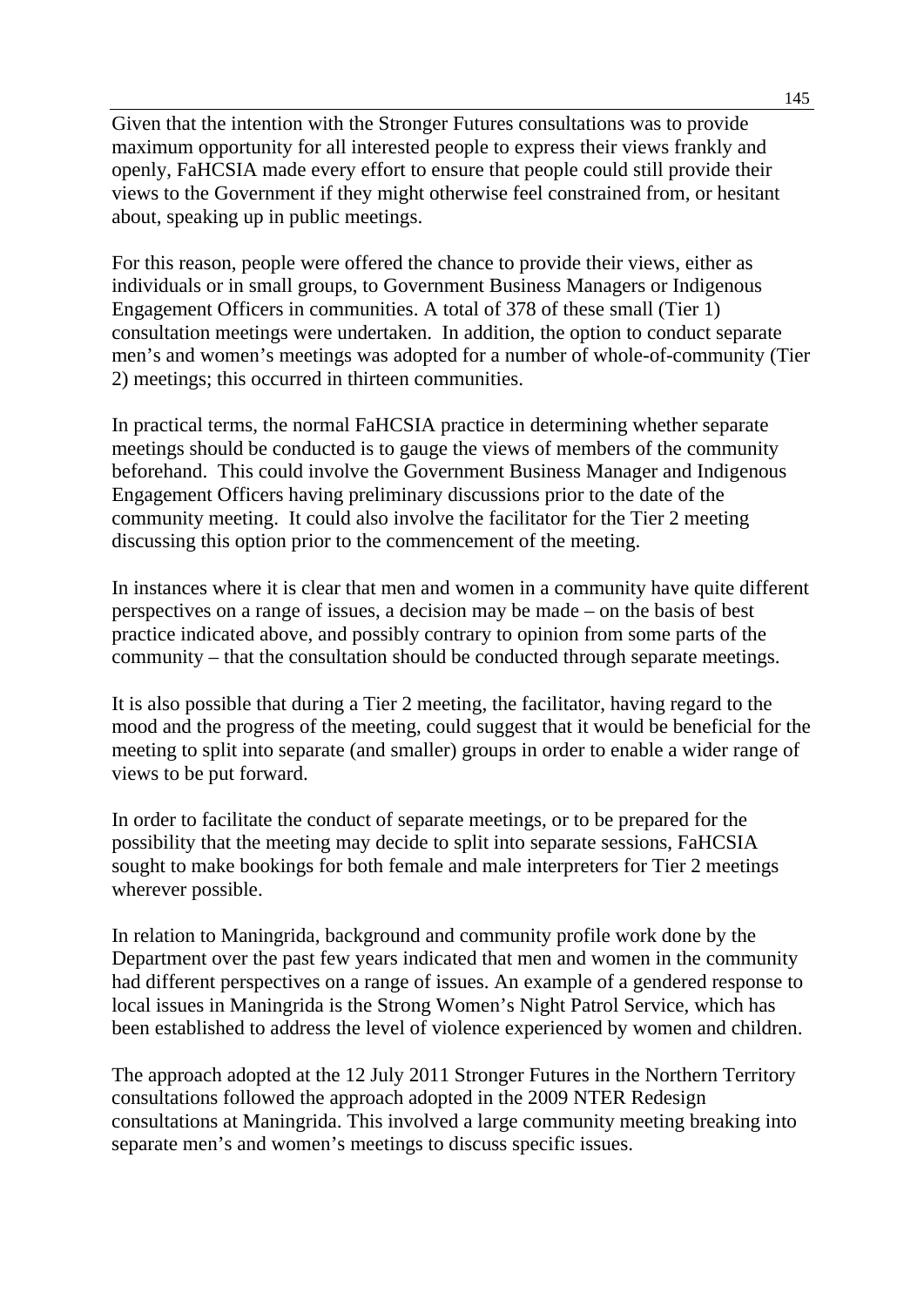## **Question No: FaHCSIA 2**

**Topic:** Stronger Futures consultations

**Hansard Page:** 31

## **Senator Siewert asked**:

You took a question on notice from me earlier about whether there were any materials produced in language. One of your answers was: … *research indicates that if people are literate in their own languages they are likely to be literate in English.*

Could you take on notice the research behind that statement please?

### **Answer:**

The Department of Families, Housing, Community Services and Indigenous Affairs does not usually translate written materials into Indigenous languages. Evidence to support this approach comes from both formal research and other more anecdotal feedback, including advice from the Northern Territory Aboriginal Interpreter Service and feedback from Government Business Managers.

The Department does, however, make every attempt to translate audio presentations into Indigenous languages. During the Stronger Futures consultations this included the use of interpreters at community meetings and the translation of radio advertisements notifying residents of consultations in their community (13 languages as well as English).

More recently the Department has produced a DVD outlining the main points of the Stronger Futures legislation in simple English, and voiced also in 15 Indigenous languages. This resource is available online and has been provided in disc form to Government Business Managers and Indigenous Engagement Officers to pass on to individuals or groups or for use in information sessions.

In 2008, the Department and Centrelink commissioned a communications research project on the first phase of communications for the Northern Territory Emergency Response. Some of the key findings from this research were:

- "Due to cultural preferences for oral information, reinforced by variable rates of literacy, verbal communication is the clear preference for the way people in communities want to obtain government information.
- Literacy levels in remote Indigenous communities are much lower than in the general community.
	- **-** In general, if people can read local language material they are usually able to read English as well.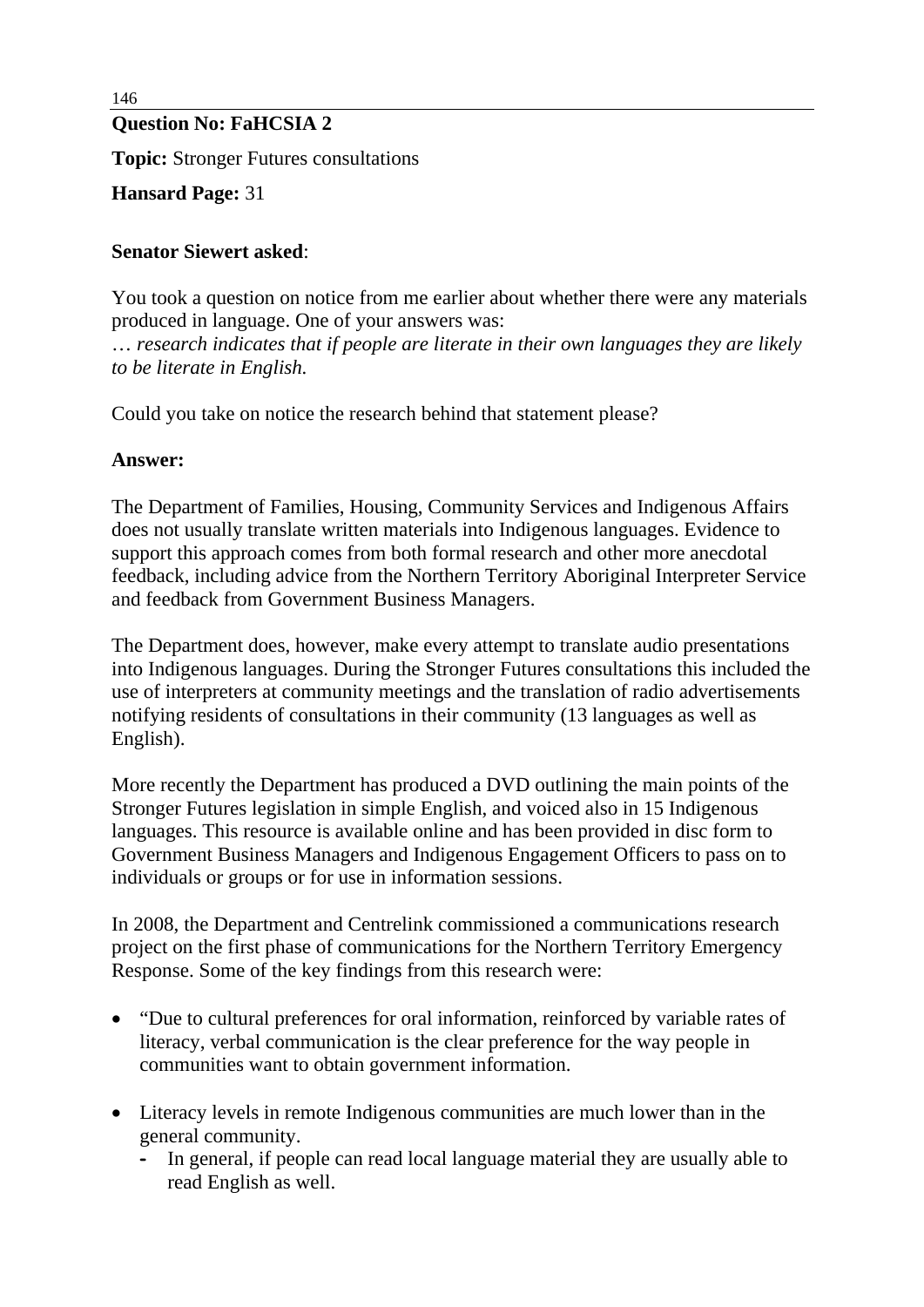- **-** Written English material should be kept to a 'single message' and kept simple.
- Local language material is not a key solution literacy problems are often in both English and local languages".

The researchers commented generally on the 'limitations inherent in written communications products' and reiterated in the more detailed discussion that 'written local language material in unlikely to be particularly effective at raising or reinforcing awareness'.

These research findings are consistent with other research including recent developmental research undertaken by the Department of Health and Ageing to inform the social marketing campaigns arising from the National Partnership Agreement on Closing the Gap in Indigenous Health Outcomes. The ear health research report undertaken by CIRCA in June 2010 found that:

- "... the overwhelming majority noted that face-to-face information delivery was the most appropriate, as sharing information in this way is considered culturally relevant and overcomes potential literacy issues associated with written material.
- "...the resources that generated the most positive comment were those that were highly visual, such as graphic posters, flipcharts and a DVD. Participants were less engaged with resources that were 'text heavy' or featured complicated pictures and language."

# **Question No: FaHCSIA 3**

**Topic:** Stronger Futures consultations

**Hansard Page:** 31

**Senator Siewert** asked:

Did you do any discussion papers in more easily understandable English or provide any materials or an overhead or something?

Could you provide us with a copy of that?

### **Answer:**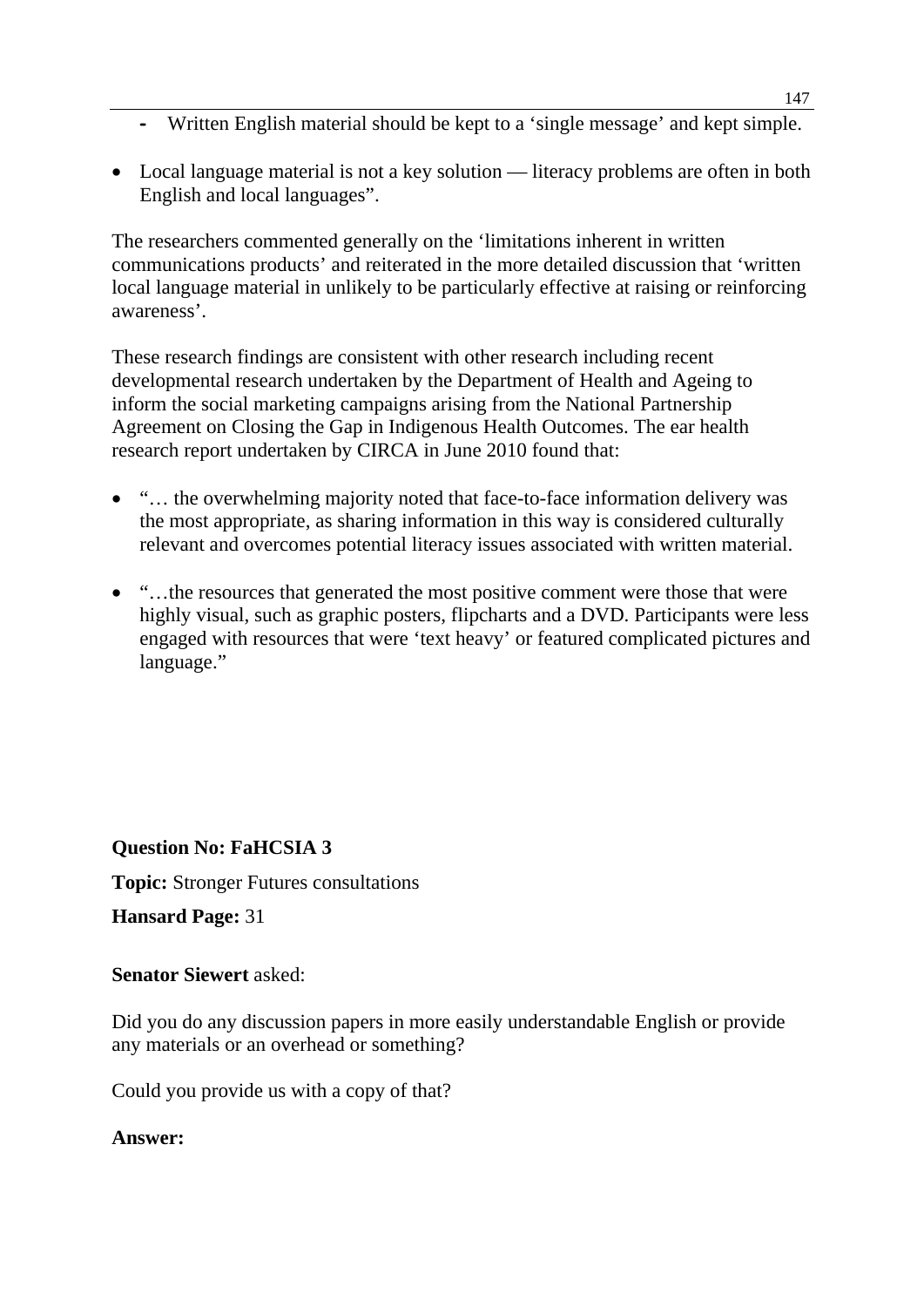Hard copy versions of the following materials have been provided separately to the Committee Secretariat:

- 1. A simpler English version of the discussion paper, which was produced for use in communities. This became known colloquially as the 'consultation paper'.
- 2. Four A3 size colour posters used to notify the time and place of the Tier 2 community meetings;
- 3. Two double-sided A4 flyers that were used in communities to provide general information about the Stronger Futures consultation process.
- 4. A flip-chart that was provided to assist in the conduct of local meetings;
- 5. A double-sided flyer that was circulated after the consultations were completed, thanking people for their input to the consultations, summaring the feedback and briefly explaining the next steps;
- 6. A double-sided flyer that was released in communities in November 2011 to provide a summary of the measures in the Stronger Futures legislation, and explain the opportunties for input to the Senate Committee inquiry; and
- 7. A DVD that was provided to communities in early 2012, outlining the measures in the legislation; the voice-over text is tralslated into 15 Indigenous languages.

In its independent review of the Stronger Futures consultations, the Cultural and Indigenous Research Centre Australia (CIRCA) had generally positive comments about the communication products, in particular the 'consultation paper' (item 1 above).

The 'consultation paper' was the most commonly used product and was made available at the majority of consultations attended by CIRCA. Many community members picked up the consultation paper and appeared interested in the content; the illustrative photographs appeared to assist understanding and encourage discussion of the specific issues.

The 'consultation paper' was used consistently by facilitators throughout the Tier 2 consultations. The benefits of this communication tool were:

- It provided details on the purpose of the consultation, the three key areas for future work and prompts for discussion on each of the eight themes;
- The photographs clearly illustrated the themes to be discussed and were useful for people with low literacy or who had difficulty reading; and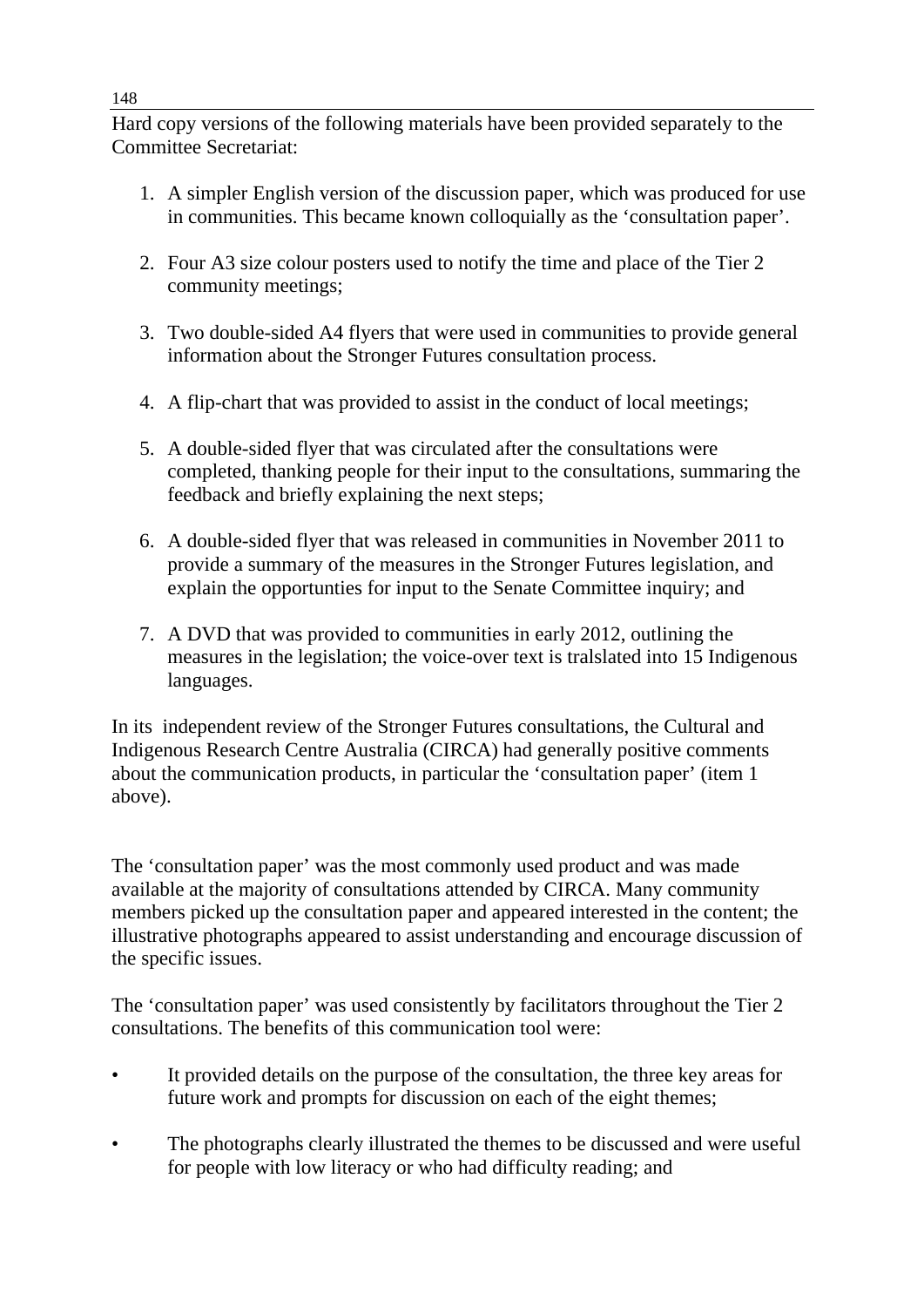It provided sufficiently detailed information that could be accessed easily by those with good English literacy skills.

#### **Question No: FaHCSIA 4**

**Topic:** Stronger Futures consultations

**Hansard Page:** 31

#### **Senator Boyce** asked:

**Mr Dillon:** I am advised that we do have some materials on engagement and the engagement framework that we do apply—they are principles.

**Senator BOYCE:** Could we have a copy of that please? **Mr Dillon:** Yes. It is a public document. I am happy to give you a copy. **Senator BOYCE:** Thank you.

#### **Answer:**

A copy of the Government's Engagement Framework "*Engaging Today, Building Tomorrow"* has been provided separately to the Committee Secretariat.

#### **Question No: FaHCSIA 4**

**Topic:** Stronger Futures consultations

**Hansard Page:** 31

#### **Senator Boyce** asked:

**Mr Dillon:** I am advised that we do have some materials on engagement and the engagement framework that we do apply—they are principles.

**Senator BOYCE:** Could we have a copy of that please?

**Mr Dillon:** Yes. It is a public document. I am happy to give you a copy.

**Senator BOYCE:** Thank you.

#### **Answer:**

A copy of the Government's Engagement Framework "*Engaging Today, Building Tomorrow"* has been provided separately to the Committee Secretariat.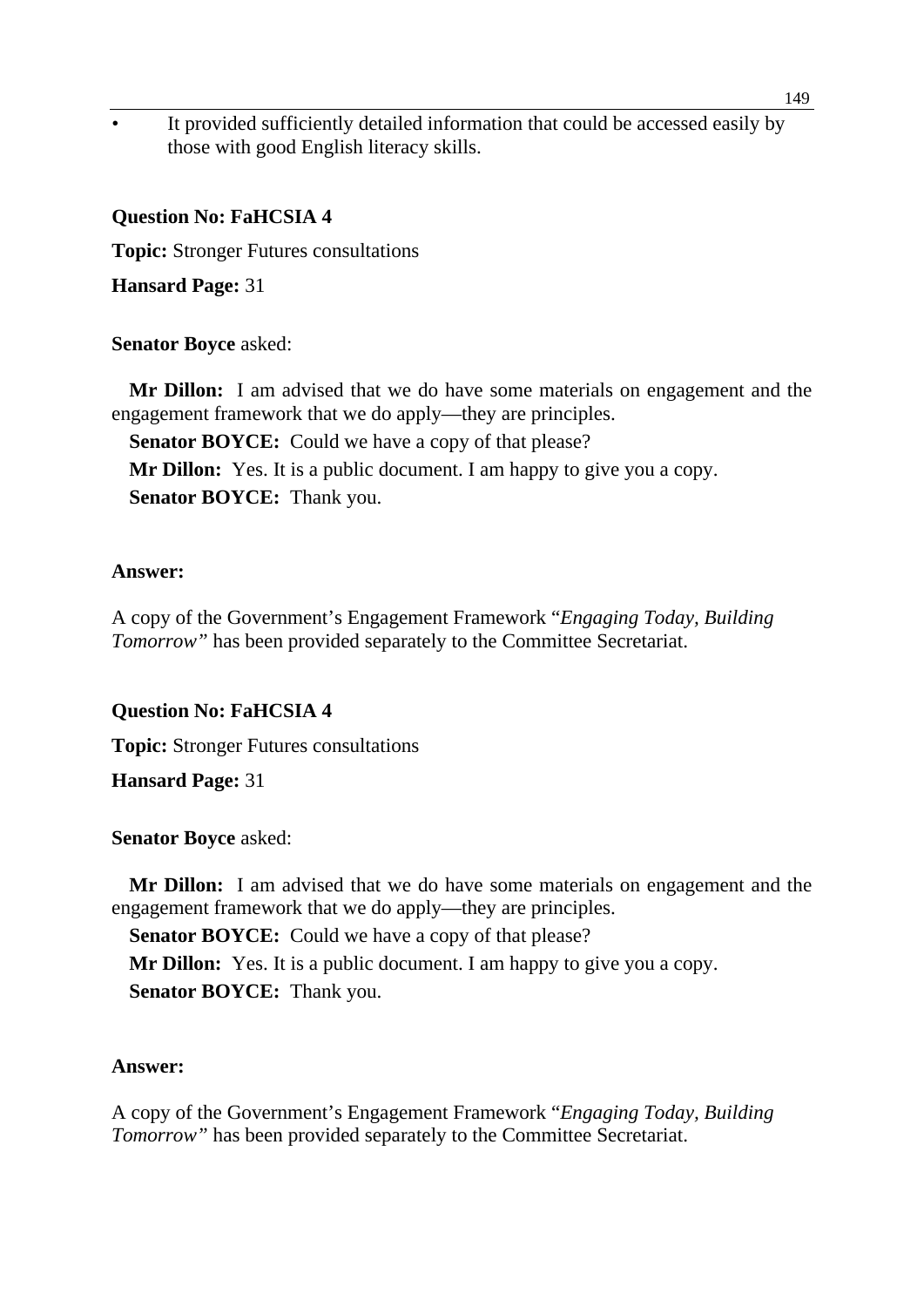# **Question No: FaHCSIA 5**

**Topic:** Stronger Futures consultations

**Hansard Page:** 32

#### **Senator Siewert** asked:

Can I ask a supplementary question? How many of those eight [meetings] that the Minister attended did the audit people attend?

#### **Answer:**

During the Stronger Futures consultation period, Minister Macklin led community consultation meetings at Tennant Creek, Lajamanu, Maningrida, Ngukurr, Angurugu, Kaltukatjara (Docker River) and Engawala.

None of these meetings was observed by Cultural and Indigenous Research Centre Australia (CIRCA) as part of its quality assurance of the consultations. The communities where CIRCA observed the consultation meetings are listed in the CIRCA report.

CIRCA was required to observe a representative sample of meetings and made its own decision as to which meetings it would attend.

It should be noted that at most, if not all, of the meetings attended by the Minister, members of stakeholder organisations, community leaders and the media were present.

### **Question No: FaHCSIA 9**

**Topic:** Stronger Futures consultations

**Hansard Page:** 35

#### **Senator Boyce** asked:

On notice, could you tell me why the period of six weeks was chosen? What is the research behind picking six weeks for doing it? I am happy to put that on notice, but I would like a fairly full answer to that question.

#### **Answer:**

It is important to note that the Government has been engaging actively with Aboriginal people in the Northern Territory for a number of years, including through the 2008 consultations conducted by the NTER Review Board and the comprehensive